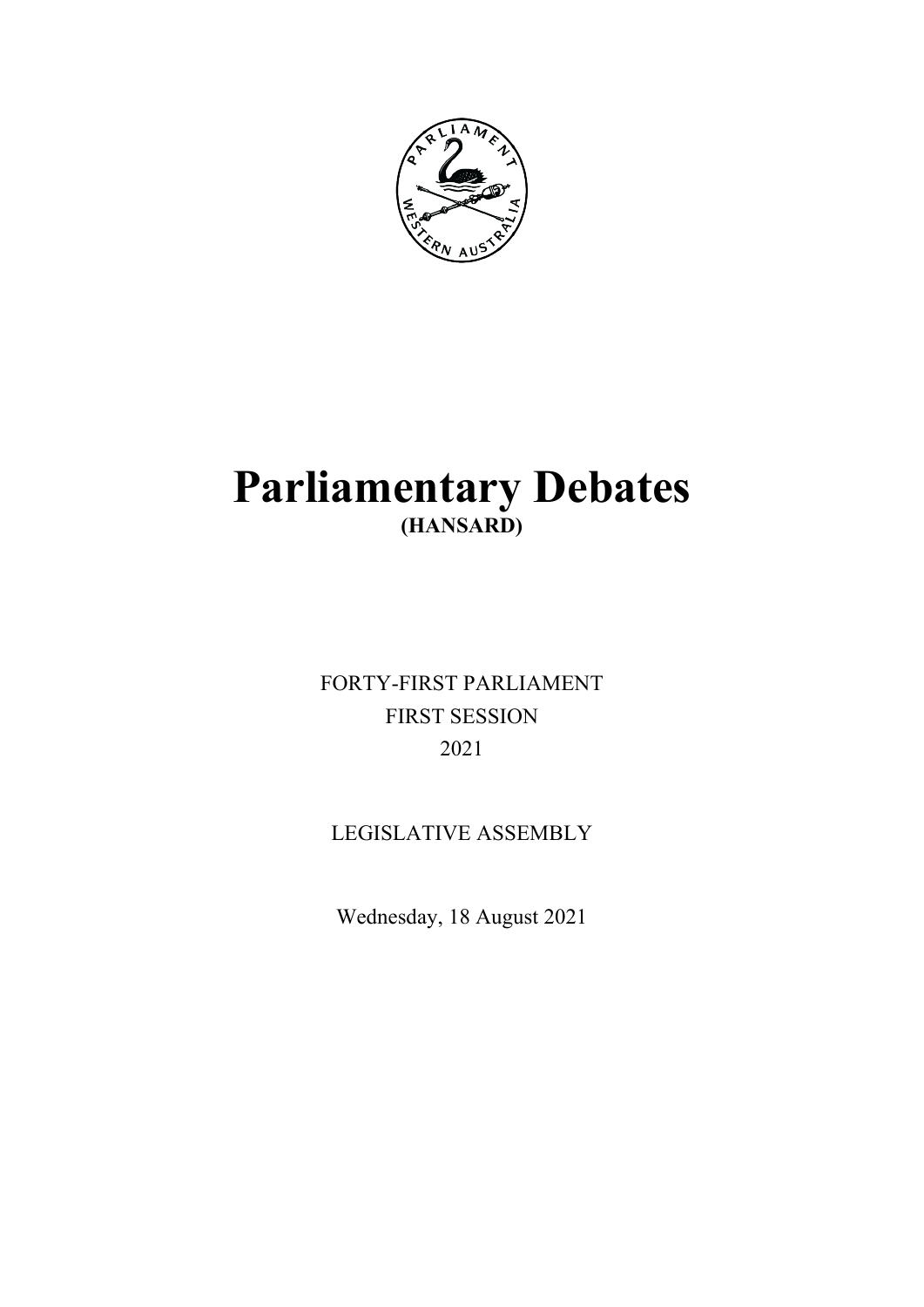## Hegislatibe Assembly

Wednesday, 18 August 2021

## **THE SPEAKER (Mrs M.H. Roberts)** took the chair at 12 noon, acknowledged country and read prayers.

l

## **HON HARRY WALTER "MICK" GAYFER, AM**

*Condolence Motion*

## **MR M. McGOWAN (Rockingham — Premier)** [12.03 pm] — without notice: I move —

That this house records its sincere regret at the death of Hon Harry "Mick" Gayfer and tenders its deep sympathy to his family.

I begin by paying my respects to and acknowledging the family present in the Speaker's gallery today, including Lorraine and Glenda, Mick's daughters, and their husbands, Will and Anthony; Mick's grandchildren Taryn, Rohan and Fiona, and their partners, Sean, Sharon and Claude; and his great-grandchildren Ashton, Reece, Lucy, Tamsyn, Caris, Kayla, Declan, Oli and Amelie. On behalf of the government, I pass on our condolences to you all.

Harry, or "Mick" as he was more commonly known, served in both chambers of the Western Australian Parliament throughout his 27 years of service. Elected to the Legislative Assembly in 1962, Mick served as the member for Avon for 12 years, representing a range of towns throughout the wheatbelt. Mick served as the Country Party Whip in this place from 1969 to 1974, before serving in the Legislative Council from 1974 to 1989, including as Leader of the National Party from 1988 to 1989. Reading through Mick's biography and his contributions to this place, it is clear that he was a passionate representative for his community and regional people more broadly.

Mick was born in London, England, on 12 August 1925 to Harry Gayfer and Sophia Reading. He arrived in Western Australia just a few years later as a small child. Mick received his education at Claremont Practising and Central School, and Scotch College, where he was the head prefect and college captain in 1942. Mick was an able sportsman during his school years. He was a member of his school cricket and football teams and a member of the rowing squad, as well as the lieutenant of his school cadets. Following his schooling years in Perth, Mick returned to his family farm at Corrigin. At the family farm, Coongan Downs, Mick farmed wheat and sheep. In 1948, Mick married Alice Mary Hewett in his hometown of Corrigin. Alice and Mick had three children: Lorraine, Harry and Glenda. Mick was a proud grandfather of eight and great-grandfather of 18.

Mick was a proud advocate for his community, becoming active in both local government and the grains industry. Elected president of the Corrigin Shire Council in 1955, Mick served on the council for seven years, before serving a further 12 years between 1995 and 2007 after his time in this Parliament ended. In total, Mick spent 52 years serving the public in either state or local government, for which he deserved a medal!

Mick was elected as a director of Co-operative Bulk Handling Ltd in 1959, becoming chairman of the group in 1971. A stalwart of Western Australia's grain industry, Mick was chairman of CBH for 25 years. The *Countryman* stated recently that Mick even declined the opportunity to become a minister as he would have had to resign from his role on the CBH board to do so. Mick is credited by many as being the mastermind behind the Kwinana grain terminal, which opened in 1974. The establishment of the Kwinana grain terminal saw Western Australia's storage capacity increase by tenfold on the old north Fremantle facility, which was at the port in Fremantle. Mick's advocacy of and contribution towards the construction of the new terminal is widely credited as making Western Australia's grain industry world class. I drive past the terminal every single day, at least twice. Legend has it that it is the largest single building in the Southern Hemisphere. I have not seen a bigger one, so I assume that is correct!

Mick's contributions have left a lasting legacy on Western Australia's grain and farming industries, and his contributions were not left unrecognised. Mick was awarded the Queen's Silver Jubilee Medal in 1977. In 1991, he was awarded a Medal of the Order of Australia. This expanded in 1997, when Mick was appointed a Member of the Order of Australia. In 2003, he was awarded the Centenary of Federation Medal.

Madam Speaker, I would like to conclude by reflecting on the contributions that Mick made in his inaugural speech in 1962. He spoke of the importance of providing good quality services, education and employment opportunities in country and regional Western Australia especially. Mick was right. He lived by those words and he worked hard for his community. It is important that we continue and acknowledge those efforts today.

## Vale Mick Gayfer.

**MS M.J. DAVIES (Central Wheatbelt —Leader of the Opposition)**[12.09 pm]:I rise on behalf of the Parliamentary National Party and the opposition generally to pay my respects and reflect on the contribution that Hon Harry "Mick" Gayfer made to this Parliament, and public life. I would like to acknowledge his family, some of whom have joined us today, including: his daughters, Lorraine and Glenda, and their husbands, Will and Anthony; granddaughter Taryn, her husband, Sean, and their children, Ashton, Reece and Lucy; grandson Rohan, his wife, Sharon, and their children, Tamsyn, Caris, Kayla and Declan; granddaughter Fiona, her husband, Claude, and their children, Oli and Amelie.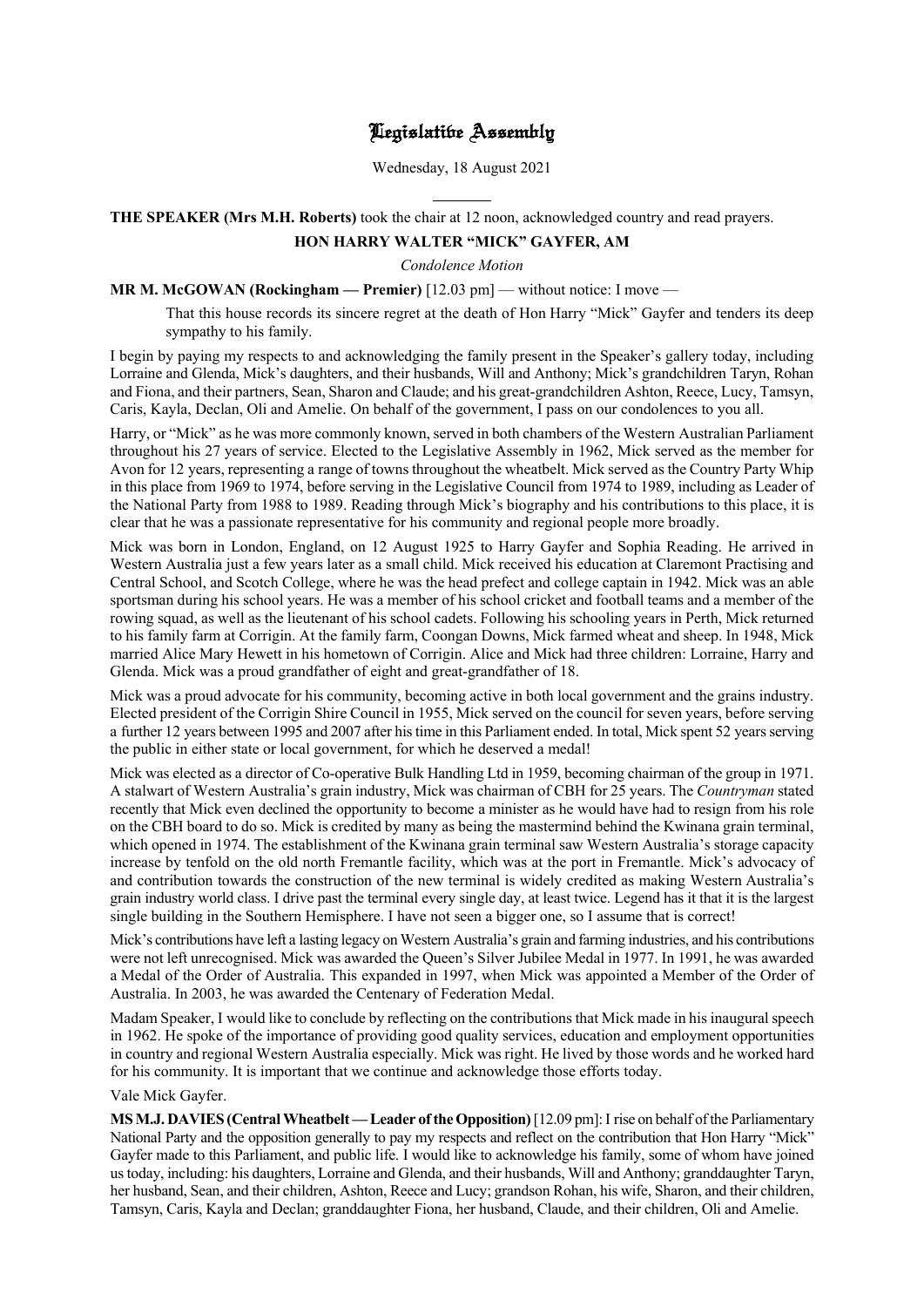I also acknowledge that just prior to coming in today we were also joined by former members of the Nationals WA who had served with Mick during his time, Hon Hendy Cowan, a former Leader of the National Party and former member for Merredin; Hon Dr Hilda Turnbull, a former member for Collie; and Hon Murray Montgomery, a former member for South West Region who spent some time alongside Mick in both chambers.

Mick was born on 12 August 1925 in London and arrived in Western Australia as a child. He was the son of Harry Walter Gayfer and his wife, Sophia Reading. Harry Gayfer was a farmer, housing developer and horsetrader. Mick was educated at Claremont Practising and Central School, and Scotch College where he was head prefect and captain and represented the college in cricket, football and rowing and was a lieutenant in the cadets.

In 1943, he returned home to the farm in Corrigin after completing school to take on the property that was originally selected by his father in 1906. In 1948, he was married in St Matthews Church in Corrigin to Alice Mary Hewett, known affectionately as "Mais" to those who knew her well. This partnership was to last for 73 years. Sadly, Mais passed away just a number of weeks before Mick. She was his number one supporter and it was evident to everyone who knew him that it was a wonderful and devoted partnership.

Mick was elected to the Corrigin shire council in 1955 and served until he was elected to the state Parliament in 1962, including some time as the deputy president. After spending time in this place, he returned to have another go. He was made a freeman of the shire in 1990 and has been held in the highest of regard by his peers and those generations who have followed in his footsteps. Mick's commitment to his community of Corrigin, to agriculture and civic duty is reflected in the large number of organisations he was a member of and accolades bestowed on him. He was a member of the WA Farmers Federation, a Rotary Paul Harris Fellow, an active Freemason, a life member and former president of the Corrigin Golf Club, a Patron of the Corrigin Agricultural Society and a patron of the Corrigin Football Club. He served as an office bearer in Corrigin sporting clubs, including tennis, football, cricket and golf.

Mick was the CBH Group's longest standing chairman and a true visionary for the cooperative. He served as a grower director on the board for 37 years, between 1959 and 1996, 25 years of which he served as the chairman. I note comments from former Mukinbudin farmer Allan Watson, who took over as chairman of the cooperative after Mick stepped away, in a recent article published in the *Farm Weekly* following Mick's passing. Allan said —

"Mick put so much into agriculture in WA and was a true legend of CBH, actually he was a legend of the whole of the Australian grain industry," ...

"He had a very strong personality, was a great leader, an excellent chairman and such a great contributor to rural Western Australia.

"He was also a bit of a character—he didn't mind a cold drop on a hot day, he was strong and very knowledgeable, but he always listened and he was a very likeable man who made friends all over Australia through his work in the grain industry."

Imre Menschelyi, who served as CEO for some of the time Mick was chair, made the following comments —

"To me, he was not only a mentor, but he was CBH for 37 years," …

That is certainly how I came to know Mick when I became involved in the National Party and agripolitics. Mick was "Mr CBH"; his reputation as a leader and someone who was held in high esteem preceded him. Imre went on to reflect —

"I was but a junior when Mick was at his heyday as chairman of the board and a visionary for CBH and the grain industry at large.

"Some of the initiatives that he introduced into CBH have left a legacy longer than anyone else and they are still recognised as being very beneficial to the graingrowers of WA."

As a result of his significant and sustained contribution to the grains industry, Mick was awarded the Medal of the Order of Australia in 1991 for services rendered to WA and to the Australian grain trade and community, and was then awarded a Member of the Order of Australia in 1997, in recognition of his service to primary industry. There are few people in the state who can lay claim to making such a significant and enduring contribution to the agricultural sector. The honours that came to him as a result reflect his passion and commitment to the industry and his belief that it would continue to grow and sustain future generations on the land.

All this seems like it might be enough for one lifetime, but Mick was never one to rest on his laurels. In 1962, he decided to throw his hat in the ring for the Country Party for the seat of Avon. According to Mick, the closure of the railways was the theme on which he got elected, because the government closed, or was going to close 842 miles of railway, particularly the railway line from Corrigin to Brookton. In the Nationals' history book, *Blood Nose Politics*, Mick recalled -

It was that Corrigin to Brookton line and the general closures and the lack of extensions to the comprehensive water scheme, which was introduced by Hawke in 1946 and never completed, that gave me good grounds to stand on… Blood was boiling—no water, railways. They actually took the Brookton railway away and that stirred everybody up.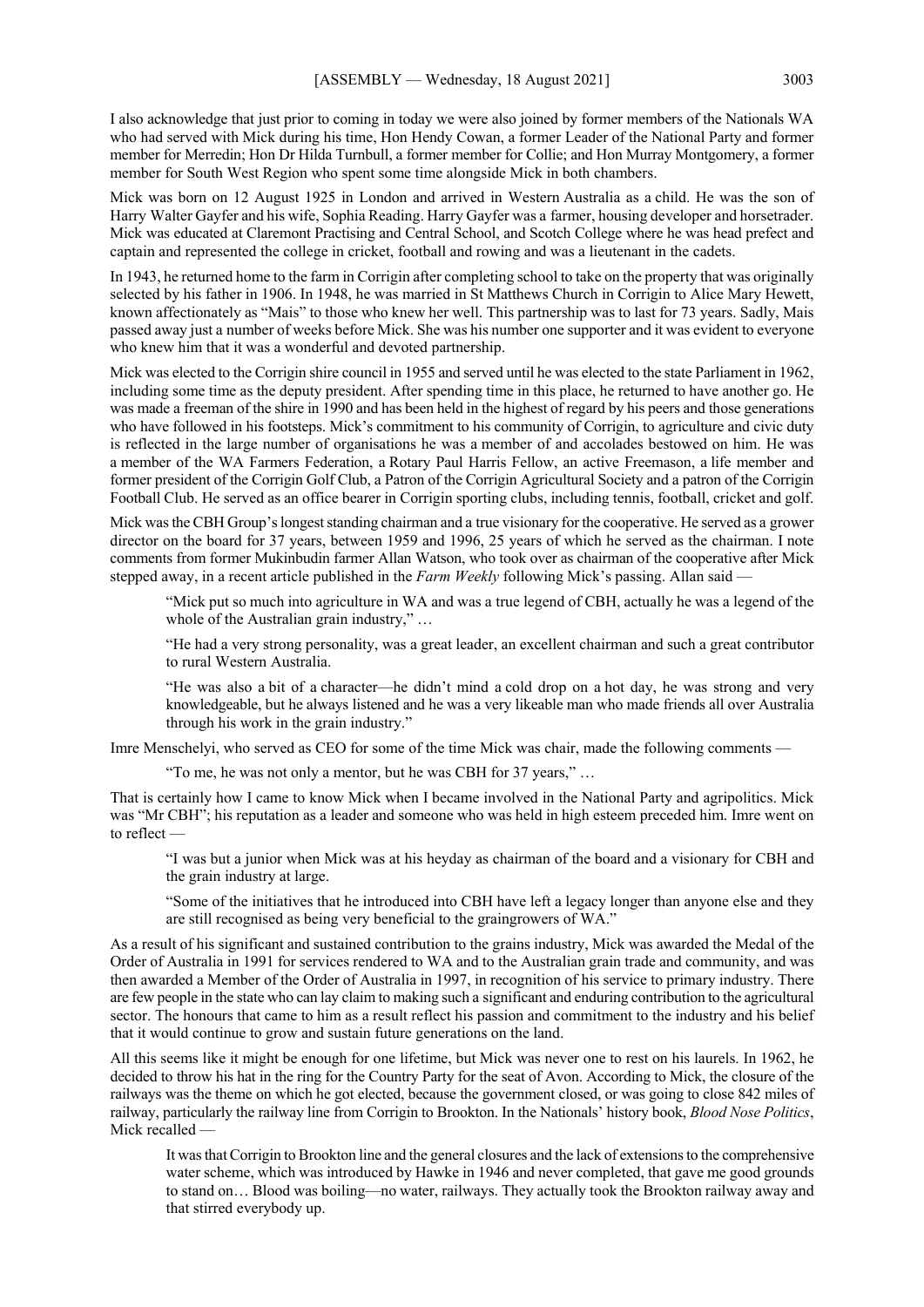As the current member representing the communities that formed the seat of Avon and broadly into the wheatbelt, I can attest that 59 years later, those two issues still get the blood boiling in the electorate! His move into politics was also inextricably linked to his role at CBH, and his vision for the cooperative. In an interview with Ron Chapman in 2012, Mick reflected on this synergy, saying, "I had the spirit of co-operatives in my blood because my father built three of the co-operatives—starting them off in 1917. So it was always instilled in our family". Mick and former Country Party MP Tom Hart were both trustees of CBH in the 60s at a time when CBH was seeking to locate its prospective bulk grain terminal at Kwinana, rather than at Fremantle. He recalled that both he and Tom decided to stand for Parliament as Country Party candidates as, in his words, "We reckoned we stood more of a chance winning approval for a move to Kwinana by tackling it as members of Parliament." It was a controversial decision, due to CBH's non-political stance, but they did win support for the Kwinana option and eventually the new terminal was located at Kwinana.

He held the seat of Avon from 1962 until 1974, representing the Shires of Brookton, York, Beverley, Quairading and Corrigin, together with part of the Shire of Wickepin—namely, the town of Yealering. In his inaugural address, Mick began with a comment on the lack of decentralisation in the state. He said —

Decentralisation is something we have heard bandied about for many years, but we have never seen any practical results come from investigations that have been made into this question. I have heard it said that perhaps the best solution to the problem of decentralisation is to spend the money where it is earned.

This sentiment has been a common thread through generations of our great party, picked up in policies to achieve this end as it sought to achieve greater equity in services and infrastructure for regional communities. It must be something in the water, because 46 years later Corrigin produced another local member who shared those very same sentiments. In speaking with Brendon Grylls, a former member for Merredin and Central Wheatbelt and Leader of the Nationals WA, a former Corrigin boy, to prepare for this today, he reflected —

Mick's contribution to the Country Party and the Nationals was significant, and I was privileged to follow in his footsteps as a representative for the Wheatbelt. The Nationals had a proud history of strong and visionary leadership and Mick wrote a critical chapter of that history.

As someone who now represents those same communities, and shares the same history of serving in both the Legislative Council and the Assembly, and as someone who knew Mick in his later years, I endorse those comments wholeheartedly. I thoroughly enjoyed meeting with Mick and Mais in Corrigin during my time as their local member. Mick was never backward in sharing his views on how the party was travelling, or how gains could be made for the benefit of the agricultural sector and our region. He was as sharp as a tack and even in his 90s with his eyesight failing, he knew exactly what was going on the world of politics. I do not think I once saw him without Mais at his side. In his final speech in the Legislative Council, he said that Mais had worn out five motor cars in 27 years of running around helping him. He thanked hisfamily, acknowledging that when he had started, his children were young and his time away from home meant long periods of separation. We all in this place understand how important family is, and what they sacrifice for us to take on these duties. We thank you for sharing your father, grandfather and great-grandfather with the public of Western Australia and his electorate for such a long time. As we said, Mick spent 27 years in Parliament, 12 in this chamber and 15 in the Legislative Council. Ironically, it was reforms to the Electoral Act to change the weighting of regional representation in the Council that spelt the end to Mick's career as a parliamentarian. As this house once again prepares to debate electoral reform legislation, it would be wise for members of this place to acquaint themselves with the debates of years past, including the wise words that Mick offered on the impacts of large regional electorates and the ability for the community to remain connected to their representative.

During his time as a member, he worked with and served under six Premiers: Premiers Brand, Tonkin, Court, O'Connor, Burke and Dowding. He was afforded the opportunity to be a minister of the Crown three times, and each time he refused. He remained grounded and committed to serving his electorate, approaching this with vigour and an admirable work ethic. As a farmer himself, the agricultural sector was always at the front of his mind, but his contributions in the house and the Legislative Council reflected his desire to tackle issues like extension to the water scheme, reliable electricity, improved education options and better housing for the wheatbelt. I suspect there were many debates with him roaring at members across this chamber, but in his valedictory speech, he focused very much on the friendships that he made across the aisle and within his own party.

In his 27 years, he served in government and in opposition, and he navigated major changes in our party as we emerged from the Country Party to become the National Party under the leadership of Hon Hendy Cowan. These were very difficult days for the organisation, but in the end Mick saw the value of the vision of a united regional party and he stood proudly as a member of the newly formed National Party. As he exited after 27 years, he spoke of his greatest achievements and disappointments. He reflected on working with John Tonkin to achieve a loan for the state, bringing in \$30 million from overseas to build the Kwinana grain silos and an export terminal. According to Mick, it was the biggest loan that had ever come into Australia. In his words, according to my notes —

That involved a great deal of cooperation and was rather exciting. It was all hush, but these are the sorts of things which Government have to do to make way.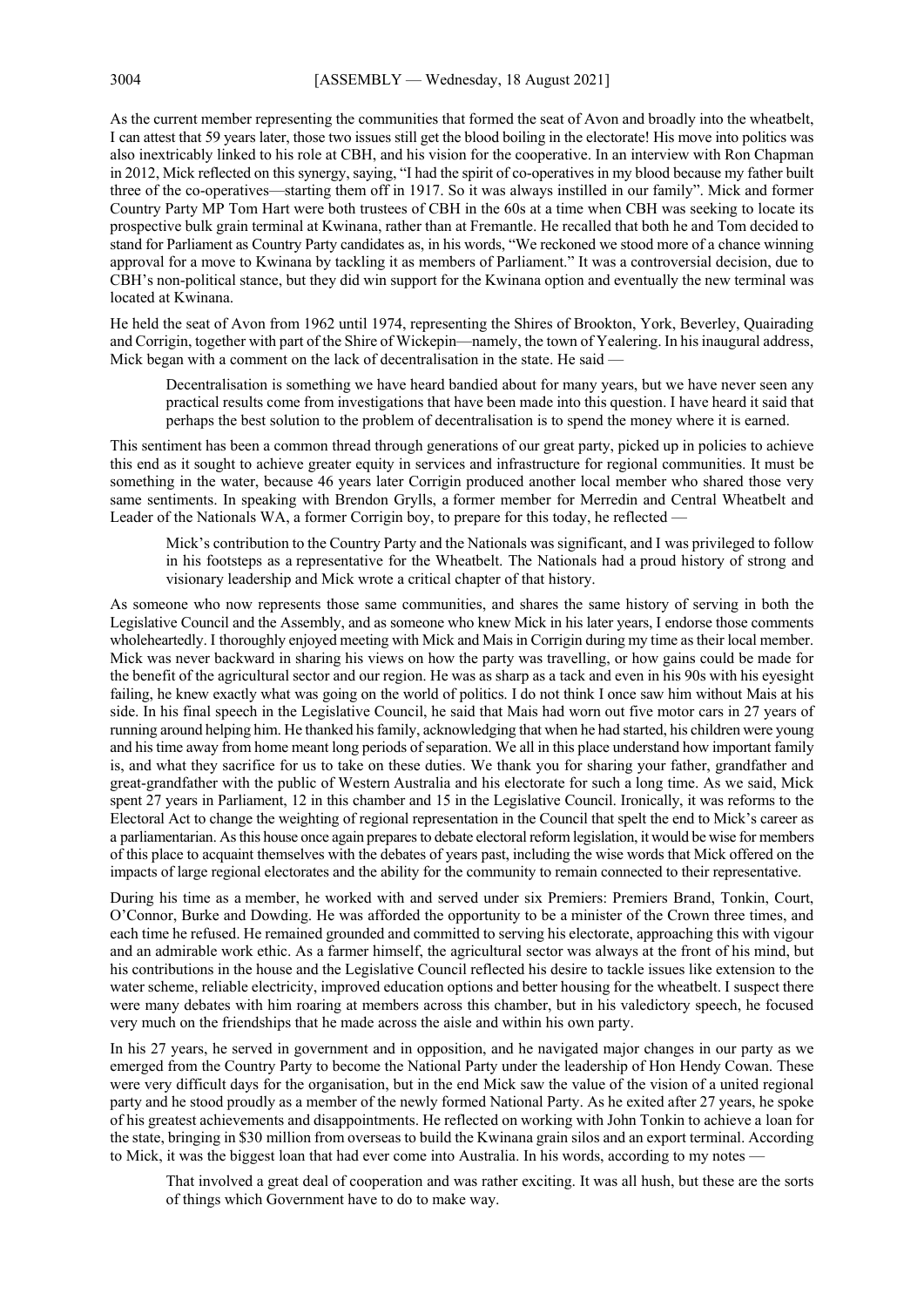He reflected on his greatest disappointment in not being able to achieve funding or support to complete phase 3 of the comprehensive water scheme, and in not seeing water from the Ord or Fitzroy Rivers harnessed for industrial and community development across the state. He parted with a touch-up for the media of the day, lamenting the fact that important speeches and legislation debated were ignored in favour of, in his words, "a half page article on how a politician hurled invective around the Chamber" in *The West Australian*.

Mick was never one to mince words, and it stood him in good stead with his electorate, the sector that he was so passionate about, and his colleagues. Our electorate, the wheatbelt, rewards members who are fearless in their views, prepared to work hard and be present and accountable. They were well served by Hon Harry "Mick" Gayfer and they rewarded him by re-electing him for 27 years. Our party recognised this effort by bestowing him with life membership.

To his family, of whom he was so immensely proud, the Nationals WA family extend our deepest sympathy. As his busy life slowed, he was able to spend many happy hours listening to the adventures and supporting and encouraging the achievements of his eight grandchildren and 18 great-grandchildren. Always at his side was his lifelong companion and number one supporter, Mais.

He finished his final contribution to this place with a few lines from a bush poem published in *Bush Ballads and Galloping Rhymes* in 1870, and it seems a fitting way to complete this contribution —

I've had my share of pastime, and I've done my share of toil, And life is short—the longest life a span; I care not now to tarry for the corn or for the oil, Or for the wine that maketh glad the heart of man. For good undone and deeds misspent and resolutions vain, 'tis somewhat late to tarry. This I know: I'd live the same life over if I had to live again, and chances are I'd go where most men go.

Vale, Mick. Both you and Mais will be greatly missed, but your legacy in this state will live on for a long, long time.

**DR D.J. HONEY (Cottesloe — Leader of the Liberal Party)** [12.23 pm]: I rise on behalf of the Parliamentary Liberal Party to offer my condolences to the family and friends of Hon "Mick" Gayfer. Hon Harry Walter "Mick" Gayfer, AM, was born in 1925 and died at the age of 95 on 15 July, fewer than seven weeks after the passing of his wife, Maisey. He was a respected parliamentary representative of the wheatbelt communities for 27 years, a visionary leader of Western Australia's grain industry and a tireless servant of his own Corrigin community.

Named after his father, a housing developer, horsetrader and farmer at Corrigin since 1906, Harry Walter Gayfer was born in London in August 1925 and, six weeks later, left for Western Australia with his family. He attended Scotch College from 1939 to 1942 where he was the head prefect, school captain, an all-round sportsman and a lieutenant in the cadets. In 1943, he commenced wheat and sheep farming at the Corrigin family property, Coongan Downs. Like many young farmers, he was precluded from enlistment in the RAAF by wartime manpower controls.

In January 1948, Mick Gayfer married Maisey Hewett, a marriage that would extend for 73 years. He was active in a range of Corrigin sporting clubs, serving as secretary of the tennis and cricket clubs, and as president of the football and golf clubs. He was admitted to the masonic movement, serving the Corrigin Lodge for 70 years. He was first elected to the Corrigin Shire Council in 1955, and, in 1959, commenced 37 years as a director of Co-operative Bulk Handling Ltd. Mick Gayfer served as chair of the Great Eastern Ward Road Board Association and became deputy president of the Corrigin shire in 1961. He was chosen as one of two Country Party candidates to contest the district of Avon at the 1962 state election. This seat comprising the shires of York, Beverley, Brookton, Quairading and Corrigin had been held for the Liberal Party since its creation in 1950 by former Country Party MLA James Mann, who had then announced his retirement.

At his first electoral contest, Mick Gayfer polled 1 655 votes, or 36 per cent, 75 votes behind the Liberal candidate and 430 votes clear of his Country Party running mate whose preferences favoured him strongly. Elected with a solid majority of 663 votes, he was re-elected unopposed at both the 1965 and 1968 elections, with the Shire of Bruce Rock now included in the Avon district. From 1969, he served as Country Party Whip in the Legislative Assembly. Between 1962 and 1971, he was director of the Roads Division of the National Safety Council. It is a testament to his popularity in the district of Avon that at the 1971 state election, with the tide running against the Brand coalition government, Avon was one of two seats left uncontested by the Australian Labor Party. Mick gained 75.3 per cent of the vote against an Independent and Democratic Labor Party opposition. It was the strongest result across all seats held by the Liberal and Country Parties. However, at the 1972 redistribution, the district of Avon was split between four other seats, with the York and Beverley shires being included with Northam in a radically redrawn seat that was given the name of Avon. Mick Gayfer was endorsed for the Central Province of the Legislative Council, composed of the districts of Avon, Narrogin and Mount Marshall. At the 1974 state election, he was one of only two members elected unopposed, commencing 15 additional years of service in the Legislative Council. Despite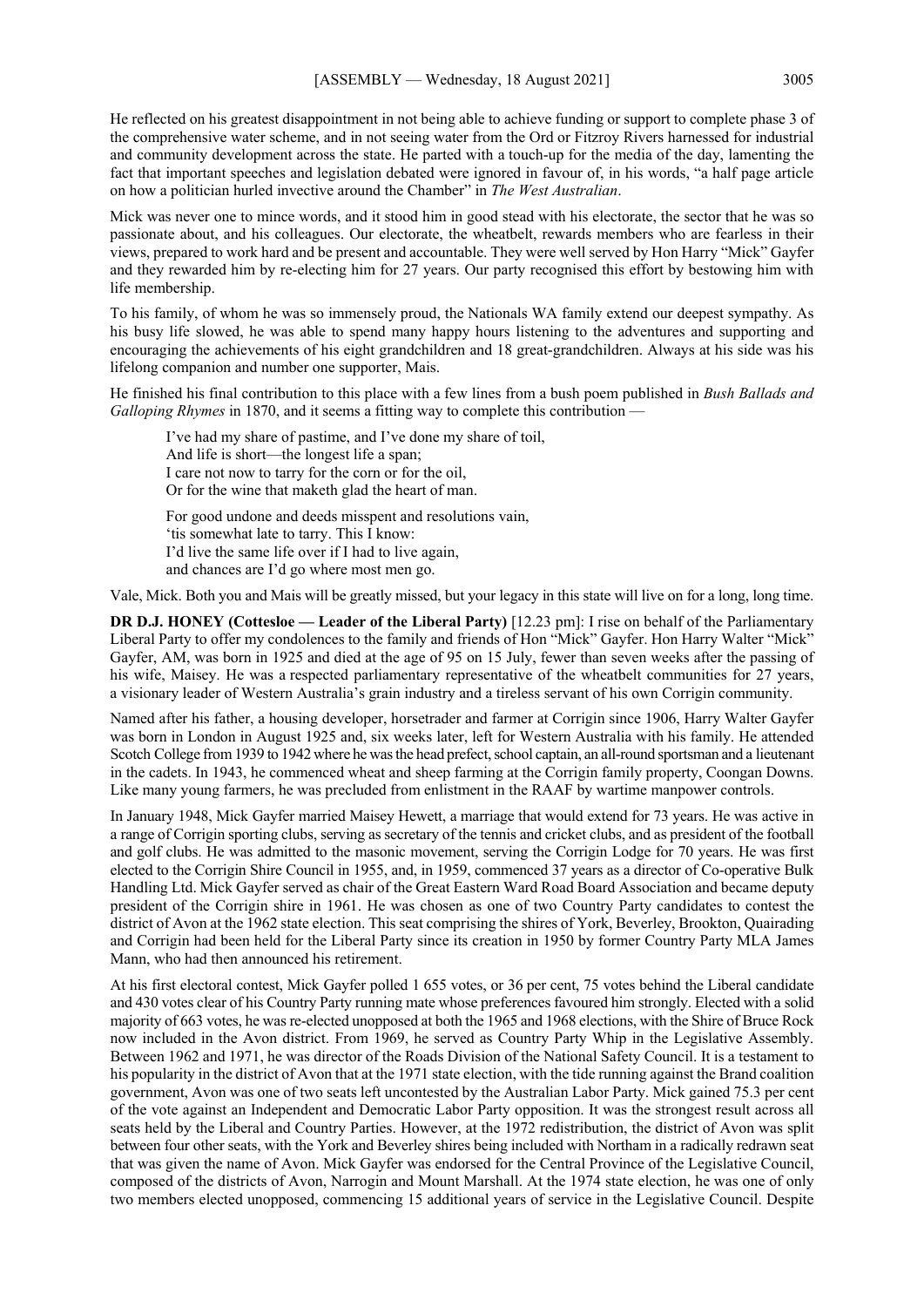the then split between the National Country Party and the National Party he was comfortably re-elected in 1980, and again in 1986, leaving Parliament when the Legislative Council was reconstituted on a regional basis for the 1989 election.

Parallel with his outstanding parliamentary career, Mick Gayfer served one of the state's major rural industries through his chairmanship of Co-operative Bulk Handling Ltd for 25 years from 1971 until 1996. On more than one occasion, he declined the offer of a ministry so that he could continue as CBH director and chairman to serve the state's grain producers. Thanks to his leadership, the CBH grains terminal was successfully relocated from Fremantle to Kwinana by 1974, securing the tax exemption that made possible the funding of this major infrastructure that immensely increased grains capacity. The Forrestfield grain terminal was substantially planned during his chairmanship, receival points were rationalised and fumigation improved. He had the acumen to not only secure overseas loans, but also negotiate repayments in Australian currency. Over the same 25-year period, he chaired the CBH directors' superannuation fund, greatly appreciated by CBH employees in the era preceding compulsory superannuation. From 1988 until 1993 he was chair of the Bulk Handling Authorities of Australia. He also chaired an international grains conference and was awarded a fellowship of the Australian Grains Institute in 1997, also being made a Fellow of the Australian Institute of Company Directors.

In the voluntary side of community service, Mick Gayfer was a Paul Harris Fellow of Rotary and continued his dedicated involvement in the masonic movement as the twenty-third grand master of the Grand Lodge of Western Australia from 1993 to 1996. He served on the board of governors of Fairbridge Western Australia and chaired its fundraising campaign. His interest in the state's wider rural and regional community included part ownership of a Meekatharra station and chairmanship of Matso's Art Gallery and Broome Brewery in 1997. This wide and generous service was recognised by a Queen's Silver Jubilee Medal in 1977, a medal in the Order of Australia in 1991 soon after leaving Parliament, and by the upgrade of his Order of Australia medal to membership of the Order of Australia in 1997. He also received a Centenary of Federation Medal in 2003.

Both in his active career and in semi-retirement, Mick Gayfer remained firmly anchored to the sporting, rural and community life of Corrigin. He was awarded freeman of the municipality of Corrigin in 1990. The Shire of Corrigin has noted with deep appreciation that he returned to a further 15 years' service in 1992, being elected deputy president in 1995 and as shire president from 2001 until 2007.

Hon Ken Wyatt, federal Minister for Indigenous Australians, who arrived in Corrigin aged 12 with his family after 1965, has recalled that his great respect for Mick Gayfer as a local community leader and parliamentarian was a major influence on his decision as a young man to support the free enterprise and the Liberal–conservative side of politics.

Mick Gayfer died in Corrigin after the passing of his wife, Maisey, on 28 May. We extend our deepest condolences to his family and friends. Today I wish to recognise Lorraine and Will Crombie, Mick's daughter and son-in-law; Glenda and Anthony McBeath, Mick's daughter and son-in-law; Taryn and Sean Scadding, and great-grandchildren Tamsyn, Caris, Kayla and Declan Scadding; and granddaughter Fiona and her husband, Claude Marais, and great-grandchildren Oli and Amelie Marais. I also recognise Mick's ex-parliamentary colleagues, Hon Hendy Cowan, Hon Murray Montgomery and Hon Dr Hilda Turnbull, who are also here today.

Mick Gayfer has been an outstanding contributor to the state of Western Australia at every possible level, from his local community to the whole state. I offer my sincere condolences to his family.

Vale Mick Gayfer.

**THE SPEAKER (Mrs M.H. Roberts)** [12.31 pm]: Members, I, too, had the opportunity to meet Mick Gayfer on a couple of occasions—one, I think, being the opening of our new Masonic Lodge in Midland. He was clearly a really likeable and accomplished person who made a significant contribution to the state of Western Australia.

Members, I request that you all rise for one minute's silence in order to carry the motion.

Question passed; members and officers standing as a mark of respect.

#### **PAPER TABLED**

A paper was tabled and ordered to lie upon the table of the house.

## **JOHN LANGOULANT, AO — AGENT GENERAL, UNITED KINGDOM–EUROPE**

*Statement by Minister for State Development, Jobs and Trade*

**MR R.H. COOK (Kwinana — Minister for State Development, Jobs and Trade)** [12.33 pm]: It is with great pleasure that I stand today to inform the house of the appointment of Mr John Langoulant, AO, as the new Agent General of Western Australia in the United Kingdom–Europe region. The Agent General leads Western Australia's investment and trade office in London, which covers the United Kingdom–European region. The London office is part of Invest and Trade WA, which was launched by the government in July 2019 to support a refreshed and comprehensive approach to attracting investment and growing trade for the state. Western Australia has had official representation in London since 1892 and, as Agent General, Mr Langoulant will play an important investment attraction, trade promotion and state representation role for the state within the United Kingdom and European markets.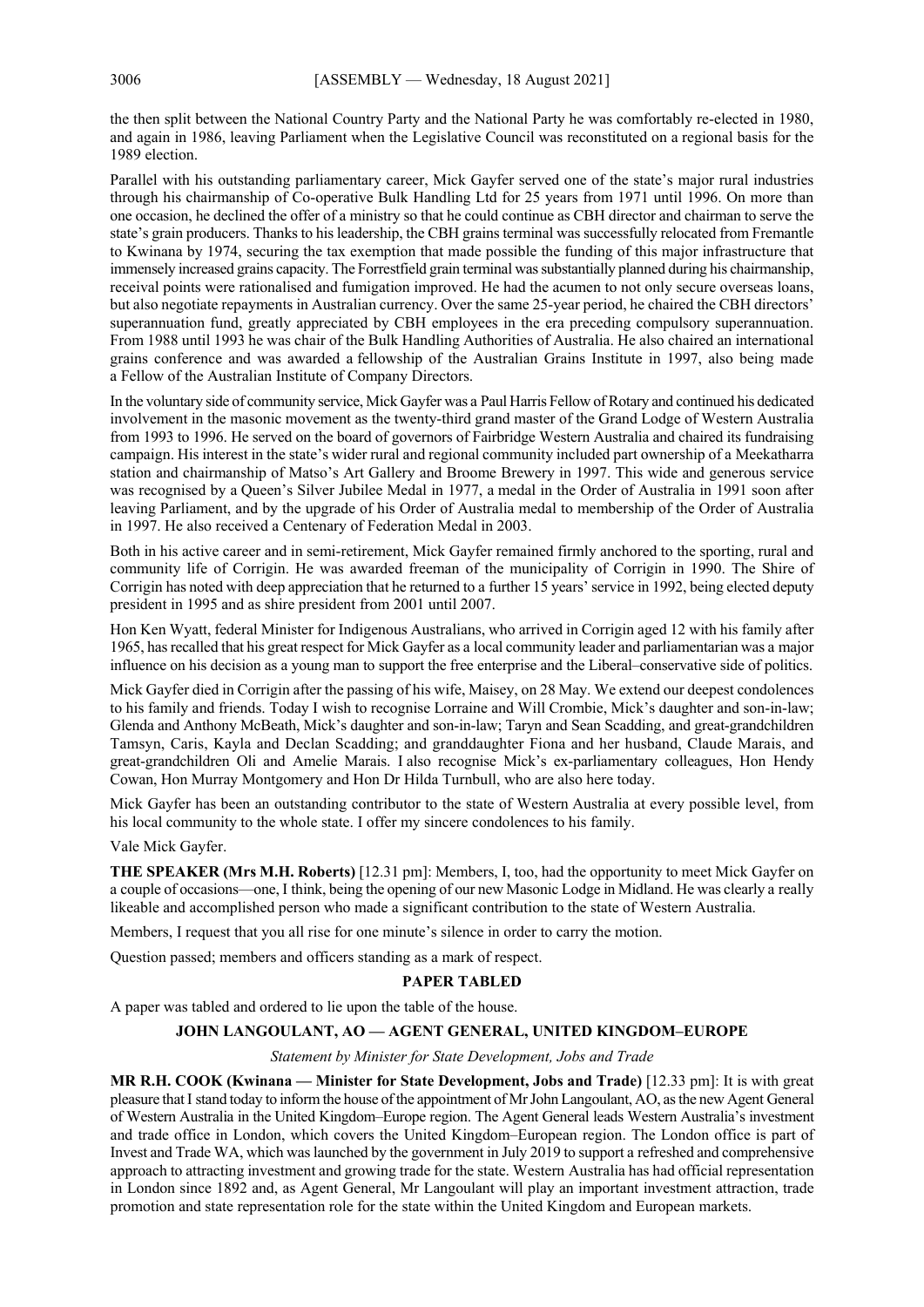Western Australia has strong relationships with the United Kingdom and the European Union, underpinned by substantial trade and investment links. In 2020, the United Kingdom was Western Australia's third largest market for export goods, accounting for 6.5 per cent of the state's goods exports. The European Union presents a range of opportunities for the state's diversification agenda, including strategic investment and trade relationships in our battery, critical minerals and hydrogen industries.

Negotiations for the Australia–United Kingdom Free Trade Agreement and Australia–European Union Free Trade Agreement are currently underway and are scheduled to conclude at the end of this year. These agreements will impact the state's investment and trade activities within both markets. The government is actively working with the Australian government to maximise investment and trade opportunities for WA under these agreements. Brexit has created a changed geopolitical dynamic that requires considered navigation to ensure Western Australia's economic diversification, and investment attraction interests in these markets are best promoted.

With Mr Langoulant's diverse experience across government, industry and the private sector and his extensive knowledge of the Western Australian economy and industry, he is an outstanding choice for Agent General. As Western Australia's Under Treasurer from 1995 to 2004, Mr Langoulant was instrumental in restoring the state's AAA credit rating. In 2010, he was awarded an officer in the general division of the Order of Australia and was the Western Australian Citizen of the Year for Business in 2011. Most recently, Mr Langoulant has been the board chair for a number of high-profile organisations, including Infrastructure WA, the Pawsey Supercomputing Centre, the Rottnest Island Authority, the Government Employees Superannuation Board and Amana Living Inc.

Mr Langoulant will start in the position on 18 October 2021 and has been appointed for a three-year term. He will undertake a period of induction before being deployed to the state's investment and trade office in London. As Agent General, he will work closely with the investment and trade commissioners for the Association of South-East Asian Nations, China, India–Gulf and North East Asia to attract investment and grow trade as part of the state's focus on diversifying the economy.

I know Mr Langoulant will well represent Western Australia's interests overseas as we navigate an ever-changing and fraught geopolitical environment.

## **HUMAN REPRODUCTIVE TECHNOLOGY AND SURROGACY LEGISLATION — REVIEW — GOVERNMENT RESPONSE**

## *Statement by Minister for Health*

**MR R.H. COOK (Kwinana — Minister for Health)** [12.37 pm]: I rise to inform the house that the government approved a detailed response to the 122 recommendations made in Dr Sonia Allan's 2019 review of the Western Australian Human Reproductive Technology Act 1991 and the Surrogacy Act 2008. This response identifies key areas for reform to reproductive technology and surrogacy. Ultimately, these reforms will assist more Western Australians in achieving their desire to start a family. Members may recall that the Allan review was the most comprehensive undertaken since the WA legislation was enacted and involved extensive consultation with the community and targeted stakeholders.

The areas for change reflect the shift in both societal views and technological advancements in assisted reproductive technology. Key areas identified for change are as follows: noting that the welfare of the child is paramount, the WA donor conception register will be maintained and people conceived with the assistance of a donor will have access to their biological heritage. Benefits for donor-conceived people will include access to further information about their identity and medical history. Support services will be made available to assist both donor-conceived people and their biological donor. Further consultation will be carried out regarding processes for information release, taking into consideration issues of confidentiality and privacy for all participants.

Equity of access will be provided for altruistic surrogacy, including consideration of women who face impending infertility, single men, people in same-sex relationships, transgender and intersex people. It is our intention that new legislation will be drafted to facilitate this access. Access to surrogacy will also be improved by allowing clinics to recruit altruistic surrogates, but commercial surrogacy arrangements of any kind that involve payment or reward for surrogacy services will remain prohibited.

Other legislative changes will seek to establish a co-regulatory model for ART in WA, including aligning with National Health and Medical Research Council guidelines. Further consultation regarding the posthumous use of gametes in accordance with the NHMRC guidelines is supported. A ministerial advisory panel will be established by the end of this year to advise me and to ensure that new legislation reflects social trends and scientific advances to ensure safe use of ART.

The expertise of Dr Allan and the extensive consultation conducted as part of her review reassures us that the way forward for the legislation strikes the right balance in safeguarding public and professional confidence in ART. I now table the government's response to the review of the Western Australian Human Reproductive Technology Act 1991 and the Surrogacy Act 2008.

[See paper [428.](https://www.parliament.wa.gov.au/publications/tabledpapers.nsf/displaypaper/4110428afd78dc1f8221194c4825873600030f96/$file/tp+428+(2021)+government+response+to+the+allan+review.pdf)]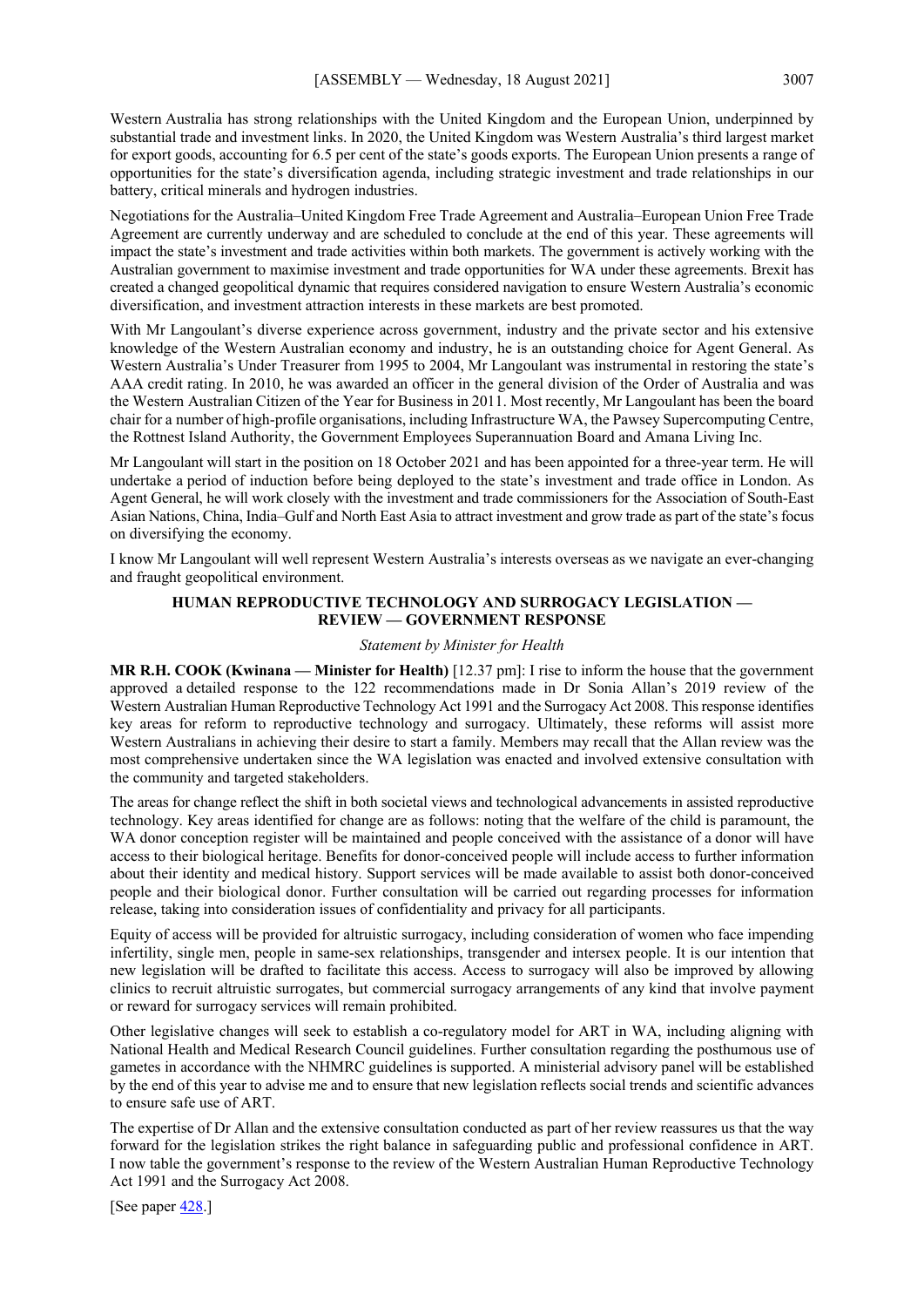#### **REGIONAL EVENTS SCHEME**

#### *Statement by Minister for Tourism*

**MR D.A. TEMPLEMAN (Mandurah — Minister for Tourism)** [12.40 pm]: I am excited to inform the house that the 2022–23 regional events scheme funding round will open for applications on Tuesday, 24 August 2021, for two months. The McGowan government supports regional events because they attract visitors to the regions who spend money that boosts local economies; attract media coverage that helps promote the region as an exciting destination; involve and inspire the local community; add vibrancy and excitement; and support local jobs.

In previous years, the application and assessment process for the regional events scheme commenced in October; however, this year it has been brought forward by six weeks. This means that applicants will be notified about the outcome of the assessment process and decisions on government funding as early as March, instead of May, as has been the case in the past. This will provide applicants with sufficient time to financially plan their event and is particularly beneficial for those who hold their events in July. It also aims to relieve some financial pressure during a COVID-19-impacted period as event holders are facing difficulties securing cash sponsorships in advance from local private organisations. The regional events scheme is an annual funding round of \$1 million that supports smaller and developing events around regional Western Australia. Event holders can apply for grants of between \$5 000 and \$40 000 for events held between 1 July 2022 and 30 June 2023. The funding includes \$150 000 for the regional Aboriginal events scheme to support events that showcase and celebrate Aboriginal activities and experiences through the leadership and participation of Aboriginal people.

Pre-promotion of the 2022–23 regional events scheme funding round commenced in July to ensure regional event holders are well aware of the new application dates. In the 2021–22 round, 62 regional events were funded between 1 July 2021 and 30 June 2022, including five through the regional Aboriginal events scheme. The McGowan government is proud to sponsor events through Tourism Western Australia's regional events scheme, supported by royalties for regions. Our aim is to provide opportunities to develop and elevate small regional events that position the state as a vibrant tourism destination across all regions. The government is pleased to sponsor these events that will help regional communities to stimulate their economies and community vibrancy.

## **VIETNAM VETERANS' DAY**

#### *Statement by Minister for Veterans Issues*

**MR P. PAPALIA (Warnbro — Minister for Veterans Issues)** [12.42 pm]: I rise to bring to members' attention that today, on the anniversary of the Battle of Long Tan in 1966, we commemorate Vietnam Veterans' Day. On 18 August 1966, in a rubber plantation near the village of Long Tan, Australian soldiers fought one of the fiercest battles of the war. The men of Delta Company of the 6<sup>th</sup> Battalion, Royal Australian Regiment, faced a force of some 2 000 North Vietnamese and Viet Cong troops. The battle was fought in wet and muddy conditions during a heavy tropical downpour. By the day's end, 17 Australians had been killed in action and 25 were wounded, one of whom died a few days later. This was the largest number of casualties in a single operation since the Australian Task Force established its base at nearby Nui Dat the previous April. Today, we commemorate all the battles fought by Australians in Vietnam, from large-scale operations to platoon and section-level encounters.

On Sunday just passed, the Premier and I had the privilege of attending the Vietnam Veterans' Day commemorative service at Kings Park, organised by the Vietnam Veterans Association of Australia. We remembered those lost and reflected on the bravery, teamwork and endurance that Australians displayed throughout the war. When our Vietnam veterans first returned, many felt isolated and that their service and sacrifice were not appropriately honoured. It took until 1987 for these veterans to receive a welcome-home parade, with 22 000 Vietnam veterans marching through Sydney in front of a crowd of some 100 000 Australians.

Today, we also pause to reflect on the impact of service on our veterans' families. All defence families endure the hardship of separation, uncertainty and fear, but the families of our Vietnam veterans also witnessed their loved one returning home to a nation in turmoil. They watched as the vast majority received no formal recognition for their service and welcome home ceremonies were not hosted by their communities.

As we see the end of Australia's commitments in Afghanistan, we must learn from this experience and ensure that all the defence personnel and defence families are supported. It is my honour to stand before this house to thank our Vietnam veterans and their families for their service and sacrifice.

Lest we forget.

#### **ALL ABILITIES FOOTBALL**

#### *Statement by Minister for Sport and Recreation*

**DR A.D. BUTI(Armadale — Minister for Sport and Recreation)** [12.45 pm]: It gives me great pleasure to inform the house that this weekend the Western Australian All Abilities Football Association will host its Integrated Football competition grand finals. The Integrated Football competition has over 300 players who come together to play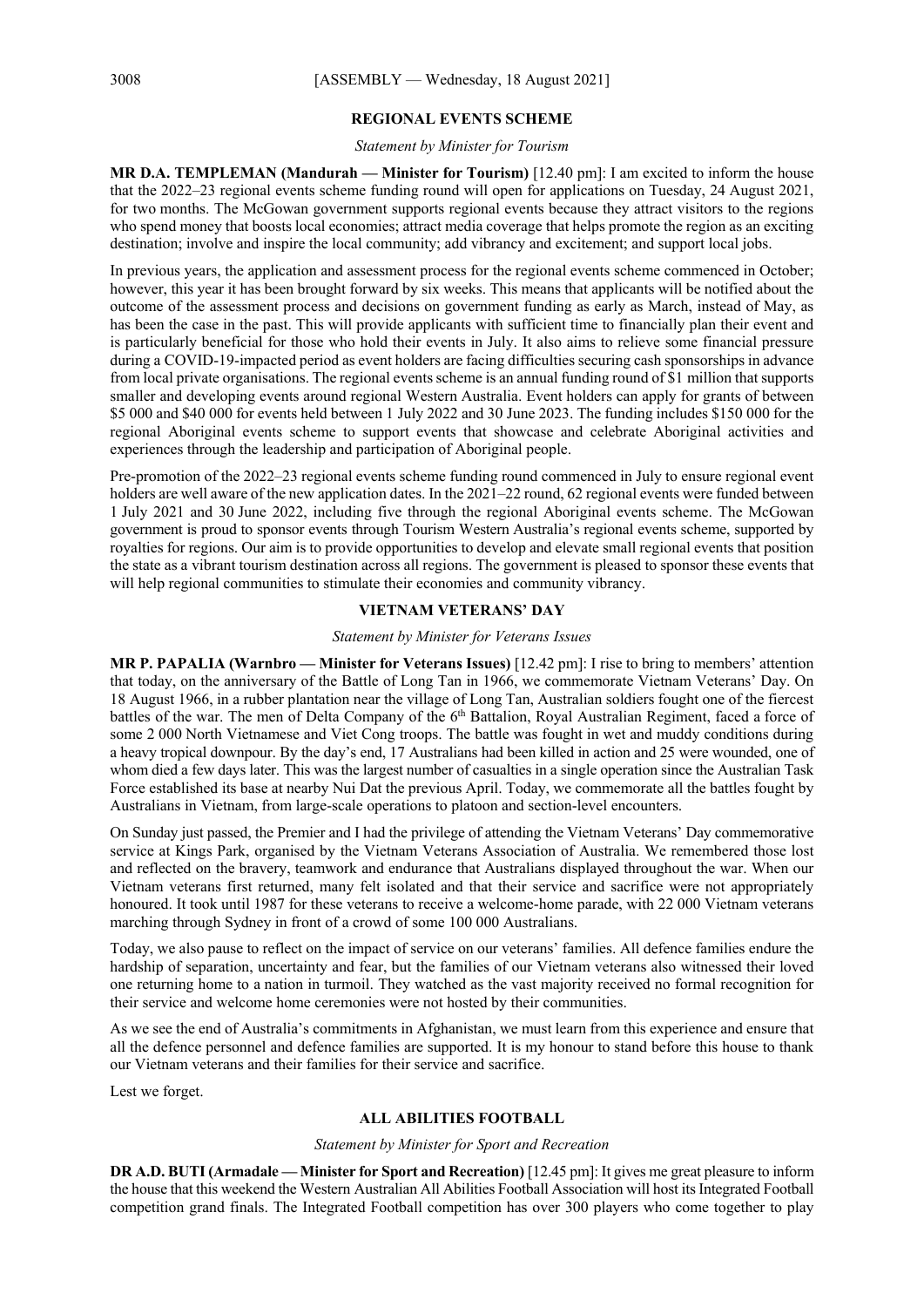each week. This program is run by the All Abilities Football Association. All Abilities Football provides players with an intellectual or physical disability the opportunity to improve their independence, wellbeing, self-esteem and life skills by being a valued member of a local community footy club.

All Abilities Football in WA has its origins in 2008, when several Perth Football League clubs identified a need for players with an intellectual disability who love the game of footy to be able to play. This WA program has grown to be nationwide. In 2019, the Western Australian All Abilities Football Association was established to promote and grow disability football in Western Australia. Its core purpose is to provide the opportunity for people with a disability to be involved and participate in Australian rules football, like every other Australian.

For season 2021, my local club, Kelmscott Bulldogs Football Club, entered an all abilities team in the Integrated Football competition. The driving force behind the establishment of the Kelmscott team is inspirational coach Robbie Turner, who is ably supported by the executive of the club. I also congratulate the disability support group 4lifeskills for its support in getting the Kelmscott Integrated team on the paddock. To Robbie and his charges, congratulations on your first season. I am already looking forward to season 2022.

Footy, as we know, is part of the social fabric of the Australian way of life. It is the biggest club-based sport played by adults in WA. The McGowan government is proud to support organisations such as the All Abilities Football Association that play a valuable role in making WA a better and more inclusive place for everyone. The role of sport and recreation in connecting and enhancing communities in WA should not be taken for granted. All Western Australians, regardless of their situation, deserve the opportunity to lead a healthy, active lifestyle and be part of a team. The physical and mental health benefits of club footy participation are valued at \$78.6 million. I am pleased to share that the government recently secured in excess of \$30 000 in funding to help grow the association's Wheelchair Football League competition in 2021–22.

I encourage members to support our all abilities teams this weekend and head down to John Dunn Memorial Park in Kelmscott on Saturday as I toss the coin to kick off the B division grand final match at midday.

#### **MEMBER FOR VASSE**

#### *Leave of Absence — Motion*

#### **MR D.A. TEMPLEMAN (Mandurah — Leader of the House)** [12.48 pm]: I move —

That the member for Vasse be given leave of absence from the Legislative Assembly up to and including 9 September 2021 on account of urgent private business.

I am aware that the member for Vasse has had a bereavement in the family and I am sure on behalf of all members we send her our very best regards during this time and, indeed, acknowledge the importance of private leave for such significant purposes.

Question put and passed.

#### **IRON ORE AGREEMENTS LEGISLATION AMENDMENT BILL 2021**

*Introduction and First Reading*

Bill introduced, on motion by **Mr R.H. Cook (Minister for State Development, Jobs and Trade)**, and read a first time.

Explanatory memorandum presented by the minister.

*Second Reading*

#### **MR R.H. COOK (Kwinana — Minister for State Development, Jobs and Trade)** [12.49 pm]: I move —

That the bill be now read a second time.

The purpose of this bill is to ratify two agreements made on 4 August 2021 between the state and the Mount Goldsworthy joint venture, which I will refer to as the "variation agreements". This bill is necessary to give effect to the variation agreements as amendments to two state agreements—the Iron Ore (Mount Goldsworthy) Agreement 1964 and the Iron Ore (Goldsworthy–Nimingarra) Agreement 1972—which I will refer to as the "state agreements". A key purpose of the variation agreements is to allow the Mount Goldsworthy joint venture, which I will refer to as the "joint venture", to sell iron ore from existing stockpiles to a third-party purchaser for that third party to export. To put the variation agreements into context, I will provide some background on the state agreement and the need to vary the state agreements.

Since the 1960s, the Goldsworthy state agreement and, since the 1970s, the related Goldsworthy–Nimingarra state agreement have facilitated the development of iron ore mines and associated infrastructure in the Pilbara region of this state. This includes, among other things, the development of a number of iron ore mines in the Goldsworthy northern areas, which is located approximately 150 kilometres east of Port Hedland. BHP manages and operates iron ore projects approved under the two state agreements on behalf of the joint venture. BHP's joint venture partners are Mitsui Iron Ore Corporation Pty Ltd and Itochu Minerals Energy of Australia Pty Ltd, both of which are Japanese trading entities.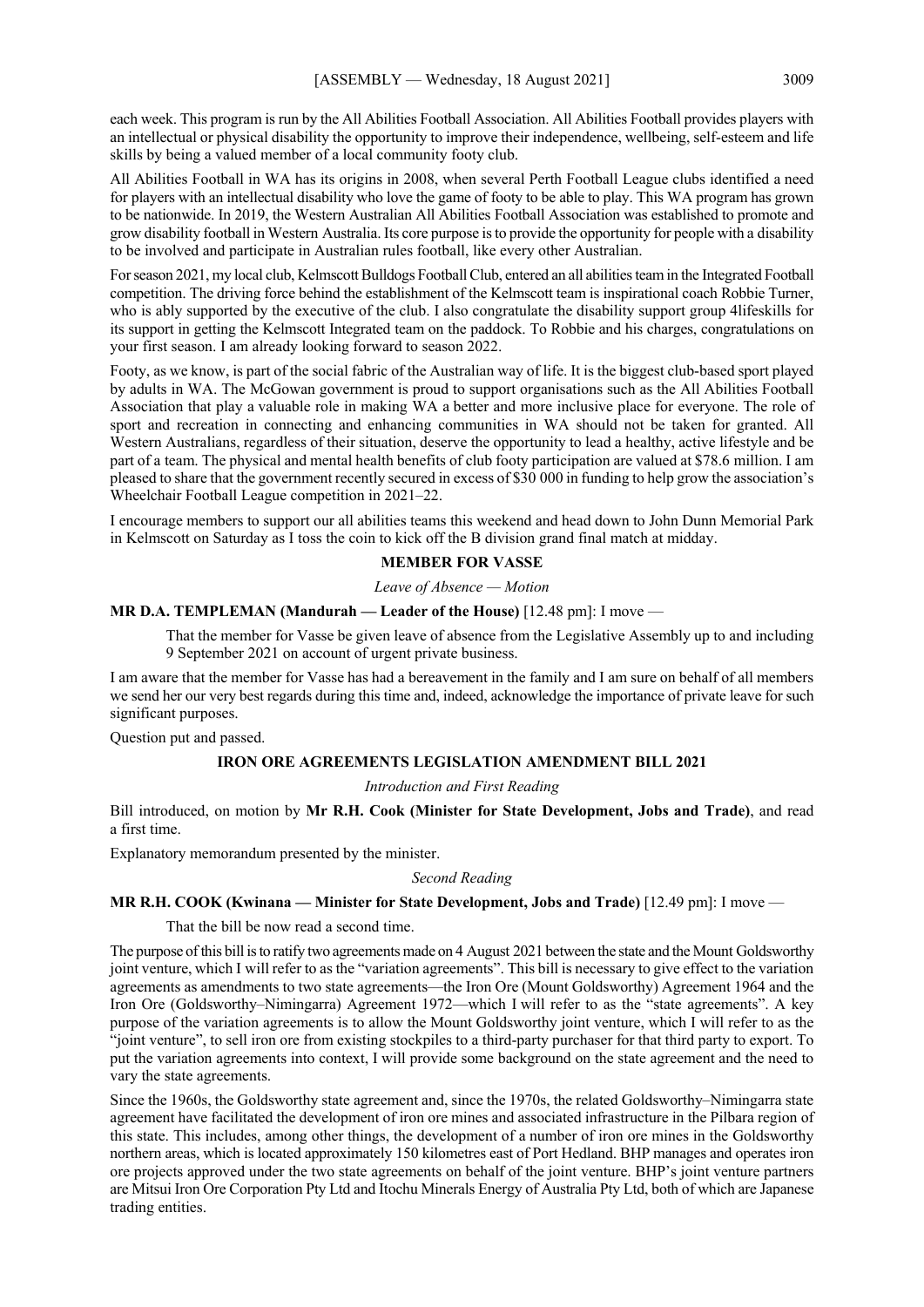In 2014, mining at the Goldsworthy northern areas was suspended as the cost of handling the stockpiles for export by the joint venture became uneconomic on an opportunity-cost basis—that is, it would displace tonnes from BHP's logistics network that would be capable of being more efficiently mined and transported. This resulted in 40 iron ore stockpiles, totalling just over 7.4 million tonnes of ore, being left in situ. Since that time, BHP has undertaken various rehabilitation activities in the Goldsworthy northern areas.

BHP has proposed to sell the iron ore from these existing stockpiles to third parties at the mine gate, which the variation agreements identify as the exit point on the boundary of the relevant tenement held by the joint venture. Using their own logistics networks, the third-party purchaser or purchasers will then transport the iron ore by road to Port Hedland for export. This proposed structure to sell the iron ore is currently not permitted under the state agreements. These variation agreements are therefore important as they facilitate the sale of iron ore that might otherwise ultimately remain in situ. The mine gate sale of this product will promote and assist in the post-COVID-19 economic recovery of the state through the generation of royalty income for the state and job creation in the Pilbara region. Based on the current Treasury forecast of an iron ore price of \$US64 a tonne and the exchange rate for 2021–22, it is estimated that royalties to the state from the mine gate sale of the stockpiled ore will be about \$63 million, but it could be significantly higher if iron ore prices remain elevated.

I now turn to the provisions of the bill and variation agreements outlined in the explanatory memorandum. The provisions of the bill seek to amend the state agreements by ratifying the two variation agreements referred to respectively as the sixth variation agreement set out in the seventh schedule of the Iron Ore (Mount Goldsworthy) Agreement Act 1964 and the fourth variation agreement set out in schedule 5 of the Iron Ore (Goldsworthy–Nimingarra) Agreement Act 1972. The key provisions of the variation agreements are essentially the same. Clauses 2(2) of each agreement will insert new clause 9DB into the Iron Ore (Mount Goldsworthy) Agreement 1964 and new clause 16BB into the Iron Ore (Goldsworthy–Nimingarra) Agreement 1972. This will define the ore stockpiles as comprising in aggregate approximately 7.4 million tonnes of iron ore across the two variation agreements and allow the joint venture to undertake, by approval of additional proposals reasonably necessary, commercialisation activities to carry out the sale of iron ore comprising the ore stockpiles to an arms-length purchaser. Those activities will include the crushing, screening and handling of the iron ore up to the relevant tenement boundary sale point. The joint venture will have up to five years to submit additional proposals under the relevant state agreement to commercialise the ore stockpiles to ensure the timely sale of the stockpiled iron ore. This period cannot be extended by the state agreement minister. The Mining Act royalty and additional rental regimes will be applied to the mine gate sale of the ore stockpiles.

This is an important bill. I commend the bill to the house.

Debate adjourned, on motion by **Mr P.J. Rundle**.

## **CIVIL PROCEDURE (REPRESENTATIVE PROCEEDINGS) BILL 2021**

## *Introduction and First Reading*

Bill introduced, on motion by **Mr J.R. Quigley (Attorney General)**, and read a first time.

Explanatory memorandum presented by the Attorney General.

#### *Second Reading*

## **MR J.R. QUIGLEY (Butler — Attorney General)** [12.57 pm]: I move —

That the bill be now read a second time.

The Civil Procedure (Representative Proceedings) Bill 2021 will introduce a legislative representative proceedings regime in the Supreme Court of Western Australia. This legislation meets a McGowan Labor government election commitment and, in so doing, will enhance access to justice in Western Australia.

This bill was introduced in a very similar form in the previous Parliament as the Civil Procedure (Representative Proceedings) Bill 2019. The 2019 bill passed this house in September 2019 and was introduced in the other place in October 2019, where it remained until Parliament was prorogued last December. The bill I am reading in today differs in only two respects from its predecessor: firstly, it includes minor editorial drafting changes; and, secondly, it seeks to abolish the torts of maintenance and champerty. I will discuss the abolishment provision shortly.

In a 2017 speech, Justice Bernard Murphy of the Federal Court of Australia observed that the regime in part IVA of the Federal Court of Australia Act "has proved flexible and adaptable" and that it "provides real, practical and broad based access to justice and it is a regime of which we should be proud". This bill seeks to implement a representative proceedings scheme modelled on that successful federal scheme. This regime was substantially adopted in Victoria in 2000, New South Wales in 2011 and Queensland in 2017, and has stood the test of time.

The bill provides for a range of matters relevant to representative proceedings. The first is a requirement that, in order for representative proceedings to be commenced, seven or more people must have a claim against the same person or corporation, and that those claims are in respect of, or arising out of, the same, similar or related circumstances. Those claims must also give rise to a substantial common issue of law or fact. The second is the right of a group member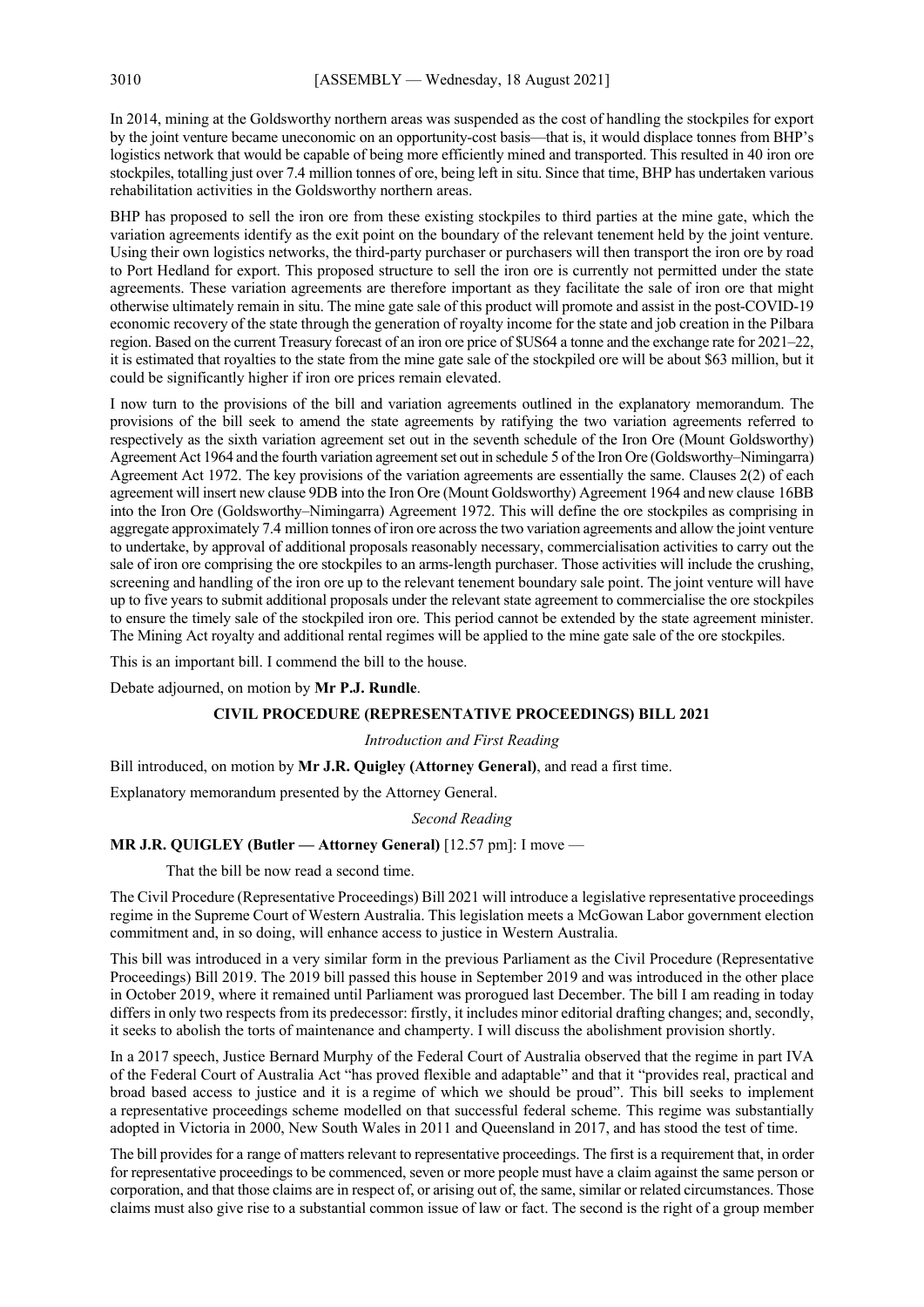of representative proceedings to opt out and formally discontinue as a member of those representative proceedings. The third is provisions relating to the settlement of individual claims, the discontinuance of proceedings in certain circumstances, and the distribution of payments to group members.

Although the bill is modelled on the regime contained in part IVA of the Federal Court act, it does not simply mirror the text of that regime. This bill differs from part IVA of the Federal Court act in the following respects. First, the bill incorporates contemporary plain English drafting principles to enhance its readability. Second, the bill includes a provision that is based on section 33T of part IVA of the Federal Court act—a provision that allows the court to remove and substitute a representative party in particular circumstances—but expands it so that the court may remove and substitute a representative party when it is in the interests of justice to do so. This provision provides the court with additional flexibility. Third, the bill's definition of "representative party" is not limited to a person who commences a representative proceeding—as in part IVA of the Federal Court act—but also includes a person who is substituted as a representative party. It is considered that the bill's definition is more comprehensive and reduces the risk of possible challenges to the legitimacy of a substituted representative party. Fourth, the bill contains an express provision allowing a representative action to be commenced against multiple defendants, regardless of whether each person to the representative action has a claim against every defendant. This is to address the issue created by the decision in Philip Morris (Australia) Ltd v Nixon (2000) 170 ALR 487, in which the full court of the Federal Court concluded that all represented plaintiffs must have a claim against each of the named defendants in the proceeding. Fifth, the bill contains a review clause to ensure that the operation and effectiveness of the new legislative regime is examined following its fifth anniversary.

The current mechanism for bringing representative proceedings in Western Australia is found in rule 12 of order 18 of the Rules of the Supreme Court 1971. However, rule 12 of order 18 has been found to contain little detail. The bill will implement a clear set of processes to govern the commencement and conduct of representative proceedings in Western Australia to ensure that these actions are undertaken in the fairest and most efficient manner possible. Procedural matters relating to the conduct of representative proceedings will be discussed with the Supreme Court during the course of the development of its supporting practice directions and rules. Owing to the need to develop these instruments, the bill will not commence immediately following passage through Parliament.

As members will be aware, I last week tabled the Law Reform Commission's final report titled *Maintenance and champerty in Western Australia: Project 110: Final report*. The Law Reform Commission made three recommendations and provided four options for the government on litigation funding. This bill will implement the Law Reform Commission's first recommendation by abolishing the torts of maintenance and champerty, whilst preserving the rule of law as to the circumstances in which a contract is to be treated as contrary to public policy or as otherwise illegal. The torts are considered to be a barrier to justice in that they can be used by defendants to stymie class actions when litigation funders assist plaintiffs on the basis that they interfere, without justification, in another's action—known as maintenance—and for a share in the proceeds, known as champerty. The majority of stakeholders supported the abolishment of the torts during the commission's review, and the torts have long since been abolished by most Australian jurisdictions, as they are widely considered to be out of date. Tasmania also recently abolished the torts in recognition of the fact that litigation funding is now a modern reality and has the potential to improve access to justice when the costs to initiate an action are prohibitive. The Law Reform Commission's remaining two recommendations are non-legislative and are matters for the Supreme Court to consider.

Members may be aware that the Joint Committee on Corporations and Financial Services of the commonwealth Parliament recently finalised its inquiry into litigation funding and the regulation of the class action industry with its final report, tabled in the commonwealth Parliament on 21 December 2020. Government has carefully considered that report and determined that it is appropriate to reintroduce this bill in substantially the same form as its predecessor, save for the addition of the abolishment of the torts, to fulfil its election commitment to the people of Western Australia to increase access to justice. Representative proceedings serve an important role in providing access to justice; they fill a gap by allowing people who have suffered damage due to a mass civil wrong to seek compensation. Absent such regimes, many people within the community would go uncompensated.

I am proud, as Attorney General, to have brought this bill to Parliament to establish a legislative representative proceedings scheme in Western Australia, and I commend the bill to the house.

Debate adjourned, on motion by **Mr P.J. Rundle**.

## **SENTENCING LEGISLATION AMENDMENT (PERSONS LINKED TO TERRORISM) BILL 2021**

#### *Introduction and First Reading*

Bill introduced, on motion by **Mr J.R. Quigley (Attorney General)**, and read a first time.

Explanatory memorandum presented by the Attorney General.

*Second Reading*

**MR J.R. QUIGLEY (Butler — Attorney General)** [1.06 pm]: I move —

That the bill be now read a second time.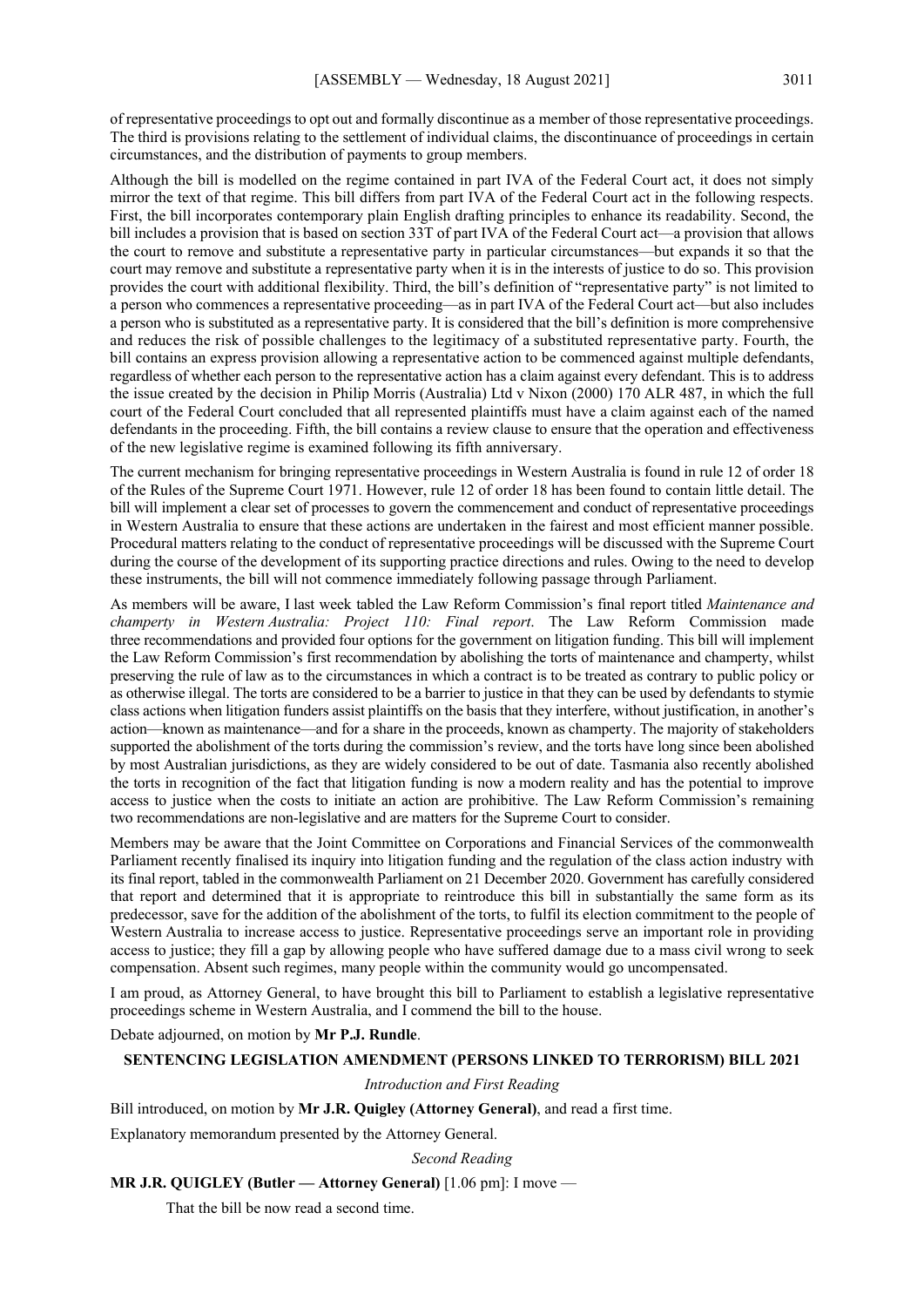I am pleased to introduce to the house the Sentencing Legislation Amendment (Persons Linked to Terrorism) Bill 2021, which amends the Sentence Administration Act 2003, the Young Offenders Act 1994, the Criminal Procedure Act 2004 and the Freedom of Information Act 1992.

On 9 June 2017, the Council of Australian Governments, otherwise known as COAG, agreed to adopt a presumption against the granting of bail and early release orders—for example, parole—to persons who have demonstrated support for, or have links to, terrorist activity. The impetus for these changes were the increased incidents of terrorist-related violence perpetrated by persons with known links to terrorism who were on bail or parole when committing terrorist acts on Australian soil. These incidents included the terrorist attack in Brighton, Victoria, on 5 June 2017 perpetrated by an offender who was on parole at the time of the attack while serving a sentence for home invasion offences. This was preceded by the December 2014 siege at the Lindt Café in Martin Place, Sydney, by an offender who was on bail facing charges of sexual assault and accessory to murder.

The threat of terrorism is ever-present. In February this year, Australian Federal Police provided to the federal Parliamentary Joint Committee on Intelligence and Security's inquiry into extremist movements and radicalism in Australia a submission that reinforced the need for ongoing vigilance. Statistics show that since Australia's national threat level was raised to "probable" in 2014, 138 people have been charged as a result of 66 counterterrorism-related operations around Australia. Additionally, authorities have responded to nine domestic terrorist attacks, and there have been 21 major counterterrorism disruption operations in relation to potential or imminent attack planning within Australia.

At a 5 October 2017 special meeting on counterterrorism, COAG agreed that the decision to adopt a presumption against the granting of bail and early release orders should be underpinned by a nationally consistent approach. To do this, COAG tasked the Australia–New Zealand Counter-Terrorism Committee to consult with each Australian jurisdiction to develop principles to guide the implementation of these presumptions. The first principle is that the presumptions against bail and early release orders should apply to categories of persons who have demonstrated support for, or links to, terrorist activity. The second principle is that a high legal threshold should be required to overcome the presumptions against bail and early release orders. The third principle is that the implementation of the presumption against bail and early release orders should draw on and support the effectiveness of the counterterrorism team model. The fourth principle is that implementing a presumption against early release orders should appropriately act to protect sensitive information. These principles acknowledge that all jurisdictions have well-established and accepted practices and procedures in relation to early release orders and bail.

Western Australia has taken a two-stage approach to implementing the COAG agreement. The first stage was implemented by the Bail Amendment (Persons Linked to Terrorism) Act 2019, which received royal assent on 5 July 2019 and became operational on 1 January 2020. The bill before the house represents the second stage and accords with the principles agreed to by COAG.

The amendments to the Sentence Administration Act 2003 and the Young Offenders Act 1994, as proposed by this bill, will provide that persons with links to terrorism are subject to a presumption against an early release order. The bill ensures that terrorism-related risks are appropriately assessed before a person with links to terrorism is granted the privilege of an early release from prison or detention. These reforms are aimed at minimising the terrorism-related risk to the Western Australian community. For the purposes of the bill, a person falls under the definition of a person who has links to terrorism if a person is subject to certain terrorism-related charges, orders or convictions as defined in the bill. When the person has made statements or carried out activities that support, or advocate support for, terrorist acts, the person must be subject to a Commissioner of Police report to fall under the definition. A Commissioner of Police report is introduced in this bill to support decision-making by the chairperson of the Prisoners Review Board of Western Australia, or the Supervised Release Review Board, whichever the case may be.

The bill will create a presumption against early release orders by mandating that exceptional reasons must be shown before a person with links to terrorism is granted an early release order. This is known as the exceptional reasons test. To guide the exceptional reasons test, the bill will introduce special considerations that require an assessment of particular matters, such as the degree of risk posed to the community should the offender be released, and the nature and seriousness of the current links to terrorism and terrorism-related activities. The bill will enable the immediate cancellation of an early release order in the event of a prisoner or young offender becoming subject to defined terrorism-related charges, orders or convictions and in other specified circumstances.

A Commissioner of Police report may be provided for consideration by the board for any prisoner or young offender, including for persons with links to terrorism. This report could include information that has been shared between Australian intelligence and law enforcement agencies. New confidentiality protections have been included in the bill to protect terrorist intelligence information that may be contained within the Commissioner of Police report. For example, to ensure the protection of terrorist intelligence information, the bill requires that the board will be constituted by the chairperson alone when determining whether to grant an early release order for a person with links to terrorism and when considering a Commissioner of Police report that contains terrorist intelligence information. This will reduce the number of people who have access to terrorist intelligence information and protect against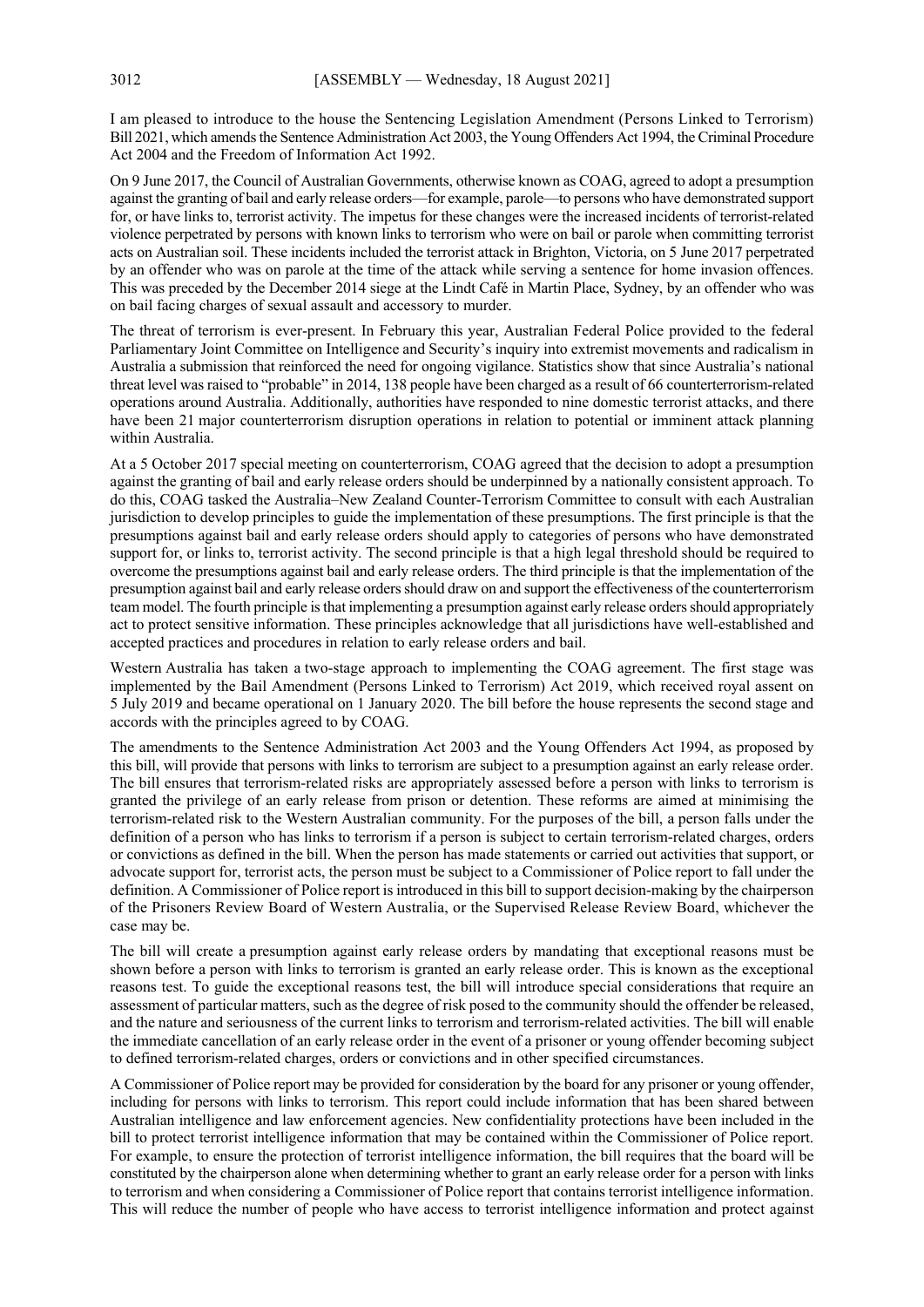disclosure of such information that may impact current or ongoing national security investigations. The bill will also introduce strict protections to limit the disclosure of terrorist intelligence information in any legal proceeding relating to or requiring the disclosure of information contained within a Commissioner of Police report that the court is satisfied is terrorist intelligence information. Amendments to the Criminal Procedure Act 2004 will ensure that prosecutors do not overlook these protections. Further protections will also be provided by the bill's amendments to the Freedom of Information Act 1992, which will exempt Commissioner of Police reports from disclosure. Reporting requirements to inform the public and Parliament about the number of terrorism offenders released on early release orders are additionally subject to provisions that will ensure that protected and sensitive information, which includes terrorist intelligence information, is not inappropriately disclosed.

All other Australian jurisdictions have legislated to give effect to the 2017 COAG agreement. Each has taken a different approach to reform, having regard to their legislative frameworks. This bill will implement the second stage of the COAG agreement to tackle the terrorism risk when considering early release for a person with links to terrorism. It will ensure that, like in other states, Western Australia strengthens the nationally consistent approach to address and prevent the evolving terrorist risk.

I commend the bill to the house.

Debate adjourned, on motion by **Mr P.J. Rundle**.

## **MOTOR VEHICLE REPAIRERS AND DEALERS LEGISLATION AMENDMENT BILL 2021**

#### *Introduction and First Reading*

Bill introduced, on motion by **Ms A. Sanderson (Minister for Commerce)**, and read a first time.

Explanatory memorandum presented by the minister.

#### *Second Reading*

#### **MS A. SANDERSON (Morley — Minister for Commerce)** [1.16 pm]: I move —

That the bill be now read a second time.

Today I introduce the Motor Vehicle Repairers and Dealers Legislation Amendment Bill 2021. The bill will amend the Motor Vehicle Repairers Act 2003, or the repairers act, and the Motor Vehicle Dealers Act 1973, the dealers act. The bill is part of a package of regulatory reforms the McGowan government has initiated to support business by streamlining decision-making and improving efficiencies.

Businesses that participate in buying or selling motor vehicles are required to have a licence under the dealers act, and businesses that participate in repairing motor vehicles are required to hold a separate licence issued under the repairers act. At present, a large proportion of motor vehicle repairers are also licensed motor vehicle dealers and therefore are required to hold two licences. However, the processes and time periods for renewing licences under these two acts are inconsistent. This creates problems for the motor vehicle industry and government, which has responsibility for administering occupational licence regimes. Under the dealers act, a licence may be renewed every three years and renewal applications must be lodged with the Commissioner for Consumer Protection not more than two months before the date on which the licence expires and not more than 28 days after the date on which the licence expires. By contrast, under the repairers act, a licence may be renewed every three years, but an application for the renewal of a business licence is required to be made not later than 28 days before the expiry of a licence, unless the Commissioner for Consumer Protection agrees to shorten the period. Under the repairers act, there is no capacity for the commissioner to accept applications for renewal after the expiry of the licence. These provisions therefore are inconsistent with the dealers act. This means that a repairer's licence ceases if it is not lodged with the commissioner before its expiry date, which disrupts business continuity. If a repairer's licence ceases, repairers are then required to reapply for a licence from scratch, including having to submit a host of documents in support of what is considered a new application, which can be particularly time consuming and add to the administrative burden of the business and government.

The bill addresses these problems by amending the repairers act and the dealers act to create a consistent licensing renewal regime for both motor vehicle repairers and motor vehicle dealers. Amendments to the repairers act will permit the commissioner to accept applications for licence renewals not more than two months prior to the date that the licence expires, which will bring the act into line with provisions applying under the dealers act. This effectively extends the time period for repair businesses to manage their licence renewal applications by approximately two months. The amendments to the repairers act and the dealers act will also allow motor vehicle repair and car dealer businesses to trade pending a decision by the commissioner on their renewal application. This is an important change as it will provide certainty and continuity for these businesses and avoid the potential significant disruption of their day-to-day operations.

Amendments to the repairers act also provide for a late payment fee when an application for renewal of a trading licence is received within 28 days after the expiry date of the licence. The amendment is consistent with the existing provisions in the dealers act and will encourage business to renew their licences on time and help offset the costs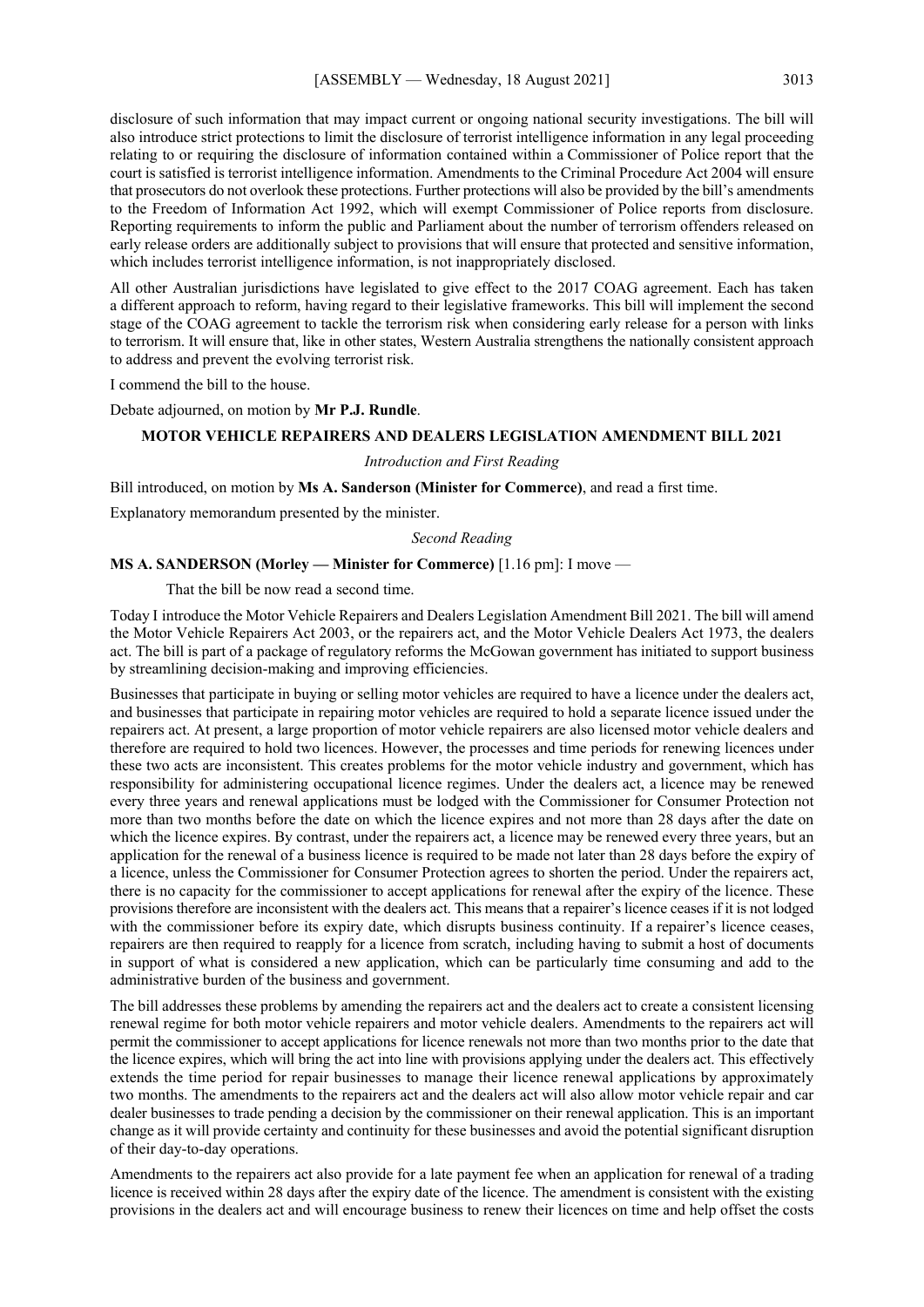to government of processing late renewal applications. Lastly, the amendments also clarify that if a licence is renewed, including for those applications received within 28 days after expiry, the renewal is to apply on and from the date that the previous licence expired. The proposed amendments will streamline processes and will help support business continuity and avoid additional costs for business and government. The amendments will also bring the motor industry into line with the requirements that apply under other occupational licensing schemes administered by the Department of Mines, Industry Regulation and Safety.

I commend the bill to the house.

Debate adjourned, on motion by **Mr P.J. Rundle**.

## **PUBLIC ACCOUNTS COMMITTEE**

*Inquiry into the Student Transport Assistance Policy Framework — Motion*

#### **MS R. SAFFIOTI (West Swan — Minister for Transport)** [1.21 pm]: I move —

- (1) That this house requests the Public Accounts Committee to inquire into and report by 31 August 2022 on the current student transport assistance policy framework within the current budget parameters, in particular
	- (a) the eligibility criteria for students to qualify for transport assistance, including  $-$ 
		- (i) nearest appropriate school;
		- (ii) access to spurs; and
		- (iii) inclusion of social, community, and economic and financial factors;
	- (b) the types of transport assistance and entitlements to be provided to ensure students can undertake an appropriate education;
	- (c) the relevance of existing policies, practices and rules that are applied in delivering the transport assistance arrangements;
	- (d) the assessment process when evaluating the safety of bus stops and routes;
	- (e) the implication of the National Disability Insurance Scheme on the delivery of transport assistance for students attending education support facilities;
	- (f) the contractual arrangements with service providers, including the appropriateness of current school bus contracts, and payment arrangements, and previous contractual arrangements and the manner in which they were created;
	- (g) the resourcing of the school bus services division within the Public Transport Authority; and
	- (h) the appropriateness of the conveyance allowance as an alternative to transport assistance.
- (2) That the member for Roe be co-opted to the committee for this inquiry.

Today I speak to the reason that we are moving this review today in Parliament. The issue of school bus services in regional WA is one that creates a lot of discussion in particular from families throughout regional WA. There is an issue when government tries to balance the needs of individual families while having a policy framework that can be applied consistently throughout regional towns and communities. We understand that people's needs change over time and that this policy framework has not been reviewed or reconsidered after many years. A lot of regional members on my side from the past term and since being elected have raised inquiries and concerns from their constituents about access to bus services, issues to do with fairness and equity across particular towns and regions, and also more generally some of the issues about when a more rural-type setting will get a Transperth bus service— I notice the member for Darling Range here today—how to make the transition between a regional bus service to a more Transperth–style bus service and how to support families in that transition. Many, many issues have been raised. As I said, it is a very difficult challenge. In many instances the distances are significant. The time that kids are required to be on buses is also significant. Of course, in some parts of regional WA when different choices are being made by families about what high school their children should attend—district high school versus senior high school—the movement the families choose can completely change the dynamics or economics of a service. It just takes one family to move in with five school-age children and it completely changes the case for a particular bus service. In many instances too, a bus may have, for example, those on board who have the right to be on board and they offer the extra seats to other families, but when others come in, sometimes there is dislodgement. There are a lot of different issues. I have to apologise. I have a very bad tooth issue, and that is why it is taking me awhile to warm up! It is very, very sore.

As I said, it is an ongoing issue to try to marry the educational needs, the education policy and the policy of the transport agencies as well. I congratulate the transport team at the Public Transport Authority who oversee this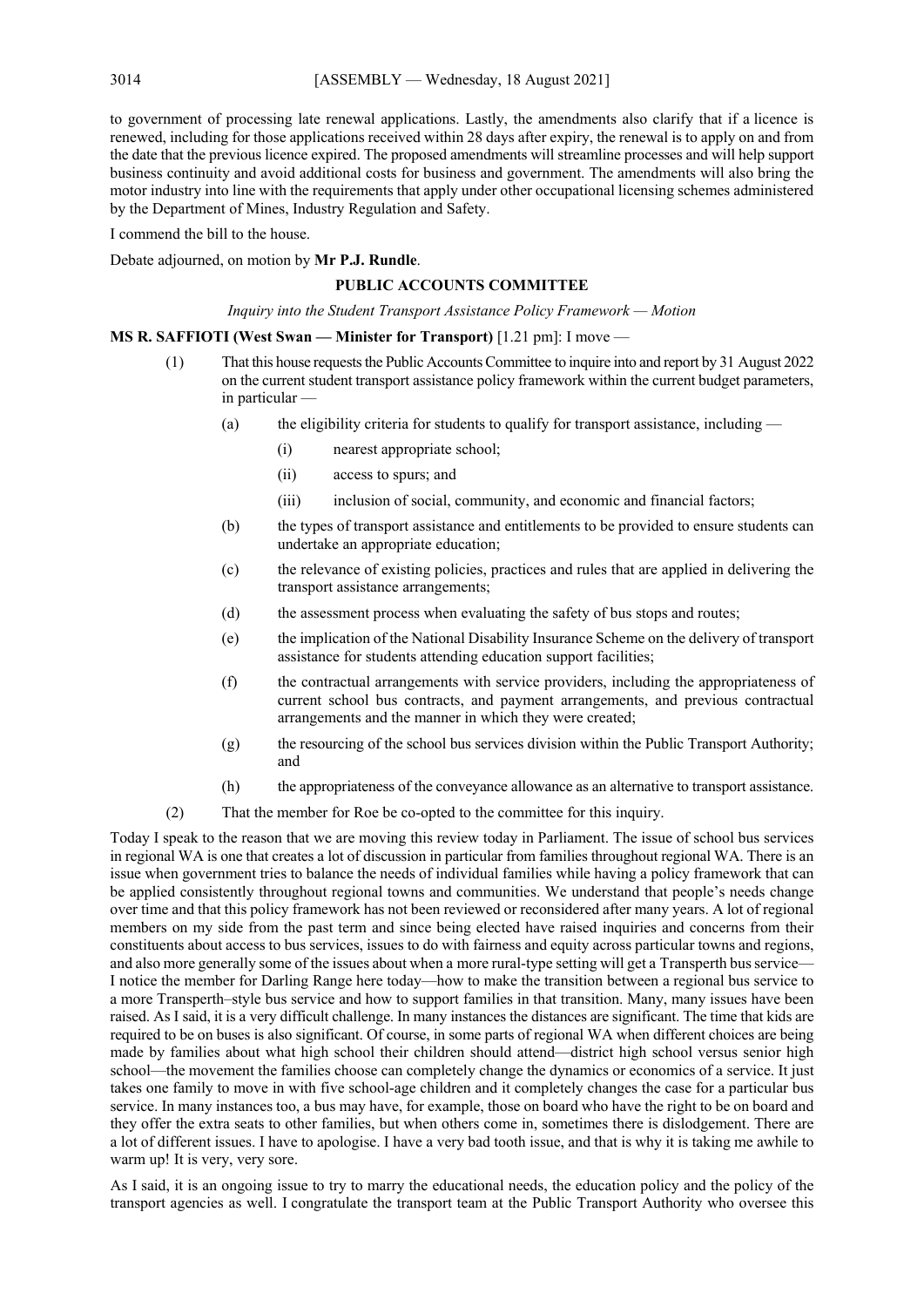area. It is a tough one because matters to do with children moving around from one place to another are always highly sensitive, as they should be. We all care about our children and want to make sure that we do what we can to get the best services for our children. We all do it. We all want to make sure our children can go to school safely, hopefully not be on the bus for too long and be comfortable in that environment. The school bus team works hard to try to satisfy that, but there are policies. As I said, this is a very difficult area because we are balancing the individual needs, which change over time, within a policy framework. As I said, a lot of different issues have been raised and that is why we thought we would refer it to a parliamentary committee. I also acknowledge the member for Roe on the other side, and we are moving that he be involved in this committee because he will be a proactive and I think cooperative member who will put forward ideas. I suspect that is the case.

#### **Mr P.J. Rundle**: Absolutely!

**Ms R. SAFFIOTI**: I have not found the member for Roe to be a negative person who always tries to tear people down, so I think he will work well with the committee to try to deliver results. That is what it is all about.

I have to say that—given the Premier is also the Treasurer—there are budget parameters as well. Ideally, if there was no budget on anything, life would be easy, but economics and government policy is always about making sure we match dollars allocated to the services that we undertake. We are asking that we have reference to the existing budget parameters, because, to be honest, we want to make sure our policy can work better. We are asking the inquiry to look into a number of things, including —

- (a) the eligibility criteria for students to qualify for transport assistance, including  $-$ 
	- (i) nearest appropriate school;
	- (ii) access to spurs; and
	- (iii) inclusion of social, community, and economic and financial factors;
- (b) the types of transport assistance and entitlements to be provided to ensure students can undertake an appropriate education;

Another thing we have seen, of course, is the increased use of technology regarding how we move around. The idea is that how we move around the city has changed significantly over time, particularly with the use of apps and technology. Are there any things we can do better in regional WA? The motion continues —

- (c) the relevance of existing policies, practices and rules that are applied in delivering the transport assistance arrangements;
- (d) the assessment process when evaluating the safety of bus stops and routes;

Again, issues that have been raised are sometimes about two children from the same family who have to access different bus stops. If we make some small improvements to those sorts of practical measures, that would change the lives of many. The motion continues —

- (e) the implication of the National Disability Insurance Scheme on the delivery of transport assistance for students …
- (f) the contractual arrangements with service providers …

I suspect this will create a lot of topics of discussion and that a number of bus contractors will be waiting at the door of the Public Accounts Committee when there is an official commencement of this inquiry. Can those different contractual arrangements be better managed to satisfy the budget requirements of the state and flexibility of providing services in regional WA? The inquiry will also address the school bus services division and the appropriateness of the conveyance allowance as an alternative. These are the issues that we would like to have reviewed.

The school bus services started in 1918 when the first contracted service, a two-horse team omnibus, travelled seven miles, starting in Toodyay. Currently, the rural school bus network carries more than 25 000 students on 967 services across the state. Transport assistance is provided in one of two ways—the orange school bus network or through a conveyance allowance. The policy provides for a reasonable level of transport assistance to the nearest appropriate school that offers the year of study for that student at a government or non-government school. A number of requirements exist that I have raised before. There are a number of different aspects depending on the network or the route configuration. The bus stop will either be a pick-up at the gate of the residence or a spur off the main route or there will be a conveyance allowance payment.

I have highlighted a number of challenges, but I will go through them again. Of course, one of the challenges is parent choice and where parents may choose to send their children. Currently, it is the next appropriate school. I know from the many letters sent to me that that is fundamentally challenged all the time. There must be some mechanism to identify the most appropriate school and whether that should still stand as a criterion, but we could not expect a bus to pick-up any child and take that child to any school in Western Australia either. There must be that balance as well. A major issue arises when there is a lack of demand when amalgamating services. There may be demographic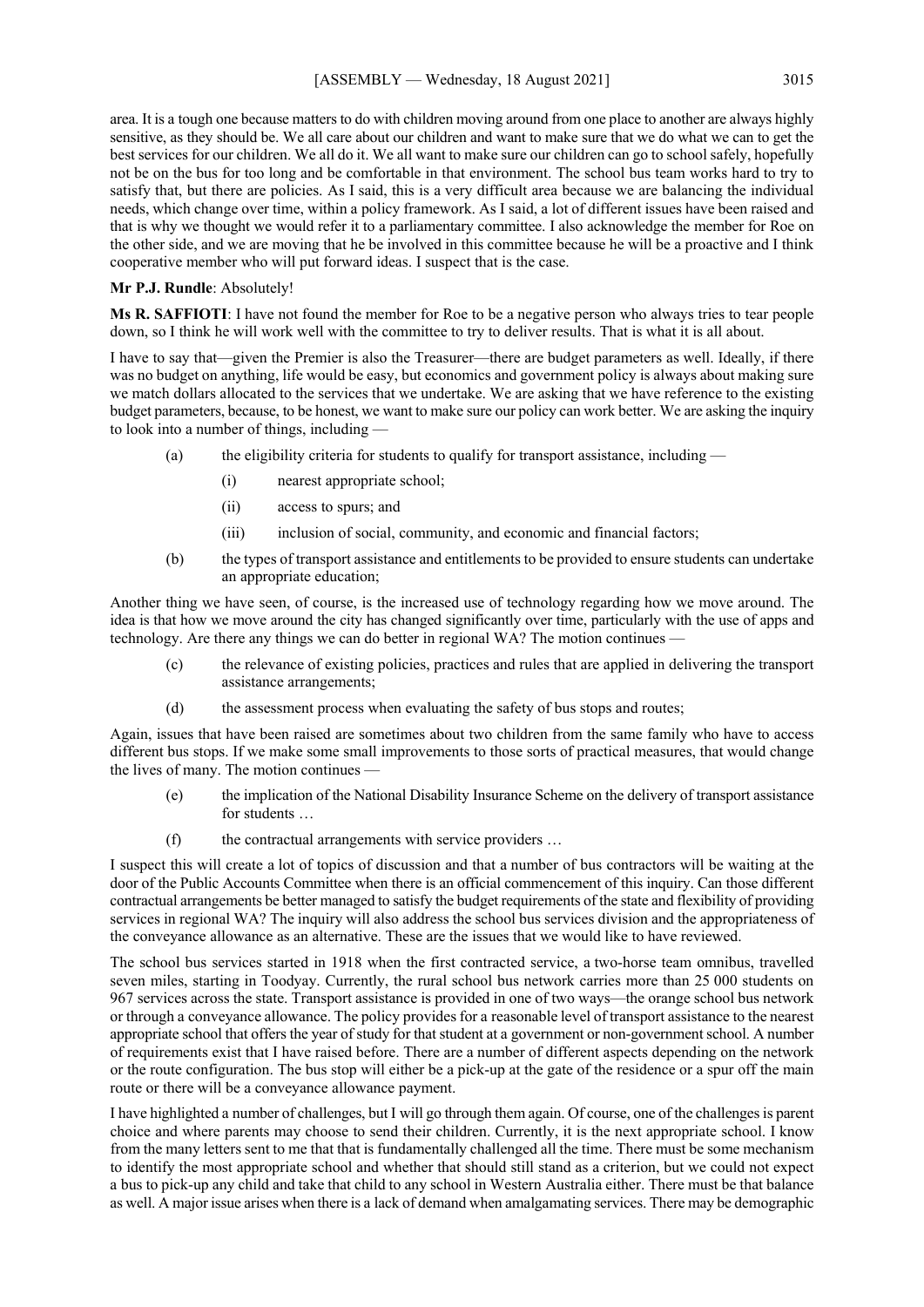changes in some towns. Those demographic changes might be temporary, and there may be just not enough students or no students. It is about having flexibility to respond to those demographic changes in a way that allows us to be there when needed, but also to move out when we are not needed.

The other issue I have raised relates to the expansion of the public transport network. It is very much an issue for the peri-urban—I love that word—but, more generally, for those areas just outside the metropolitan boundary where there is a transition from a school bus service to a more normalised Transperth service. The member for Darling Range raised that with me in relation to Jarrahdale.

There is also the issue of contracts: How do we ensure that taxpayers get value for money? How do we ensure consistency and fairness? How do we ensure we protect our kids as much as possible on school buses by ensuring some level of supervision and also quality control? Many different aspects are involved. Even in government, it is always good to review what we do and see how we can do it better. I am not one who believes that just because something has been done a certain way for many years that there is no opportunity to change. A bipartisan approach is important because this is an emotional and sensitive issue, and we want politics out of it. Issues in the system are not of only this government's creation; they are issues consistent across all political parties over many years. We have adopted exactly the same policy as applied under previous governments, but I understand, particularly as we continue to evolve, that this policy has not been reviewed, that people's concerns continue to increase and it is time to review the policy. This is not meant to be a party political issue. The composition of the Public Accounts Committee with representatives from the Liberal Party, and now the Nationals WA, and the Labor Party means it will be a very good committee able to review what is happening. I will leave it to the committee to decide how to undertake its consultation, and, moreover, some of its time frames on consultation and public forums. However, I expect that the committee will visit much of regional WA to listen to communities firsthand. This type of committee is what we should have parliamentary committees for—that is, to be proactive, to look at existing policies that have been established over many years and to see how things can be improved, and to do that in a nonpartisan way. Regional WA will support that, and it will be good for policy and for us more generally.

Therefore, I seek parliamentary support to refer this matter to the committee, to have really good, engaged dialogue throughout regional WA, to hear the views of people, and to see how potentially we can have a better policy going forward. As I said, the challenge is enormous—there will be a lot of key stakeholders—but it must balance the need to be flexible while delivering a service with a policy that can be implemented. Having policies that are flexible but with some sort of structure is a massive challenge. I seek the support of the Parliament for this, and I wish the parliamentary committee members all the best as they undertake this very important role.

**MR P.J. RUNDLE (Roe)** [1.35 pm]: I appreciate the words of the Minister for Transport. I asked a question of her a few weeks ago on this matter, and I appreciate that she has taken this matter on board because it is very important to our regional families. I am pleased to be co-opted onto the Public Accounts Committee for this inquiry, and am very happy to try to make a positive contribution. As the minister would know—as I have referred to this in my questions—school bus services are the bane of my life as a regional member, but I have always tried to approach it in a positive way. My electorate staff do a fantastic job communicating with constituents, who in many cases are very frustrated constituents and families. I appreciate that the minister has taken this on board and put this inquiry up. I look forward to working with our Public Accounts Committee. The chair of the committee, the member for Bicton, and the member for Victoria Park, have a metro basis in some ways, but I am sure they are very much on top of regional issues. The member for Cottesloe has a Cranbrook background; that is where he went to school. The member for Mirrabooka used to catch a school bus not far from where I live, around the Broomehill way, so I am sure she will be very involved. As the minister mentioned, the member for Darling Range deals with issues around the Jarrahdale area, and I am sure he will be very interested in this matter. It will be a great blend of committee members. As the minister said, it will be a bipartisan inquiry. As far as I am concerned, this is not really about politics; it is about getting a result for regional families.

In my electorate of Roe, I have had issues from Salmon Gums and Grass Patch in the east through to Narrogin and Wagin in the north west, along with Lake King and many other places. The member for Collie–Preston is familiar with two areas in particular in which I have had public meetings. A public meeting in Darkan was attended by 30-odd parents. There is the unusual situation in which people could live 500 metres either side of Darkan in three different directions and be directed to three different district high schools. Many of the parents there also want their kids to go to a senior school nearby, potentially Collie or the like, for the continuity of their education. That issue is very difficult to solve under the current guidelines.

The other issue relates to Munglinup, where I fronted up to 90 or 95 parents and community members and tried to defend the school bus guidelines, which I did not want to do in any way, shape or form. I tried to explain to them how they worked or how they did not work, and the fact that I wanted them changed. Many families down that way are affected. I believe the second criterion, the inclusion of social, community and economic and financial factors, should be taken into account. A nurse and mother of a family in close-by Ravensthorpe, who is a really key member of our Ravensthorpe health community, could potentially be lost because of the school bus situation. Those are the sorts of examples that really worry me as a local MP. My electorate officers and I have worked closely with providers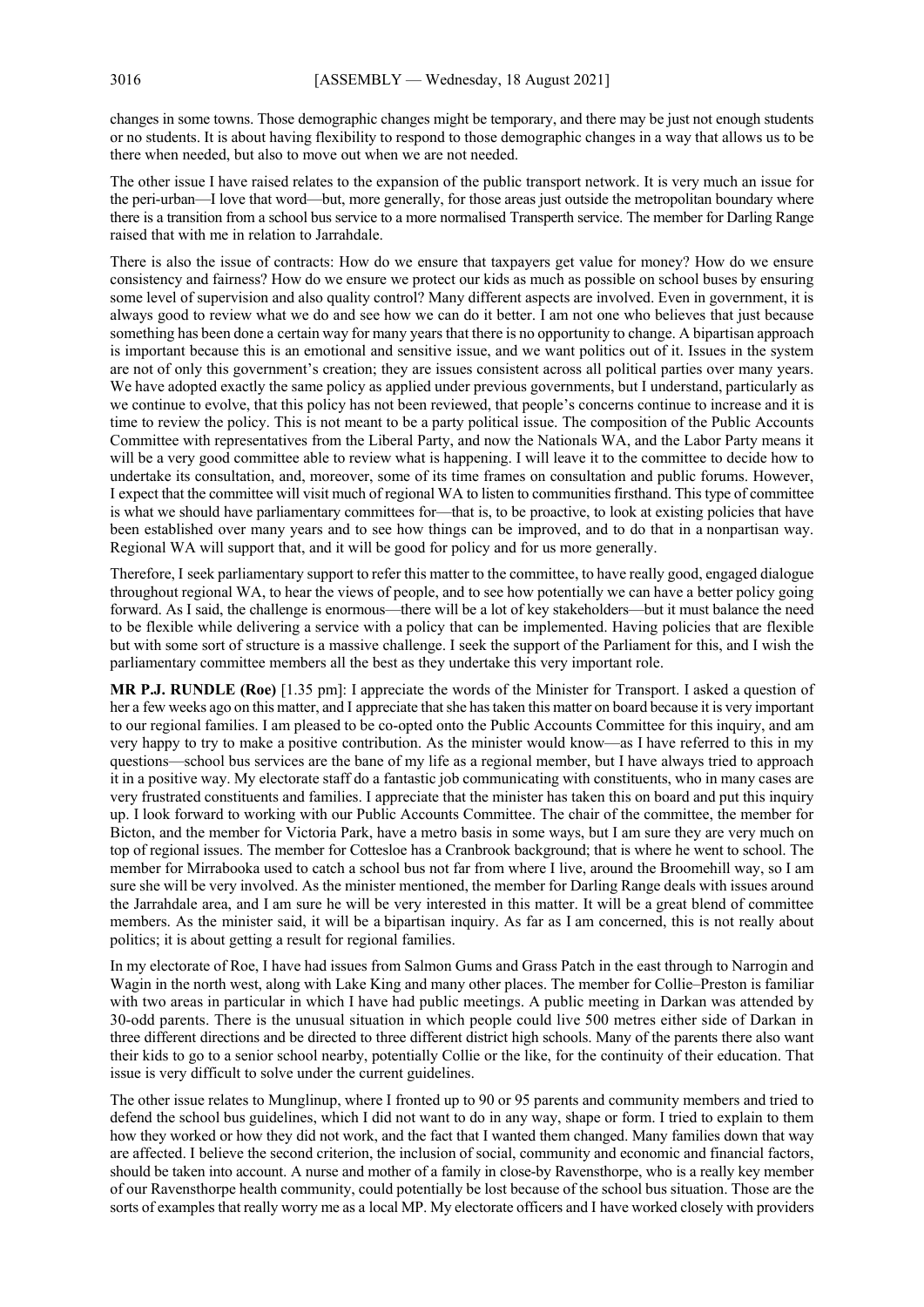of school bus services, people like Anthony Cattai and his team, and we really try to get the communication going. We have them in our office at times and try to work through maps; here at Parliament House as well, we lay the map out on the courtyard table just to try to sensibly work through some of those issues. I appreciate the fact that they are working to the guidelines and sometimes they can only give an answer that is comparable with those guidelines.

I think the minister mentioned "appropriate school" or "appropriate nearest school". I believe that we should take an opportunity to look at those guidelines, because, at the end of the day, education should be a family decision. When school bus services dictate where children go to school just because they happen to live a few hundred metres from the wrong side of a line on a map, that is pretty concerning to me. I hope that this inquiry brings in two things. The first is common sense. That is our number one priority—common sense. The other is better communication. I really believe that we have the opportunity to improve communication. Groups such as the Isolated Children's Parents' Association, the Western Australian Council of State School Organisations and P&C associations around the state, and I am sure many community and family groups and, of course, as the minister mentioned, the bus contractors and BusWA, will be lining up outside the front door. To be honest, I think we have drifted away from smaller family bus businesses that had good continuity and there was a business to sell, and all of a sudden we have drifted into a more corporate model. I believe there is work we can do.

I noted the minister's comment "within budget parameters". I understand that, but I think we need to look at some solutions that may have some budgetary effects. I do not think that we can confine ourselves to no budget implications at all. Certainly, it will be a challenge from that perspective. I look forward to making a positive contribution to the committee, and I look forward to working with the other members of the Public Accounts Committee.

**MS J.L. HANNS (Collie–Preston)** [1.42 pm]: I start my address in the chamber today by thanking the minister for listening very carefully to the issues that were obviously conveyed to the minister's office on behalf of the constituents that approached me in my electorate office. I thank the minister for referring this very important issue to the Public Accounts Committee. I would like to also acknowledge the fact that this is an inherited system. It has evolved over time. The system is very complex, and our community's needs and expectations have also similarly changed over time. I thank the minister once again for this very positive step and for showing her support for the families in my electorate of Collie–Preston.

I would like to throw out to members in the chamber today a couple of names of towns to see exactly how many of them they recognise. I will not read them all; there is a significant number. I am not lucky enough to have one or two towns in my electorate; I am lucky enough to have many scores of towns in my electorate. Some of these areas are Argyle, Beelerup, Brazier, Brookhampton, Buckingham, Burekup, Cardiff, Charley Creek, Collie, Collie Burn, Crooked Brook, Dardanup, Donnybrook, Eaton, Elgin, Ferguson, Forrest Beach, Glen Mervyn, Harris River, Henty, Kirup, Lowden, Ludlow, Lyalls Mill, Muja and Mumballup. For those people who do not know where Mumballup is, it is halfway between Noggerup and Yabberup, also in my electorate.

#### **Ms R. Saffioti**: I thought that!

**Ms J.L. HANNS**: Correct. Palmer, Paradise, Paynedale, Peppermint Grove Beach—we have our own form of Peppermint Grove in the south west—Picton, Preston Settlement, Queenwood, Roelands, Shotts, Stirling Estate, Stratham, The Plains, Thomson Brook et cetera. I challenge anybody to plot those locations on a map. It shows members the complexity of the transport system for school bus services.

#### **Mr J.N. Carey**: Nuanced.

**Ms J.L. HANNS**: Absolutely—very nuanced. Many of those locations are remote in nature and obviously take into account the geography of the south west. I will give some examples of issues that constituents have raised with me. I thank the member for Roe, who has raised the issue of Darkan school bus services. I also met with parents who transport their students from Darkan to Collie Senior High School. Although Darkan is not in my electorate, the flow-on effect of students from Darkan coming to Collie Senior High School is of benefit to our community. It is more of a natural fit for a lot of the families who travel from Darkan to other areas to do their shopping and access medical services. They tend to travel into Collie as opposed to towns to the east of them. A lot of those families have children who range between primary and high school age. Some families have raised issues with me—the member for Roe also alluded to this—about students needing to transition between district high school and senior high school. Many of those families are doing multiple drop-offs at different locations. That can be a time-consuming trek in the mornings, particularly if the family is from a farming community that is located reasonably far away from the nearest drop-off point. Several of these children are very young, and some travel in excess of one hour either end of their school trip.

I would like to thank the member for Roe for his support of the Darkan community, which naturally interfaces with Collie, as I have said. I support him being co-opted onto this committee and recognise his advocacy for his community. The member for Roe and his wife, Andrea, introduced themselves to me very early on after the election and the member indicated to me that he was keen to work closely with me on issues on which our electorates interface. I welcome his positive approach in this regard. It is for that reason I thank the minister for the motion to co-opt the member for Roe onto the committee.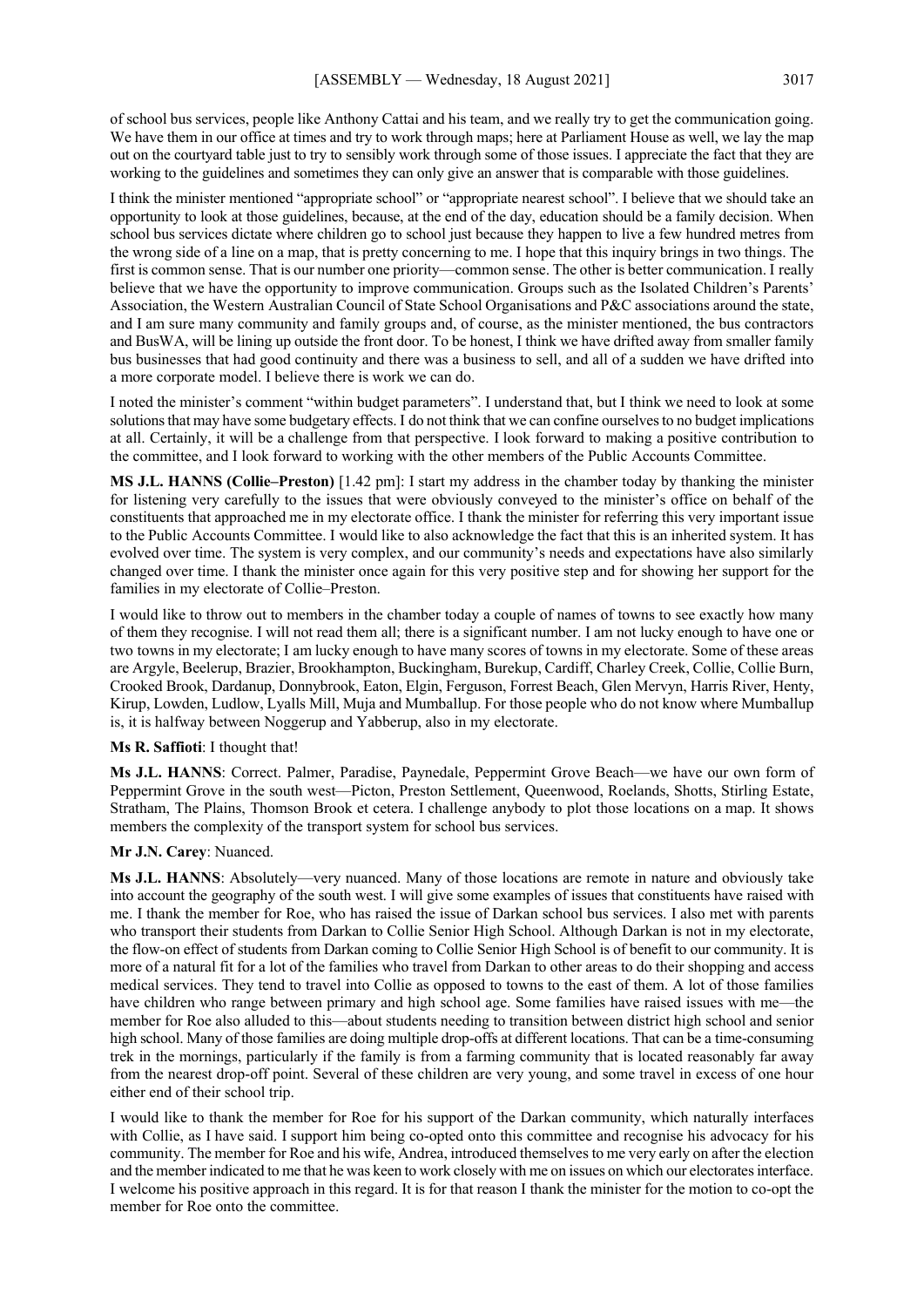One family reported to me that their decision on which school to enrol their child in is dependent on access to bus services, so they actually apply for the bus service before they enrol their child into a school. If parents are not able to accessthe school that they feel is appropriate for their children, some consider boarding school, which, as a regional member—I am sure other regional members in the chamber today would agree—has implications for our local schools, communities and sporting groups.

Other examples that members of my community have raised with me regarding school bus services include the fact that the green school bus services, which are public transport, are "pay to travel". Those children pay to travel whether they are travelling two, five or potentially 20 kilometres to the nearest school. The orange school bus services are for students who are deemed eligible to receive complimentary travel. Those services potentially travel to schools 50 kilometres away. People have raised with me the inconsistencies of the application of the policy and what that looks like for families. Another family approached my office looking for support for their child, a special needs student, to be able to travel on a school bus. This child is only eight years old and requires a carer to travel with her on the bus service. This young child has a tendency to run away, so, if the bus stopped, there was a potential that she could alight from the bus. It was challenging for the family, who were asking for support for their child to travel to the nearest appropriate school, which was an education support school. The minister's staff and the department were very, very helpful in addressing that issue. Again, it highlights the complex issues that we are dealing with around school bus services, particularly when students may qualify for National Disability Insurance Scheme funding, and what that looks like in getting those children to and from their nearest appropriate school.

I welcome this bill being referred to the Public Accounts Committee and thank the Minister for Transport for her support by requesting the committee examine these issues on behalf of families in my electorate. I will continue to listen to my community and raise issues on their behalf. I extend an invitation to the committee to visit the beautiful area of Collie–Preston to see firsthand the issues that families are experiencing in my area.

**The ACTING SPEAKER (Ms M.M. Quirk)**: I have never seen such fierce agreement!

**MR H.T. JONES (Darling Range)** [1.50 pm]: I rise this afternoon to speak in support of the motion brought by the Minister for Transport. I have a lot to thank the Minister for Transport for on behalf of the Darling Range electorate: the Byford rail extension, the Tonkin highway extension, \$18 million worth of road funding to support upgrades or management of local roads, and also for the school bus service and how it has impacted particularly the people of Jarrahdale.

As mentioned by the member for Roe and others, school bus services are associated with regional areas as well as the peri-urban areas and special needs students. My exposure to the school bus service has been through my son, as a special needs child, who went to a special needs school. We utilised the school bus service and were very happy with it; I cannot speak more highly of it, especially given its personal service and always having the same bus driver is very much appreciated.

I suppose my awareness of the school bus service increased rather dramatically in June this year, a couple of months after I had been elected, when I started to receive correspondence from people in Jarrahdale. They had received a letter from Transperth, I believe, in June advising them that their school bus service would cease within the next six to eight weeks as a result of the public transport boundary being enlarged. At face value, the public transport boundary being increased to service Jarrahdale is a good thing. One of the issues in Jarrahdale raised with me has been the requirement for greater transport services in the area. However, the consequential cessation of the school bus service was something that Jarrahdale parents in particular were very concerned about.

The residents gave several reasons why the school bus service should be retained or was preferable to Transperth services, including the changed timings of the bus service; the length of time students might spend on the bus; the placement of bus stops in Jarrahdale itself—Jarrahdale Road is quite busy—and the lack of bus shelters, especially in inclement weather; and the placement of bus stops at schools. Court Grammar School has a bus stop on Soldiers Road. If the children have to cross Soldiers Road, it will be quite hazardous for them, whereas the school bus service drops the children off at the school.

The transition from a free service to a paying service is also a concern for parents. Although Transperth charges  $70¢$ , I think it is, for a bus ticket, for a single parent with maybe two or three kids, it adds up and is something I was probably not aware of. I earn a good wage and my wife works as well, so to me 70 $\phi$  is not a lot of money, but to some people it is a lot of money.

General safety concerns were raised about the proposed change to Transperth bus services, including not only the position of bus stops, as I mentioned, but also the fact that primary school children in Jarrahdale travel to private schools, such as Court Grammar School and Southern Hills Christian College. Parents are concerned that primary school kids will not be able to cope with a public service.

As a result of the correspondence from the people in Jarrahdale, I spoke with the Minister for Transport on probably two or three occasions highlighting the issue. Again, it is not a criticism of the Public Transport Authority of Western Australia, Transperth or the school bus service; they are conforming to the policies we have to deal with.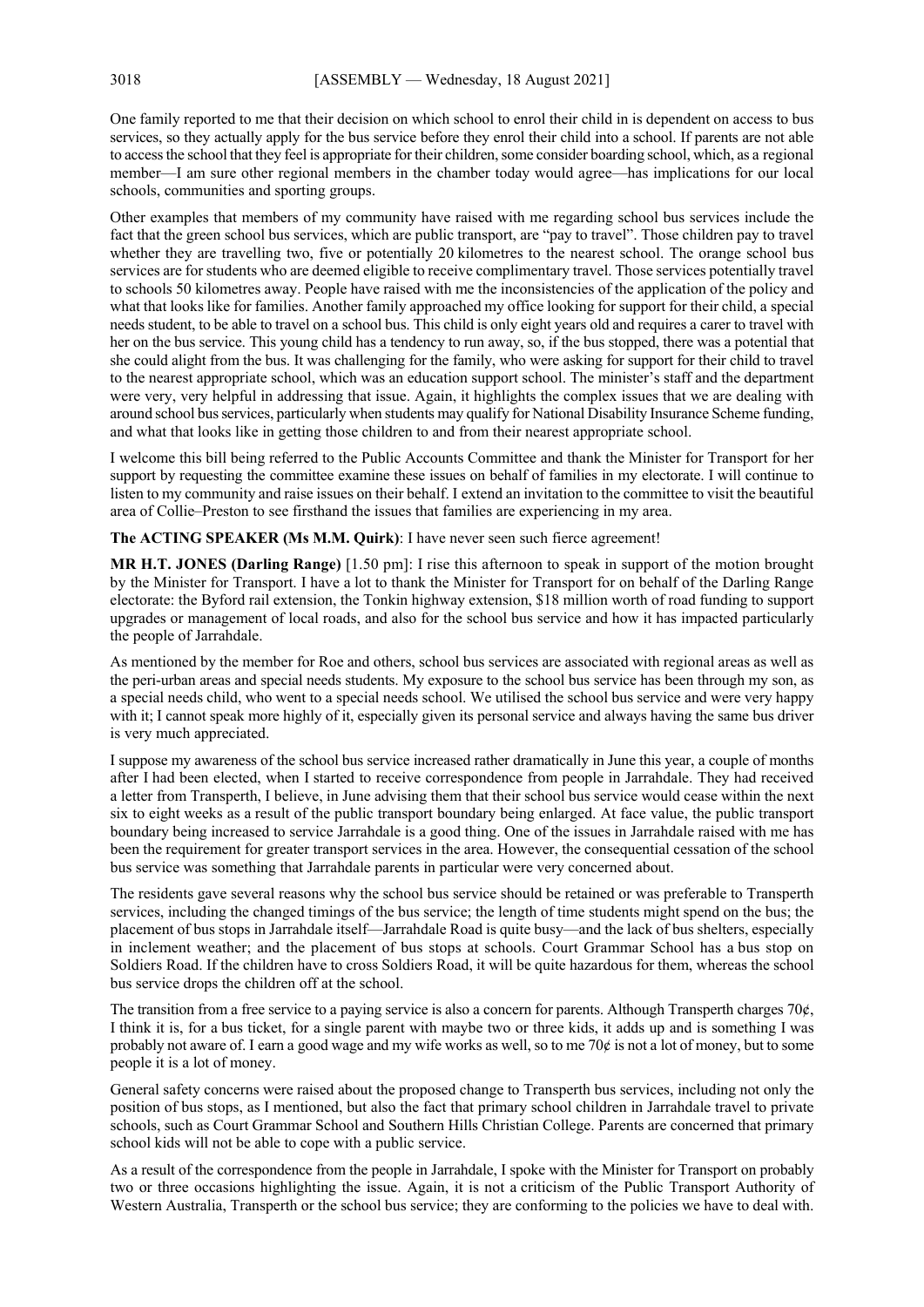However, the minister agreed to delay the impending six-week change to the service until the end of this year, which came as a relief to the parents who were very concerned about the short notice of the change to the service. I was drawn then to look at the school bus service system and it became quickly apparent that it was quite inconsistent and the service provided to people varies, depending on where they live. It became readily apparent that it needed to be looked at.

The people of Jarrahdale can be assured that as a member of the Public Accounts Committee, I will raise the concerns they have raised—and will raise subsequently with me, I am sure—as part of the inquiry process, should it go ahead. I will have that knowledge and be able to take those issues into account as part of the broader inquiry, should it be adopted.

Again, I want to thank the Minister for Transport for her assistance, particularly for delaying the decision to cease the school bus service to Jarrahdale. I also thank the people in the Public Transport Authority, Transperth and the school bus service for the jobs they do in difficult circumstances, dealing with a policy framework that is open to a great deal of interpretation and with what is an emotive issue. I have had to advocate for my son's place on the school bus service on occasion and, luckily, the service saw my point of view. I would like to thank also the member for Roe. I am glad the member for Roe will be co-opted onto the Public Accounts Committee. In my short time in this place, the member for Roe has impressed me as someone who works cooperatively across the chamber and for the benefit of his community.

#### **Mr P.J. Rundle**: Most of the time.

**Mr H.T. JONES**: Most of the time—when he is allowed to! I commend this referral to the Public Accounts Committee and hope it is accepted.

Question put and passed.

## **DOG AMENDMENT (STOP PUPPY FARMING) BILL 2021**

*Second Reading*

Resumed from 17 August.

**MR J.N. CAREY (Perth — Minister for Local Government)** [1.57 pm] — in reply: In the few minutes before question time, I wish to first of all thank members for their contributions to this debate. It was quite a notable debate as we got later into the evening. I have to say that the member for Moore gave an incredible, sterling performance with some of his commentary. I note, for example, that he asked why the Minister for Transport was represented by a tulip. I thought that was an interesting one. He said he had a couple of cardigans that were very attractive, but said —

… I do not think they meet the dress code in this chamber. I think we have to be a bit more liberal about male dress codes in the chamber.

#### Several members interjected.

**Mr J.N. CAREY**: Member for Moore, I am talking about your contribution last night, which was entertaining, and your statements about cardigans. I note also that the member for Roe made probably the classic statement of the evening when he said, "I'm struggling to concentrate." That even got the member for Moore chuckling in front of the member for Roe, I have to say. I appreciate the contributions of all members. It was a very lively debate towards the end of the evening.

I first of all want to acknowledge the work of many people on this legislation. This Dog Amendment (Stop Puppy Farming) Bill has been very long in the making. I also, of course, want to acknowledge the member for Maylands, who is not here. It is fair to say that the member for Maylands has worked incredibly hard in advocating for the welfare of cats and dogs. She played an incredible part in all the groundwork needed to develop this bill. This bill really is testament to her incredible work on and advocacy for animal welfare.

I also want to acknowledge the work of the previous minister, Hon David Templeman, particularly his staff, who went out of their way to engage with local stakeholders across the board. I want to acknowledge Gary Hamley, Tarnya Widdicombe and Kelly McManus. I also want to thank my staff—Claire Comrie, Ben Johnson and Sam McLeod—for their work on this bill.

I also want to acknowledge the work of and commend the staff at the Department of Local Government, Sport and Cultural Industries. They have gone well beyond to reach out to stakeholders and really get into the detail. In particular, I want to mention Darrelle Merritt and Dee da Silva. They really have done an exceptional job to draft a complex amendment bill that will deliver on this key election commitment that we took to the 2017 election and then reintroduced at the 2021 election.

I am waiting to be called. I will be like the member for Moore, who struggles to concentrate.

Debate interrupted, pursuant to standing orders.

[Continued on page 3029.]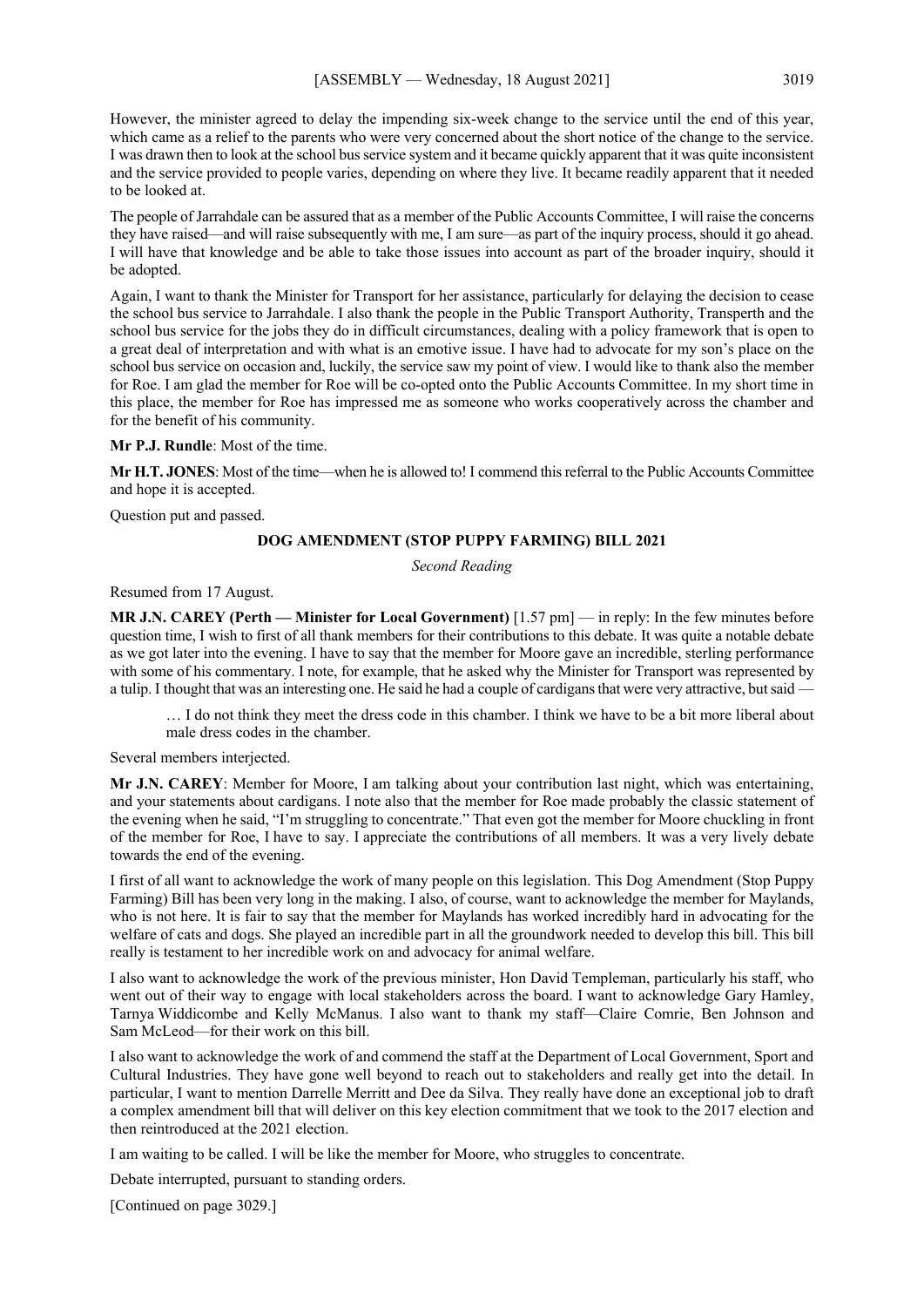#### **EMERGENCY EVACUATION ALARM SYSTEM TESTING**

## *Statement by Speaker*

**THE SPEAKER (Mrs M.H. Roberts)** [2.01 pm]: I have a reminder that I need everyone to pay close attention to. It is important that members are aware of two different types of emergency alarms used at Parliament House the evacuation alarm and the code black alarm—and the appropriate response to each. Depending on the particular alarm, members may need to evacuate immediately, such as in the event of a fire or a bomb threat or in the event of a person with malicious intent moving freely through the building. They may decide to evacuate or, conversely, remain and hide or prepare to defend themselves.

Tomorrow an alarm familiarisation exercise will be broadcast over the PA system. Members, you will not be required to take any action, but you should listen carefully to the PA broadcast instructions so that in the event of a real emergency, you are aware of the appropriate response. The exercise will take approximately four minutes.

The Parliament's alarm system is tested every Friday at 8.00 am. The detailed security information can be found on the "Member Services" tab on the intranet. I will announce when the alarm familiarisation is about to commence immediately before the test tomorrow. Just to be clear, there will be no actual evacuation; people will remain in the building and familiarise themselves with the process, and they will be required to listen appropriately.

## **QUESTIONS WITHOUT NOTICE**

#### KING EDWARD MEMORIAL HOSPITAL FOR WOMEN — STAFF

#### **430. Ms M.J. DAVIES to the Minister for Health:**

I refer to the second rally that is being held today at King Edward Memorial Hospital for Women by the Australian Nursing Federation and the hospital staff who are scared, anxious and overwhelmed by the crisis in our health system and the private hospitals giving cash incentives to recruit nurses. Why is the minister refusing to implement short-term measures put to him by the Australian Nursing Federation, such as improved parking for staff and more flexible rosters to retain existing nurses and attract additional critical staff?

#### **Mr R.H. COOK replied:**

Last week we announced a range of measures to create incentives to make sure that nurses are supported better in the workplace, making sure that we can create a good clinical environment for the people they care for. In addition, we continue to work with the Australian Nursing Federation around a range of its proposals. Mark Olson has come up with about a dozen 10-point plans recently. I am very close to Mark, and we work through those on an ongoing basis. To some extent, the nurses at King Edward Memorial Hospital for Women are anxious about safety outside the hospital as well as the parking issue. Obviously, parking remains an issue, as it does in hospitals anywhere in the world. The hospital leadership continues to work on these issues with both the staff and the City of Subiaco to see what remedies we can put in place.

However, the best thing we can do for the doctors, nurses, allied health support staff and patients, particularly the women of Western Australia, at King Edward Memorial Hospital is to build them a brand new hospital. That is why the government has committed \$1.8 billion to ensure that we can provide for the needs of women and babies into the future. At the moment we are actively engaged with clinical staff around that major project.

#### KING EDWARD MEMORIAL HOSPITAL FOR WOMEN — STAFF

## **431. Ms M.J. DAVIES to the Minister for Health:**

I have a supplementary question. Why is the minister making it so difficult for public hospitals to recruit nurses coming back from retirement or maternity leave by demanding that they work a minimum number of hours? Surely any nurse wanting to come back into the system should be given the flexibility to do as many or as few hours as possible.

## **Mr R.H. COOK replied:**

We are providing refresher courses and paid work experience to go along with those refresher courses as part of our program to bring people back into the workplace. As members saw in *The West Australian* today, there is a nurse shortage everywhere. That is why we announced our package last week. It is extraordinary that the member continues to overlook the fact that we are investing \$1.9 billion into our hospital system.

Several members interjected.

**The SPEAKER**: Order, please, members!

**Mr R.H. COOK**: This sort of concocted ignorance from the other side is now becoming the hallmark of this opposition.

**Mr R.S. Love**: Are you calling the nurses ignorant, minister?

**Mr R.H. COOK**: No, I am specifically calling you ignorant, member.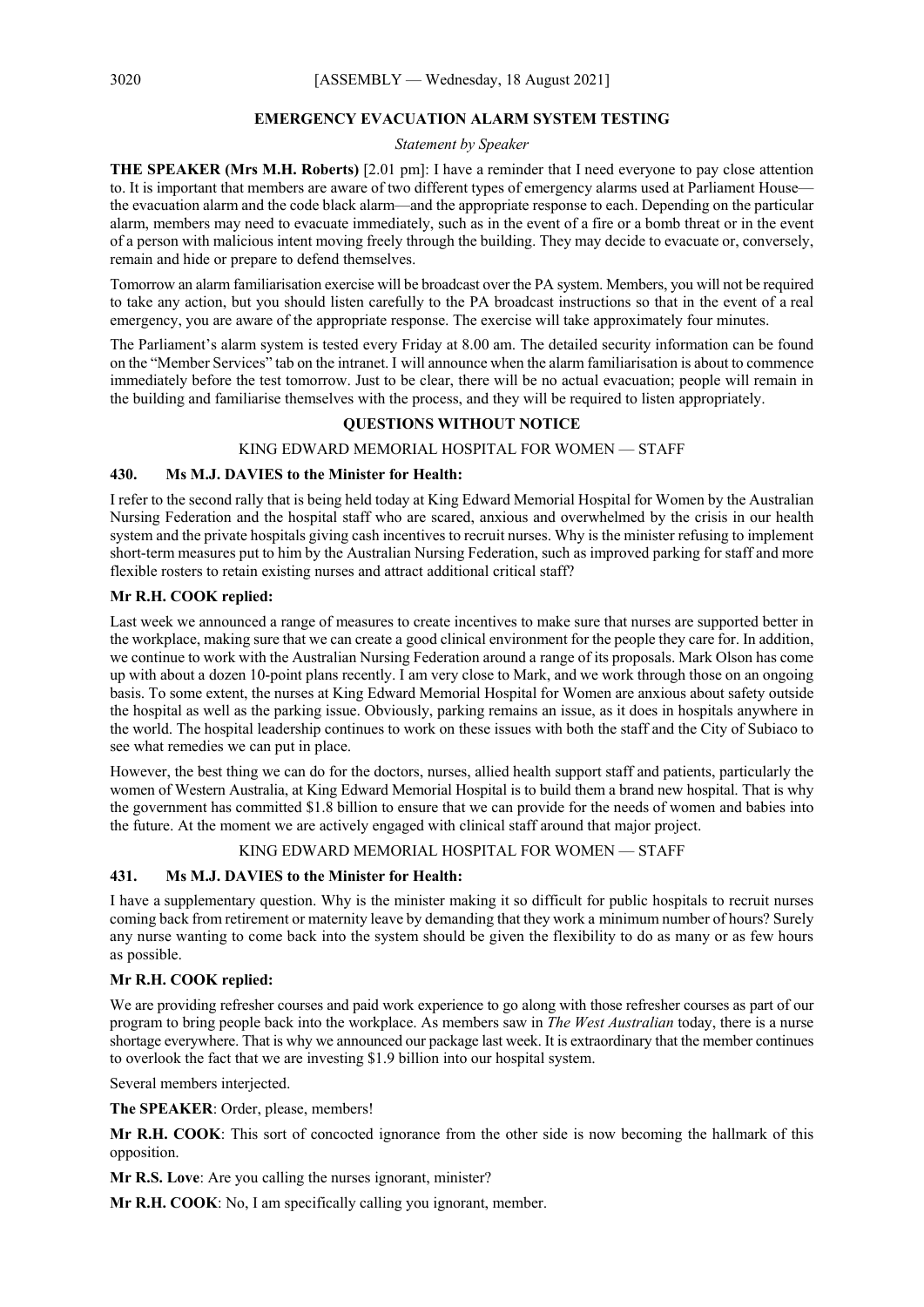We are investing more in our health system than ever before, making sure that we can continue to provide the resources that the health system needs to care for the patients that we put first. What we have seen from those opposite is this concocted ignorance of the impacts of the COVID-19 pandemic, the impacts of closed international borders -

**Mr R.S. Love**: Concocted excuses.

**Mr R.H. COOK**: It is so easy for the member for Moore.

**Mr R.S. Love** interjected.

**Mr R.H. COOK**: Why are you so grumpy today? I think the member for Moore is getting dehydrated—a little bit grumpy. I think he is having a bad day from a long night.

Several members interjected.

**The SPEAKER**: Order, please, members.

**Mr R.H. COOK**: We will continue to put significant investment into our hospital system, support our staff and, above all, make sure that the doctors and nurses at King Edward Memorial Hospital will soon have a brand new world-class hospital. That, my friends, is more than you will ever be able to do.

## PERTH CITY DEAL

## **432. Mr S.N. AUBREY to the Premier:**

I refer to the McGowan Labor government's investment in creating jobs and driving economic activity through the delivery of the \$1.5 billion Perth City Deal.

- (1) Can the Premier update the house on how this government is helping to deliver a new state-of-the-art university campus in the Perth CBD?
- (2) Can the Premier advise the house what this investment will mean for jobs, businesses and economic activation in the Perth CBD?

## **Mr M. McGOWAN replied:**

(1)–(2) I thank the member for the question. Obviously, the new Edith Cowan University city campus will be a game changer for Perth and Western Australia. It is more than just a new building; 9 000 students and staff will come into the city each and every day. The state government is providing \$150 million in land and funding for this new inner-city campus. It is a joint investment with the commonwealth government. In particular, I would like to thank former Senator Mathias Cormann for his support of this project and the Prime Minister. I would also like to thank ECU and Professor Steve Chapman for their support of this project. A total of \$695 million will be invested in this project, which shows the outcomes that can be achieved when the state and commonwealth governments work together.

The centrepiece, of course, will be the Western Australian Academy of Performing Arts, which is moving from Mt Lawley into the city. As members know, a process is in place to redevelop the existing campus and improve Mount Lawley Senior High School with additional facilities. It will have 11 levels, including theatres, studios and performance spaces, and new laneways will be created between Yagan Square and King Square. It will be a spectacular building and provide great opportunities for students from both the city and the regions. I was in Mingenew recently, and the deputy shire president who was with me and took me around the area is a graduate of WAAPA. She is committed to the regions and also the arts. During construction, it is expected to create more than 3 000 jobs, as well as 380 ongoing jobs once operational. We expect that it will drive billions of dollars in economic activity over its time. As I said, 9 000 students coming in will result in an activation of the city. Once again, it shows the value of state and commonwealth governments working together to achieve great outcomes.

The totality of the Perth City Deal between the state and the federal government is worth \$1.5 billion. The state and the federal government are driving the rejuvenation of our city. Via the Perth City Deal, we are investing in the new Causeway cycling bridge; the redevelopment of the WACA, which we are determined to achieve; the redevelopment of the Perth Concert Hall; the redevelopment of the East Perth power station, which has sat there now for 41 years; the revitalisation of the Perth Cultural Centre; a homelessness initiative to support people who may be homeless; and planning for the Aboriginal cultural centre. It is great that the Liberal–National government nationally and the state Labor government have been able to work together to achieve these outcomes.

I am aware of only one group of people who has opposed it—that is, the Nationals WA. It ran ads during the last election campaign attacking the project, which stands to reason because it tries to divide city against country regularly. But the great thing is that we are proceeding with this project, which will benefit both people from the city and students from the regions who want to engage in this sort of education and university opportunity as, indeed, did the deputy shire president of Mingenew, who I caught up with recently and who is a strong supporter of WAAPA.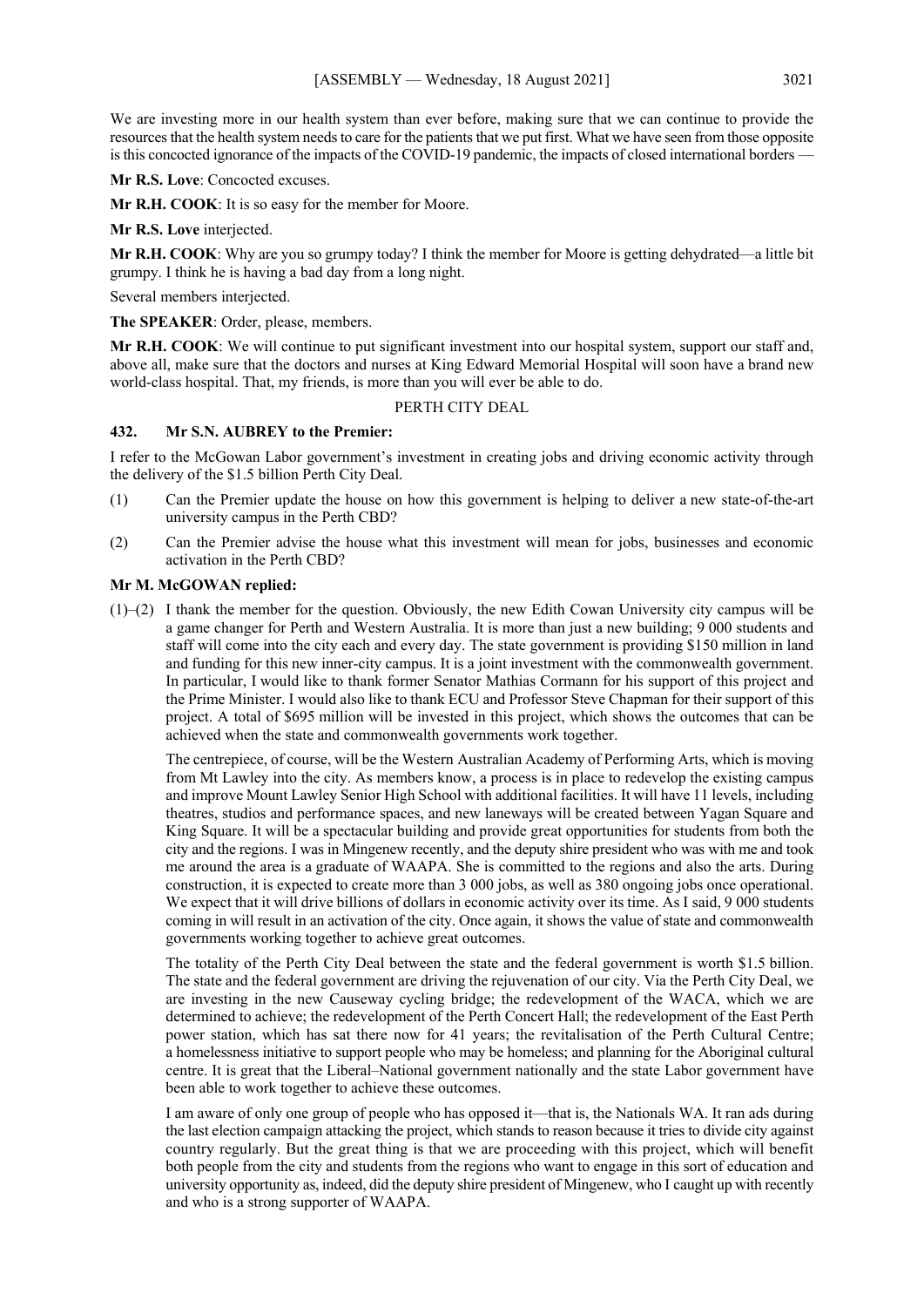## URGENT CARE CLINICS

## **433. Dr D.J. HONEY to the Minister for Health:**

I refer to comments by the Child and Adolescent Health Service chief executive, Dr Aresh Anwar, that the code yellow at Perth Children's Hospital over the weekend was due in part to patients turning up who could have been seen by a GP.

- (1) Is this not exactly what the government's urgent care clinic 2017 election promise was supposed to address?
- (2) Are the urgent care clinics working as the government promised?

## **Mr R.H. COOK replied:**

(1)–(2) Yes. At last, the opposition has heard that our hospitals are under significant demand because of the post-COVID-19 spike. As I have said in this place, explaining in very slow language, with as many gestures as possible so that opposition members can understand, somewhere between 160 and 180 people usually report to our emergency departments each day; over the weekend, it was kicking at around the 300 mark. There is significant pressure on our hospital system and we have to respond in a range of ways. One way is through significant investment, which we announced last week. At the moment, we are working with teams at both Perth Children's Hospital and right across our hospital system about the best use of those resources to improve throughput. The other way is by trying to manage the demand. That is one of the reasons we introduced the urgent care clinic network as part of our election commitments in 2017.

The COVID-19 pandemic has put significant pressure on GP networks. There is not the same capacity in our GP system as there was previously, but there is a significant number of referrals to the online referral pathway from urgent care clinics. If the member had given me a bit of notice, I would have given him an update on those numbers. We are undertaking an evaluation of that program, which is in part hampered by the fact that, of course, during 2020 we had this thing called a global pandemic that impacted on people's capacity to get to their GP, or on their GP even being open in the first place.

We are, of course, in the middle of flu season and that has resulted in a large increase in respiratory syncytial virus—RSV—and respiratory viral infections. Of course, the one thing that people cannot do at the moment through their GP is go to them with a respiratory problem, because many GPs simply refuse to see those people. This is part of the problem that we are confronting at the moment because of the global pandemic. That is one reason why we are so lucky to have the McGowan government making that investment and providing leadership to ensure that we can get through this together.

## URGENT CARE CLINICS

## **434. Dr D.J. HONEY to the Minister for Health:**

I have a supplementary question. The second part of my question was: are the urgent care clinics working as the government promised? Does the minister believe urgent care clinics are delivering as the government promised they would in 2017?

## **Mr R.H. COOK replied:**

The short answer is yes. They are working. We are getting good throughput in the online referral system. But there is something that we ultimately cannot fix and that is because it is the commonwealth government's responsibility to make sure that we have a higher number of GPs. Western Australia has the lowest concentration of GPs of anywhere in the country—the lowest number of GPs per population—except, of course, in the western suburbs. Your electorate, member, has the highest concentration of GPs of anywhere in the country!

**Dr D.J. Honey**: They just want to be near me, obviously!

**Mr R.H. COOK**: It must mean that you are a very poorly mob, you lot in Cottesloe!

The fact of the matter is that our GP networks need to continue to make sure that they can provide quality health care to the public. We want to engage them as part of the urgent care clinic network, and this is exactly what is happening.

## JOBS — REGIONS

## **435. Ms L. DALTON to the Minister for State Development, Jobs and Trade:**

I refer to the McGowan Labor government's commitment to maximising local content, creating local jobs and supporting local businesses.

- (1) Can the minister update the house on how the Western Australian Jobs Act is providing more opportunities for Western Australian businesses, in particular those in regional WA?
- (2) Can the minister outline to the house how this is helping to create more jobs for Western Australians?

## **Mr R.H. COOK replied:**

(1)–(2) I thank the member for the question. The member for Geraldton knows how important it is to make sure that we, as a government, can provide prosperity through jobs, and keep people safe and provide them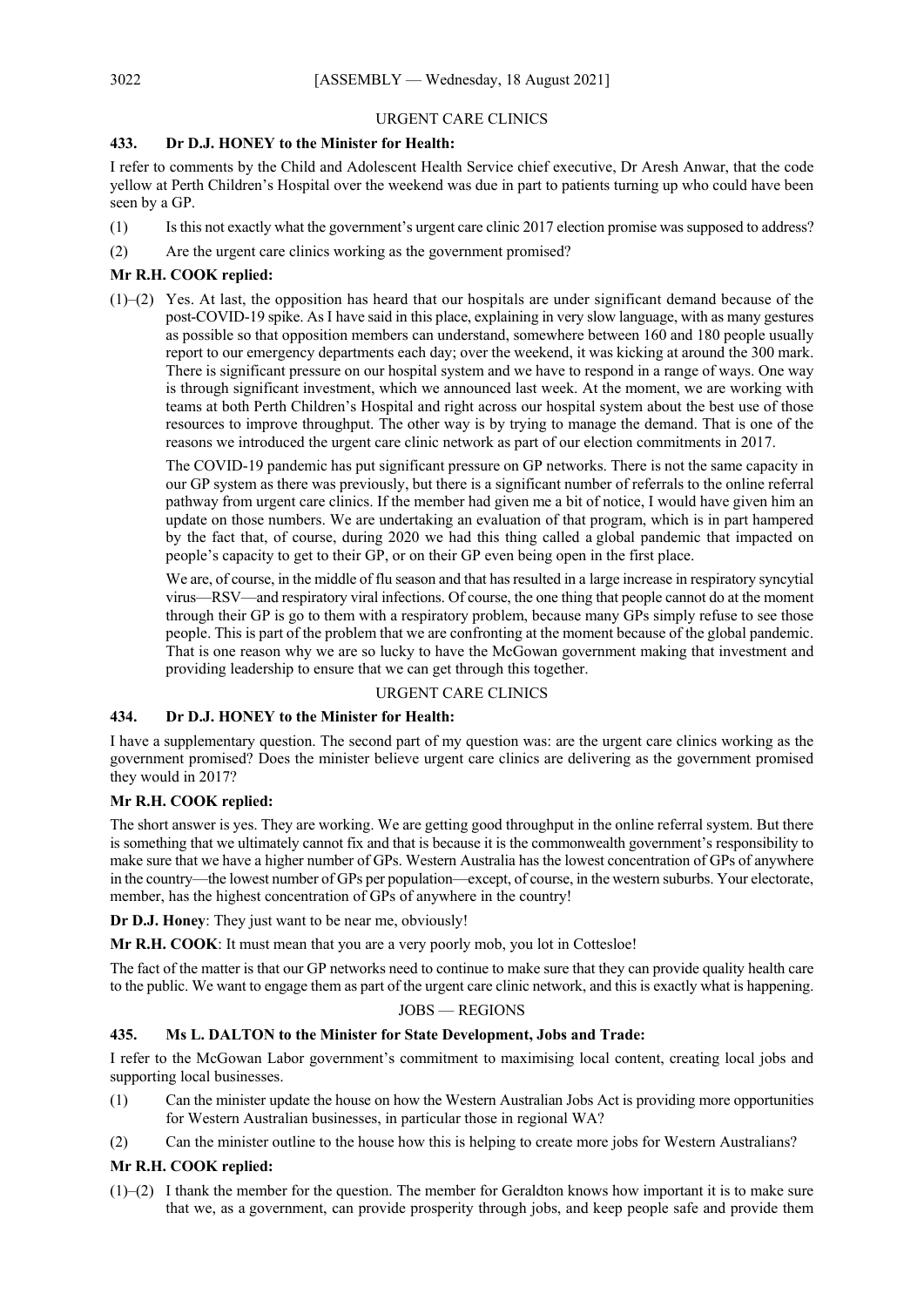with great health and wellbeing. That is nowhere more important than it is in regional Western Australia. One thing that this government has focused on is to make creating jobs for people throughout the state a fundamental tenet of everything that we do. In October 2018, the Western Australian industry participation strategy—or WAIPS as it is known—was launched as a requirement of the Western Australian Jobs Act. The jobs act, of course, was enacted after the government came to office in 2017.

WAIPS is a keystone component of the government's commitment to WA jobs and ensures that local businesses benefit from an even greater share of the \$30 billion worth of procurement that state governments undertake each year. Under WAIPS, prospective suppliers are required to submit participation plans to outline their commitments to employ and involve local WA businesses in supply opportunities. Once a contract is awarded, the approved participation plan is incorporated into the contracts of the successful suppliers to ensure that they deliver upon their commitments to local industry. Successful bidders are required to report on the fulfilment of their plans.

As I said previously, the government has a lot of reasons to be happy about the work that is being done under the jobs act. In fact, I am sure that all members will be very happy to hear that there are 43 000 reasons to be happy—43 000 jobs have been created as a result of WAIPS. More than 450 plans have been received, which have committed to those 43 000 jobs, of which 12 000 were created in regional WA. On top of that, 2 800 apprenticeships and traineeships have been supported by WAIPS, of which 986 are in regional WA. This underscores our commitment to ensure that we continue to skill up our young people and provide them with the opportunity to get the training and the jobs that they need to thrive in our community.

Let us be under no illusion: a lot of hard work is still to be done on the constraints around our workforce and skills, which is why the government had a skills summit recently, which created a lot of really good outcomes and engagement with industry about what we need to do to continue to create opportunities for our young people. However, supporting more than 43 000 jobs in less than three years shows that the Western Australian Jobs Act is working, creating opportunities for local businesses and apprentices, and making sure that we keep Western Australians in a prosperous, safe, happy and healthy place.

#### SOLDIERS AND SIRENS PROGRAM

## **436. Dr D.J. HONEY to the Minister for Police:**

I refer to the hundreds of police, former police, first responders and veterans who have used the services of Soldiers and Sirens. Will the minister listen to the pleas for help from people who have benefited from this valuable service and commit to finding \$1 million to support it?

#### **Mr P. PAPALIA replied:**

I thank the member for his question. Soldiers and Sirens is a service provider that was established following a federal government grant in 2019 by Hon Christian Porter of \$464 000 over two years. As I understand it, there are a couple of individuals involved in that organisation and their proposal was that, as former police officers, they would be able to provide a service that would be welcomed by police officers in particular. They labelled the organisation Soldiers and Sirens to show that they were also focused on trying to provide services to veterans. However, it is a service provider.

It was recognised by the Western Australia Police Force. The police provide internal, government-employed services. We have eight psychologists employed by the department, and a further three are to be employed. I believe we now have five police chaplains; when I entered Parliament there was one. In recent times, resources and funding for services to police officers who need assistance with mental health have increased astronomically—far more so when we took office. It has been an extraordinary investment under the leadership of Commissioner Dawson and our government.

However, services are not only provided by internal resources; external approved providers are also able to be accessed by police officers. For those police officers who do not wish to see health, welfare and safety branch staff and would prefer instead to go outside to an independent provider, there is a list of authorised providers, and Soldiers and Sirens was one of those. For the last two years or thereabouts, Soldiers and Sirens, amongst other service providers, has been available to any police officer who wanted to seek out its assistance.

I can only assume that, following the end of the \$464 000 grant, not enough police officers are seeking out Soldiers and Sirens to sustain the business—noting that it is a business; it is a proposal for the provision of services as a business. If that were not the case, there would have been enough police officers—the hundreds to which the member referred—to sustain the business, because the Western Australia Police Force pays for any police officer who seeks out the assistance of the external providers. I can only assume that not enough police officers saw it as an attractive option. That may be because, knowing that Soldiers and Sirens are former police officers, a currently serving police officer who does not want to seek assistance from an internal provider might view Soldiers and Sirens with much the same concern as they would the internal providers, and would rather go to an independent provider altogether.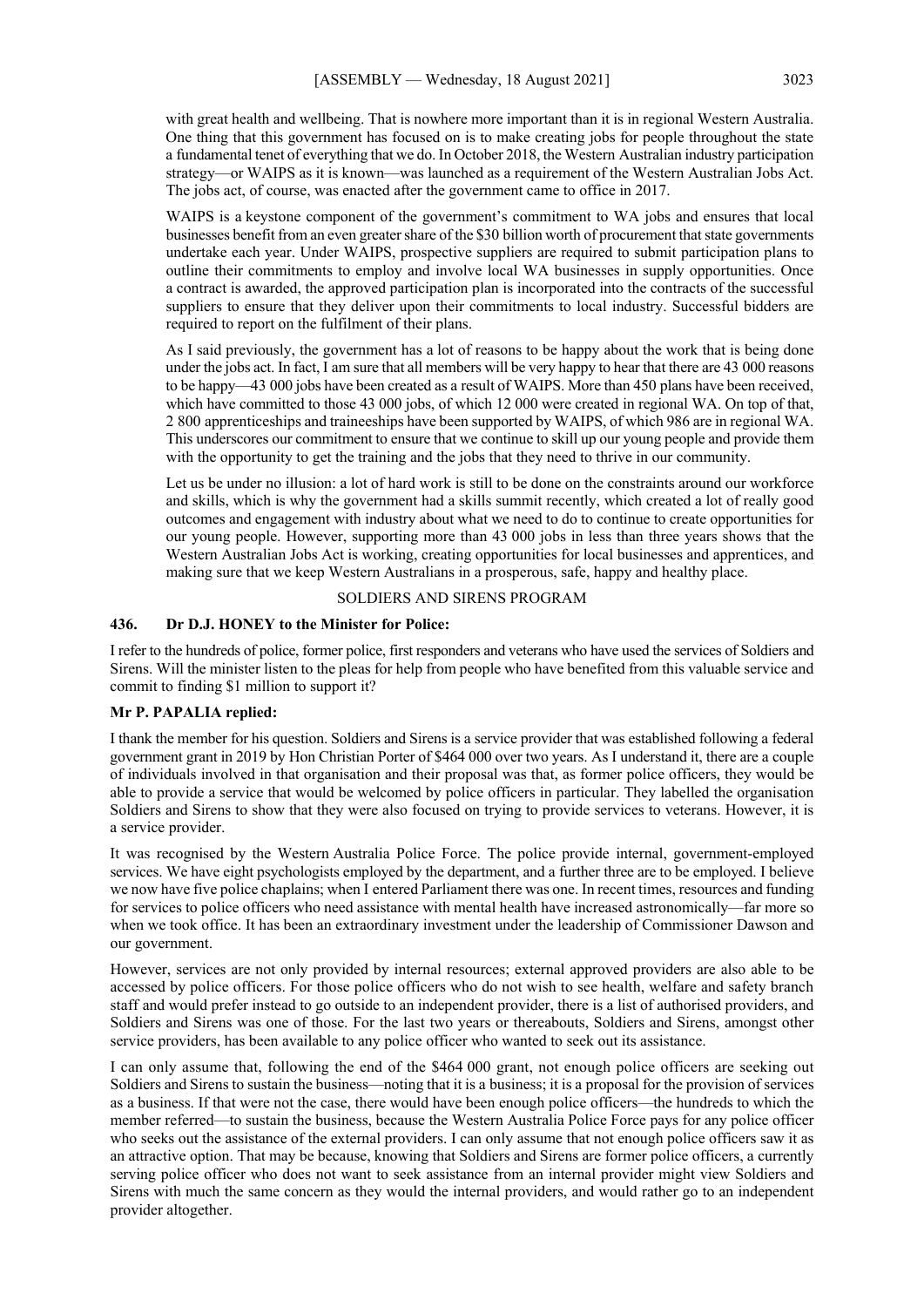I cannot say why that problem is there, but it is not because we cut funding. We never funded Soldiers and Sirens; it was always funded as an external provider. In the event that a police officer sought its services, that funding was provided. The state government has not cut any funding. The federal government provided a grant that came to an end; that was always going to be the case. We can only assume that not enough police officers see Soldiers and Sirens as an attractive option. If hundreds of police officers were using its services, I imagine it would not need any advocacy from anyone for a million-dollars-per-year grant, which is what I understand it is seeking.

## SOLDIERS AND SIRENS PROGRAM

## **437. Dr D.J. HONEY to the Minister for Police:**

I have a supplementary question. Regardless of the original source of funding, will the minister do what he —

Several members interjected.

**The SPEAKER**: Order, please, members!

Several members interjected.

**The SPEAKER**: Deputy Premier, you should know better. I want to hear a short, sharp supplementary question, nothing else.

**Dr D.J. HONEY**: Regardless of the original source of funding, will the minister do what he knows is right in supporting our veterans, police and first responders, and provide at least some level of funding to support this service, which is so highly regarded by our police force and service people?

Several members interjected.

**The SPEAKER**: The Minister for Police and only the Minister for Police!

## **Mr P. PAPALIA replied:**

I came to this role with a genuine focus on assisting police who are dealing with trauma and the consequences of the trauma they encounter. The Commissioner of Police will tell you that; he has stated it publicly to police officers via From the Line, his online newsletter. He has also said at public forums, consistently, that it was the first thing I raised with him on day one. At the very first meeting I had with him as the new minister, I raised the issue of focusing on assisting our police officers who might be suffering from PTSD or other illnesses as a consequence of the traumas they encounter.

Since that time, he has actively pursued increasing resources, which had already been massively increased above what we inherited, in the last term of the McGowan government. As the member knows and was reported publicly, we recently held a prevention of suicide forum that I attended for the entire duration of briefings, throughout the morning and into the afternoon. I can guarantee the member that more is being done now than has ever been done before in the history of Western Australia to support our police officers in operational and all health matters, and certainly with regard to supporting those who might be suffering illnesses as a consequence of the traumas they encounter.

I will repeat this, because it is an obvious fact: no-one at state level cut any funding to Soldiers and Sirens. It was an authorised external provider. If hundreds upon hundreds of police officers had been seeking out its assistance, it would have been funded by the police force; that is the process. Clearly, that is not the case. It does not provide —

Several members interjected.

**Mr P. PAPALIA**: There is no service provided by Soldiers and Sirens that is not available through other external providers or through internal provision of service from within the police force. If Soldiers and Sirens wants a \$1 million grant to continue its business, it is not going to get it from us, because I am focused on providing the best possible service for our police officers, and using every single dollar of taxpayers' money in the most effective manner we possibly can.

#### STATE FOOTBALL CENTRE

## **438. Ms H.M. BEAZLEY to the Minister for Sport and Recreation:**

I refer to the McGowan Labor government's significant investment in job-creating sporting infrastructure across Western Australia, including the new State Football Centre. Can the minister outline what this facility will mean for WA's local football community—regardless of him wearing a different code's scarf today!—and the FIFA Women's World Cup in 2023; and can the minister advise the house how the McGowan Labor government's investment in sporting infrastructure is supporting local jobs and the growth of female participation in sport?

## **Dr A.D. BUTI replied:**

Before I answer this fantastic question, I acknowledge on behalf of the member for Bassendean the staff of Meerilinga, who are in the gallery.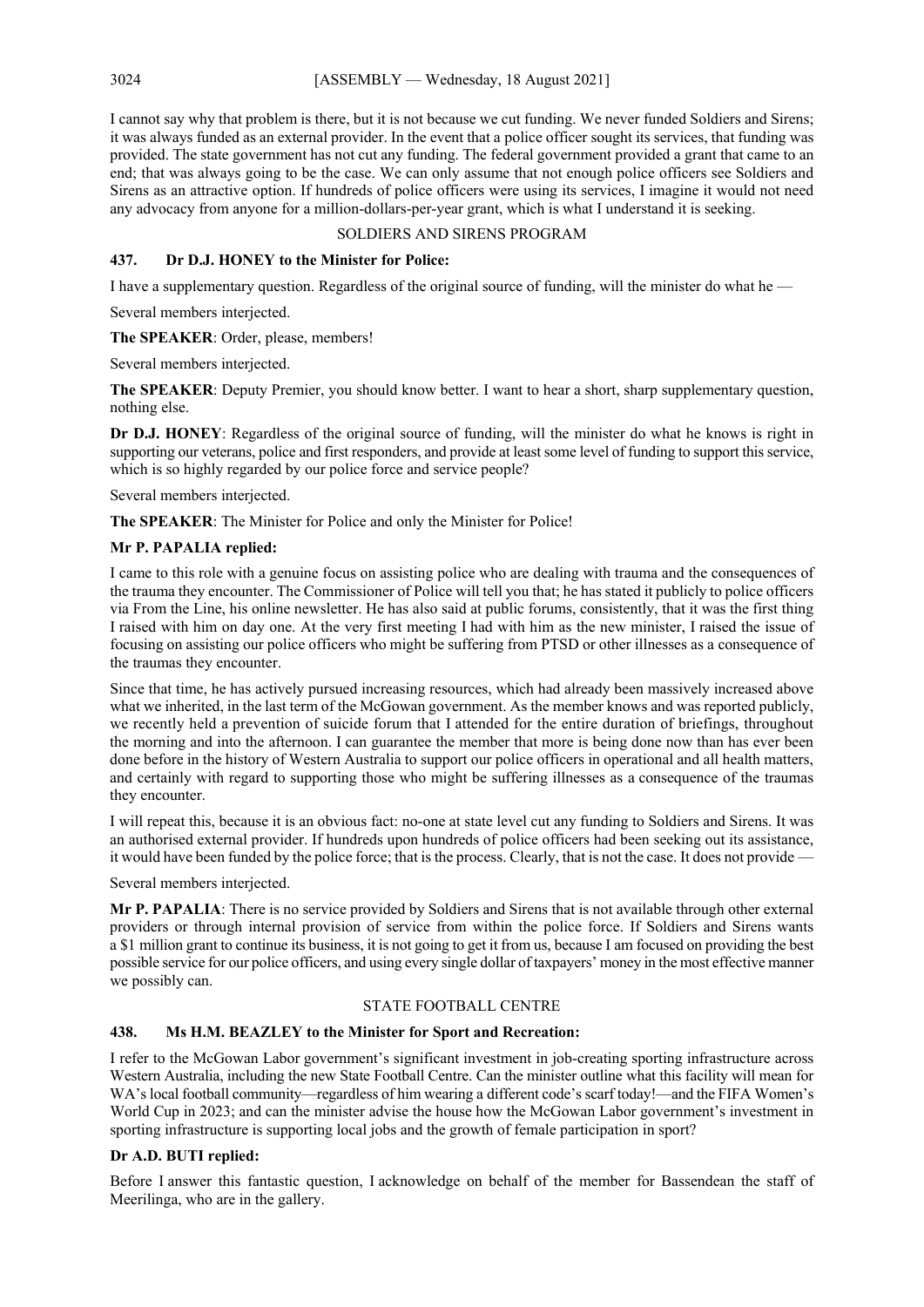I thank the member for Victoria Park for the question. It is always great to get a question on sport after a great Dockers victory in the Western Derby! As we know, the FIFA Women's World Cup is to be held in 2023 in Australia and New Zealand, and Perth is one of the host cities, which is absolutely fantastic news. That came about through the strong advocacy of the McGowan government and Football West. The popularity of football—the world game variety—continues to grow in this state, with around 160 000 registered participants. The growth of female football is phenomenal. Even during the COVID-19 period, over the last year there has been a 45 per cent increase in female participation in football, which is absolutely fantastic.

It was with great pleasure that I was with the Premier at HBF Park this morning to announce the state government's commitment of \$35 million to the upgrading of HBF Park ahead of the staging of the Women's World Cup in 2023. That funding will be used to upgrade the lighting of the premises, the power, the electronic scoreboards, video scoreboards and the turf, and there will be other improvements in amenities for spectators and players. I was there this morning with the Premier and the member for Cannington to also announce a commitment the state government has made to the Football West high-performance centre in Queens Park. I should acknowledge the member for Cannington's long advocacy for that centre. Of course, it is very close to the member for Victoria Park's electorate. It will obviously serve the whole of the Western Australian football community. It is a great initiative. The Western Australian government has put \$16.25 million into that centre, which is matched by the commonwealth government to the same tune. That centre will be completed by the time of the Women's World Cup, so at least one of the visiting teams will be able to use that as a training centre. It will have pitches, administration facilities for Football West and a high-performance centre that will include testing facilities and so forth. We should not forget that although these projects are very important for football, they also create many jobs. Those two projects, the HBF Park improvements and the new State Football Centre in Queens Park, will create at least 750 jobs, and that is in addition to all the jobs created as part of the McGowan government's \$164 million commitment to sporting infrastructure at the last election.

Regarding the football World Cup, we recently saw the women's soccer tournament at the Olympic Games in Tokyo, where Australia finished fourth, just missing out on a bronze medal. It was exciting football to watch. I think the Matildas would have to be in the top two or three most popular national teams in Australia. I cannot wait until the World Cup is held here in 2023, which should be a great incentive for young female soccer players in this state and around the nation. Who knows who will be the next Samantha Kerr, who has to be the number one player in the world and plays for the great, fantastic Chelsea Football Club in the Premier League? There will be other Sam Kerrs out there. This morning, Premier, we possibly saw a couple of Sam Kerrs in the making as they dribbled between our legs with the ball, although they were energetic young boys. Those juniors were very energetic, and we could not get the ball off them! That was a great announcement. As I said, it was part of improving the facilities for sport in Western Australia for the world game, as part of the FIFA World Cup, but also for football generally.

I should also state that we have put a huge commitment into sporting facilities. As was announced in the 2021 election campaign, we have committed a further \$2 million in funding over four years towards upgrades and new buildings for female-friendly change rooms, which are incredibly important. In addition to that, we have quarantined \$500 000 per year exclusively for female-friendly facilities under the community sporting and recreation facilities fund. There is even more than that, member for Roe, as he is the opposition sports spokesperson.

**The SPEAKER**: That might deserve another question, if there is more!

**Dr A.D. BUTI**: Maybe, but this is all positive! There is the McGowan government's \$10 million commitment over four years for the club night lights program. That is really important, because with the additional participation in sport by females there is greater demand now on playing facilities. Obviously, if there is an upgrade in lighting, the facilities can be used for a longer time. That is an absolutely fantastic initiative by the McGowan government. It is really positive news.

**Mr V.A. Catania** interjected.

**Dr A.D. BUTI**: The negativity I think I am hearing there from the member for North West Central is quite amazing. This morning I just announced a \$35 million investment in the HBF Park upgrade and \$16.25 million as part of a \$35 million new State Football Centre, plus the increase in lighting facilities and the increase in funding for women's facilities, and the member for North West Central still wants to complain. All I can say is: bring on 2023, and go the Matildas!

**The SPEAKER**: I know you have a lot of sporting records, but you now have the record for the longest answer in question time this year!

**Mr D.J. Kelly**: It was previously my record!

**The SPEAKER**: It was previously held by the Minister for Water!

Several members interjected.

**The SPEAKER**: Order, please! Member for Roe.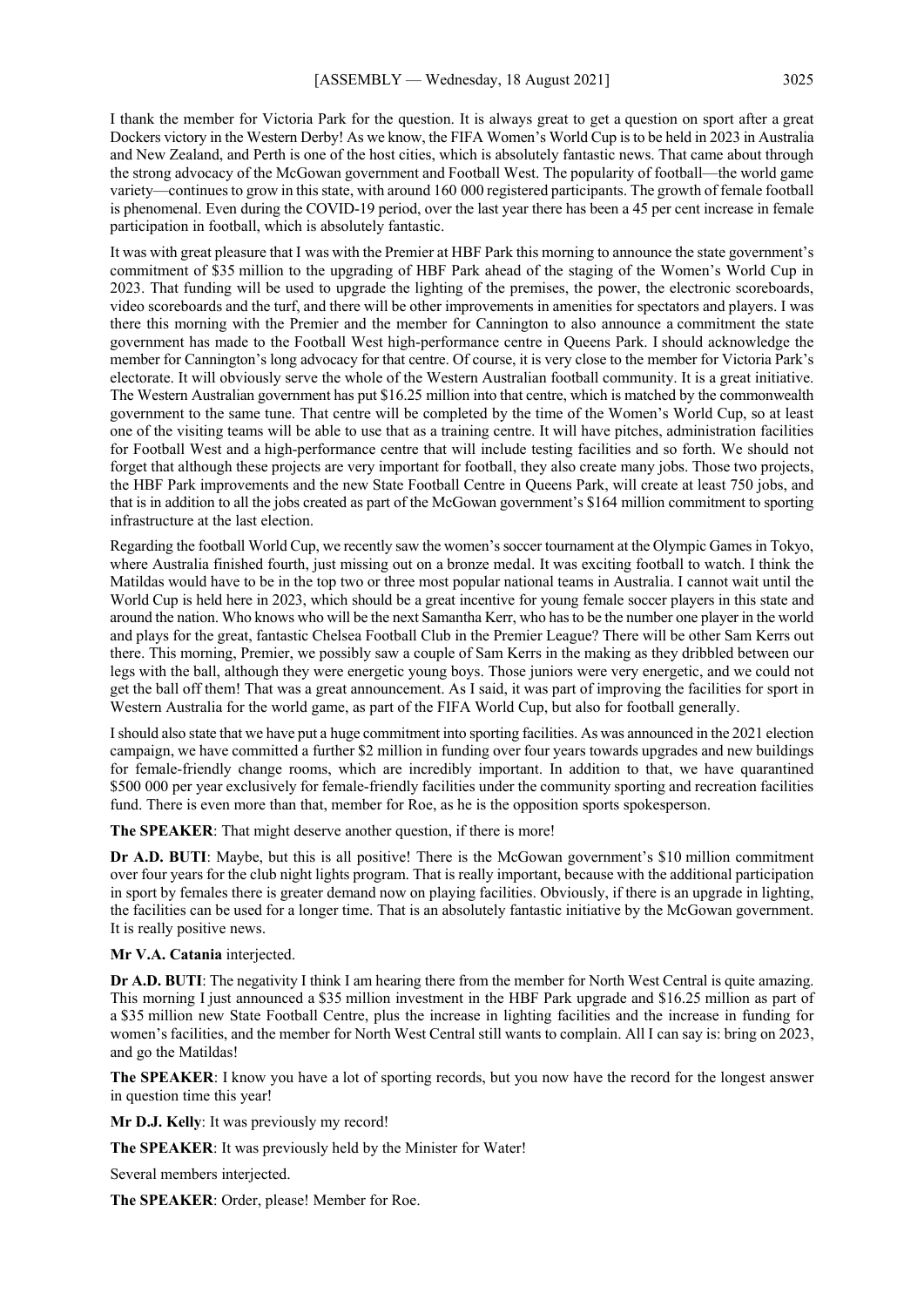## GOVERNMENT REGIONAL OFFICERS' HOUSING

## **439. Mr P.J. RUNDLE to the Minister for Housing:**

I refer to the shortage of Government Regional Officers' Housing for teachers in WA, in particular across the midwest. Why has the government failed to provide appropriate accommodation, putting the attraction and retention of these essential workers at risk?

**Ms S. Winton** interjected.

**The SPEAKER**: The Minister for Housing, not the member for Wanneroo!

## **Mr J.N. CAREY replied:**

I thank the member for his question. As of 30 June there were 5 040 GROH properties. I am pleased to say that from the last financial year there has been an increase of 2.6 per cent, or 129 additional properties, for GROH. We draw on a range of mechanisms, ranging from leasing, spot purchasing and working with local governments. I am proud we have seen that increase. We are investing nearly \$1 billion in affordable homes, public housing and social housing across Western Australia.

I want to clarify the record for GROH. This is really critical to understand. I know the member for Roe struggles to concentrate—he made that very clear last night—but so he understands this very clearly, I will speak slowly for him. The reality is that the former government clocked up \$180 million of debt with the program. That is the fact; it is not contested. Also, the member's state government, which had the now Leader of the Opposition in the cabinet, endorsed an aggressive sales program. I will just give an example. We should make a T-shirt for the Leader of the Opposition—she can wear it in the midwest. It would say, "I sold 44 GROH homes." In fact, the biggest sale of GROH homes in any financial year was under the Liberal–National government. I want to be very clear: we have a Leader of the Opposition who cries crocodile tears, as if she came down from the heavens and had no history at all. The reality is that the Liberal–National government —

Several members interjected.

**The SPEAKER**: Order, please, members!

**Mr D.J. Kelly** interjected.

**The SPEAKER**: Order, please, ministers!

**Mr J.N. CAREY**: Your state government clocked up, because of poor financial management, which is no surprise because of your full record—Osprey Village is another one that the Leader of the Opposition crows about. It was \$95 million over budget. We can get her a second T-shirt for that! The reality is that this Leader of the Opposition oversaw the largest number of sales of GROH homes in the wheatbelt in any one financial year. She was a cabinet member and she endorsed that strategy.

## GOVERNMENT REGIONAL OFFICERS' HOUSING

## **440. Mr P.J. RUNDLE to the Minister for Housing:**

I have a supplementary question. When will the minister stop the blame game? The Labor Party has been in government for five years now. Will the minister undertake to immediately refurbish and maintain any GROH properties in the regions that are currently out of use, specifically for the 88 teachers who are without homes?

## **Mr J.N. CAREY replied:**

I have been advised that we spend about \$100 million on GROH each year, and we spend about \$200 million on regional housing. We are making an investment of nearly \$1 billion in social and affordable homes. But again, it is as if the opposition has come out of nowhere. The sale of GROH homes was the direct responsibility of the poor financial mismanagement of the Leader of the Opposition and her government. She sat around the cabinet table and endorsed a project, a strategy, to aggressively sell GROH homes. That cannot be denied. In any one financial year, in her own belt, in her own hood, she endorsed a strategy that in the first year sold 44 Government Regional Officers' Housing homes. That is her legacy that she can wear proudly across regional Western Australia.

Several members interjected.

**The SPEAKER**: Members! All members, including members of government.

**Mr J.N. CAREY**: I tell you: the shouting and yelling by the Leader of the Opposition is unbelievable.

**The SPEAKER**: And your colleagues, minister.

**Mr J.N. CAREY**: The fact is that there are 5 040 GROH properties at the moment. In the last financial year, there has been a 2.6 per cent increase, or 129 additional properties, in the GROH system. As the minister, I am looking at other ways of how we can accelerate the number of GROH homes, looking at how we can work with local governments and looking at eligibility requirements, for example, when teachers or police are going into the houses, and the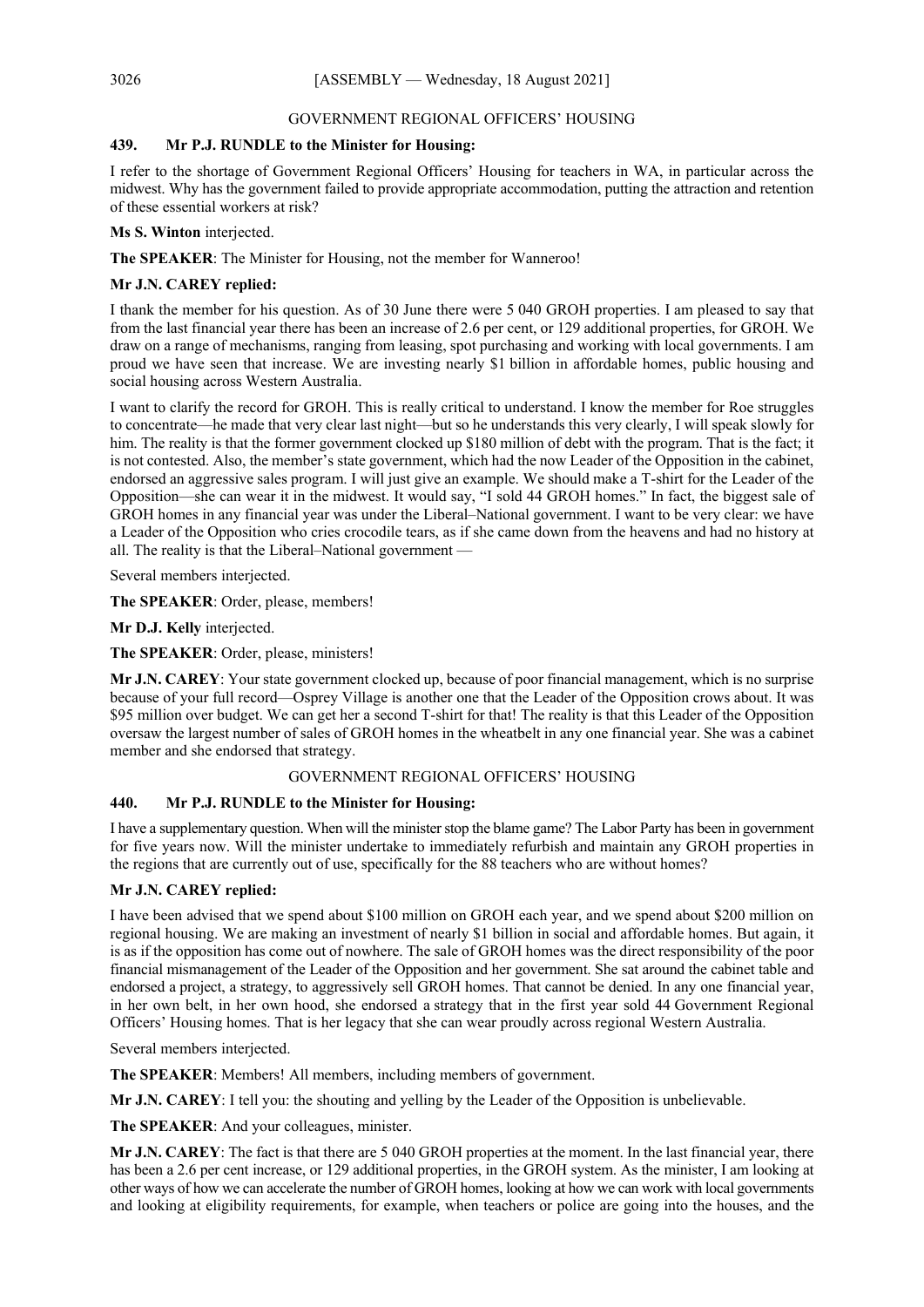particular houses that they need. We are looking at Government Regional Officers' Housing. We understand that we have a booming economy, and I would rather be in this scenario than any other alternative. We are in a strong, booming economy and these are some of the pressures, but this government is working on the issues.

#### KAREL AVENUE — UPGRADE

#### **441. Mr Y. MUBARAKAI to the Minister for Transport:**

I refer to the McGowan Labor government's record investment in road infrastructure across Western Australia, including much-needed upgrades to Karel Avenue.

- (1) Can the minister outline to the house how projects such as this are improving congestion and safety in the area, as well as supporting local jobs and local businesses?
- (2) Can the minister advise the house how this government's unprecedented infrastructure investment compares with the record of the Nationals and the Liberals?

#### **Ms R. SAFFIOTI replied:**

(1)–(2) "Unprecedented investment"—we will make a T-shirt of that one, too, member for Jandakot! I thank the member for Jandakot for the question, and, of course, just last week I joined the Premier, the member for Jandakot and the member for Riverton to celebrate the end of works on our Karel Avenue upgrade, again a partnership with the federal government to deliver this much-needed project. The project has widened Karel Avenue to four lanes. It has also facilitated the new Thornlie–Cockburn Link and is removing bottlenecks—that is, the notorious Farrington Road bottleneck, where two lanes previously merged into one. We have also constructed new principal shared paths from Berrigan Drive to Farrington Road. This has improved safety in the area, reduced congestion and made it easier for families to move around. The Georgiou Group delivered that project—I thank everyone involved in that project—and over 200 jobs were created.

This is one of the projects that we negotiated with the commonwealth government in 2017, the \$1.2 billion Perth Freight Link money that was redirected to address important projects across the state, like Karel Avenue; the Wanneroo Road overpasses, at both Ocean Reef and Joondalup; the Reid Highway duplication; the Mitchell Freeway widening; the Kwinana Freeway widening from Russell Road to Roe Highway; and the smart freeway projects. Funds dedicated to Metronet, the Bunbury Outer Ring Road and other regional projects are all being delivered as the result of our ability to renegotiate that \$1.2 billion. We understand that there is another \$1.2 billion on the table to renegotiate for further projects, and that is what we will be doing. I understand the view is that we can deliver projects that will improve freight movements to Fremantle port—Fremantle port is both in Fremantle and Kwinana—so we will be putting some projects up on that basis. We will continue to work with the federal government to deliver much-needed infrastructure around Western Australia, improving safety, reducing congestion and, of course, creating local jobs.

## AQUACULTURE DEVELOPMENT PLAN

## **442. Mr V.A. CATANIA to the Minister for Fisheries:**

I refer to the government's media statement of November 2020 announcing the aquaculture development plan, which the former minister claimed will support "WA's aquaculture industry and assist local operators in taking advantage of the rising global demand for quality seafood", unlocking thousands of local jobs. Can the minister explain why current licence holders are now required to pay fees, increased from \$365 to \$20 000, an increase of \$19 635, or, in simpler terms, more than 54 times the original amount?

#### **Mr D.T. PUNCH replied:**

I am shocked. I have been asked a question about fisheries!

**Mr W.J. Johnston**: Is this the first one?

**Mr D.T. PUNCH**: No, it is the second one.

**Mr V.A. Catania**: No, what about in the upper house?

**Mr D.T. PUNCH**: There was one in the upper house, too, yes.

Thank you for the question. The aquatic resource management plans that we have in place for aquaculture are far-reaching. I am not familiar with the particular increases that the member has identified. I would have appreciated some advice and notice on that. I am not sure about their accuracy. The member needs to give me some further detail on those and in advance. I am very pleased about the work that we are doing in aquaculture and the work that is happening right across the board to bring the aquaculture development plan to fruition. Members will hear more about that shortly.

## AQUACULTURE DEVELOPMENT PLAN

## **443. Mr V.A. CATANIA to the Minister for Fisheries:**

I have a supplementary question. How can an increase of this size possibly be in line with the government's promise to support this key regional industry?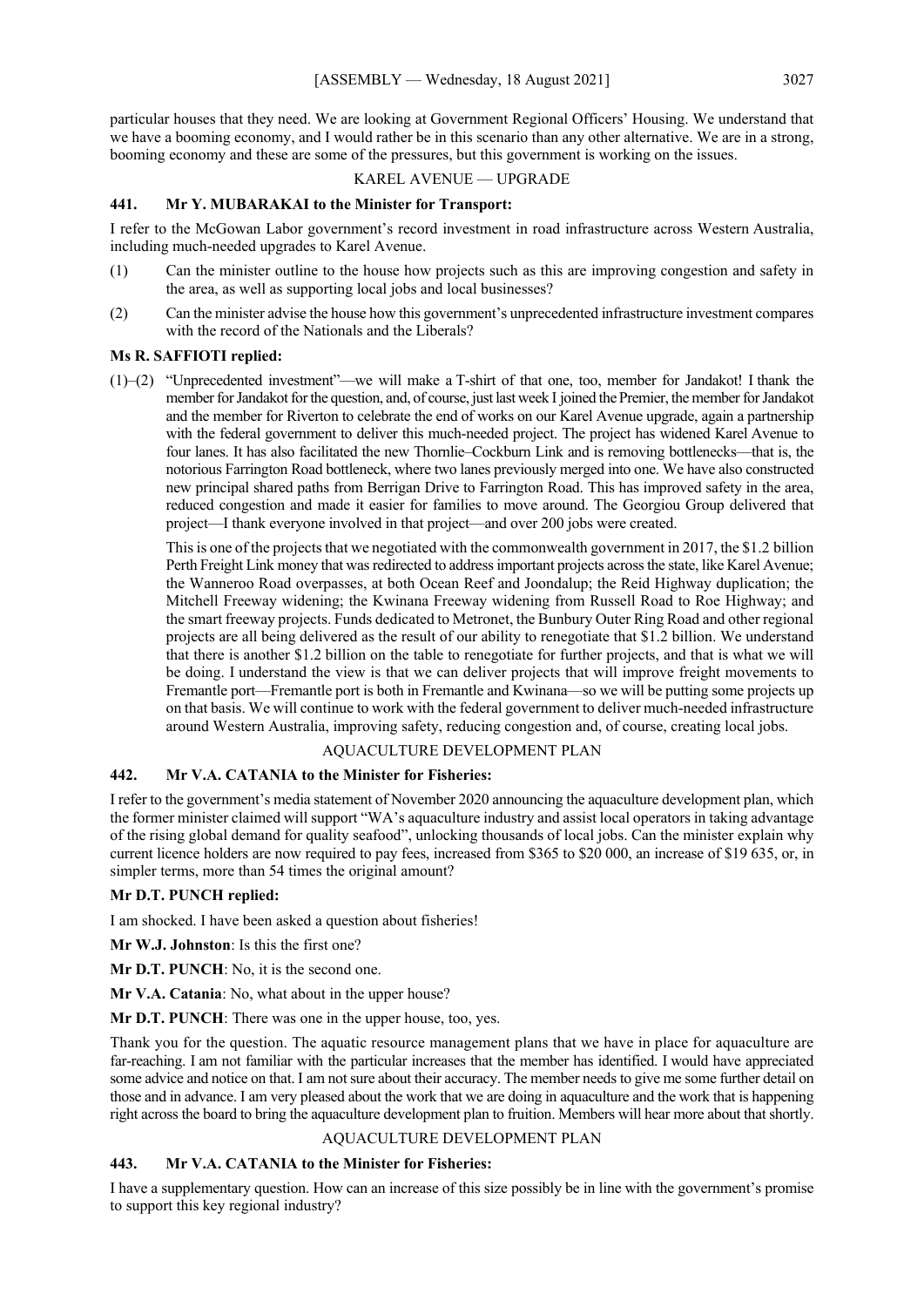## **Mr D.T. PUNCH replied:**

As I said, I question the assumptions behind the question. Give me some more detail and some advance notice, and I am happy to provide an answer.

Several members interjected.

**The SPEAKER**: Order, please!

## ELECTRICITY SUPPLY — WALPOLE

## **444. Ms E.J. KELSBIE to the Minister for Energy:**

I refer to the McGowan Labor government investment in delivering a secure and reliable energy system for Western Australians right across the state. Can the minister update the house on the work underway to deliver clean, affordable and reliable energy to households and businesses throughout regional Western Australia, including those in my electorate of Warren–Blackwood?

## **Mr W.J. JOHNSTON replied:**

I am very pleased to answer this excellent question from the hardworking member for Warren–Blackwood. It is well known that there is a transition in the energy system and we need to make sure that we can have reliable, affordable energy with a lower carbon footprint. This government is determined to do that, because we believe in taking action to combat climate change. The town of Walpole in the member's electorate has certainly had its challenges with power reliability, and I want to acknowledge the issues that the member has raised with me on that topic since she has been elected.

I understand how inconvenient it is to be without electricity. As I pointed out before in respect of other communities that are called fringe-of-grid—those that are at the end of the grid—it is difficult for physics to get electricity to the edge of the grid and disturbances inside the grid can affect those more on the edge of the grid. But the good news is that Western Power is working to solve these problems right across the south west system.

Western Power has supported a Western Australian engineering company called Power Research and Development in developing a new technical solution for Walpole's situation. It will be deploying a pumped hydro-electric energy storage system to improve the reliability of electricity for the residents in Walpole. Power Research and Development's dynamic hydro solution is being conceived in a completely new way for pumped hydro. This is a microscale pumped hydro of 1.5 megawatts. It is designed to connect at the edge of the grid in specific locations to support the network, rather than requiring significant investment in a central location. Rather than relying on damming rivers, it can use farm dams and other features that can develop in a modular way, like in a wind farm, so that we can get much more opportunity to deploy these new systems. This is a globally significant research and development project, just another reflection of the fact that Western Australia leads globally with the adoption of new technologies in the electricity system. This will provide a microgrid to support the Walpole community that should allow most of the outages in Walpole to be dealt with through the islanding of the grid for this facility. One of the reasons we are able to do it at such a low cost is the innovative work of Power Research and Development, which uses existing equipment that is bought off the shelf; for example, polypipe from Bunnings rather than bespoke equipment. That keeps down cost. The great news is that we think this can be deployed to other locations in the future. I congratulate Western Power for having the innovation and foresight to support the research and development that has gone into this problem, as this has shown how Western Australian technology, which will now be able to be used in a range of other locations, is able to solve problems.

## ELECTORAL REFORM — REPRESENTATION — REGIONS

## **445. Mr R.S. LOVE to the Premier:**

I refer to the Premier's answer to the Leader of the Opposition's question yesterday about potential electoral reform legislation. Why will the Premier not allow his members, particularly those in regional Western Australia, to exercise a conscience vote on electoral reform legislation? Is it because he knows that a number of them disagree with reducing regional representation and would potentially vote against it?

## **Mr M. McGOWAN replied:**

As I said yesterday, which may have slipped the memory of the Deputy Leader of the Opposition considering the events of last evening—he may have an impaired memory from yesterday's events—a report has been conducted by Mr Malcolm McCusker into all of the matters surrounding the electoral system following the results of the state election in which clearly some serious issues were thrown up, particularly around the upper house. I think everyone understands they have to be addressed. A report has been prepared. Mr McCusker is an eminent Western Australiana highly respected former Governor of the state, appointed by the Liberals and Nationals when they were in office. He is highly respected on all sides of politics. He has conducted a report.

**Dr D.J. Honey**: We don't have concerns about him; it's the three committee members who have already made up their mind.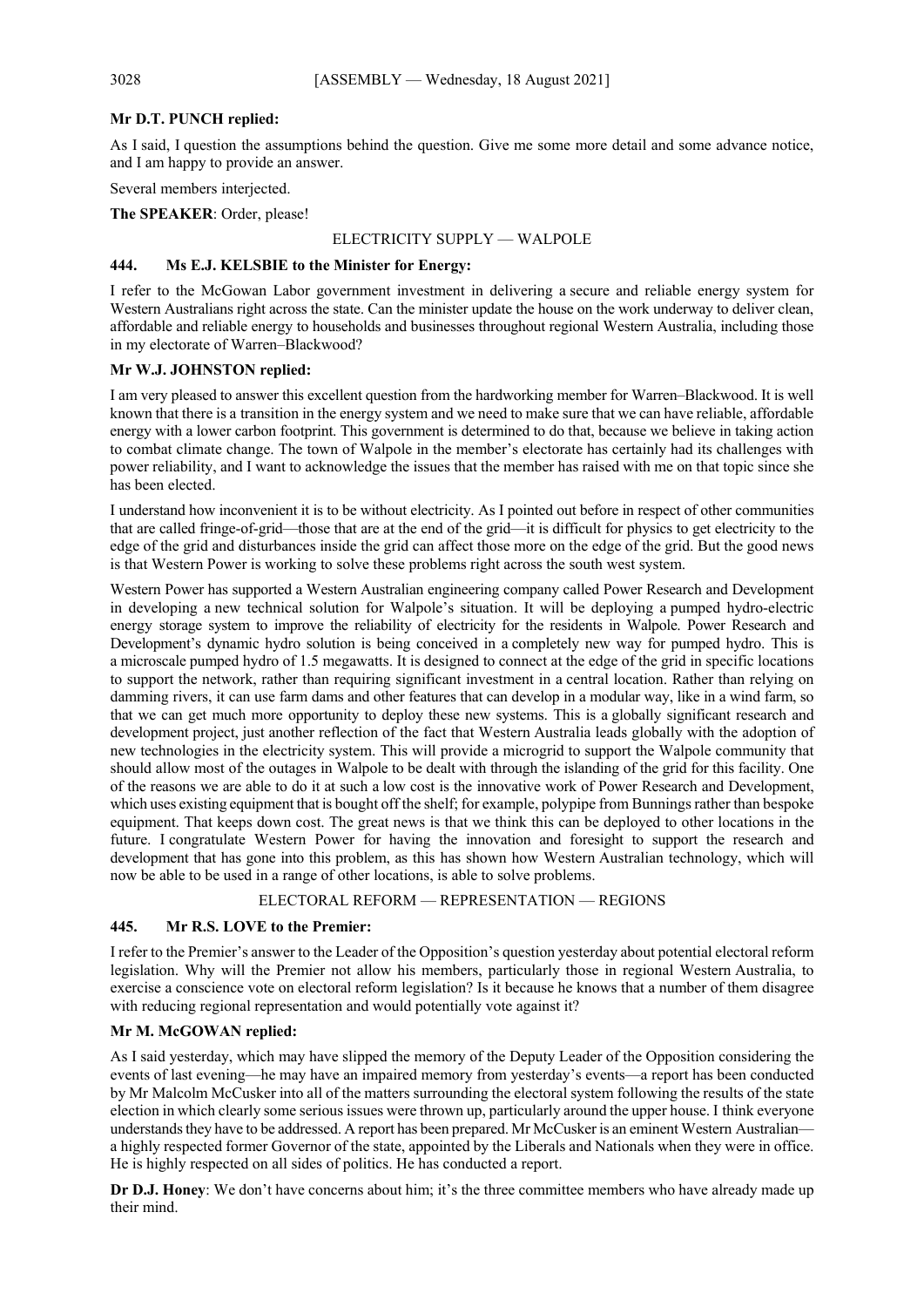**Mr M. McGOWAN**: Just so we all understand, the Leader of the Liberal Party is on record as supporting one vote, one value—just so we all know.

**Dr D.J. Honey**: You make stuff up as you go along.

**Mr M. McGOWAN**: We all remember, don't worry!

Just going back to the question, his report will be considered by cabinet. Cabinet will obviously release it in due course, and that will be announced at that point in time. The member's question pre-empts anything else in relation to that, except to say, as I said yesterday, that the rules of the party are very clear. The Australian Labor Party has been around since the 1890s. Our rules are very clear.

**The SPEAKER**: That concludes question time.

## **DOG AMENDMENT (STOP PUPPY FARMING) BILL 2021**

*Second Reading*

Resumed from an earlier stage of the sitting.

**MR J.N. CAREY (Perth — Minister for Local Government)** [2.53 pm] — in reply:I would also like to acknowledge all government colleagues who spoke on this topic—the members for Burns Beach, Southern River, Cockburn, Belmont, Forrestfield, Thornlie, Bicton, Hillarys, Riverton, Scarborough, Kalgoorlie and Victoria Park. I note there were multiple dog names. I did ask my staff to record them; unfortunately, they did not!

Several members interjected.

**Mr J.N. CAREY**: I know! I specifically asked my adviser, Sam—I am publicly shaming him—to record every dog's name mentioned. I remember the breeds. I think the member for Cockburn had a bichon-something-something. What was it?

## **Ms M.M. Quirk**: Frisé.

**Mr J.N. CAREY**: Bichon Frisé? It sounds like an aftershave! I want to say that I love all dogs.

Last night, the member for Moore set out several questions. I acknowledge that many members made valuable contributions and I think all sides of politics—even the effervescent and spirited member for Moore last night acknowledge the importance of dogs and the incredible capacity for wellbeing and mental and physical health, the role of working dogs on farms, and also the advocacy groups that have done so much to save animals and dogs in our community. I listened intently to the member for Moore—you had to! However, on a serious note, I wanted to address some of the issues that he raised and I will go through them.

Members may remember that last night the member for Moore was adamant that the opposition did not oppose the legislation. Other than asking why the Minister for Transport was represented by a tulip, he was adamant –

**Mr R.S. Love**: It was a very prominent tulip.

**Mr J.N. CAREY**: That is true—and I do not know why it was sitting there!

Very clear references were made in *Hansard*. I will read them out. The former member for Nedlands, the then Deputy Leader of the Opposition, said at the time —

I advise the minister that we will not be supporting the bill in its current form.

The member for Moore said —

I … say at the outset that the Nationals WA will not support the bill in its current form.

The member for Cottesloe said —

I indicate at the outset that I will not be supporting this bill.

Now, am I confusing things? Maybe not supporting the bill really is supporting the bill; I do not know. Maybe it is just difficult to concentrate. Maybe the member for Roe was getting his words mixed up. However, the reality is that the opposition has been trying to hound these reforms away.

Several members interjected.

**Mr J.N. CAREY**: That is thanks again to Sam McLeod in my office!

**Mr R.S. Love**: I think you should leave out the puns. Government members took all of them last night.

**Mr J.N. CAREY**: I know we did. But give me one—I listened attentively to the member for Moore's speech last night. I urge opposition members to vote for the bill, but I think it is crystal clear that the opposition did not support it. The bill was delayed because we knew that if we took it to the upper house, it would gut it, and gut the clear intention of the bill.

**Mr W.J. Johnston**: There was negotiation on which bills would be allowed to pass and the opposition said this would not be a bill that it would allow to pass.

**Mr J.N. CAREY**: Thank you, minister.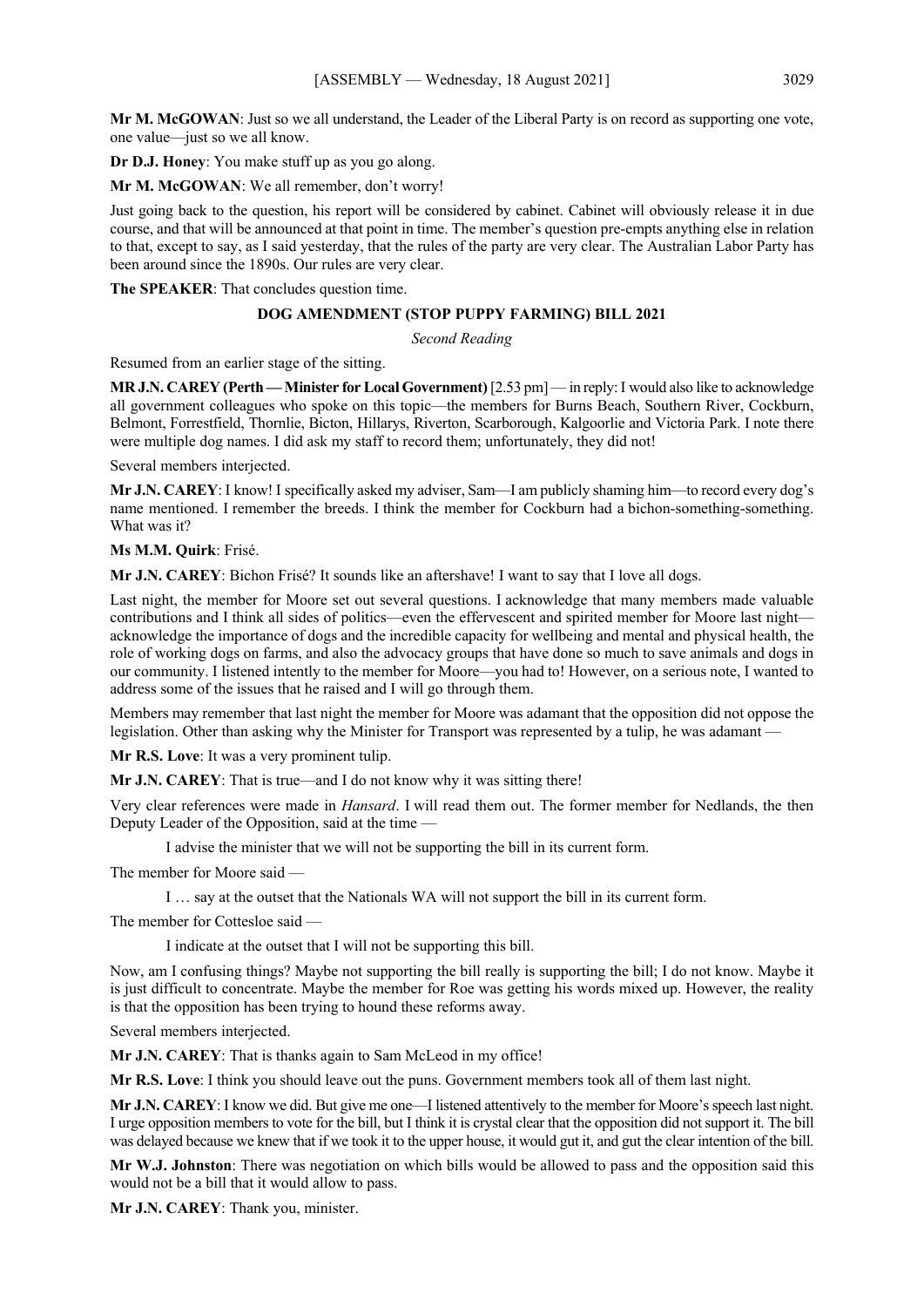**The SPEAKER**: Minister, can I just clarify: you are not quoting from uncorrected *Hansard*, are you?

**Mr J.N. CAREY**: No, I am not.

#### **The SPEAKER**: Excellent.

**Mr J.N. CAREY**: No, it is just my own memory—my personal notes.

I also note the member for Moore taking credit for the government's work to exempt working dogs. I have to say this: it was on the record from the previous minister that it was always an intention to provide an exemption for working dogs, so that was not a change. We were very open about that. We made that very explicit. However, we have now moved it from regulations into the amendment bill. The government did not accept the wisdom of the Nationals WA. I am glad the member has noticed a change. However, as the new minister, I listened to the farming sector and wanted to provide greater certainty. We included it in the legislation, and I think it is welcomed.

The member for Moore distinguishes between the farming industry and dog breeders. However, this bill distinguishes between ethical dog breeding by dog owners, whether they be farmers, dog breeders, operators of kennel establishments or community members, and individuals who breed without regard for the welfare of dogs. Puppy farming is an industry that involves the exploitation of dogs and the exploitation of systems to make money. Puppy farmers will always be scanning systems to try to find loopholes—we know that—but the government has set a very clear requirement to apply to local government for an approval to breed, so we are not exempting any dog owner. That is very clear and will ensure that there is strong, sound regulation. Unlike the opposition, we do not want to introduce a watered-down system that means that puppy farmers will continue their operations by exploiting loopholes because of narrowed definitions. The more exemptions we make, the more opportunities there are to exploit loopholes. I think that is fair. This should not be taken as a criticism of the standards of breeding associations, but a testament to the lengths to which puppy farms can go to profit from dog breeding without regard for the dogs or the reputations of ethical breeders. I think that is a really important point to make. The bill provides that anyone seeking to breed dogs must apply to their local government for an approval to breed, which will be a one-off approval, unless it is cancelled based on criteria outlined in the bill or the person moves to another local government district.

Last night, the member for Moore provided some new ideas about non-government agencies and regulation. He raised the example of Uber and the five-star rating system. I found this very interesting, because the problem with this approach is that dogs cannot give their breeders a star rating. It is slightly different, I might suggest. Dogs do not get popped out and say, "I'm going to give my breeder a five-star rating!"

#### **Ms S. Winton** interjected.

**Mr J.N. CAREY**: That is right. A dog that has been abused by a puppy farmer cannot swipe left on an app or leave a one-star review. They cannot leave an angry comment on a Facebook group or a Google review, so we cannot compare the Uber industry with dog breeding. I do not know how the member made that jump. I do not get it, I do not understand it, and, to be honest, I do not think that anyone in the community could effectively say that we should regulate dogs like we do with reviewing Uber and the taxi industry. I am sorry but that just does not make sense.

The member for Cockburn made an excellent speech in support of the bill, detailing how the constitution of Dogs West does not establish itself as an agency that acts to implement state laws. This is not an attack on Dogs West. I have met with Dogs West, I respect the work and the advocacy it does, but as the member for Cockburn clearly outlined, the objectives of Dogs West are defined in its constitution. As the member articulated, nowhere in these objectives is a reference to Dogs West policing breeders, enforcing legislation or regulations, or seeking penalties or other sanctions in court, because the simple truth is that Dogs West is not a regulator. It does not have the characteristics of a regulator. I do not think we actually want that organisation to be the ultimate state regulator. That is not its core business. It does many things well. Its core business is to represent the community of dog owners and professional dog breeders in Western Australia. I have to say, and this is genuine and honest and sincere: when I met Dogs West and had a discussion with its president and CEO, they told me that they had a part-time enforcement officer. I recall that perhaps they were going to hire another. In all, if I get this right, Dogs West was going to have two full-time staff members. Let us compare that with the current regulator under the Dog Act, which is local government. There are 139 local governments across Western Australia. Of course, many of those have professional rangers who are already out and about on the streets. That is two enforcement officers versus the officers of 139 local governments. Dogs West does not have the statutory powers that local governments already routinely use. The simple reality is that it does not have the powers for compliance. The only penalty that Dogs West can impose is to discontinue a membership of Dogs West.

The member for Cockburn also made the very good point that there would be a reputational risk to Dogs West if it were to become the regulator. I think that is a critical point. Dogs West exists to represent breeders, not to enforce the state's laws. I want to be very clear that this is not a slight on Dogs West, but the sad reality is that kennel club members in other states have been prosecuted for puppy farming and animal cruelty offences, and I do not think we should put that burden on Dogs West. The reason for this bill is that the public overwhelmingly believes in greater accountability for dog breeding in Western Australia. A kennel club cannot deliver the same level of accountability as local government.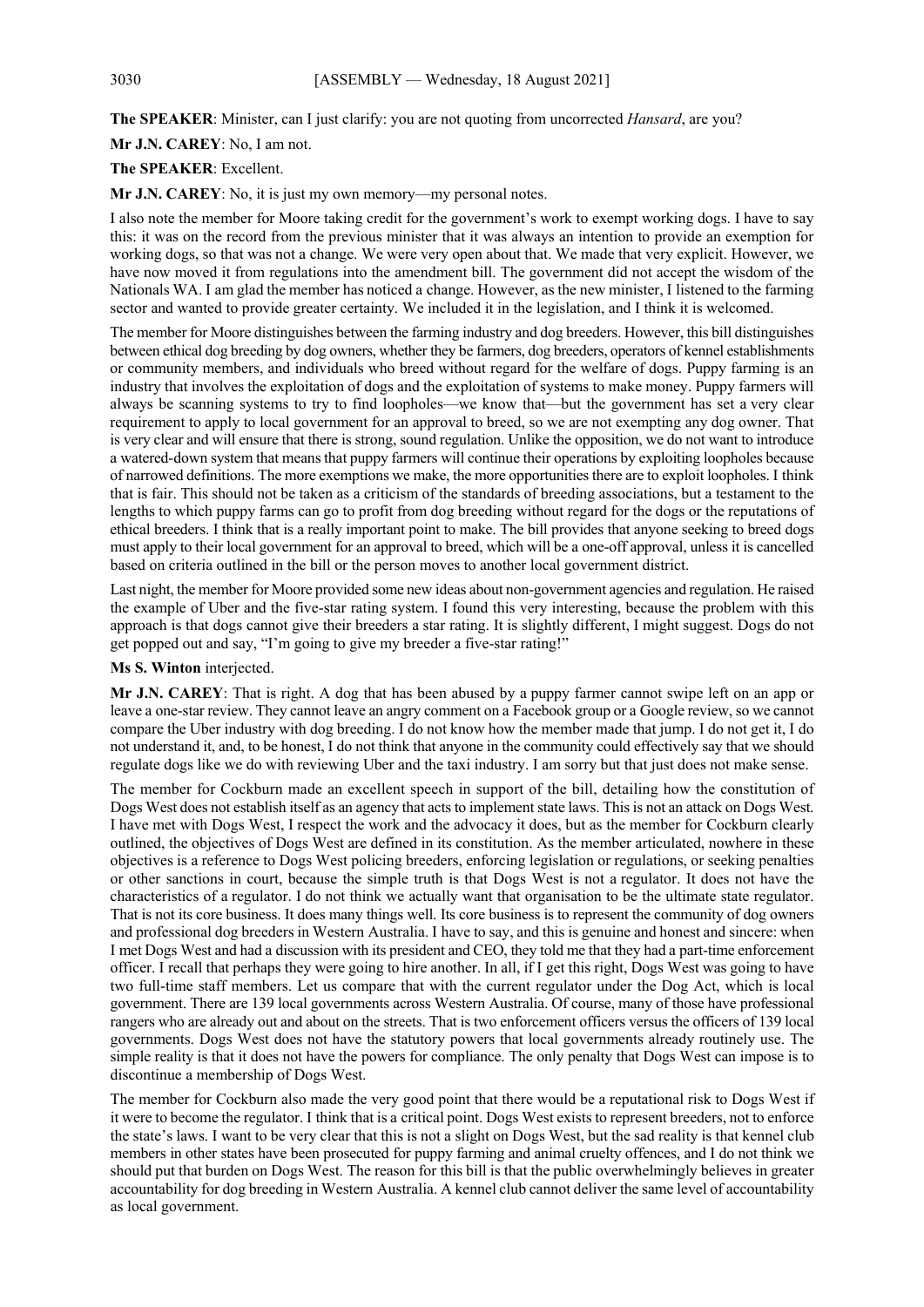The member for Moore raised concerns about the cost of the legislation for local government. He implied that it is already difficult for local governments and dog owners to deal with the Dog Act. I want to be really clear: the Dog Act has been in place since 1976. I was born in 1974. I know, I look younger; I try to tell my staff that! The facials are not working! But I want to say this: the Dog Act has been in place since 1976. The core work of local government is roads, rates, rubbish and Rover! We cannot say that somehow local governments are already overwhelmed, because this is their bread and butter.

The member also raised the Western Australian Local Government Association's previous positions on the bill, particularly its views on how the costs and fees are set and managed. The government has been working proactively with WALGA, and I want to give a big shout-out again to Darrelle and Dee. We have been working through this with them. My predecessor, David Templeman, wrote to WALGA in March last year and said in that letter that the minister is committed to engaging with WALGA to provide a confidential briefing on the cost modelling. He also committed to consultation involving the sector on decisions on how registration fees would be set, and I am committed to continuing this work, member for Moore. I will consult and involve WALGA and the local government sector in the process of implementing this bill, including undertaking a review of registration fees, and I will ensure that WALGA is fully briefed on the modelling that the department has done on potential cost implications.

The reality is that local government will benefit from the introduction of a centralised registration system. We have already heard that from many members; in fact, the member for Belmont raised that. This is a cost that local governments will no longer have to budget for. There will be significant savings for ratepayers, who will have a streamlined and consistent way to register their dogs. The cost modelling work cannot be publicly released in advance of the procurement process for the central registration system, of course; that makes obvious sense.

This has been an ongoing theme. Some of the member for Moore's criticisms date back to the debate on the original bill, and I think he actually read this from the original quotes, but he was concerned about the fact that there is no absolute one definition. However, I think many members made this point, as I said in my second reading speech, and that is because we want to encompass a variety of dog breeding practices that can affect the health and wellbeing of dogs. "Puppy farming" used in the media and in the community makes sense. It is not one particular offence; it is a range of practices that result in cruelty to animals. That is why we decided instead to provide flexibility in the legislation to address large and small breeding situations. We listened to feedback, but what is different from the original legislation is that a range of objectives were included in the bill to spell out the potential range of areas we are looking at that ultimately result in cruelty to animals.

The member for Moore also asked me to address the process for a person seeking approval to breed, and what local governments will take into consideration. He raised concerns that applicants would all be treated as though they were running a kennel. An application for approval to breed is different from a licence to establish a kennel. A person will make an application to their local government for approval to breed, which can be done online or in person. I have to note that local governments already do this for the cat breeding approvals under the Cat Act 2011, which was introduced under the former Liberal–National government. Ultimately—this is a really important point to make—if an application is refused, the applicant can lodge an objection with the local government or, alternatively, seek a review of the decision with the State Administrative Tribunal, so it will not end-all—cut-off; it is all over and out. There will be an opportunity to appeal to ensure fairness in the process. I think everyone will be supportive of that appeal process. The criteria that local governments will consider and that appeals will be assessed against are contained in the bill. I direct the member to part 2, division 2, of the bill for that criteria, which are on the record.

A local government can refuse an application to breed dogs only on the following grounds: the applicant has been convicted of an offence against the Animal Welfare Act 2002, the Dog Act 1976 or the Cat Act 2011 within the last five years; the applicant is aged under 18 years of age; the applicant does not have access to any or sufficient facilities to breed dogs in accordance with the requirements of any law such as the Animal Welfare Act; the applicant is not a fit or proper person to breed dogs—for example, they have previously been issued with a court order banning them from owning animals; and if an applicant does not comply with a request for further information within the specified time. For any reasonable person or decision-maker, that is entirely reasonable criteria by which refusal can be made, particularly in reference to conviction of an offence against the Animal Welfare Act, the Dog Act or the Cat Act so that repeat offenders will be unable to continue to breed. That will assist. We know that puppy breeders and farmers consistently do it, so we can regulate centrally the system and have it as a very clear reason for refusal so that we can knock them out.

Another issue the member for Moore raised—I think this is really important—was about designer dogs, and I think he referred to designer dogs worth \$6 000. I have a dog that I bought from Dogs West; I paid \$1 500 to a Dogs West breeder. For my first dog, I paid \$500 to a dog breeder. We all agree with the member for Moore's concern. We want everyone to have the opportunity to own a dog; it is an incredible experience. However, we do not want to see-I think the member for Maylands detailed the only statistics available—the horrific number of dogs impounded, rehomed, or, worse still, euthanised. They are statistics that we do not want to see. We want to get those figures down. We want to reduce the number of dogs that are "unwantingly loved" and put down. I think we all agree that that is shocking.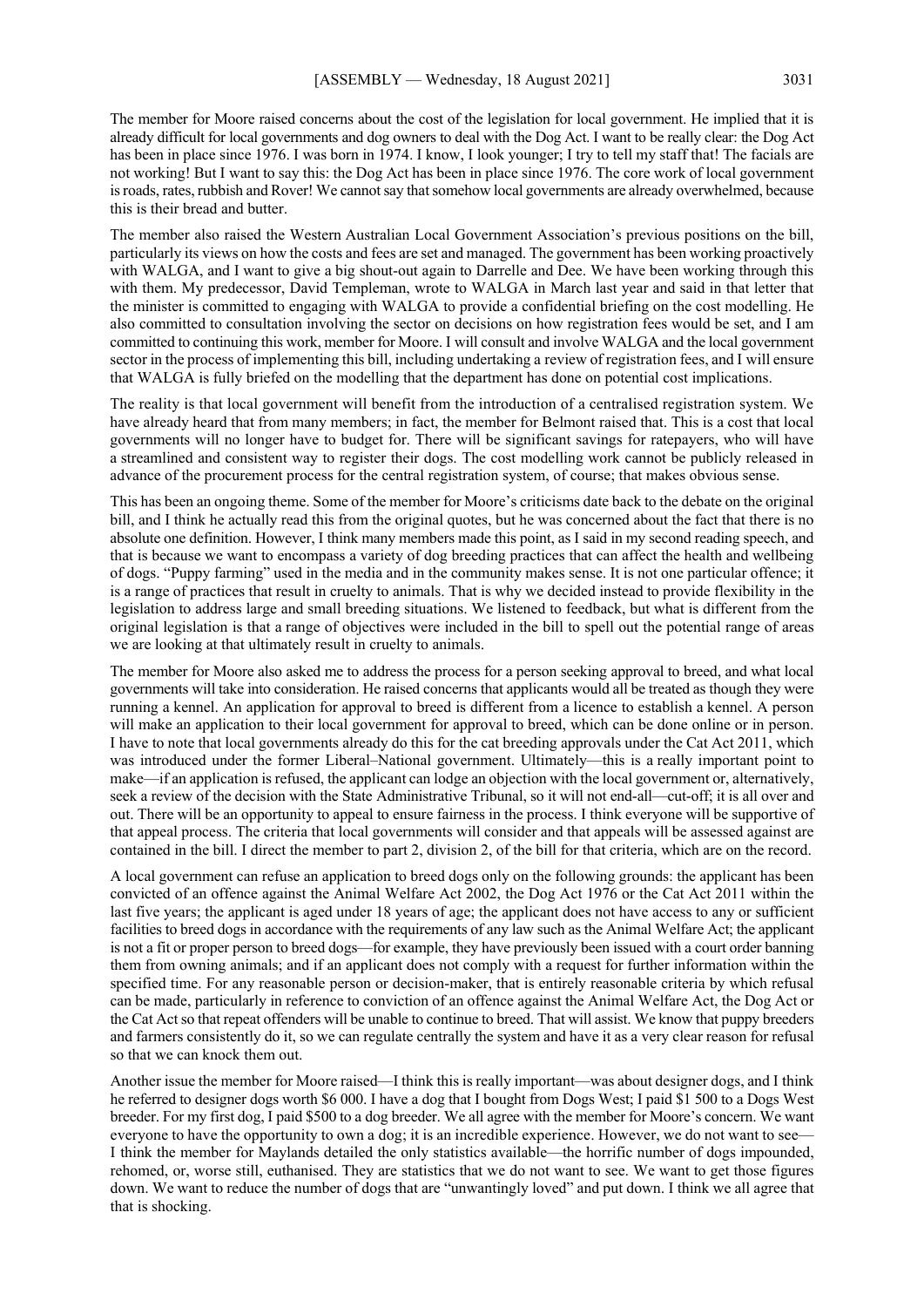I want to be clear about this idea of—I think the member for Moore suggested it—the average dog costing \$6 000. Yes, designer dogs can cost \$6 000, but plenty of dogs cost \$500 if you want to rehome or adopt. As Minister for Local Government, I follow the Facebook groups of all the incredible adoptions from the Dogs' Refuge Home. If members wake up in the morning and want to feel good, go to one of those pages. Seriously, if you have had a bad day or, like the member for Moore, a bad night—that was a joke, member—look at the Dogs' Refuge Home pages in the morning for dogs that are being adopted out. Beautiful dogs for about \$500 or \$600 are being adopted out; they are entirely affordable. I want to put this on the record, and it has been in numerous media. We have seen a huge escalation in the price of designer dogs or dogs in high demand during the COVID pandemic. People cannot travel, so they are spending their money on their homes. We cannot buy a car. As the ABC, I think, reported, it is very difficult to buy a designer dog. They are not even proper breeds, so to speak; I am thinking of cavoodles and all those beautiful dogs.

## **Mr P. Papalia**: They are beautiful dogs.

**Mr J.N. CAREY**: They are beautiful dogs. I love all dogs! But my point is that the market is heated and there is a huge demand for dogs, so it cannot be claimed that this legislation will fuel an increase in dog prices when we know we can look at the Dogs' Refuge Home or go to Greyhound Adoptions WA to get beautiful greyhound dogs. The point I want to make is that the dog market has gone through the roof not because of any legislative changes or policy, but because of demand and outside external market conditions—which is COVID. In fact, plenty of dogs are available. Not all of us need a little Chihuahua to put in our handbag like Paris Hilton does. There are lots of beautiful dogs at refuges.

## **Mr P. Papalia** interjected.

**Mr J.N. CAREY**: Not that there is anything wrong with it. I dress up my dog on a regular basis, and I am very proud of that. He has attended a few pride dog marches; I have dressed him up in rainbows. He is a proud, proud dog.

**Dr A.D. Buti**: Proud pride dog.

## **Mr J.N. CAREY**: Proud pride dog.

The transition of pet shops to adoption centres will be a mechanism to make dogs more affordable. This is part of the challenge. I do not think everyone in the community at the moment is aware of the incredible dogs we can get from adoption dogs or refuges or from Greyhound Adoptions WA. A lot of work is being done right now to promote dogs coming through that system. This new legislation will embrace that. I note that some pet shops have already established agreements with shelters to re-home dogs, and I commend those pet shops that are already looking in advance.

I know that I am addressing the questions asked by the member for Moore but he asked me to do something. I took all his issues seriously, but he also asked whether an imported dog would have to be put down. I want to be very clear—this is very important because we do not want any fear campaigns—that there is nothing in this bill that will require any dog to be euthanised. This legislation is about protecting the welfare of animals and making sure, through the adoption pet shops, that we get unwanted and unloved dogs into the hands of those who will love them.

The centralised registration system will include information about a dog that has come from another state or overseas. In fact, the bill will ultimately prevent dogs having to be euthanised because it will stop the reckless and random breeding of dogs that should have been sterilised at an appropriate age. That is the key essence of the bill. We will save dogs' lives. We will better ensure that dogs are not needlessly euthanised. I believe that addresses all the critical issues raised by the member for Moore. I appreciate that we will go into those issues during consideration in detail.

The other area that I did not cover, which many members mentioned and clearly is one of the most popular parts of the bill, is the de-muzzling of greyhounds. I admit that through my contact with greyhound owners in my electorate, it has become very clear what a beautiful placid dog they are. I will not call them lazy. It was fantastic to see so many members in this chamber say they were proud greyhound owners or passionate supporters or advocates of greyhounds. I have been struck by the number of petitions and the overwhelming public support. Every time a member puts this on social media, I am reminded of the number of greyhound owners who are waiting for this legislation to pass so that they can de-muzzle these beautiful dogs. I really think that is another critical part of the reform.

I want to come back to the beginning before we go into consideration in detail. I say this genuinely: we took this commitment to the election in 2017. We saw the member for Maylands do extraordinary work with a range of stakeholders, including engaging with Dogs West. Under the leadership of the former Minister for Local Government, David Templeman, the member for Maylands and those stakeholders worked extremely hard. There was significant engagement. I understand that Dogs West does not agree with all elements of this bill. I respect that. My commitment to Dogs West—I am sure the member for Maylands agrees—is that I will continue to be open, to engage Dogs West, to listen to its concerns and to look at the practicalities of how the legislation is introduced. We did listen. There were differences. We can engage and then we can disagree. That is okay; that is part of a respectful policy debate. That is not disregard, as the opposition claims. We can seriously engage but come to a point of difference. Ultimately, our point of difference is that we believe we need a central registration system and the approval of all dog breeders by local government. There cannot be a system for exemptions. A centralised system, with all breeders approved through their local governments, will ensure traceability. It will ensure that we can enact the best standards for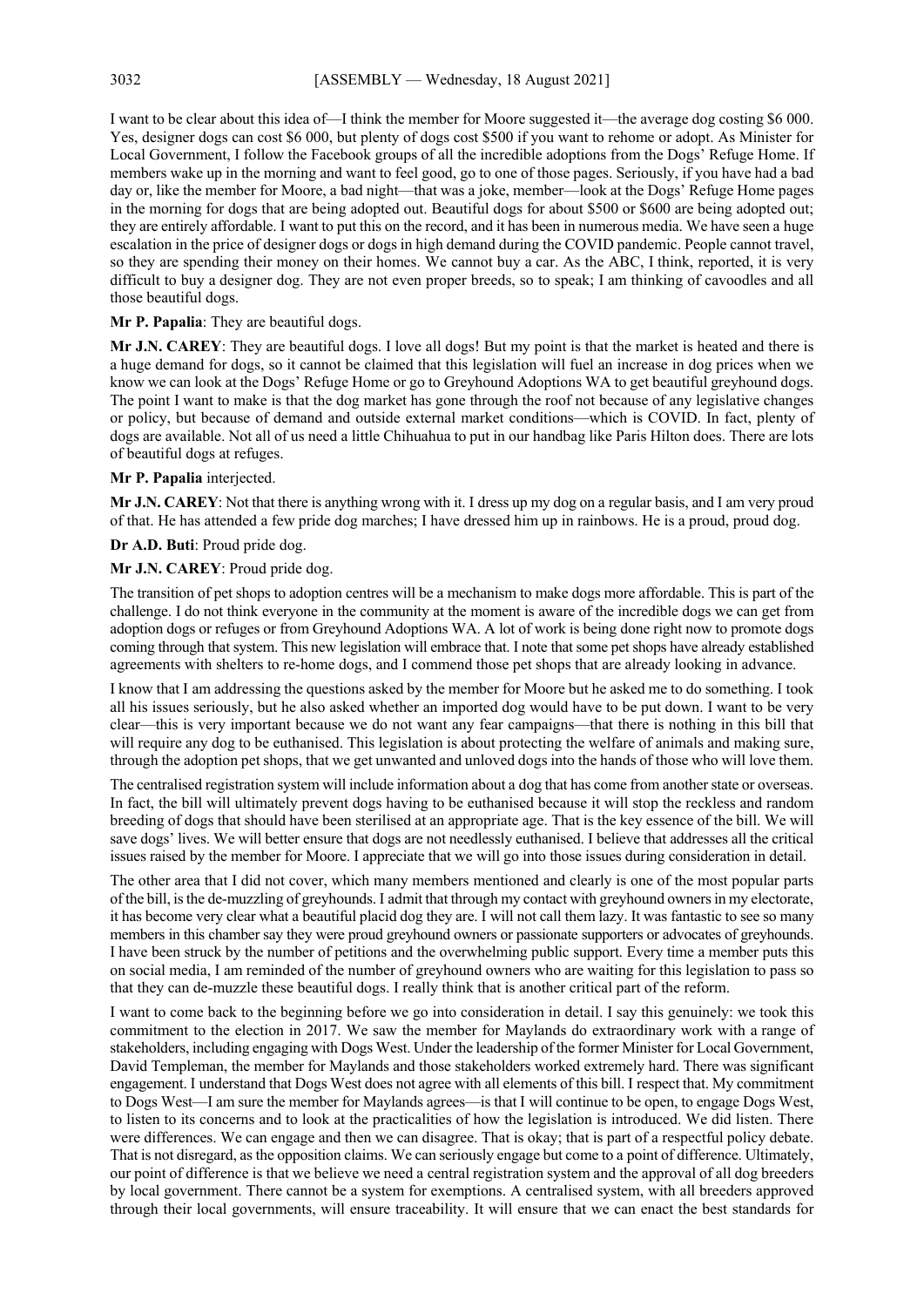animal welfare. That is the critical difference between where we sit with the opposition and where we sit with Dogs West. That is okay. I respect that there are differences, but we took this clear commitment to the 2021 election. We were re-elected. We included the objectives in the amendment bill and now we have brought the bill back to this Parliament. It is essential that we pass this legislation in honour of that clear commitment that we took in 2017 and 2021, but also in honour of all the stakeholders, advocacy groups and dog welfare groups that are overwhelmingly supportive of this reform. We understand, critically, that at the end of the day this is about protecting and enhancing the welfare of dogs in our community. I look forward to consideration in detail.

Question put and passed.

Bill read a second time.

[Leave denied to proceed forthwith to third reading.]

*Consideration in Detail*

#### **Clauses 1 to 6 put and passed.**

#### **Clause 7: Section 2A inserted —**

**Mr R.S. LOVE**: I am looking at the objects of the act. They refer to a range of matters, such as promoting responsible breeding, ownership, effective management, and regulating the supply of dogs to and by relevant pet shop businesses et cetera. They do not refer to puppy farming as such. I am wondering why that is not mentioned in that clause, considering that the bill is subtitled "stop puppy farming". Why is it not one of the objects of the legislation?

**Mr J.N. CAREY**: I respectfully say that this is a point of difference. Our view is that the objects cover a scope of practices rather than providing one particular definition. I have already covered that. The objectives clearly state all the intentions to try to wrap up all elements of what we believe could tackle puppy farming. That is the reason. Irresponsible breeding can occur on a small or large scale. There could be a multitude of different definitions. We listened. The member may remember from the debate that there were no objectives in the previous bill. We did listen and that is why we spelt out a large number of objectives to provide greater clarity about the scope of the area that we were seeking to regulate.

**Mr R.S. LOVE**: I thank the minister for the answer. I appreciate that the objects of the act will now be inserted in the legislation. We discussed previously that without a definition of puppy farming, the bill will look somewhat unrelated to its title. We are not debating the short title of the bill, but this is relevant. I thank the minister for improving the bill by including this list of objects in the bill. I think that it is now much clearer than it was before and I am happy to move on.

#### **Clause put and passed.**

**Clause 8: Section 3 amended —**

**Mr R.S. LOVE**: This is the same dog with different spots!

**Mr J.N. Carey**: You told me not to do puns.

**Mr R.S. LOVE**: I did not do that deliberately.

Can the minister explain why a definition of puppy farming is not included in this clause and why the practice of puppy farming is not explicitly defined anywhere in a bill that seeks to regulate that activity? The bill contains objects that outline what the bill is all about, but puppy farming is not mentioned anywhere in the bill except the title. This clause contains no definition of puppy, so if we want to talk about puppy farming, we will have to rely on a definition based on a collection of objects and someone else's definition—I am not sure whose.

**Mr J.N. CAREY**: The fear was that if a very tight definition of puppy farming was put in the bill, it would be narrow and make the enforcement of some practices very difficult. In a sense, this is the flip side of that. A clear set of objectives outline all the areas that the bill will regulate. Because puppy farming practices can be varied and there are very different approaches, we have done the flip side of that. We did not want any loopholes in the legislation or to have a definition that was so narrow that it would not assist us with enforcement or in the legislation's effective regulation. Instead, we have flipped it and said that this is the whole scope of the areas that we wish to regulate.

#### **Clause put and passed.**

**Clauses 9 to 22 put and passed.**

**Clause 23: Part IV inserted —**

**Mr R.S. LOVE**: Clause 23 inserts proposed part IV, which states —

After section 26D insert:

## **Part IV — Sterilisation and breeding of dogs**

Part IV lists the requirements for sterilisation, the conditions under which dogs must be kept when they are sterilised and which dogs will be exempt. It is lengthy and complex. I do not intend to go through the bill in great detail—we did that during the last term—but I want to go through a couple of the differences between the previous bill and this bill.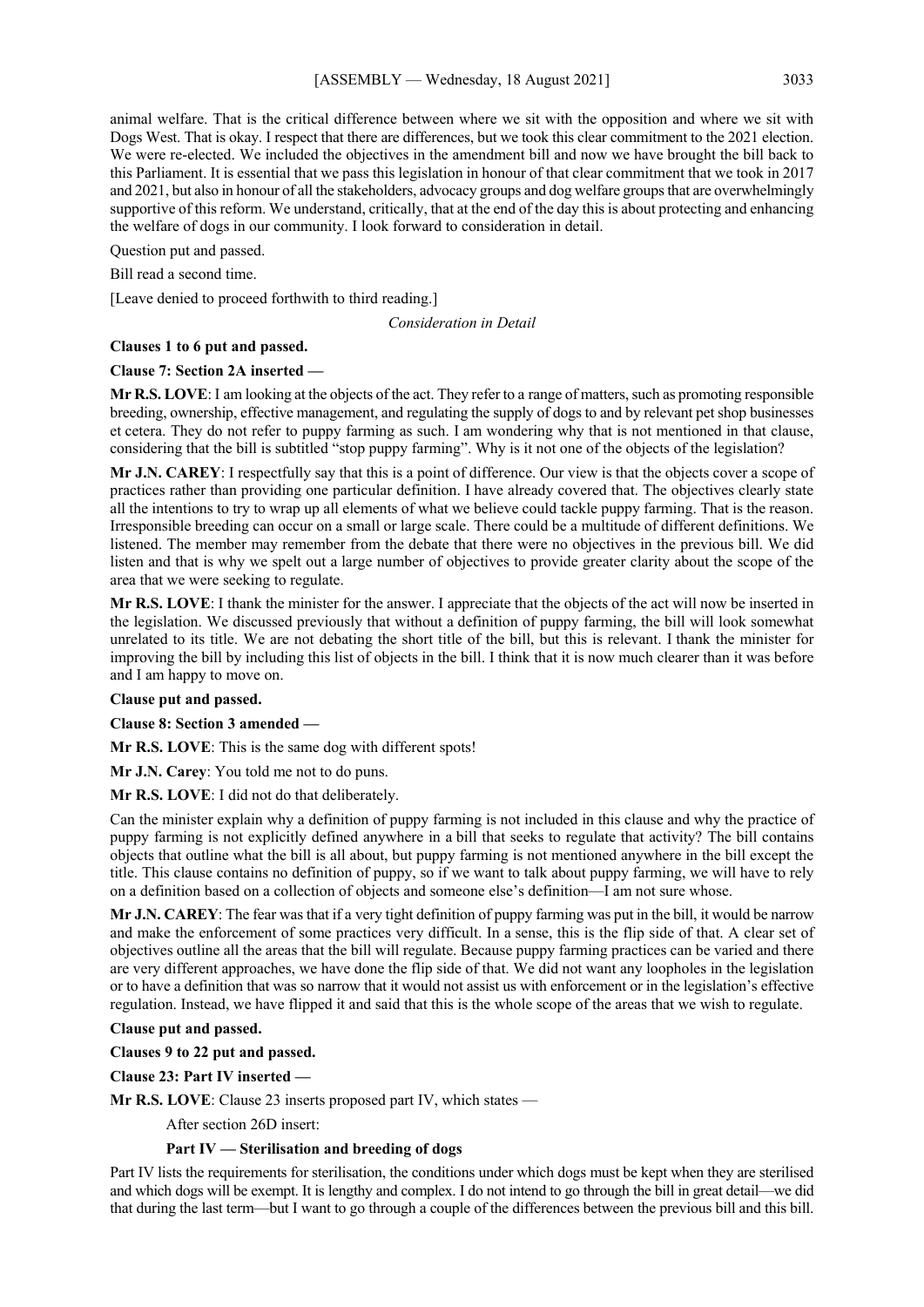Proposed section 26E(3) states —

A dog is exempt from sterilisation if any of the following applies —

This is the list that we saw before. Proposed section  $26E(3)(e)$  then states —

the dog is primarily kept to be used in the droving or tending of stock;

I note that this provision is similar to an opposition amendment moved in the last Parliament—in fact, by me but rejected by the government. Can the minister explain the processes that led to the insertion of this paragraph in this bill? Does the government now accept the wisdom of our amendment, which was one reason we could not support the bill in its entirety last time? Now that the government has included this very worthwhile amendment, the bill is much more acceptable to members of my group. It certainly makes us more willing to support the bill. Can the minister explain why, initially, this provision could not be inserted into the legislation? That appeared to be the case. A commitment was given in the media and in some rhetoric that the regulations could be changed. Although we did not doubt the word of the then minister, we did not understand why this could not have been included in the legislation when there was an opportunity to do that. We were here in the Parliament, in the place where legislation is made, putting forward a pretty simple amendment. Of course, I note that my colleague in the other place, Hon Martin Aldridge, also proposed an amendment to bring about a similar result. Being an upper house member, he was much more nuanced about what needed to be done and his amendment was probably much more legally authoritative than the amendment that I tried to get through, but it went to the heart of the same matter—that is, the exemption of dogs that are used for farming, droving or tending of stock. What advice precluded that from the legislation last time around and what has changed so it is no longer problematic?

**Mr J.N. CAREY**: I thank the member for the question. I want to provide clarity on this. As I said in my reply to the second reading debate, it was always the intention to include working dogs in this regard. The previous minister gave a very clear public commitment on that. I am also looking at local government reforms. There is a tendency— I believe this was the advice at that time—to believe that regulations are more flexible and can change and that it is easier to introduce regulations rather than come back to Parliament. Saying that, I have been out to the regions, as the member knows, and have been making a ferocious effort to reach out to regional communities and regional local governments. It was decided, although it was not necessary for the effect of the outcome—that is, whether it was going to be via regulation or legislation—that working dogs would be exempt. But to reassure the farming community and regional communities, it was decided to put it squarely in the legislation so that it could be absolutely seen. I understand there is always a fear that because regulations come afterwards, things will not be done. But the previous minister made a strong commitment. I believe I have strengthened that commitment by putting it into the legislation.

**Mr R.S. LOVE**: Thank you for the response, minister. I think that including it in the bill has reassured the farming community. It seemed strange that it was not included. At one point I mentioned that dogs in the greyhound industry, which are regulated under the Racing and Wagering Western Australia Act, are exempt animals, yet farm animals that carry out very productive and worthwhile activities as working animals and have economic value were not exempt. Members of the farming community took that as though their industry was considered to be somewhat second place to the greyhound racing industry. That caused affront to people involved in farming, especially those people who are interested in training and particularly love working dogs. They came to me to talk about the need for that to be included in this legislation. That is part of the reason I think it is very important that the government has taken this step. I suspect that this would have been the point at which I would have moved an amendment, if I were going to, but I am not; I will leave that to my colleagues in the other place, if they want to go ahead with it. I note that in consideration in detail of the previous bill, an amendment was moved at this point to include Dogs West or the Canine Association of Western Australia Inc as bodies the membership of which would lead to an exemption for the owner. It may be that such an amendment will still be moved in the other place. I will leave that for those members to determine, bearing in mind that I am not the shadow Minister for Local Government or the lead speaker on this legislation; that is now a member in the upper house, and they will determine what should or should not happen in terms of any amendments. I assume that if the government agrees to any amendments, the bill will come back here and sail through anyway. That will be a discussion for the other place, if it is to take place. But this is the point at which we would have moved something along the lines that if the dog is registered with the Canine Association of Western Australia and the owner is a member, that exemption could go into a new proposed paragraph. Can the minister, for the record, explain why the request that was made in the previous Parliament for the insertion of farm working dogs was included, but the request for the insertion of the Canine Association was not?

**Mr J.N. CAREY**: I understand that the member is doing this for the public record, but I will respectfully say that this is the key point of difference between our parties. We believe we need one effective law for all, whereby there is one regulation for all, and that there is no exemption of such a significant number of breeders that it could allow for further loopholes and would not make for effective regulation. I also want to say—and I say this respectfully, member for Moore—that I respect the work of Dogs West; I just believe that if we were to give it that exemption, we would in effect be making it an additional regulator for its own membership. It would not have the same penalties and enforcements in place that we would have in one centralised, overarching system. This is, in essence,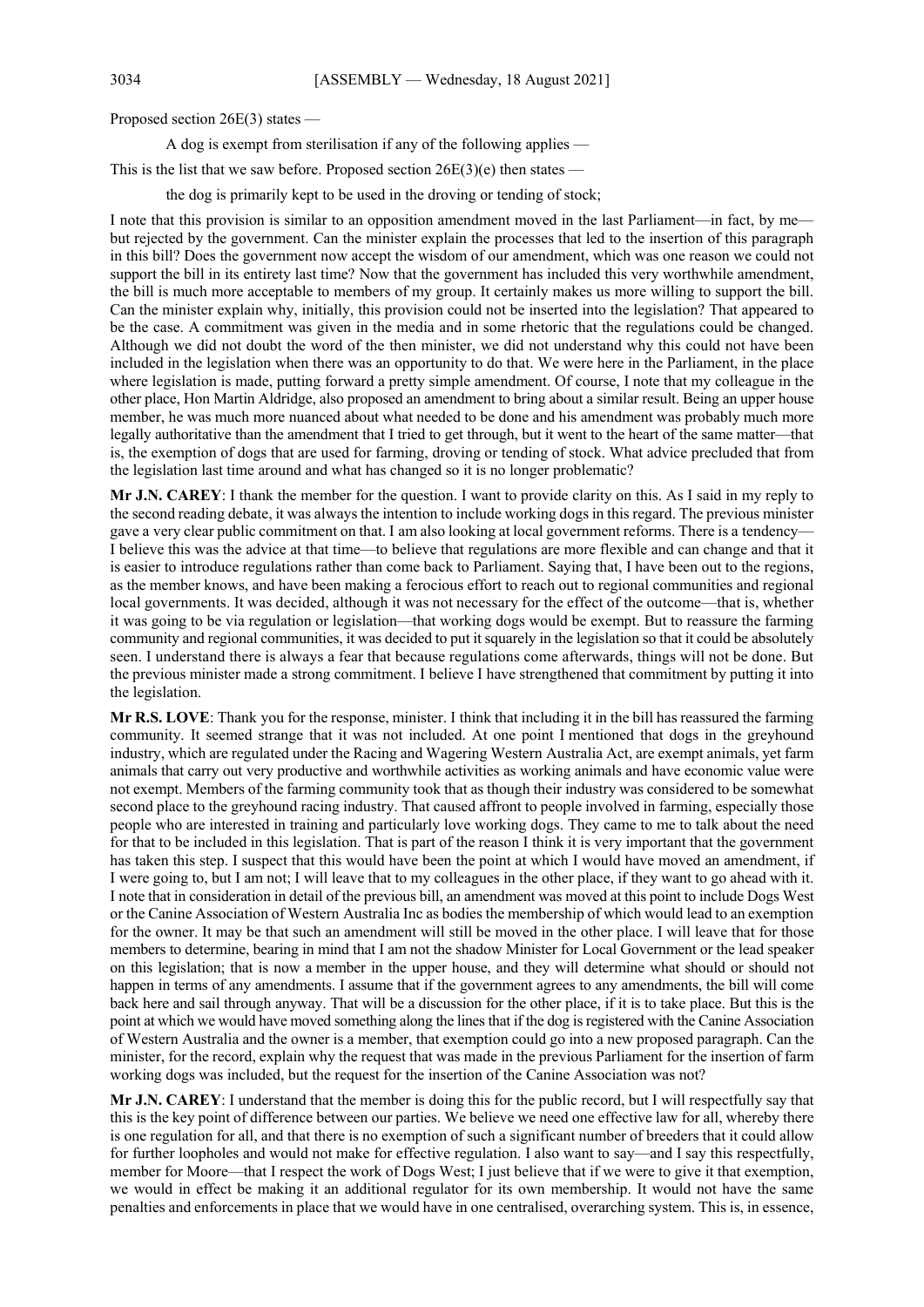a philosophical difference between us. We believe that there should be one set of key regulations, rather than exemptions for a quite significant number of dog breeders through a body that does not have the capacity for the same degree of effective regulation that is proposed under our system.

#### **Clause put and passed.**

#### **Clause 24: Sections 26L and 26M inserted —**

**Mr R.S. LOVE**: Clause 24 provides for the insertion of proposed section 26L, "Only holder of approval may breed dogs", and 26M. Proposed section 26L lists a number of defences. Proposed section 26L(1) states, in part —

If the owner of a dog does not hold an approval to breed granted by the local government …

At this point, again, we see that there are defences under proposed section 26L(3)(a), if the dog is a greyhound that is registered, and 26L(3)(b), if the dog belongs to a class of dogs prescribed for the purposes of the proposed subsection. In consideration of the previous bill, at this point we tried to move an amendment to include an exemption, or rather a defence, for farm dogs, to make it a defence if a person bred from a dog that was a farm working dog. I am wondering why, if the minister agreed to the inclusion of the amendment around sterilisation, he has not considered the breeding of farm dogs as a defence under this legislation. I will leave it at that for now, and come back.

**Mr J.N. CAREY**: I understand the point that the member for Moore is trying to propose, but relating back to my previous answer, I think it is a significant jump. Just as with an exemption for breeders with Dogs West, to make farmers with working dogs exempt from approval to breed is a step too far. We are saying that we want to try to keep consistency in the mechanism for breeding practices, and approval to breed is one of those critical measures. I accept the arguments made about the sterilisation of working dogs—that message has been received loud and clear—but I think it would start to create potential loopholes. In essence, one of the most critical mechanisms for this regulation is that owners need an approval to breed. That is what helps us regulate breeding practices. I also note that they only have to do the approval to breed once. I understand the farming community's concern that this could be complex or an unnecessary burden, but it is only once. Overall, I do not think the system is going to be too punitive or create too much red tape for farmers.

**Mr R.S. LOVE**: That could have consequences for the owners of unsterilised female farm dogs. Let us face it, we cannot watch our dogs all the time. Female farm dogs getting pregnant and giving birth could potentially result in the farmer being fined \$5 000 for what is basically a force of nature at work. The farmer may not have set out to breed from the dog, but if we are allowing farmers to have unsterilised dogs, especially female dogs, the farmer will be left holding the baby, so to speak. The truck driver's dog is long gone; it has gone up the road, but the farmer's dog is still there, with a litter of pups. I actually had a dog once that gave birth to pups and I did not even know it was pregnant. These things happen from time to time. In that situation, because I had been allowed to keep an unsterilised animal, although I had not intended to breed from it, I would find myself potentially liable to a \$5 000 fine. Can the minister outline whether there is any defence for, shall we say, accidental birth, or will that otherwise render the permission to keep an unsterilised dog quite unworkable for those who might wish to have a female unsterilised dog, bearing in mind that it is the female that is left holding the baby?

**Mr J.N. CAREY**: If anyone had said that in my political career I would be talking about dogs mysteriously giving birth and pregnancies! Mum and dad up in heaven, I hope you are proud of this! I will be remembered!

First of all, having mentioned my mum, my mum came from a farming family in Perenjori. I know accidents happen sometimes, although I have to say that my experience of people in the farming sector in general is that they love their dogs. For the majority of farmers I have come across and those from my own family history, dogs are a central element of farm life. They are almost like gods, and they are looked after and loved. I do not think it will happen much, but there are always cases when it can happen. An approval to breed can cover multiple dogs. That is the first thing to point out. It is not for each dog. I do not want people walking away thinking that if their second dog gives birth, they will not have breeding approval for that. It will cover them all. There will be no offence provided to the owner of a bitch if approval is applied for within seven days of birth. I understand that a person needs to get approval within seven days. I am just clarifying that. If the dog gives birth, a person has to go along to the local government and get approval. To be frank, I do not think that is the most complex system. Unless the dog has given birth and a person does not know where the dog is, there is a time frame to go to the local government for approval. The owner can also apply for approval as soon they become aware that the dog is pregnant. There will be protection mechanisms so it will not just be a gotcha moment for the farmer. There will be an allocated time frame. The average gestation period for a dog of 63 days plus seven days from the birth of the puppies is considered a reasonable time for a dog owner to apply for approval to breed. I think there is a reasonable time frame in place and it is not too complex for farmers. I thank the member for getting me on to that. It was a good question.

**Mr R.S. LOVE**: I appreciate the answer. I wonder whether seven days is really practical in a farming sense. Sometimes it is pretty hard to get to a local government or even to understand that there is a process that has to be launched. We have to remember that this is a new piece of legislation that will be out in the public arena. The nuances of some of its aspects will not be known to everybody immediately. I wonder whether there could not be more leniency to allow a longer time or some other consideration to be given when there is genuine situation of ignorance either of the impending birth or the requirement to rush off in seven days to get an approval. I am not talking about people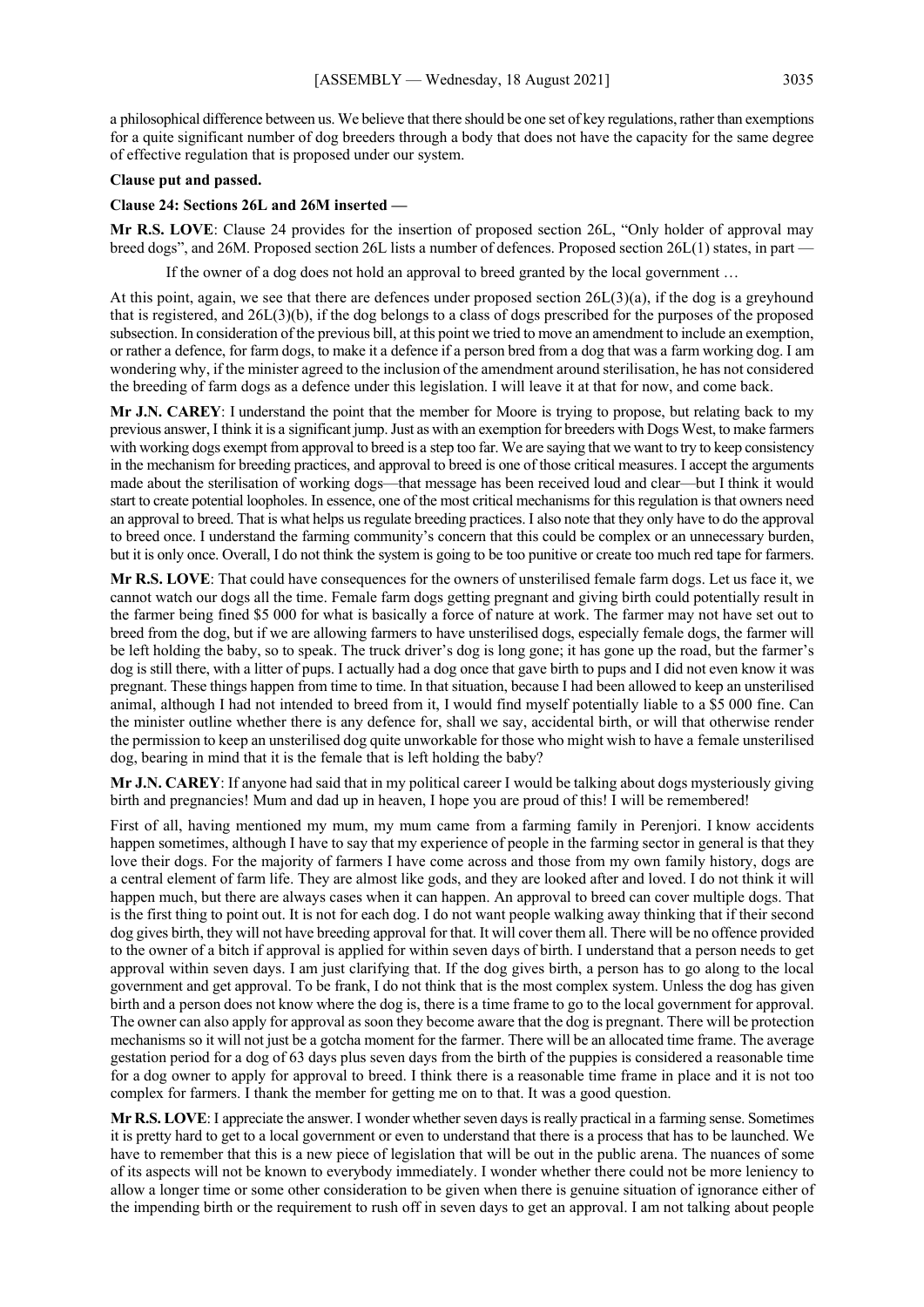being caught out for doing some sort of commercial activity. We are talking about people who quite innocently find themselves potentially fined \$5 000 for something that has been happening since time began, and they probably had no idea that they would need to act with that degree of speed. It will be pretty hard to get the average person to understand all of the implications of this immediately.

**Mr J.N. CAREY**: I want to address three things. I deeply respect the farming community. I do not believe many farmers would not realise that their dog was pregnant. Maybe I am wrong. I understand it could happen in particular circumstances.

**Mr R.S. Love** interjected.

**Mr J.N. CAREY**: I am not having a go.

My mother's side of the family was a farming family and my grandfather was a farmer in Perenjori. They know the bush; they know their dogs.

**Mr W.J. Johnston**: Some of your best friends are farmers!

**Mr J.N. CAREY**: That is right! I am in inner-city hipster, but I do my best!

The point I am making is that I think most farmers would know that their dogs were pregnant. It is just a hunch. The member is right. I believe an education program will be needed across the state, and we will not roll out this legislation without a very strong education program. Also, this will be an online system, so a person can apply online. I appreciate that I said a person would have to go off to the local government, but they can also apply online. Overall, I agree with the member's assessment that we will have to do a strong education campaign, but remember that people only have to apply once. If they apply once, they get the approval to breed. Let us say that in the future a person's third dog mysteriously becomes pregnant but they are not aware it is carrying a litter and the dogs are born; that person already has approval to breed.

**Clause put and passed.**

**Clauses 25 to 41 put and passed.**

**Clause 42: Part X Division 2 inserted —**

**Mr R.S. LOVE**: I know that other clauses deal with approvals to breed, but I have chosen this point to talk about it. The minister mentioned in his second reading reply some of the concerns that constituents have raised with me, particularly in the earlier round of the legislation when a lot more consultation went on about it, of the prospect of some local governments viewing this as more akin to a home occupation, business or some such. I think we use the term "breeding kennel". It was specifically said to some people in the peri-urban shires that they would need to get such approval. Can we have an assurance that local government will be somewhat uniform in its application of these approval processes so there is an understanding across the sector? It is probably easier to educate local governments than everybody out there. Can the local governments have a uniform approach to the approval process? I understand there will be differences in geography and types of applications et cetera, but if they used the same lens to view what was going on in this legislation, I think it would be very helpful. If the Minister for Local Government could give some assurance that he will do what he can to assure that the industry has a fairly uniform approach, it would be greatly appreciated.

**Mr J.N. CAREY**: I want to address this. I understand that with any changes to legislation—I know this and the member knows this—in local government there can be some fears about implementation. I will say a couple of things. The legislation first stipulates the criteria for refusal, and I think that is really important. The legislation states the grounds on which a person can refuse. Another thing is that there will be an appeals process to the State Administrative Tribunal, and that is critical. If there were not an appeals process in place, I would have greater concern, but the SAT can be appealed to. In my experience of going to small regional, local governments, a lot of them are doing ripper stuff. They are already managing the Cat Act, which is very similar. Remember, the Cat Act that the former government brought in, which was supported, requires a consistent approach in the management of cats and the approval to breed cats. I am confident that overall we will see consistency in the local government sector. I promise that I will work as hard as I can to ensure that we get clear guidelines and very clear benchmarks about how we expect local government to operate. I have confidence in the local government sector, given the way it has been managing the Cat Act and those new reforms. There will be, like the member has identified before, the need for education, particularly of local government. The department will provide regular advice, guidelines and so forth about the implementation of the legislation.

#### **Clause put and passed.**

#### **Clauses 43 to 62 put and passed.**

**Title put and passed.**

[Leave granted to proceed forthwith to third reading.]

*Third Reading*

Bill read a third time, on motion by **Mr J.N. Carey (Minister for Local Government)**, and transmitted to the Council.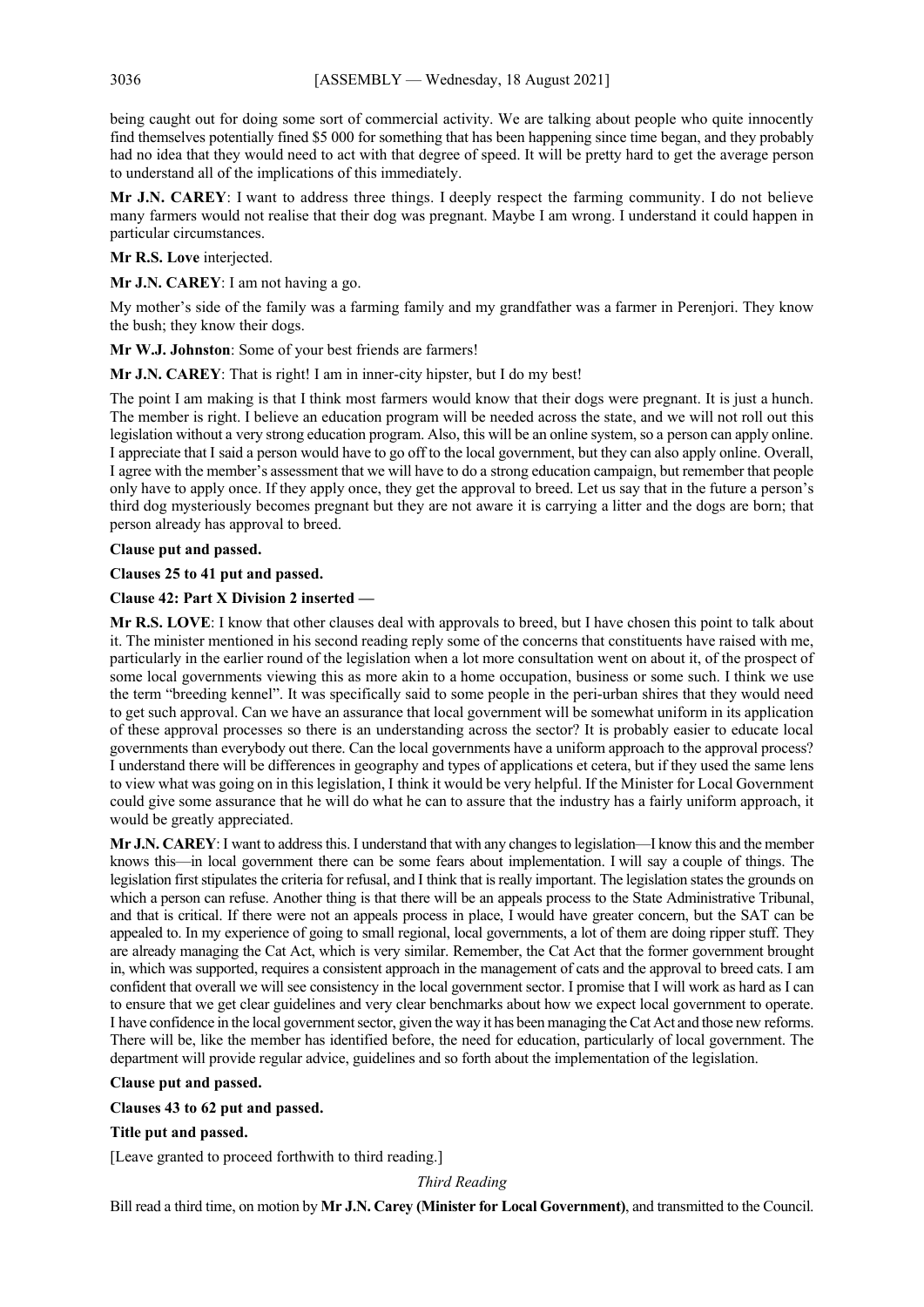#### **ELECTORAL REFORM — REPRESENTATION — REGIONS**

*Motion*

## **MS M.J. DAVIES (Central Wheatbelt — Leader of the Opposition)** [4.02 pm]: I move —

That this house condemns the Labor government's plan to reduce regional representation in the state Parliament and calls for a referendum to be held prior to any changes being legislated.

I start this debate by putting on the record what the opposition is not asking for. We are not asking for something that is unreasonable. We are not asking the government to break a promise to the electorate, because it absolutely did not make one before the election, and we are not supporting the continuation of a system that allows preference whisperers to game the system. We have been very up-front as an opposition about the proposals that have been put forward by the government. Given that there is no mandate for this government to pursue the types of reforms that it is asking for and proposes to bring into this house, and the impact this will have for years and years to come, I think a referendum for the people of Western Australia to make that decision with all the facts at their fingertips is a reasonable request. We are asking the government to go to the people of Western Australia to ask them to decide whether we should cut regional representation in this state's Parliament. That is the proposition of the opposition.

The Attorney General will no doubt revert to government talking points that suggest the catalyst for all this was the result that was achieved by the Daylight Saving Party. That has been a very consistent line from the government after it discovered that it had an absolute majority in both houses and could pursue its lifelong ambition to achieve one vote, one value in both houses of Parliament, unfettered by any ability of the opposition to change, amend or impact the outcome of the legislation, other than to bring in these points and put them in this house and in the Legislative Council. We will no doubt be regaled with comparisons of numerical weighting. I know that the government takes great delight in talking about the worth of a person's vote in Wundowie as compared with Wooroloo. Somehow, because everyone on the government side of the chamber seems to have well and truly drunk the Kool Aid, we will emphatically be told that the government has a mandate to pursue this change. That is just not correct. It is disingenuous. It is dishonest.

**Mr V.A. Catania**: It's an outright lie!

**Ms M.J. DAVIES**: To that claim, in my electorate we call bulldust. It is probably unparliamentary to say it.

**Mr V.A. Catania** interjected.

**Ms M.J. DAVIES**: That is right. We cannot say that in this place, member for North West Central, so I am trying to be somewhat polite.

In my electorate and all of regional Western Australia, we tend to call it like it is, and every person to whom we actually take the time to explain what this government is intending on doing looks at me with disbelief and says, "How could it be that this government intends to take our representation away when we have so many challenges and so many opportunities facing us that we need the assistance of that representation in the state's Parliament? Why are they doing this? Why are they pursuing this ideological view of the world when we know it will have real impacts on our family, our business and our community?" That is how it appears to them—that it is a numerical, ideological argument versus what the real impact of those changes will be.

The claims and the defence that will be mounted by the Attorney General and members of the government are disingenuous and should be called out for what they truly are. It is a massive breach of the public's trust. It is a massive overreach by a government that has so many other things on its plate to deal with. In the midst of the COVID pandemic, with a health system and housing sector in crisis and key industries unable to attract and retain the workers that they need, we have a government that put up its first piece of business in this house after the election to disenfranchise the people of Western Australia, particularly those in regional Western Australia. It is a policy position so deeply entrenched in the Labor Party that no matter what arguments are put forward by the opposition, and no matter what arguments are put forward by commentators or by the community, that it will pursue it relentlessly. I do not think there will be any hope for this Premier. He is drunk on power and knows that he can get away with it. He hopes that by the time 2025 comes around everyone will have forgotten, even those who represent regional constituencies.

We have asked the Premier twice now to consider giving his regional members at the very least a free vote so that they can come to this house and do what they have been elected to do, which is to put the issues and concerns and reflect the will of their electorates on the floor of this house in relation to legislation.

**Mr V.A. Catania**: Leader, even if the Premier allowed for a conscience vote on this matter —

**Ms M.J. DAVIES**: A free vote, yes.

**Mr V.A. Catania**: I'm sure that those members who wanted to exercise that free vote will have their preselections put in jeopardy if they vote one particular way.

**Ms M.J. DAVIES**: I have no doubt that would be the case. What we are very clear on now, because we have asked the Premier twice, is that whatever the decision is, whatever legislation comes forward—we know that it will include some form of reduction in regional representation—every regional member of Parliament on the Labor Party side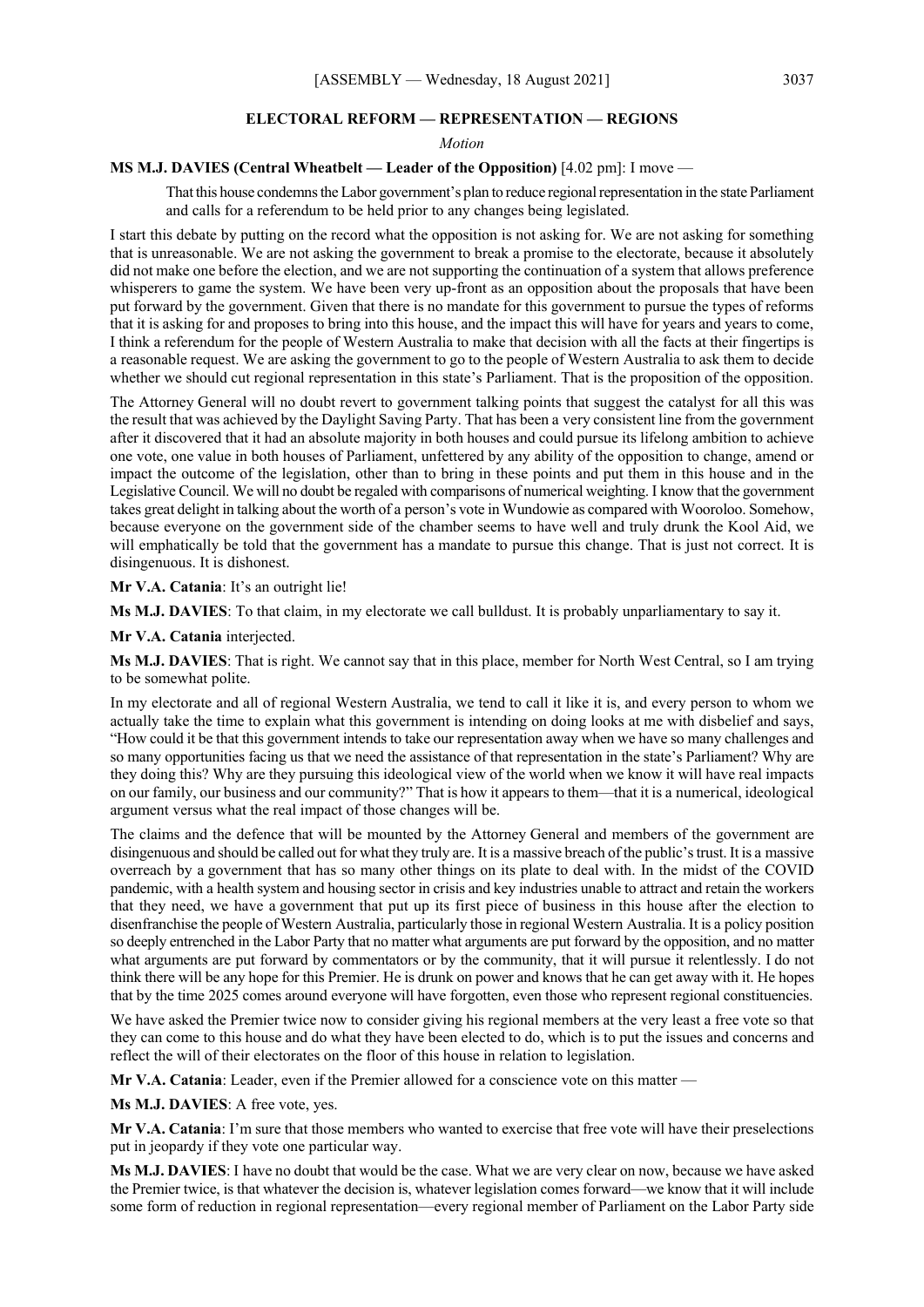will be voting to support that. Regardless of their personal views—I know that there are some who do not agree with this; some of them have articulated that in public prior to the election—they will be lining up in this Parliament to vote on legislation that will reduce the number of representatives in regional WA and they will thereby disenfranchise some of the most vulnerable and isolated communities that deserve more attention, not less.

Most of these new members who we see in this chamber are riding high on getting elected on the coat-tails of the Premier. The Premier has made it crystal clear in this chamber, yesterday and today, that everyone knows the party rules, and, as the member for North West Central said, even if they got a rush of blood to the head and decided they were going to do what their electorate actually wanted them to do, that would be their last move. They would not be given a free vote.

I am asking members of the Labor Party in regional Western Australia whether, when the time comes, they will put their electorate or the party first. I just ask that everybody remembers what they are here to do. I cannot imagine that they want their legacy to be the disenfranchisement of those they seek to represent in this Parliament. They are the members for Kalgoorlie, Kimberley, Geraldton, Murray–Wellington, Pilbara, Albany, Bunbury—he is a minister, so he will not get a choice because it will be cabinet solidarity—Dawesville, Mandurah, who is also a minister, and Warren–Blackwood. I have no doubt those members are passionate about representing their electorates and are passionate about regional Western Australia, yet they are going to walk into this chamber and vote for legislation that will undoubtedly reduce the number of regional representatives in the Parliament. They have been given no option by the party. They will be voting to cut regional voices in this Parliament, and that is a great shame. I ask: is that what those members, as regional members of the Labor Party, want their legacy in this place to be? Do they want to be part of the team that makes it more difficult to bring to the fore the issues they know exist in our regional communities? As the Premier campaigned before the last election, he was asked on multiple occasions whether electoral reform was being considered. It was not that he was not asked. I return to my first statement: we are not asking the Premier or the government to break a promise because none was made. He said it was not on the agenda. He made no commitments. He could reconsider this and allow it to go to a referendum, as the opposition is asking. He was asked repeatedly about it by a number of journalists and his response was, "It's not on our agenda."

Here is the transcript, because I think it is worth having on the record in this place. An interview with Dan Mercer of the ABC in Albany reads, exactly as it was conducted —

**Mercer**: If Labor is returned next Saturday will you pursue electoral reform in the Upper House?

**Premier**: It's not on our agenda, I've answered this question many times, it's not on our agenda, we care deeply about country WA and the issues of jobs, health, education, important infrastructure other sorts of things that we will implement.

**Mercer**: There's a difference between something not being on the agenda and committing not to doing something as Labor did with the gold royalty increase. So will you commit, are you committing?

**Premier**: Well I'll be clear, I'll be clear again, it's not on our agenda enhanced regional representation will continue and this is just another smoke screen by the Liberals and Nationals. What the Liberals have shown today with their comments is if they don't care about regional WA. If they don't think the Premier of the state shouldn't go to regional WA they don't care about regions.

**Mercer**: Do you think that Electoral Reform in the Upper House is something that parties ought to take to an election before ever trying to implement it?

**Premier**: No like I said before it's not on our agenda.

**Mercer**: So can I take from that the Labor Party isn't going to be doing it?

**Premier**: It's not on our agenda we support and enhance regional representation.

**Mercer**: To go back to the question, how significant is electoral reform in the Upper House is it a matter of such importance that a party would need to take it to the voters before trying to implement it do you think?

**Premier**: As I said it's not on our agenda we support enhanced regional representation.

**Mercer**: The question is do you think it's a matter that should be taken to voters before being implemented?

**Premier**: As I said it's not on our agenda, we support enhanced regional representation.

That exchange took place in Albany five days before the election. Hear, hear, for Dan Mercer who kept asking the question, because he knew he was being fed a line by the Premier. He knew the government had anticipated those questions and he knew it would ultimately become a serious issue after the election if the Labor Party had the numbers in both houses of Parliament, because every time the Labor Party has had the opportunity in this place, going right back to before the sixties, it has taken the chance to change representation and it has never ended well for regional communities.

As I said, that interview was five days before the election: "Not on our agenda". I want to quickly put to rest the idea that there seems to be a Trojan horse being built around this issue. There is a veneer of, "Well, we saw the outcome of the Daylight Saving Party and have to deal with all of that." However, within that is what the Labor Party has been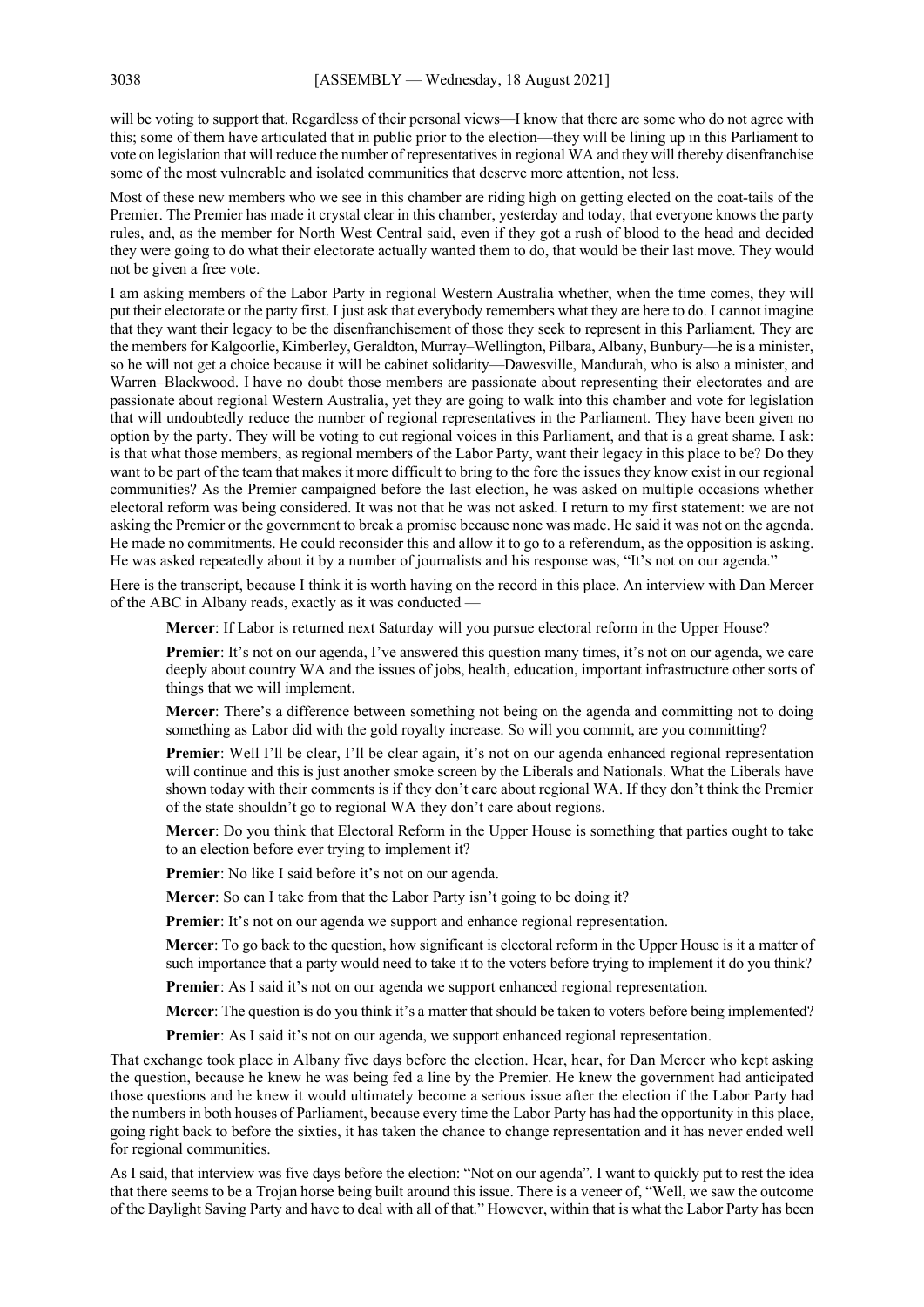pursuing doggedly for so long; that is, the process of introducing one vote, one value in both houses of Parliament. The fact is that the Daylight Saving Party was elected on a handful of votes, and there is absolutely no disagreement from anybody in this place or in the broader community that we need to look at sensible reforms. The opposition is on record as saying that it supports sensible reforms that target preference harvesters and the ability for people to end up in our Parliament who perhaps received only a very small handful of votes. The true agenda here, this Trojan horse that the Labor Party is building to try to confound the community that it is trying to do the public a favour with, is one vote, one value, and what that means in terms of the reduction of representation in the Legislative Council.

The peanut gallery is going well over there! It is like *The Two Ronnies* on the front bench.

#### **Mr J.R. Quigley** interjected.

**Ms M.J. DAVIES**: It is a constant chirp, chirp, chirp, chirp. When the Minister for Police is in the chamber, it is just constant. I hope he is going to get up and regale us with his view on this position. I would love to hear what he has to say, but if he does not, perhaps he could just let those of us who are on our feet deliver our views. If he then wants to respond, he can do that. That is how this house works, minister.

**Mr P. Papalia**: I'm hardly interjecting.

**Ms M.J. DAVIES**: He is not interjecting. It is a low-level snarking from the front bench.

If we go back over the comments in the transcript, the Premier said seven times that it was not on his agenda and three times that he supported enhanced regional representation. I have to say, at the time everyone was quite confounded about what "enhanced regional representation" meant. The journalists at the press conference asked us what that meant. I said, "You will have to ask the Premier; it sounds like weasel words to me. I am not quite sure what he is referring to." In the end, it turned out that the government did not intend making any changes to the weighting of regional seats in this place, even though the notion of one vote, one value had already been applied in the Legislative Assembly, but he was very careful to avoid any response that might relate back to any changes in the Legislative Council. Five days before the election, the Premier said seven times that it was not on the agenda and three times he talked about enhanced regional representation.

The first order of business with the newly minted majority in both houses of Parliament was to pretend that these words were never spoken and to forge on with the plan to reduce regional representation. And haven't they done it with the most extraordinary process—a hand-picked ministerial "expert" committee! I put that in inverted commas for Hansard's benefit. The committee was stacked with people who have publicly professed support for a pure form of one vote, one value being applied in the Legislative Council.

#### **Mr V.A. Catania** interjected.

**Ms M.J. DAVIES**: I am getting there, member. The government set up the terms of reference, which dictate that a certain result be delivered. It is nothing more than a charade and a farce. The Labor Party already knows what it wants to do; it just was not brave enough to do it before the election. I will give it that, because it knew there would be pushback—maybe not enough to change the outcome of the election. I am not sure that we are naive enough to think that, but there certainly would have been interest from certain parts of our community if the government had been up-front and put that on the agenda.

## **Mr V.A. Catania** interjected.

**Ms M.J. DAVIES**: The government should have been honest with those communities. It certainly was not going to admit something like that before the election, because it would have set alarm bells ringing if it had done so.

Sorry, I thought I was going to get there. I read that last night, member for North West Central—three members on the ministerial committee have connections to the Labor Party. Let me get to that. Who are these esteemed committee members? Let me take members back to just before the election. On 20 February, I would say that all members of the previous Parliament received the same letter. The letter was signed by 10 academics, including members of what is now the ministerial expert committee—Associate Professor Martin Drum, Professor John Phillimore and Associate Professor Sarah Murray. The letter that we received outlines an argument for the necessity of reform for the way in which members of the Legislative Council are elected. On receipt of this letter, the Nationals WA spokesperson for electoral affairs at the time, Hon Martin Aldridge, wrote back. I do not know whether anyone else did, because it was in the midst of an election campaign, but this was within his portfolio, and he wanted to provide feedback to these individuals who had written this letter and invite them to understand why it is that we would not support the notion that they were putting forward. Anyone who knows Hon Martin Aldridge knows that he is very thorough and precise, and that stood him in good stead to respond to that letter. I am going to read in the response so that it is on the public record. Hon Martin Aldridge wrote back and said -

I refer to your correspondence of 20 February 2019 and apologise for the delay in my response. As you're aware, The Nationals WA oppose any measure that seeks to diminish regional representation in our State Parliament. It will come as little surprise that The Nationals WA reject your assertion that an equal weighting system for each region in the Legislative Council of Western Australia "fails the democratic fairness test".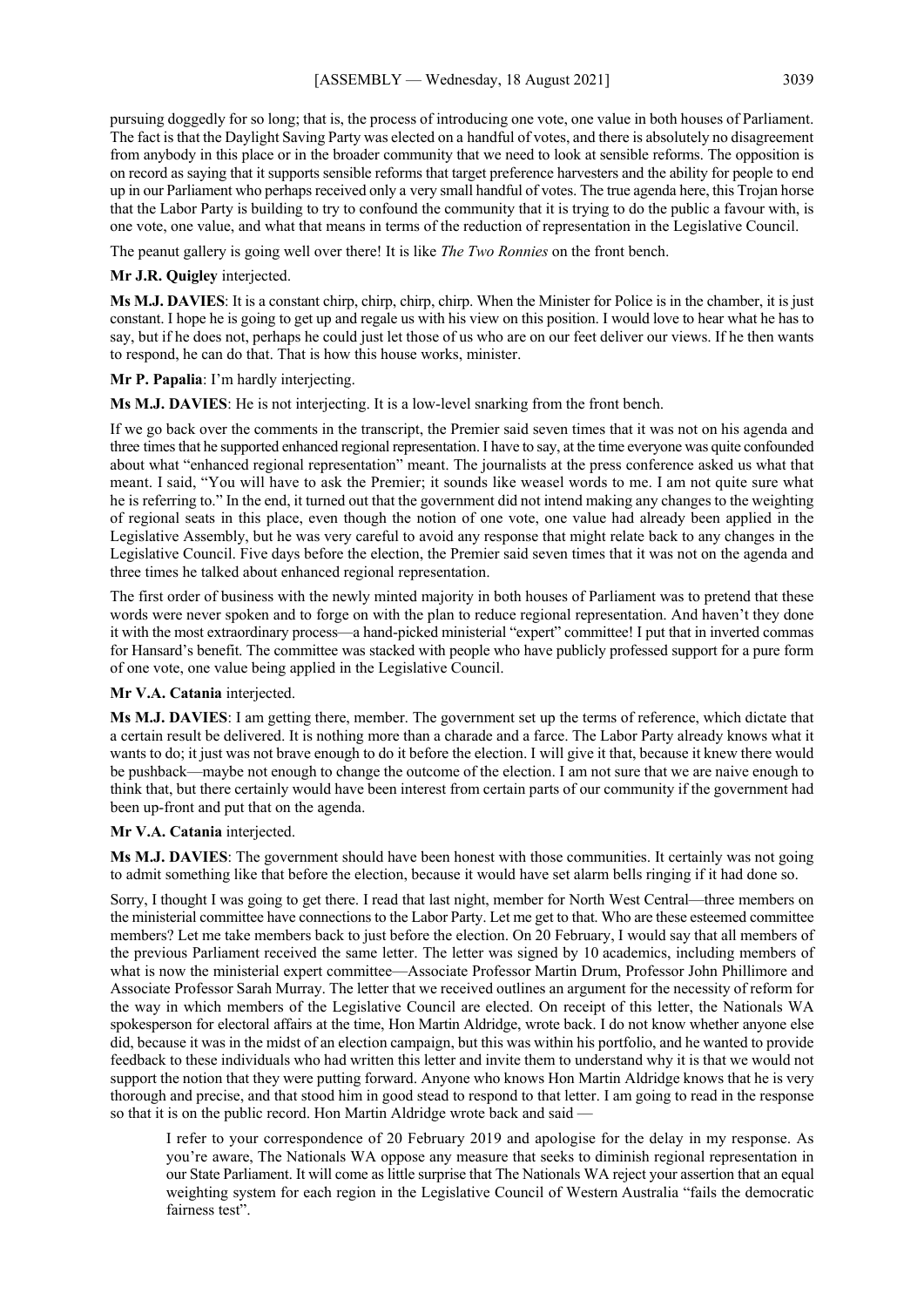It tends to be the case when the debate of one vote one value rears its head, that there are cries of protest from predominantly city-based academics and politicians. These cries are centred on the notion of equality. Yet at the same time there is a clear inequality in dearer fuel prices for country motorists, a lack of public transport and exorbitant regional airfares. Regional people are likely to achieve a lesser education standard and die earlier than their city counterparts.

The impact of proposed electoral reform in the Upper House—such as that presented at a New Zealand conference by the President of the Legislative Council last year—is to dilute country representation.

One vote one value was achieved in the Legislative Assembly with the passage of the *Constitution and Electoral Amendment Bill 2005*. The Bill recognised the need to compensate what are considered to be large districts by a weighting mechanism known as the Large District Allowance. Your proposal provides no detail on whether you believe our electoral system ought to recognise and respond to the challenges of representing regional and remote Western Australia.

Western Australia is unique. My electorate —

This is Hon Martin Aldridge writing —

of the Agricultural Region has a land mass comparable to Italy with nearly all of it populated. Yet my slice of country Western Australia is relatively tiny when compared to my upper house colleagues in the Mining and Pastoral Region. Spanning more than two million square kilometres, the total geographic area is more than 2656 times that of the South Metropolitan Region and includes Carnarvon, Kalgoorlie, Eucla and Wyndham.

In April 2005, then Professor Greg Craven, Executive Director of The John Curtin Institute of Public Policy and Professor of Government and Constitutional Law made a fair comment on the *One Vote One Value Bill*:

That bill was introduced by the previous Labor government. The letter continues —

*"I would respectfully argue that, once the Lower House of the Parliament is constituted on a more or less strict One Vote One Value basis, the case for constituting the Upper House differentially as a Chamber where regional interests receive moderately enhanced representation, is strong. This follows from the necessity to ensure that the diversity of interests contained within the State are adequately reflected in Parliament."*

In the same vein, Dr Harry Phillips, Parliamentary Fellow, Adjunct Professor, Edith Cowan University and Curtin University of Technology said in April 2005:

*"In Western Australia the interpretations of the Canadian Courts have tended to be used as support for the 'one vote one value' argument. However, the Canadian Courts, have given thrust to a broader concept of 'effective representation'. The latter provides scope for deviation (sometimes substantial) from voter parity. If one sought to do so I think there would be scope to argue that in many settings, other factors (such as geography), have to be considered for effective representation to prevail."*

It is my view that those living in regional and remote Western Australia have an expectation and a democratic right to be able to reasonably access their Members of Parliament. The proposal advanced by you is incongruent with that expectation and right and would significantly diminish and disadvantage those people from being adequately represented in the State Parliament.

As individuals with expertise in democratic practice, I invite you and your cosignatories to spend some time with my colleagues in their regional constituencies. I think having walked a few days in our shoes will give you a deeper appreciation for the challenge of representing regional and remote Western Australia in a meaningful way. To that end, my Parliamentary National Party colleagues and I invite you to join any or all of us during our electorate travels.

Thank you for considering our views and I look forward to your response. Please don't hesitate to contact my office should you wish to arrange a visit to the electorate with one of our Members of Parliament.

That last sentence is very hopeful.

**Mr V.A. Catania**: They should come with me. I'll take them on a road trip!

**Ms M.J. DAVIES**: That is right. It was really not surprising that the honourable member received no response from the 10 academics who were promoting a reduction in regional representation.

Fast-forward to after the election, and Hon Martin Aldridge started asking questions in the Legislative Council about who the newly appointed panel members of that expert committee were. From the answers that we received, it would appear that they have links to the Labor Party and the government. Who would have thought? It would appear that some of them have worked for Labor governments, ministers and even Deputy Premiers. The question becomes: just how impartial, how unbiased, is this ministerial committee? There is no regional representation on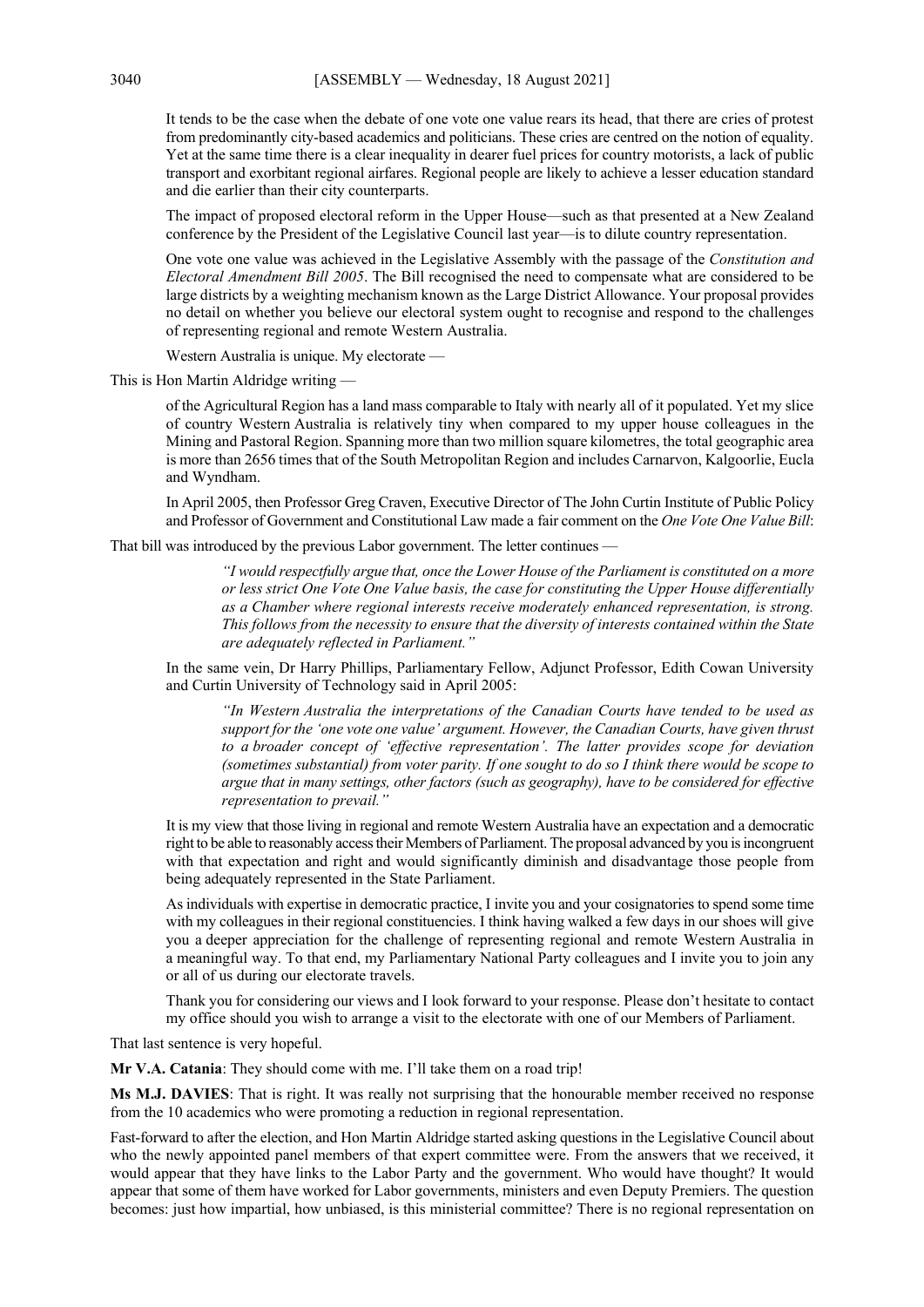the committee. All the members live in Perth, and they have well-known and regularly articulated fixed views on electoral reform. The question is: how impartial, how unbiased, is this ministerial committee? I have to say that anyone with an ounce of common sense would look at that evidence and say that this committee has been put together to deliver the outcome that the government wants. It is trying to give it a veneer of decency, yet even the most basic interrogation proves that it is trying to dress something up because it knows that this will be deeply unpopular in regional Western Australia. The government needs that recommendation from a committee that already has a position on this. It would not surprise me if the legislation has already been drafted. It is a farce, and actually it is a waste of taxpayers' dollars.

The government already has a position on this. It continues with that farce, and it will accept the advice and recommendations as the Premier has outlined to the house over the last two days based on the feedback and the submissions that have been provided. Quite a significant number of submissions have been provided—people do take an interest in this—but I do not think it is broad enough for the general public to understand exactly what it is. Despite the fact that submissions have been made by various stakeholders, I can tell members that I am not sure that the person walking down the street who lives in a regional area and who is asked to once again go to the polls in 2025 actually understands that they will find that they have fewer people to vote for. I do not think that this government will do anything to try to educate that community about that fact. I think it will want to push this through Parliament as quickly as possible.

I can tell members how much stock the government is putting in the submissions that run contrary to its view. They have been filed in the round cabinet under the desk! I am sure that those contributors received a nice acknowledgement, but I have absolutely no confidence that those submissions will be reflected in any of the legislation.

The Attorney General can provide us with some feedback on how the process will run from here and when we are expecting to see the report from this expert committee that already has very fixed views about how one vote, one value and electoral reform should be conducted. They could at least have the decency to end that charade and put some of that back into Parliament today so that we can get on with critiquing what will happen as a result of these moves.

I just want to go back to demonstrate just how long the Labor Party has been pursuing this ideological bent. Mal Bryce wrote a paper in 1987 that shows that the pursuit of one vote, one value is engrained. I draw members' attention to the closing paragraph of this document titled *Electoral reform in Western Australia in the 1980s*. It is by Hon Mal Bryce, who was Deputy Premier and Minister for Industry and Technology; Defence Liaison, Communications; Parliamentary and Electoral Reform. It is a reasonably informative document. It goes through the progress of parliamentary and electoral reform processes from 1983 to 1987 when there seemed to be a significant push for the pursuit of electoral reform. My takeaway from reading this document was that this government—those who were involved in the government of the day when these reforms were going through—came to the conclusion that it would be better to take the reforms to an election. The conclusion was that it was not going to get anywhere by trying to hoodwink voters and it was better to argue its case and win over the voters than do it on the sly, which is what this government is doing. That is saying something because I think the then government involved the likes of Brian Burke and others. It came to the conclusion that, after trying to drive electoral reform over a number of years, it needed to be up-front with the electorate—something this government has not been. The final paragraph in this report states –

Our campaign for reform will continue until such time as vote weighting is removed and the system is capable of electing a Parliament which accurately reflects opinion in the community.

Mal Bryce says that the policy of gradualism is how it will be achieved. Let us look at what the government did. Page 64 of the document shows "Progress of parliamentary & electoral reform proposals 1983 to 1987". It states that in 1983 —

> • Burke Government elected on a platform which included comprehensive proposals for parliamentary and electoral reform.

The Labor Party took the policy to an election. The document continues —

- Legislative Council Reform Bill to introduce a single statewide electorate and proportional representation was defeated in the Legislative Council.
- Parliament Bill to establish means to resolve deadlocks between the Houses of Parliament was defeated in the Legislative Council.
- State/Commonwealth Joint Enrolment Act passed.
- A Bill to require MPs to make a Declaration of their financial interests …

In 1984 —

• Fair Representation Bill to introduce approximately equal enrolments in Assembly districts and 4 multi-member regional electorates for the Legislative Council was defeated in the Legislative Council.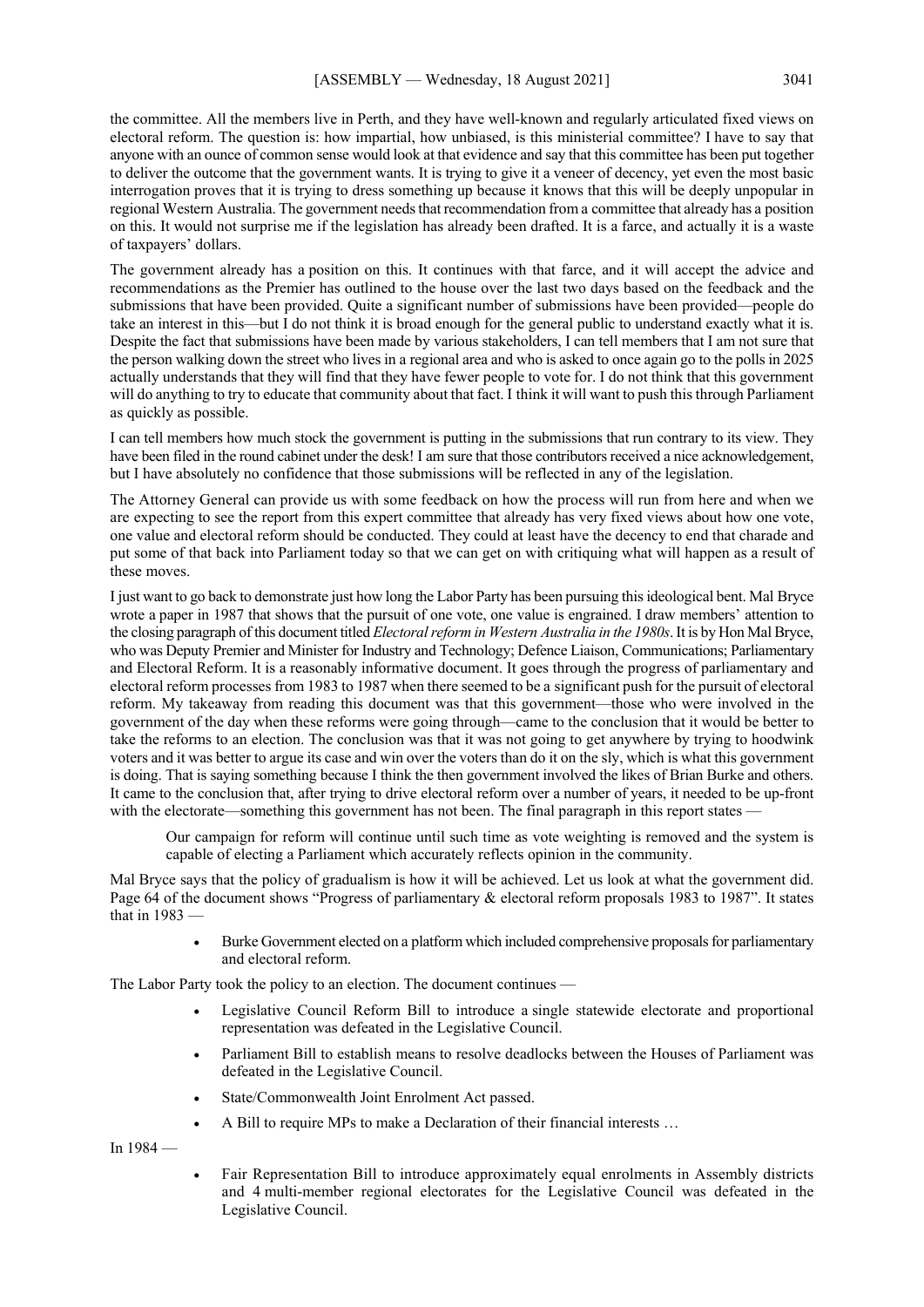In  $1985 -$ 

- MPs Declaration of Financial Interests Bill was again defeated in the Legislative Council.
- A Bill for the Resolution of Disagreements between the Houses of Parliament … was defeated
- Electoral Districts Act Amendment allowing more public participation in electoral redistributions was passed.

That was a good outcome. It continues —

…

• An Electoral Amendment Bill lapsed after a disagreement between the Houses when the Legislative Council would not permit the printing of party names on ballot papers.

It goes on. The final part refers to gradualism —

Fundamental to State Labor Party policy and the Fabian approach, is that for faith to be shown in the system of parliamentary democracy —

The Labor Party needs to keep working at it. We can see it is ingrained and ideological. It is ingrained and nowhere in that document is there a discussion about the impact that reducing the number of regional representatives would have. It is simply a mathematical equation for the Labor Party.

Let us go to the 2000s and look at more modern history. In 2005, there was a window of time between the change of government and the way that the Legislative Council used to be set up. The government took its moment to push through one vote, one value for the 2008 state election. As a result, we have one vote, one value here in the Legislative Assembly, albeit with some vote weighting —

**Dr A.D. Buti** interjected.

**Ms M.J. DAVIES**: One vote, one value was applied.

**Dr A.D. Buti**: It's not one vote, one value. How could it be when the member behind you has got all these phantom voters?

**Ms M.J. DAVIES**: Let us be clear: I do not agree with the concept of one vote, one value at all, but that is what we have.

**Dr A.D. Buti**: Then don't say we have it.

**Ms M.J. DAVIES**: We do. That was your legislation. You introduced it.

**Dr A.D. Buti**: Do we or do we not have it?

**Ms M.J. DAVIES**: You have one vote, one value. The government supports it. The Premier said "we support enhanced regional representation". I just read it out 16 times. He said it seven times in an interview with Dan Mercer— "we support enhanced regional representation". That is exactly what that is. That is the government's position.

**Dr A.D. Buti**: That is a different thing than what you're saying. No, you said we have one vote, one value.

**Ms M.J. DAVIES**: If the minister disagrees with his Premier, that is fine. I will tell the minister what impact of that legislation had. It increased the number of metropolitan seats from 34 to 42. It decreased the number of country MPs and seats from 23 to 17. That legislation, on the back of every other electoral reform that has been pushed by the Labor Party to reduce representation of regional WA, significantly altered the number of people who could represent the people of regional Western Australia and it will do it again now. It has a history of disenfranchising regional WA.

**Dr A.D. Buti** interjected.

## *Point of Order*

**Mr R.S. LOVE**: Clearly, this member is taking over the debate. If he wants to debate, he should stand up.

**The ACTING SPEAKER (Ms R.S. Stephens)**: There is no point of order.

*Debate Resumed*

Several members interjected.

**Ms M.J. DAVIES**: Proudly. Put simply, the Labor Party has a history of disenfranchising WA. What does that mean practically? My electorate of Central Wheatbelt is 100 000 square kilometres; it pales into insignificance when we talk about the size of North West Central and other members' electorates. But I can talk with authority because, from my perspective, I have people in my electorate who remember—before the reforms and one vote, one value was brought in in 2008—that there were two seats: Avon and Merredin. Members of those communities still say to me that they used to have such regular access to Hendy and Max as previous members of both those electorates because the electorates were a sensible size; the members could get around and ensure they were across the issues. They had multiple communities in the electorates whom they still had to service, but overnight that seat doubled. There are a significant number of communities in the electorate of Central Wheatbelt and although there might be similar themes, they are all communities that deserve attention. They are all people with individual issues.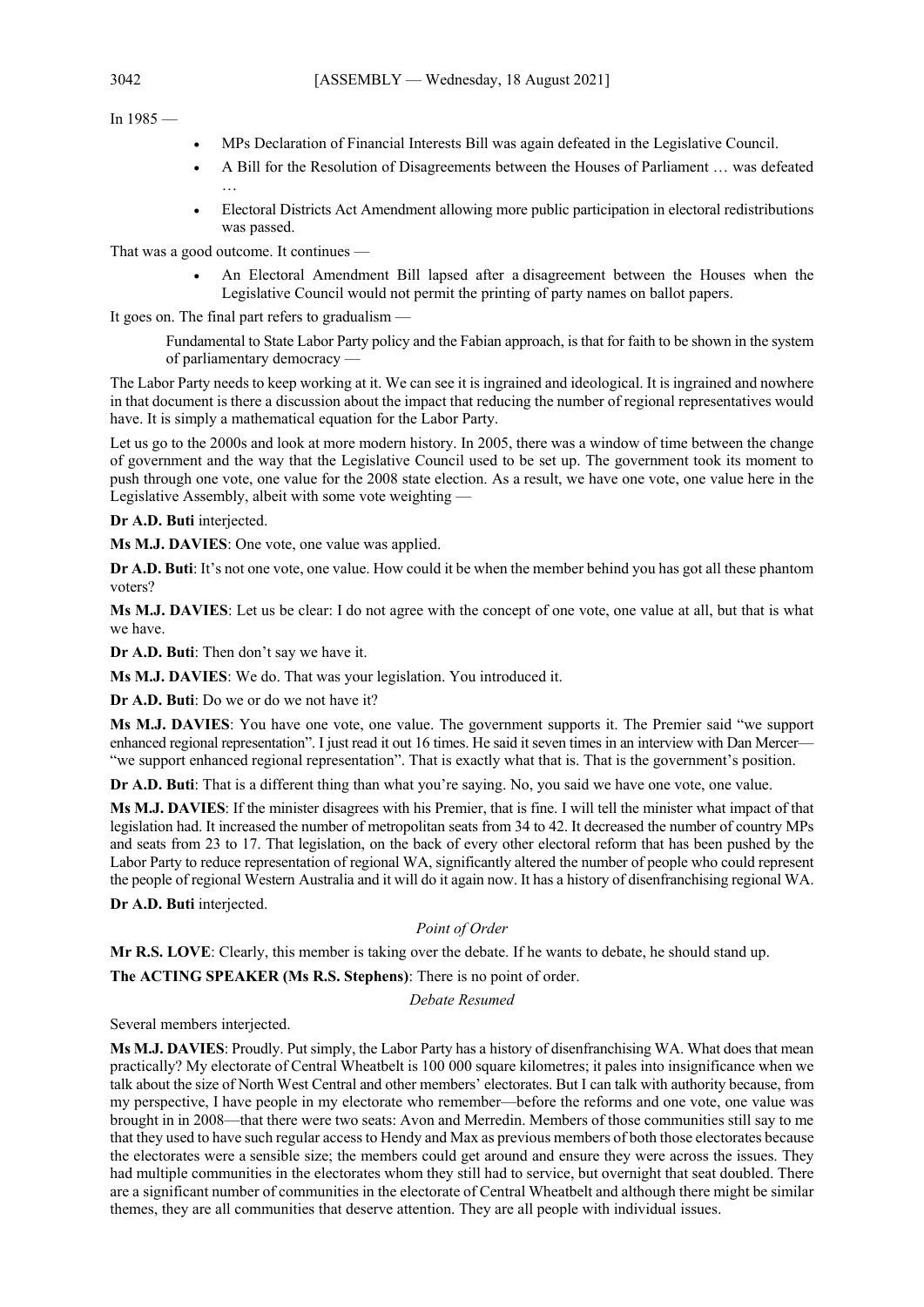Central Wheatbelt has very poor public transport links, as many of our regional communities do. It still has gaps in communications, so we do not have anywhere near equitable access to modern communications as our metropolitan counterparts do. Then we overlay some of the other disadvantages such as limited access to government services and infrastructure. That makes it even more challenging for vulnerable people in those communities to bring those issues to the fore. My electorate offices are in Northam and Merredin. I spend little time in either because when I am in my electorate, I try to go to those communities to afford them the opportunity to meet me face to face because that is important.

We talked about Hon Mick Gayfer this morning during the condolence motion. Our organisation and its members who seek to represent regional communities know the value of being seen and being in those communities. It takes an enormous amount of effort for someone to walk into an electorate office and raise an issue. I do not think we can be effective if people are not able to do that. The bigger we make these electorates, the more difficult we make it for people to engage with their members. It means less of those issues bubble to the top in this place, as we critique legislation and highlight issues in government. The government is talking about permanently changing that for an ideological bent.

Even with two electorate offices with one staff member in each, there is less opportunity for people to access my office than is the case with a centrally located and connected office in the metropolitan area. It is not unusual for me or one of our other regional members to travel for two hours for maybe a half-hour meeting. Compare that with a member in the metropolitan area or a major regional centre, who could potentially get to two or three events in one night. Anything that will make that more difficult is the wrong thing to do and the wrong direction for this government to pursue.

**Mr V.A. Catania**: If I can interject, you said that you have two offices in your 100 000-square-kilometre electorate.

**Ms M.J. DAVIES**: By legacy, yes.

**Mr V.A. Catania**: My understanding is that after a certain number of square kilometres, you are entitled to two offices. I have a million square kilometres, and I asked the Premier if I could have a second office, given the distance and vastness of the electorate, and it was a resounding no. That gives you a good understanding of what the Premier knows about regional Western Australia.

**Ms M.J. DAVIES**: It certainly makes it challenging. Every member in this place knows how valuable an electorate office and its staff are to the communities that they service. Whether we are present in that office or not, they are an amazing resource for their communities. Accessibility has to be a part of the conversation that we are about to have about electoral reform. It is incumbent on everyone to understand that there is very limited public transport and there are vast distances for people to travel, so there will be fewer people in those sparsely populated areas who will be able to bring issues to the fore. That will be further exacerbated in the Legislative Council, because those electoral regions are significant; they are big. I can speak with authority on that because I have been a member of the Legislative Council as well. I have represented the Agricultural Region. There is a significant variation in the issues that we are presented with in those regions, even within the Agricultural Region and the Mining and Pastoral Region. Therefore, the prospect of having fewer members to cover regional areas and to be available and accessible is daunting. It will have far-reaching impacts on policy, on focus and on the issues that are raised and debated by the government in the Parliament.

I hear the government members dismissing this, but this is something that we deal with on a daily basis. I cannot for the life of me understand why having fewer people to represent the people of regional Western Australia, when we are already seeing huge challenges in health, housing, education, community services and access to infrastructure, sometimes even the most basic infrastructure, will help bridge that gap. It is not just a regional versus metropolitan argument, because when the regions are thriving, the whole state thrives. The fact that we are having this debate based purely on some sort of mathematical notion of equity as opposed to what it means on the ground for community members is enormously distressing.

I think the government knows that the public will not tolerate its agenda. As I said at the beginning of this debate, the government has created a veneer. There is no argument about dealing with the issues that have arisen as a result of the Daylight Saving Party or other parties of that ilk that have been elected on a small number of votes. We are happy to work with the government on that and other sensible reforms. But we are not happy to support what we know will disenfranchise regional voters. I make the point that it is not about protecting National Party MPs or Liberal Party MPs or even Labor Party MPs.

#### **Dr A.D. Buti** interjected.

**Ms M.J. DAVIES**: The minister can bring his own cynicism to this chamber. It is swings and roundabouts, minister. Look how many regional MPs the government has.

**Dr A.D. Buti**: They are great representatives!

**Ms M.J. DAVIES**: That will not always be the case. The minister knows that; he has been around long enough. It is about making sure that there are enough members out there, of whatever colour political party, to give the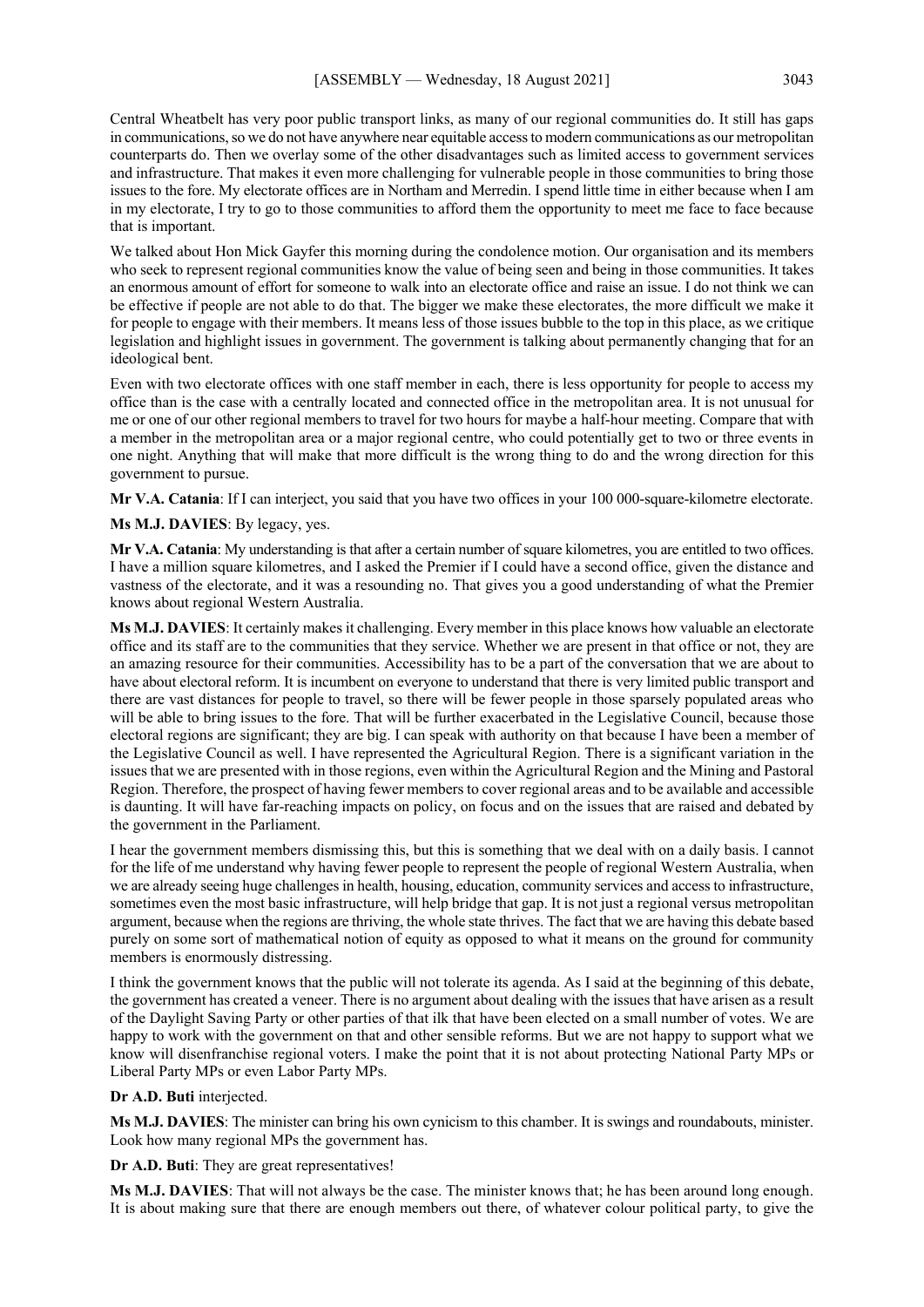people of regional Western Australia, who contribute such a significant amount to our state's economy, the access, representation and advocacy that they deserve, just as much as everyone down here, if not more, because of the challenges they face. The government is talking about removing that democratic right. That is wrong.

I go back to what I said at the beginning of this debate. I urge the regional members in the Labor Party to start having the conversation now, because they will have to go back to their communities and explain why they are supporting something that will fundamentally change their representation in this Parliament. We need to bear in mind that there are two very different roles in this Parliament—one for the Legislative Assembly and one for the Legislative Council. Nowhere in any Westminster system anywhere in the world do we see the pursuit of one vote, one value, or that argument, in the house of review. It is a different house with a different purpose. That debate was had back in 2005 to make sure that our state's geography was reflected in the Parliament, as it should be, because we are such a vastly bigger state than some of the others in this nation. That should be reflected, and that was the compromise that was made at the time. The government is talking about changing that. That will have long-reaching implications. It is absolutely outrageous. That is why we think that the public of Western Australia ought to be given the chance to have its say and to critique what this government wants to do before it legislates to bring in what we know will ultimately be a reduction in regional representation in this state Parliament.

**MR D.A. TEMPLEMAN (Mandurah — Leader of the House)** [4.45 pm]: I am very happy to make a contribution early in the debate. I am a product of the system that was put in place during the time of the Gallop Labor government. I was elected to this place in 2001. I was elected when the seat of Mandurah had around 13 000 electors. That was the situation for me when I was elected to this place in 2001. The then seat of Murray, which was the seat adjoining and held by the now late Arthur Marshall, encompassed what is now Dawesville and stretched to just north of Lake Preston and across to Pinjarra and Dwellingup.

I remember very well the debates and discussions that took place about the enshrined values of the Labor Party, which was essentially that one vote, one value should be the basis upon which our democratic system is framed. The Labor Party has never been shy about that. That principle has been held for a significant time. There can be no argument from the other side that this is somehow a new opinion, view or value that is held by the Labor Party; it has been held for some time. Indeed, the issues around gerrymandering and voting malapportionment have been debated long and hard over many years. I remember that former Prime Minister Gough Whitlam used to rail against the fact that Western Australia was, in his view, the last bastion of gerrymandering and malapportionment.

In 2005, there was a process that included electoral reform. In that debate and discussion by the government, the principle of one vote, one value was put forward. In the case of this house, I went from an election in 2001 with about 13 000 voters to an electorate boundary that back then would have been around 20 000 voters in the 2005 election, which of course was a reflection of the legislation that had been put through this place by the former Attorney General in the Gallop government, Hon Jim McGinty. We had an interesting situation in Mandurah. Actually, I think it was in 2008 that the principle was imposed.

#### **Dr A.D. Buti** interjected.

**Mr D.A. TEMPLEMAN**: It was the 2008 election. I remember going to the election in 2005 after my original seat of Mandurah, which I contested in 2001, had been effectively cut in half because it was over the quota of about 13 000 or 14 000 voters. If the principle had continued, there probably would have been about four seats in Mandurah, and that would not have been fair.

Conversations about reforming representation in Parliament go back to when Parliament started. If we look at the returns for a number of seats in the Assembly when it was originally formed, it is interesting to see the seats that were dissolved, including Yilgarn, North Kalgoorlie, South Kalgoorlie and Coolgardie. In fact, during the late gold rush times and early last century, there were a handful of seats representing just the goldfields. The reason for that was that more people were living in regional WA and a lot of interstaters had come across to the goldfields in search of their fortune. Of course, they were Australians, and in this case new Western Australians, so they enrolled to vote. The history of this state shows that, in many respects, the goldfields played a key role in the proposal not to secede from the Federation in 1933. I remember having a conversation with the Governor of Western Australia, Kim Beazley, last year when he paid a visit to the City of Kalgoorlie–Boulder and the goldfields when he highlighted the role that the goldfields, and Kalgoorlie–Boulder in particular, played in the vote for Western Australia to be part of the Federation. The voters in the goldfields played a significant role.

#### **Mr V.A. Catania**: Was it signed in Kalgoorlie?

**Mr D.A. TEMPLEMAN**: Yes; from memory, I think the results from Kalgoorlie essentially tipped over the yes vote for joining the Federation.

Our state's history is littered with examples of when our democratic processes have played a significant role. In the late 1890s, there was a debate about Federation, and the role that voters, particularly those in regional Western Australia, played in agreeing to join the Federation was significant. Again, the decision to ultimately not support a motion to secede was also defeated in country areas, particularly around the goldfields.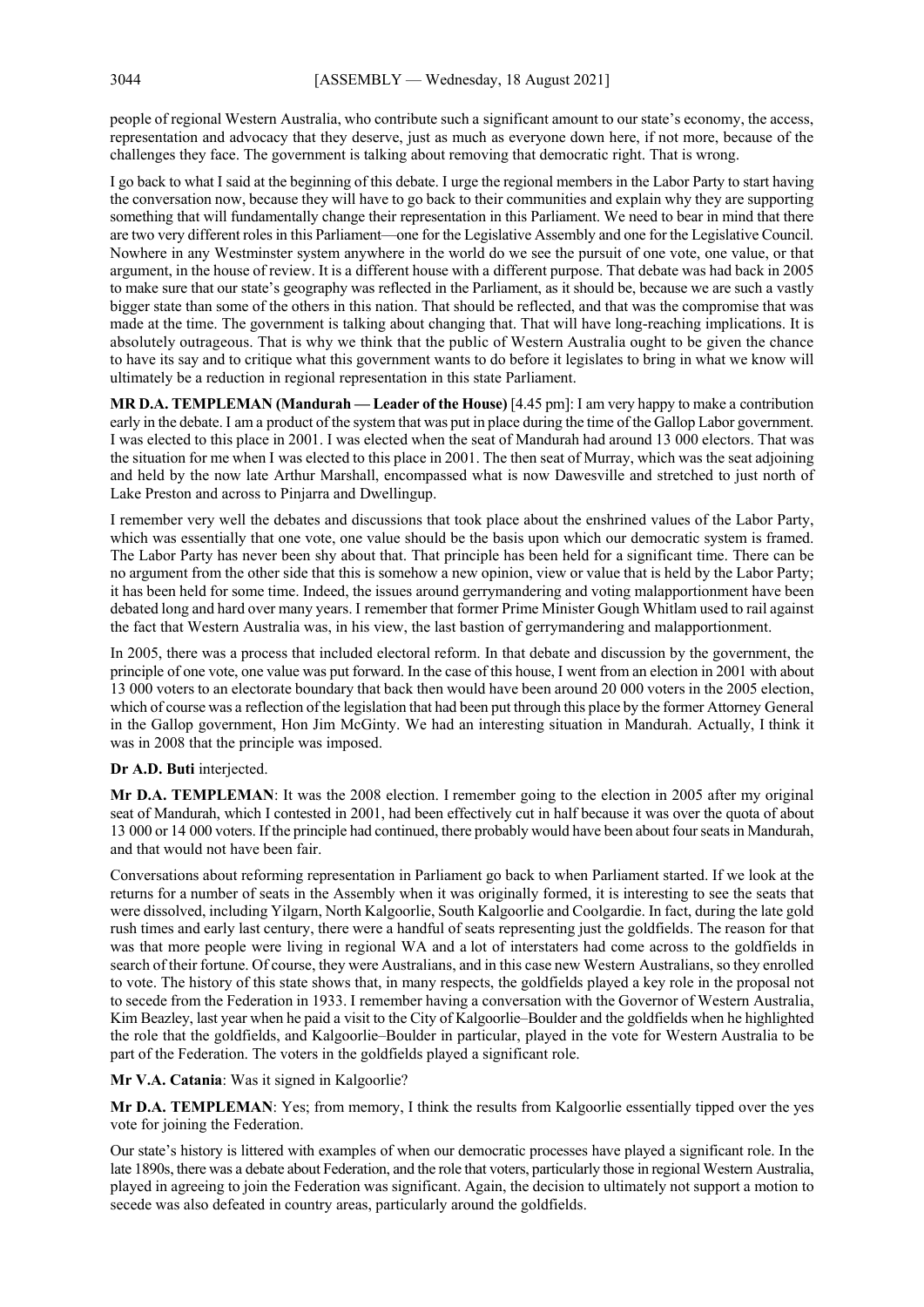Mandurah, like many other regional centres, has continued to grow. We need look only at the south west and places like Busselton, which is now a city, where the population continues to grow. That area is subject to the one vote, one value principle, as is Mandurah, the largest regional centre outside the metropolitan area, although no-one believes me anymore. We have seen good growth occurring in some of our regional centres.

From my perspective, it has always been not just about numbers, but about quality. Interestingly, the member for Balcatta highlighted—I had forgotten this—that I, as a then councillor, had made a submission to the Commission on Government process in the mid-1990s. I do not want to set a precedent of quoting myself, because I attacked the member for Moore last night for quoting his second reading contribution on the Dog Amendment (Stop Puppy Farming) Bill 2021, but I was quite impressed by my comment, so I am pleased that the member for Balcatta reminded me of these words of wisdom!

#### **Ms M.J. Davies** interjected.

**Mr D.A. TEMPLEMAN**: He found it and now I remember. The Commission on Government process included visits around the state. It was a bit like a parliamentary inquiry; people could make submissions. I made a submission, and it is quoted in the historical documents —

**Mr V.A. Catania**: Is this like the submission to get a fuel card for Mandurah?

**Mr D.A. TEMPLEMAN**: I lost that argument because we have public transport. I accepted the argument, even though I wrote to Brendon Grylls.

**Ms M.J. Davies**: I think you had a couple of cracks at it.

**Mr D.A. TEMPLEMAN**: I did; I came from different angles. But I was rebuffed smartly and logically for a reason. I think the Leader of the Opposition highlighted in her contribution the issues about members getting out and around in their electorates. I think it is important. I am from the country. I am from Northam. I was born and bred in Northam. I can remember the late Ken McIver, who was the member for Northam. He was preceded by Hon Mick Gayfer.

**Ms M.J. Davies**: Mick then Ken and then Max.

**Mr D.A. TEMPLEMAN**: Did Max defeat —

**Ms M.J. Davies**: Ken.

**Mr D.A. TEMPLEMAN**: Yes, Max defeated Ken. One of the things that I think all members will be aware of, and our regional members will know this very well, is that electors feel a great deal of ownership of members who represent regional communities. This is not a denigration of any metropolitan-based member, but the reality is that in many regional and remote seats, there is a strong identification with the local member; people sort of have this sense that they own those members.

**Ms M.J. Davies**: In the nicest possible way.

**Mr D.A. TEMPLEMAN**: That is right—in the nicest possible way.

**Ms M.J. Davies**: It can turn on a dime!

**Mr D.A. TEMPLEMAN**: If a member does not turn up to something, they want to know why. That is why I wanted to know why the Leader of the Opposition was not able to go to the centenary celebrations at Northam Senior High School. I was excited about seeing her there. I know she had another event somewhere else.

In August 1995, I was quoted, and I will do something that I try not to do —

**Ms M.J. Davies**: It was the year I finished school, minister.

**Mr D.A. TEMPLEMAN**: Did you?

**Mr D.R. Michael**: I was in year 10.

**Mr D.A. TEMPLEMAN**: I was a councillor at the City of Mandurah at the time. I will quote from this document –

Mr David Templeman argued for the increased resourcing of non-metropolitan members as opposed to the alternative of weighted rural votes:

How insightful. I am reported as saying —

… I think in regard to technology we can overcome that by resourcing parliamentarians who have a larger geographical seat with extra resources to ensure that their jobs can be done productively and that people in their seats are represented properly.

I thought that was quite insightful and worthy of quoting, member for Moore. I was not quoted anywhere else in the document, so obviously that was the pearler that they chose to enshrine in history!

One of the things that distresses me a lot in any debate is that this is not, and should not be, about country versus city. I think we have to get over the fact that all Western Australians are important wherever they live. There are times when governments will favour populations, or part populations, for a very good reason. For example, this government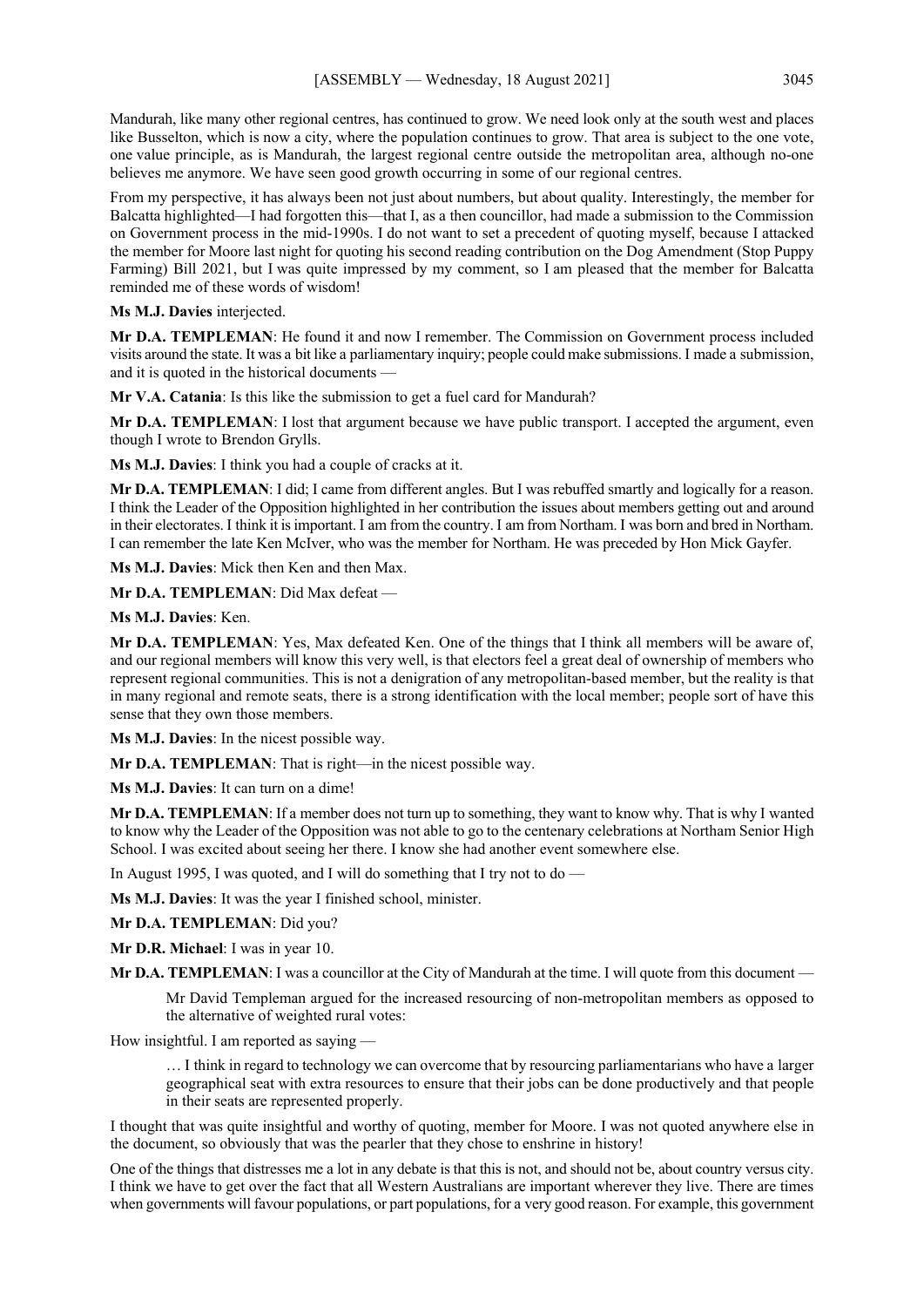recognised very early on in the current COVID situation the vulnerability of our remote Indigenous communities. The McGowan government recognised that key group within our population has particular vulnerabilities and needed to be protected and ensured that those communities were supported. In many respects, the boundaries of those communities, where people live and operate, were given enhanced protection, as they should, because there was a very good reason for it. It is evident in budgets, programs and initiatives that it is recognised there are parts of Western Australia that are different and require extra support. In my view, that is recognised through budgets. Whether it is regional schemes or programs in my portfolio areas, there is a response by government to need. Sometimes that need will be in the metropolitan area; sometimes that need will be in the regional areas. I think the premise that someone gets something but someone else misses out, of city against country, is the wrong approach. One of my criticisms of the Nationals WA is that that seems to be the narrative it articulates.

The Nationals WA is in a very interesting position. It now forms the opposition. It is the opposition's responsibility, as it is the government's responsibility, to represent the interests of all Western Australians. There are four Nationals members in this place. It is an undeniable fact that a significant proportion of Western Australians live in the metropolitan area. Those people have a right to be represented and have their interests represented by Nationals members, in this case as the opposition party. If the Nationals come at this with the approach —

**Ms M.J. Davies**: Do you think they are under-represented in this house?

**Mr D.A. TEMPLEMAN**: Who is that?

**Ms M.J. Davies**: Metropolitan members of the community.

**Mr D.A. TEMPLEMAN**: I think this house reflects broadly the representation of Western Australians. The Nationals have made it very clear that it opposes the Metronet program, for example.

[Member's time extended.]

**Mr D.A. TEMPLEMAN**: I will not talk for very long.

**Ms M.J. Davies**: That's not a fair representation of our position, minister.

**Mr D.A. TEMPLEMAN**: The Nationals have bumper stickers that say "Metrodebt". In this place, the Nationals have opposed —

Several members interjected.

**Mr D.A. TEMPLEMAN**: Nationals members cannot sit on the fence on this one. They cannot jump the fence when it suits them. Historically, the Nationals have opposed the expansion of our metropolitan transport system. The Leader of the Opposition knows I like her but she has opposed it. The Leader of the Opposition promoted throughout her electorate that the government's priority of expanding the metropolitan public transport system is something that she opposes. The Nationals say "they", as in the government in the metropolitan area, are spending all this money on Metronet to the detriment of their communities.

**Ms M.J. Davies**: That's a fair reflection of what's happening.

**Mr D.A. TEMPLEMAN**: That is not true. The fact of the matter is that it is an investment in infrastructure in the metropolitan area, which stretches out into the regions as well. There are plans to take it further in the longer term, down to Bunbury, which I support strongly, connecting communities, as a good public transport system should. In my home town of Northam, the Nationals did that with *AvonLink*. We have debated before in this house that when in government, the Nationals let the *AvonLink* fall over. The National Party, now in opposition, was going to sit back and allow —

Several members interjected.

**Mr D.A. TEMPLEMAN**: I want to try to truncate my comments because my family is coming and I am looking forward to having dinner with them -

**Mr R.S. Love**: You can finish now if you like!

**Mr D.A. TEMPLEMAN**: No. If the member keeps interrupting me, I might do an all-nighter. Like you did last night, my friend, without the lubrication!

The Nationals argue against a major expansion of the Perth metropolitan transport system that is focused on getting people out of cars and onto public transport, and enhanced developments around nodes at those stations. It is good policy. It is how to plan for a modern city that is continuing to grow. Whether we like it or not, a lot of people still choose to live in the Perth metropolitan area. Whether we like it or not, that is what is happening, and we have to plan for that. We also need to support developments and indeed population growth in the regions, and the government is all for that. We want to see the Broomes, Kununurras and Kalgoorlie–Boulders of the world, places down to the south west, thrive. No-one in this place does not want to see that happen. I am so proud that in this place we now have a swathe of people who represent and are from those communities. They are from Collie–Preston, Murray–Wellington, Margaret River, Warren–Blackwood, Albany and the goldfields. They are good people, first, and they happen to be Labor members of Parliament. They will continue to articulate the importance of the regions to Western Australia and argue for important services to be provided. That is their job. But they happen to be Labor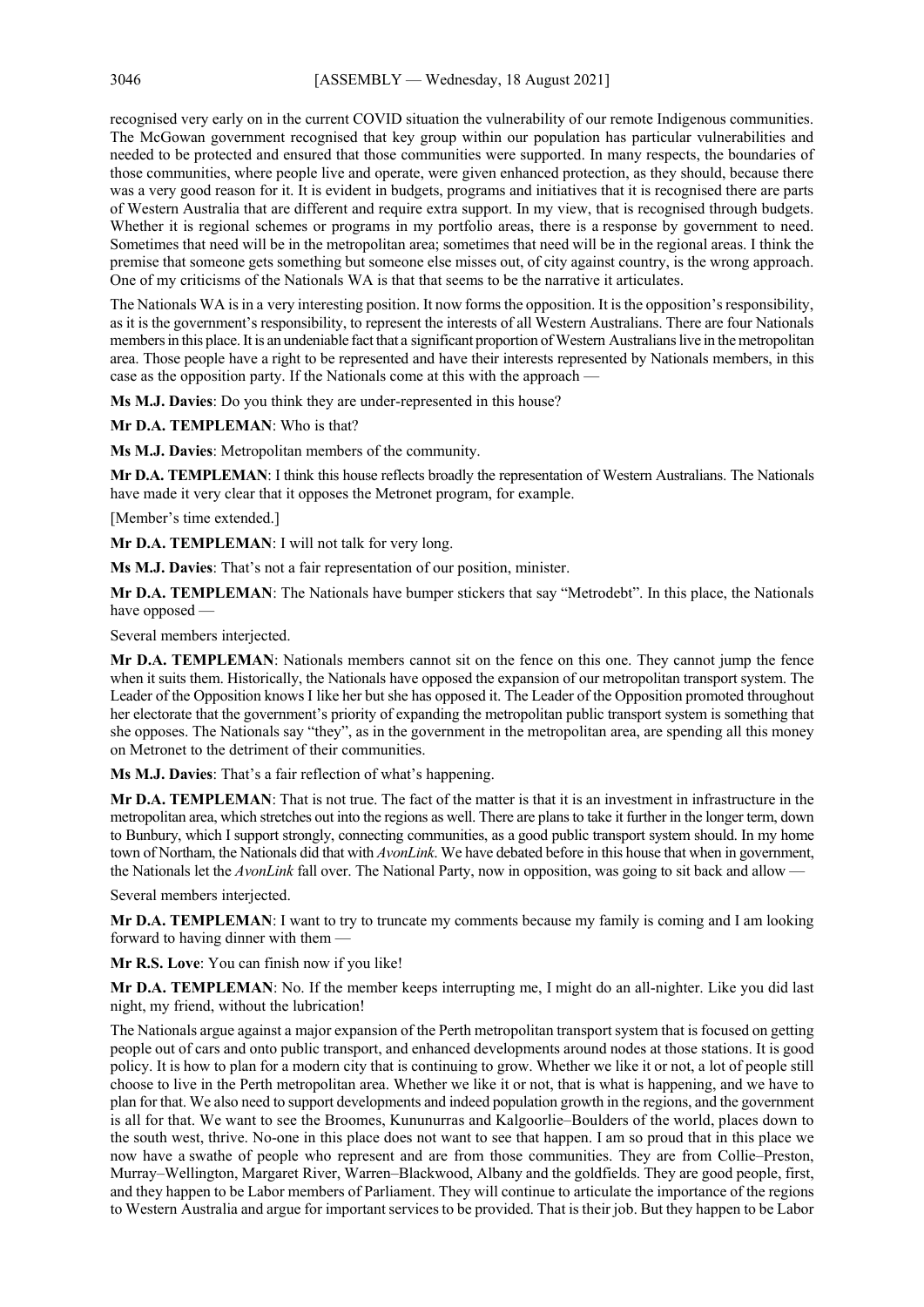people. I am very proud that we have a record number of regional members. I think the Nationals members find that very difficult. I honestly think the Nationals members took for granted the regional people of Western Australia, because they thought they would always vote for them. They thought they would always come across and put the number one next to the National Party member and maybe the occasional number one next to the Liberal Party member. But look at the result of the last election—record numbers of people in the Leader of the Opposition's own wheatbelt catchment voted for the Labor Party. They voted for the Labor Party because they understood, in my view, that this government had a range of policy areas that it was focused on.

Several members interjected.

**Mr D.A. TEMPLEMAN**: The Labor Party had a range of key priorities about services to local communities, about making sure that local jobs were created and that there needs to be an opportunity for industries to restart. Nationals members did not like that, and they are still not over the fact that lots of people—who they would have sat around with at public meetings; knocked on their doors and talked to them as business people—did not vote for them.

**Ms M.J. Davies**: My vote went up.

**Mr D.A. TEMPLEMAN**: I am talking about the broader wheatbelt.

**Ms M.J. Davies**: You were pointing at me, so let's be clear.

**Mr D.A. TEMPLEMAN**: My vote went up, too, actually, and I had a broken leg!

I think the Nationals are on the wrong beam with this us-and-them thing. The Nationals try to drive this wedge between country people and city people whenever they can. Do not forget: there are lots of places in the metropolitan area where people from the country now reside. They reside here for a range of reasons. I know a lot of people who came to Mandurah to live so that they would be closer to Perth because of their health needs. They want to be closer to family. I know lots of people from Albany who live here. They love Albany, but for various reasons they choose to live in a different place.

**Mr P. Papalia** interjected.

#### **Mr D.A. TEMPLEMAN**: Well, there you are!

I just want to, because it is important, finish on the hypocrisy of the definitions around fairness. The member for Cottesloe is here and I am sure that he will make a contribution. We know the member for Cottesloe's views on this issue, as they date right back to the 1990s when this debate was going on within the Liberal Party. His comments were very much in response to problems and challenges that existed between the Liberal Party and the then National Party at the time. We know about his comments that supported the principle of one vote, one value because they are documented in a range of newspaper articles and statements on a whole range of matters. For example, back in 1994, the member railed against the new boundaries that were being drawn up by the Western Australian Electoral Commission. I refer to a newspaper article of 5 December 1994 in which the member said that the Labor Party needed to win only six seats with a two per cent swing—Bunbury, Joondalup, Wanneroo, Yokine, Innaloo and Ballajura. The article states —

"Outside those seats, the ALP won't even bother campaigning," he said.

Then this big debate took place between the member for Cottesloe and senior Liberals at the time, including Richard Court and the then Minister for Parliamentary and Electoral Affairs, Hon Norman Moore. Then the Leader of the National Party and Deputy Premier at the time, Hendy Cowan, weighed into the debate on these issues, and a view was then formed by the Liberal Party. I quote another article of 25 September 1995 —

Some Liberals see one vote, one value as inevitable and believe it would be better to bring it in themselves than to have it imposed when the Labor Party might be in office.

We know about all the conversations that used to go on in the lead-up to the previous voting reform. In fact, I think it was the honourable Cadby, I think his name was —

**Ms M.J. Davies**: It was Alan Cadby. He was an Independent.

**Mr D.A. TEMPLEMAN**: It was Hon Alan Cadby—he eventually became an Independent, but was a member of the conservatives prior to that—who essentially tipped the vote that way. The article also states —

Some Liberals favour accepting the COG's recommendation to end vote-weighting in favour of rural electorates.

But a move towards the so-called one vote, one value system would draw opposition from the National Party ...

The member for Cottesloe admitted that, in his heart, he agreed with the huge issue of the principle of one vote, one value. He will stand up now and probably say that he has changed his spots or, suddenly, he has changed his mind, but the member knows that the Liberal Party has always seen that one way it can address issues around its problems with the National Party historically is to reform the voting system in a fair way. That is how the member opposite has always argued. I may not be in the chamber when the member for Cottesloe makes his contribution, because I will be with my family, but I needed to highlight that to him.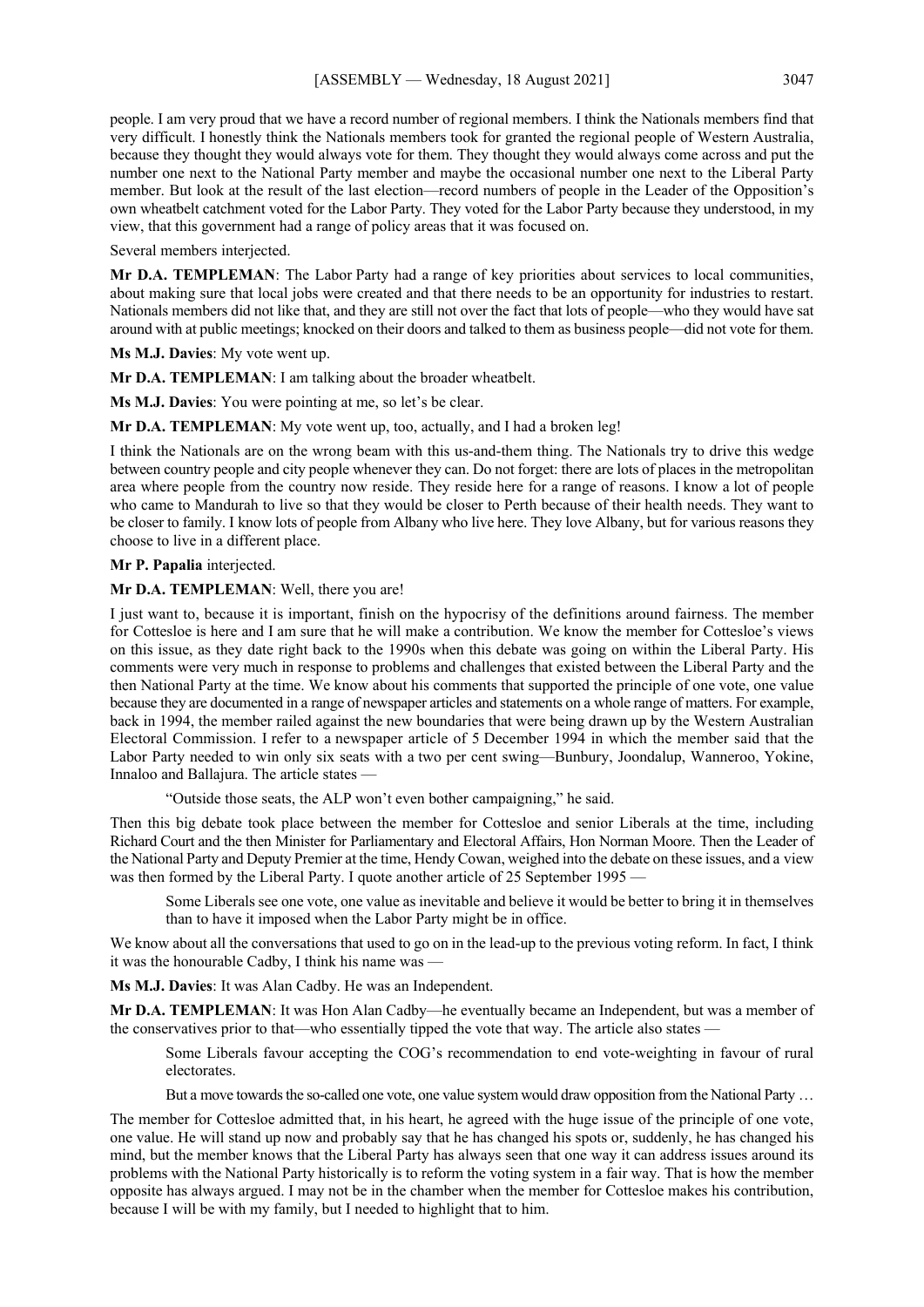In terms of the whisperer issue, there is huge evidence that Mr Druery, for example, simply exposed and exploited loopholes in the existing legislation. The result was the most unfair situation that we have seen: a person can get elected to a seat with fewer than 100 votes, essentially because of the sequencing of votes and the leakage from one candidate to another tipping someone over. In a modern democracy, that is not fair. It is important that we always consider the importance of democratic representation—absolutely. Let us not be blinded by unfairness. When there is unfairness, it should be addressed.

My final comments are this. As members know, a process has been completed, and the government will consider its response to that process. Those three people highlighted by members opposite who are part of the task force are very good Western Australians; they are good people. They were given a job to make recommendations, which the government is considering. Decisions based on the report and its recommendations will be made in the best interests of Western Australians, and they will be based, I am sure, and I hope, on fairness. That is an important consideration when we change anything relating to how we represent. I am very proud to have represented Mandurah for the last 20-plus years, and I look forward to continuing that into the future.

**DR D.J. HONEY (Cottesloe — Leader of the Liberal Party)** [5.15 pm]: I rise to strongly support this motion. As departure from precedent in this place, not only did the Labor Party not want to be honest with the people of Western Australia about its intentions on this matter before the election, but also, quite clearly, the Labor Party does not even want members on this side to articulate concerns. We all know that the convention during private members' business is that the opposition is largely allowed to utilise the time and that typically the responsible government minister responds; clearly, that is not the case here.

I stand to support this motion because, quite frankly, the Labor Party and this Premier were completely dishonest with the people of Western Australia prior to the election about their intentions on electoral reform. It is interesting to note that the Premier clearly sees himself as some great statesperson who is guiding not only this state, but also Australia. We increasingly hear the sanctimonious lectures of this Premier to other state Premiers, and, in fact, to his federal party colleagues dictating to them how they should be running the Labor Party and configuring their policies in the lead-up to the election—yet this Premier is using the shabbiest ruse to justify this despicable action. It is a despicable action because he has been utterly dishonest with the people of Western Australia leading into the election and subsequently. To say that the concerns about the ticket voting is a sudden revelation is utter rubbish! It is beneath the Premier, who considers himself to be some statesperson now, to use such a shabby, shallow argument to justify what is a betrayal of voters in Western Australia. We know that the Labor Party at least has had a long-term agenda to significantly reduce representation in the upper house. We know that this Labor government has no mandate whatsoever to go through this process. The real question is: how are regional Labor Party members going to vote in this debate? This is a serious matter. This is a fundamental change. Given the way that upper house elections normally go whereby the government of the day does not have control of the upper house, this change is likely to be an everlasting change; it is a profound change to the electoral system in Western Australia.

This process has a range of stakeholders concerned, including the Western Australian Local Government Association. The president of WALGA, whom the Labor Party has seen fit to appoint as its candidate for the seat of Pearce someone it clearly thinks is a reasonable person—put out this statement. WALGA put out an advertisement in *The West Australian* titled, "Simplistic Solutions Ignore What Makes our State Unique". I quote —

The WA State Government is undertaking a review of the electoral system, even though leading up to the election such a move was repeatedly claimed not to be on their agenda.

While the government has taken submissions, and is yet to release its position, it is expected that proposed changes will return to the argument for one-vote-one-value in the Upper House. The principle is that the number of electors that select an MLC in the country should be the same as for the city. It sounds fair, but only mathematically.

If you think such a system only affects regional communities, think again. The one-vote-one-value argument has a logic that works only if one is prepared to consider the most blinkered interpretation of democracy.

The concept that every person's vote should have equal weight proposes that population size is the only variable that should be taken into consideration when determining what is fair. It ignores economic contribution, challenges of distance or even if the resultant representation will actually deliver on the promise of democracy.

I will not quote the entire advertisement, but it is an excellent contribution. As I said, this view is endorsed by the new Labor Party candidate for Pearce. It is not only a concern expressed by people on this side of the house and vast numbers of Western Australians, but also clearly one that the Labor Party's candidate for Pearce endorses. I will read the last point made in the advertisement. I quote —

One-vote-one-value is an argument that works on a whiteboard but fails to recognise the unique aspects of living in Western Australia. To champion such a move, says that one either does not understand WA or does not care.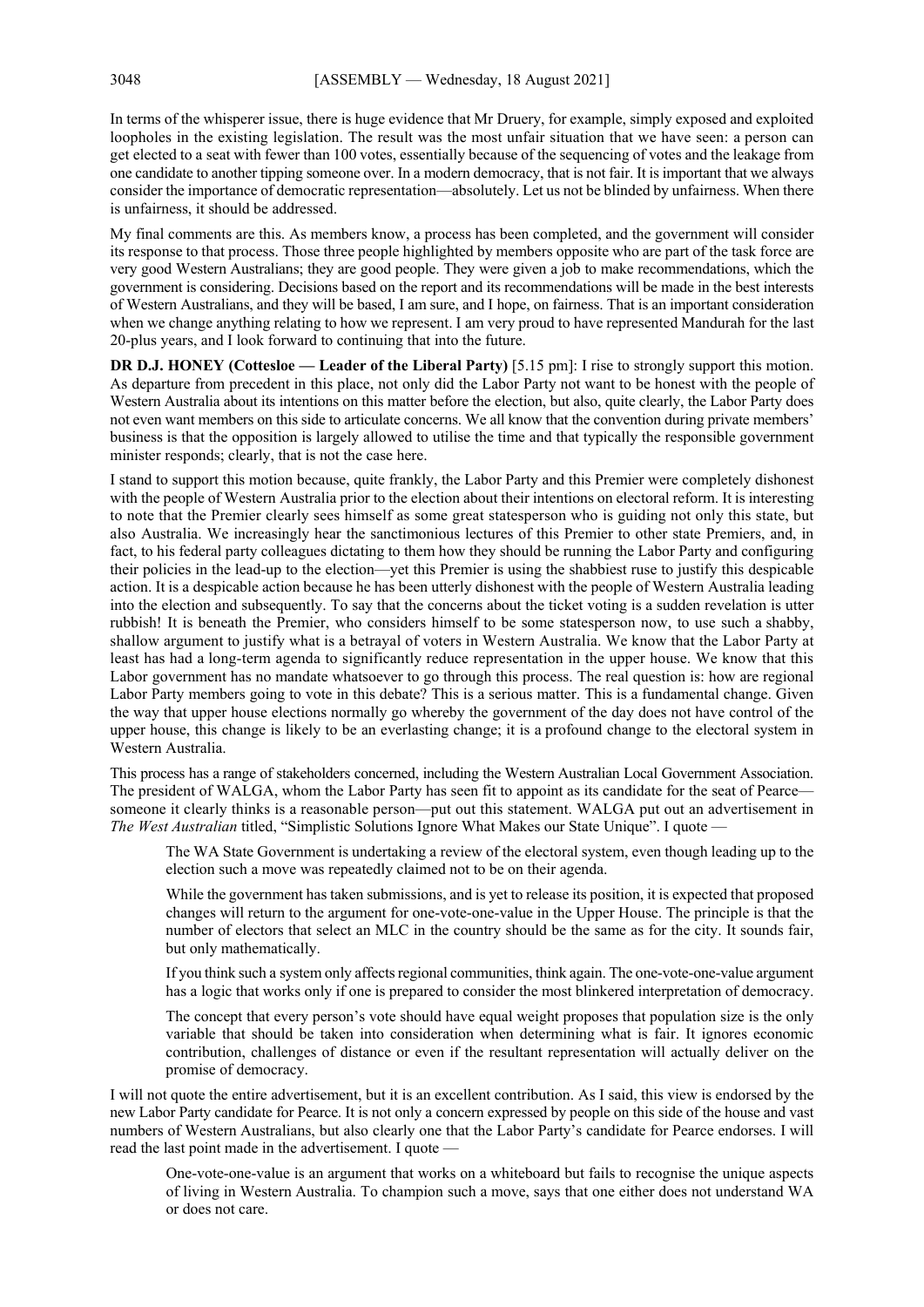What I hate to believe, but I think is the case, is that this government does not care. This decision is purely about the government's brutal use of numbers in Parliament. It has no mandate whatsoever for this most serious matter probably the most serious matter this Parliament will consider. No care is given for the fact that a completely illegitimate process is being brought before this house. There is no mandate for this. Let me be clear: there is absolutely no mandate for this. It is not that the Premier was silent on this and, by virtue of that, all members opposite were. In fact, the Premier was asked about it repeatedly. The Leader of the Opposition went through it. The Attorney General would at least understand the whole story of the pieces of silver and the rooster crowing three times after the betrayal of Jesus was denied. The rooster would have crowed two-and-a-bit times in an interview with the Premier because the Premier denied seven times in one interview that any of this was on the agenda. What happened when we came into this Parliament? Surely, it was not a thought bubble that just occurred after the election. This Attorney General suddenly thought, "Here's our chance. We've got the numbers and this Premier. We're going to come in and rip regional representation away from people in Western Australia."

As I have said in this place before, I think *The West Australian* has given this government a pretty good run. It has certainly given the government a lot of accolades for what it has done about the COVID pandemic. In an excellent article in *The West Australian* from 6 May, Peter Law has written about electoral reform. It is perhaps the clearest condemnation of this government that I have read in that newspaper. The article is titled, "Mark McGowan should have been upfront about electoral reform plans during campaign". It starts —

It's not on our agenda."

That must have been the most repeated phrase Mark McGowan uttered on the election campaign trail, aside from the Labor slogan to "keep WA safe and strong".

The reason we heard it so often is because it was the Premier's carefully worded response when asked if his Government would pursue electoral reform of the Upper House in a second term.

Specifically, he was asked repeatedly whether Labor would overhaul the city–country weighting that means a vote cast in some parts of the bush are worth six votes in Perth.

It continues —

It's about McGowan not being honest with the people of WA about Labor's true intentions if the party won total control of Parliament.

As he criss-crossed the State to win votes ahead of the poll, my colleagues and I repeatedly pressed him about this otherwise extremely unsexy topic.

We did so because changing the State's democratic process is an issue of such significance that it should be taken to the people first, as I argued on February 18.

I will not go through the rest of the article, but that is the clearest condemnation of an action of this government that I have read. I thoroughly and totally agree with Peter Law in that article. This government, this Attorney General and this Premier have no mandate whatsoever for any proposal to fundamentally change representation in the regions. In fact, it is quite the opposite. They deliberately and knowingly misled, I believe, the people of Western Australia about their true intentions. I want to go to this because the Leader of the House wasted a half-hour of debate saying essentially nothing, but one point he was keen to make was that this reform is not an attack by the Labor Party on regional Western Australia. However, we have heard exactly the opposite from this government. It has consistently attacked regional Western Australia. What happened at the start of the last term of this government? It tried to close the Schools of the Air. That is like selling Bambi for pet meat! The Schools of the Air is probably one of the most iconic educational institutions in the history of Australia. A Labor cabinet with this Attorney General and this Premier, and the other cabinet ministers who were there at the time, had agreed to shut down the Schools of the Air. Then they tried to close down Moora Residential College. It was only when there was an enormous outcry that the government backed down on those utterly cruel and stupid decisions that attacked regional Western Australians.

Here we are at the start of another term of this government and the first thing it does is attack regional Western Australians by trying to reduce their representation. I want to be very clear about this. We hear about the great and resounding victory for Labor Party members and the seats that they won. How many of those seats would Labor Party members have won if they had been honest? If the Premier had had a shred of decency and been honest with the people of Western Australia—not just regional Western Australia, but all of Western Australia about his intentions to slash regional representation, would the Labor Party have won the Kimberley? Would the Labor Party have won Geraldton, Kalgoorlie, Albany or Murray–Wellington? I tell you what: I have visited every one of those communities and the people there feel utterly betrayed. During the campaign, the member for Kimberley said that she would fight like a "chi-chuana" to retain regional representation.

Several members interjected.

**Dr D.J. HONEY**: She said she would fight like a "chi-chuana" to fight for regional representation.

Several members interjected.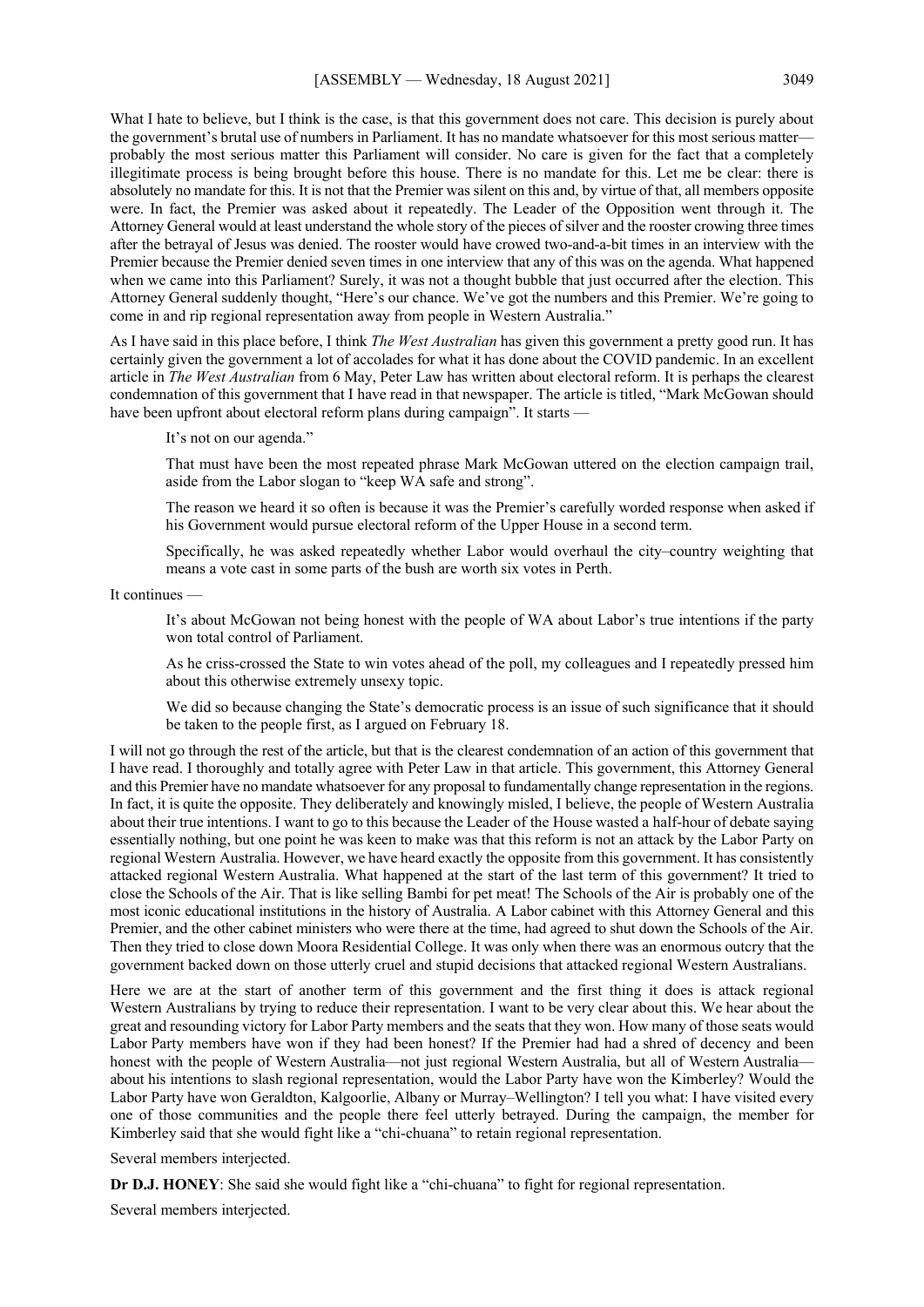**Dr D.J. HONEY**: A "chi-chua". I stand corrected on the pronunciation of the dog. She would fight like a "chi-chua"; they are fierce fighters!

Several members interjected.

**Dr D.J. HONEY**: That is her words; do not blame me! They are her words, members, if not her pronunciation. She was going to fight like a "chi-chua" —

Several members interjected.

**Dr D.J. HONEY**: A Chihuahua!

Several members interjected.

**Dr D.J. HONEY**: Thank you!

**Mr D.R. Michael** interjected.

**Dr D.J. HONEY**: No, I did not do the puppy farming bill. She would fight like a Chihuahua for regional representation! Despite the merriment, members—I understand your merriment; no doubt I will live to hear it again—she said she would fight for that. Where is that member? I know with absolute certainty that those Labor regional members in the upper house would not have won as many seats if this plan had been known to the voters of Western Australia. That is why it is very important; those voters did not have the chance to make the decision on this matter because although voters were happy to reward this government for its performance in managing COVID in this state—that was widely across the state and I have recognised that in this chamber—they did not vote for this government to change regional representation. It is not just regional voters. During my by-election, my electorate had a couple of big issues, including traffic density. The third-largest issue in my electorate during my by-election was the closure of Moora Residential College and the attempted closure of the Schools of the Air. That is how important people in the city regard people in the regions, and there is a good reason for that. Inside part of a day, I can walk from this place to any household in my electorate. I can do that. I can walk from this Parliament to any house in my electorate, and that means that my electors have good representation.

A government member: A "chi-chua"!

**Dr D.J. HONEY**: I tell you what: if you get fixated on the pronunciation of a dog's name, that is the measure of your care about this, because this is a serious matter, members. This is a serious matter about people in Western Australia having their representation reduced. Their opportunity to have their issues heard is diminished and it is this Labor government that is intending to do it. Again, let us be very clear about this legislation: if all members of the Labor Party who are members of the upper house who are representing regional electorates oppose this legislation, it will not pass. This is within the control of the Labor members of the Legislative Council. The Labor MLCs have the opportunity to defeat this legislation.

## **Mr J.R. Quigley**: What legislation?

**Dr D.J. HONEY**: The legislation that the Attorney General is bringing forward. Do you know what, Attorney General? We know that you have prewritten it. We know that you have selected a committee that is absolutely hand-picked to come out with the result that you want. You have selected the three members of that committee who, as late as February this year, put out a joint paper decrying what they call the malapportionment within the upper house and recommending that that be reduced. They put down six models for the reduction of regional representation. You know that, Attorney General. You know that because you know all these people personally and well. You know their views on this particular matter, and that is what they are bringing back to you. You hand-picked them to bring back the result that you wanted. It is shameful!

Imagine if we on this side of the house did that. Imagine if we were looking at any other issue and we hand-picked people like you have hand-picked those people for this. You would be screaming the house down, and saying it is a completely improper process.

#### [Member's time extended.]

**Dr D.J. HONEY**: This is a sham process, and the Attorney General should be honest with the public of Western Australia. If we look at the process that the Attorney General has put forward, as I said, he has his expert panel. He has chosen the people that he wants in there. He knows all those people personally. He knows that they have views that are utterly opposed to the current electoral system in the upper house and he knows that they will come back with recommendations to reduce that representation. The Attorney General knows that they have already put forward six models for that, all of which reduce representation in the regions. Therefore, this is a sham process that does the Attorney General and the Premier no good.I will not go through that any more. I think that point has been well made.

Why is it important that we have regional representation? Why is it important that we have a good number of members representing regional Western Australia in the upper house? The reason is that people cannot get a proper representation of their issues and ideas if they do not have someone they can talk to or present them to, if they cannot go into someone's office to talk to them and if they cannot get a response to a letter. In all the models that we have seen, that is made harder.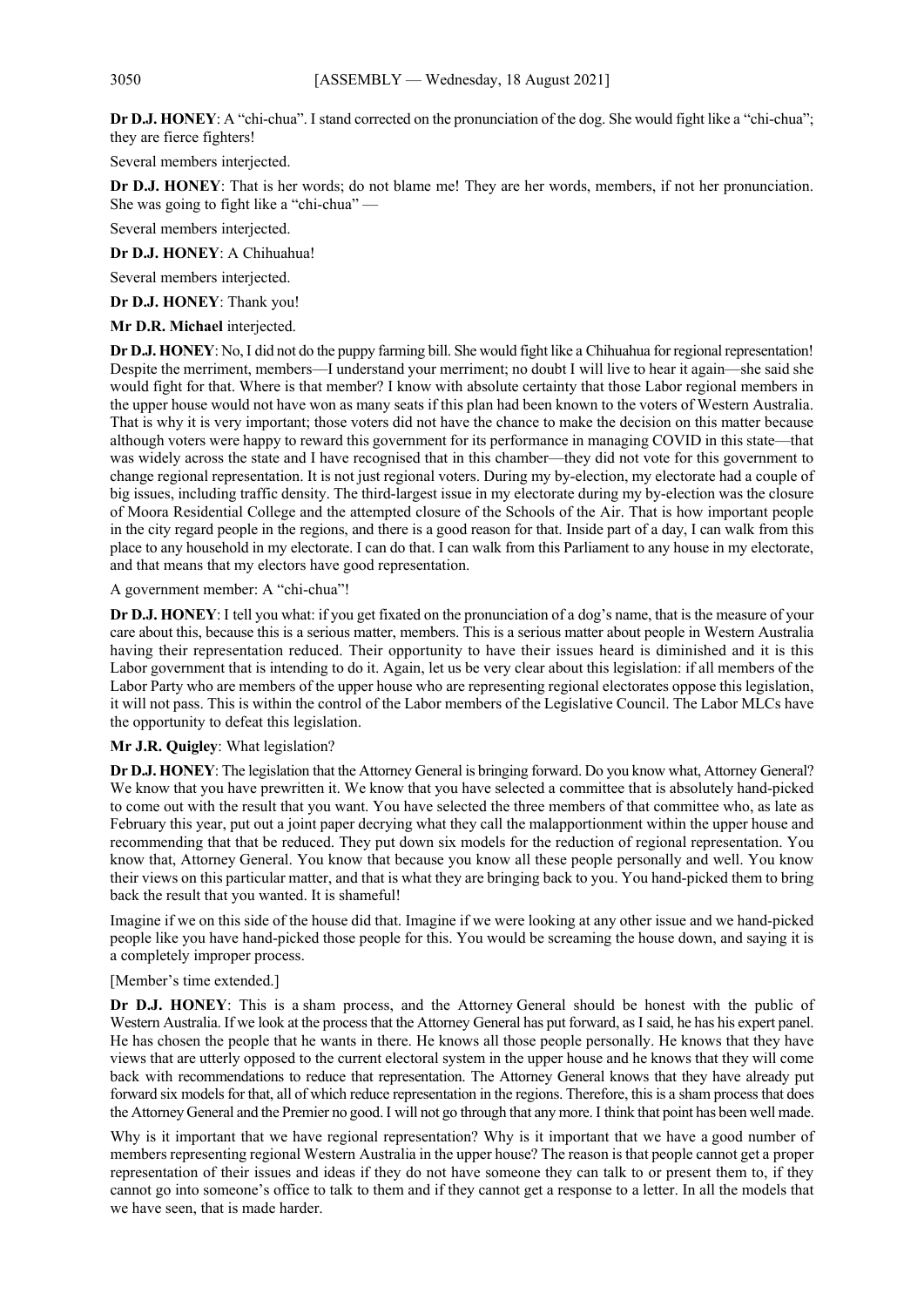We can look at the issues that face this state. Let us look at power prices. The other day I asked the Minister for Energy a question that he did not bother giving a proper response to. In July—the coldest, wettest month of the year— Horizon Power, which has only 48 000 customers, disconnected 606 customers. It disconnected 1.3 per cent of its customers. Synergy, which has a million customers, disconnected 587 customers. The Minister for Energy responded, "Oh, well, that's because they've got different types of metering. That's because it's easy to cut them off and so on." The point is: there has always been a difference and that is about four times—this is 20 times. How do those people get those issues represented in this Parliament if I am not representing them and, more particularly, if they do not have other people who they can go to? We know that a large number of the communities that were affected by those power cut-offs were Aboriginal communities out in those areas, and it should concern any member in this house. When the government talks about reducing regional representation, it is talking about reducing representation for all those isolated Aboriginal communities, all through the Kimberley, the Pilbara and the north west of this state and other areas. Therefore, that is the sort of issue that we need to have represented in this Parliament.

Look at the housing crisis that this state faces. I have been to pretty well every part of the state since I was elected as the Leader of the Liberal Party. I have been from Kununurra to Esperance and a great majority of the points in between. In every one of those communities, they have the most enormous issue with the supply of housing. They have the most enormous issue with social housing in those areas. It is an issue that is causing the most enormous hardship. In Esperance, on any given night, about a dozen people are sleeping rough because they cannot get housing. Businesses cannot expand or, in fact, operate because they cannot get labourers in because there is nowhere for those people to live. How do we expect those issues to get proper representation when the Attorney General and the Premier are determined to cut representation for regional voters?

We highlighted the issue in Geraldton where there is a massive housing shortage. Around a thousand people are looking for public housing in that area. Currently, 130 houses are boarded up in that town, and we have had no satisfactory answer from the Minister for Housing on resolving that matter. Again, why do we need representation in the Parliament from regional representatives? Today, the Minister for Housing attacked the Leader of the Opposition about the fact that, apparently, she oversaw the sale of 40 houses. I have an article here from *The West Australian* of Friday, 13 August 2021, which states that the state government—that is your Labor government—has shed more than 600 homes reserved for police officers and teachers over four years. That is in this term of government. The Minister for Housing attacked the Leader of the Opposition over 40 houses being sold, apparently, when she was a minister. Under this Labor government, over 600 homes reserved for police officers and teachers have been shed over four years. There were 5 512 Government Regional Officers' Housing abodes as of June 2016; however, as of mid–last year, that number had sunk to 4 911 under the McGowan government. The biggest decline was seen in the south west, from Harvey to Pemberton, where Government Regional Officers' Housing plummeted by 23 per cent, from 242 properties in 2016 to 186 properties in 2020. That is the sort of issue that will get even less airing and be covered even less. The people suffering that hardship will have less of a voice in this Parliament if this government reduces regional representation. We will have a situation in which it will be impossible for the MLCs in a reduced Parliament to properly represent and cover their areas.

**Mr J.R. Quigley**: Might I ask a question?

**Dr D.J. HONEY**: You may, Attorney General.

**Mr J.R. Quigley**: Do you support the notion that there be a referendum?

**Dr D.J. HONEY**: I absolutely support the notion. If the Attorney General is using the excuse and saying that this government has a mandate from the people of Western Australian to reduce regional representation, it is patently clear that it does not. It is patently clear. Not only was this issue not raised before the election, but also the Premier on numerous occasions went out of his way to mislead the public of Western Australia that there was no intention whatsoever to do this.

If the government is going to do this, I see only two honourable and decent choices for it to follow. If the government is determined to do this soon, the most immediate choice is to hold a referendum and ask the people of Western Australia, because I am confident that the people of Western Australia will not support that. I am confident that the majority of city voters will not support the reduction of regional representation in the upper house, but put it to a test. If the government does that, at least it will have a mandate to do it. Otherwise, go to the next election with this as a policy, because I know as a matter of fact that there are a number of regional Labor Party members sitting in this house who would not be re-elected and would lose their seat over this issue alone. The government should do one of those two: make the immediate choice and go to a referendum; otherwise, take it to the next election and get its mandate.

I have said in this place that this Premier has an absolute mandate for the way he has been handling the COVID crisis. There is no doubt whatsoever. That was the sole issue of the election, and the Premier had a resounding mandate. At my polling booth, people told me that. People who would normally vote Liberal but did not vote Liberal this time came and saw me and were quite up-front about it. They said, "I'm voting for Mark McGowan"—not the Labor Party-"because he has done a good job of protecting this state from COVID." That was it. That was the mandate.

**Mr P. Papalia** interjected.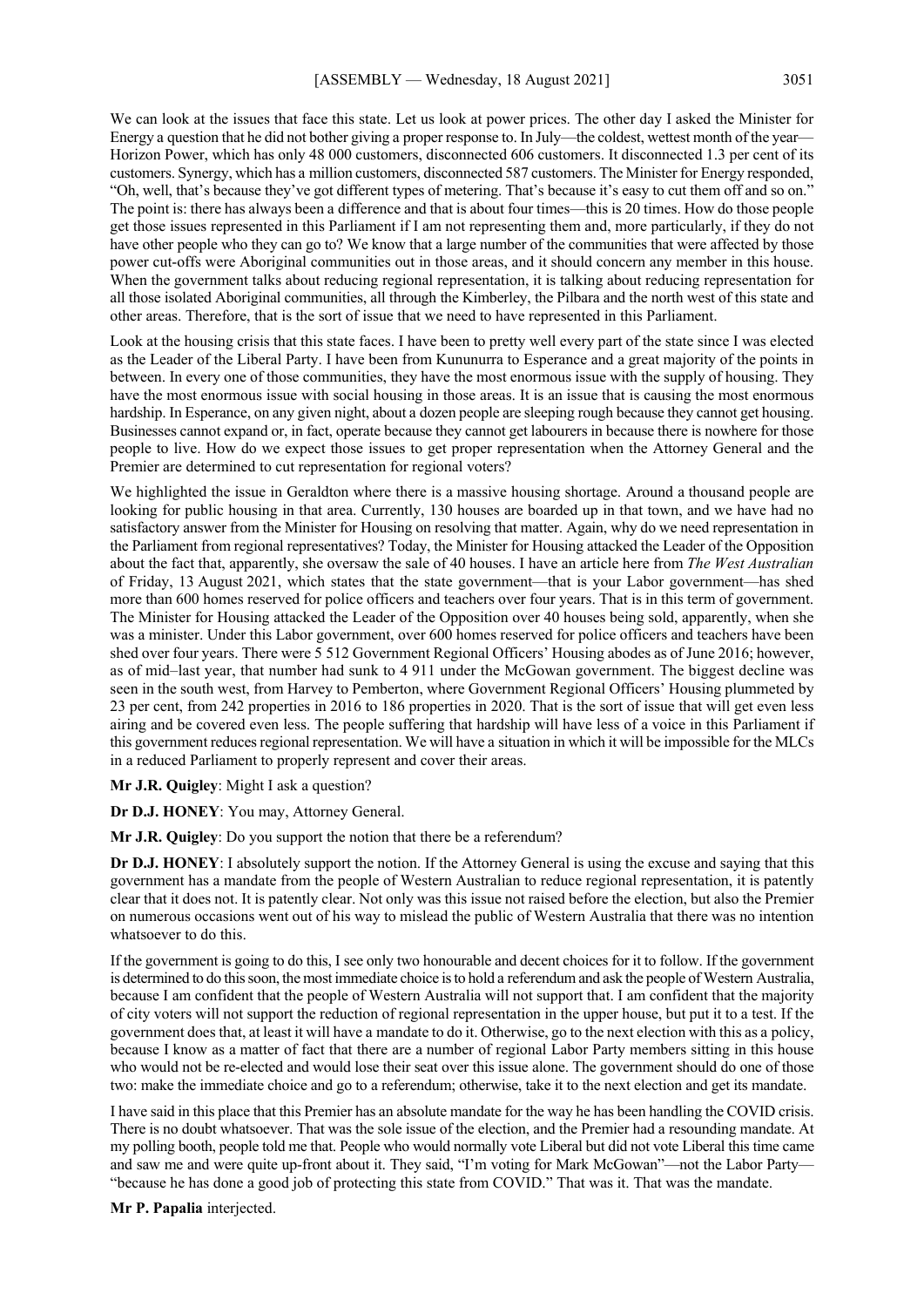**Dr D.J. HONEY**: There were lots of mentions of it, can I say, overwhelmingly positive, in my electorate, minister.

**Mr P. Papalia**: What was your swing?

**Dr D.J. HONEY**: I did have a swing against me, which was six per cent, but I tell the minister that it was half of the next swing, so clearly my electors liked that. I take no pride in that. I would have liked no swing at all; in fact, I would have loved a swing towards me on my two-party preferred vote, but next time.

We have major health issues right across this state. Our health system is in absolute crisis, and, again, how do we have representation for regional communities on these issues? I find out the issues in Geraldton only because I go there. This government spent \$2 million on a new driveway into the emergency department unit. It has bollards on it. It is blocked off, because there is nothing behind it. There is no department for people to go into behind it. No money has been spent on that. Money has been spent on a car park and a driveway. That is typically the problem that the regions have. Their issues are not taken as seriously. Their problems are not taken as seriously. We are seeing it right now. It has taken this government all this time—here we are, more than 18 months into this COVID crisis—before it has recognised the need to have purpose-built facilities to bring workers into this state. People in regional Western Australia from Kununurra to Esperance are experiencing hardship because they cannot get workers into those communities, and that has been ignored by this government. For over a year, we have been calling for purpose-built quarantine facilities to safely bring workers who are needed into this state. We have a Premier who is in the national cabinet. We have a Premier with a \$5 billion surplus that he can spend for the people of Western Australia. This government has absolutely no mandate for this sham process that has commenced. It clearly has an outcome in mind. As I said, if this Attorney General and the Premier have any decency or honesty, they will take the change to an election process or to a referendum before the next election to get a decision.

**MR P.J. RUNDLE (Roe)** [5.45 pm]: I certainly rise to support the motion moved by the Leader of the Opposition. It is very much a case of "take it to the people". That is all we want. Take it to the people; take it to a referendum. If the people vote that way and decide that they want less regional representation, then the people have spoken.

I am very curious to see how our regional members within the Labor Party react, because I actually feel sorry for them. They are going to be squeezed between what they are meant to be doing—representing their regional constituents—and a career-limiting vote. If they vote in favour of reducing regional representation, it will be career limiting, as we know. We know the way the Labor Party works.

As has been pointed out by the Leader of the Opposition and the leader of the Liberal Party, "It's not on our agenda." These were the comments of the Premier prior to the election. Journalist Dan Mercer asked the Premier seven times. He used to sit up there in the gallery. He knows how the Premier works. He knows the questions to ask. He asked those questions seven times in that interview, and the Premier would not answer the question. Then he tried to tell us that this was a smokescreen being put up by the Nationals WA and the Liberals.

I also refer to the article written by Peter Law on 6 May. I thought it was a very good article and a very accurate article. He refers to the Labor slogan to "keep WA safe and strong". He wrote —

The reason we heard it so often is because it was the Premier's carefully worded response when asked if his Government would pursue electoral reform of the Upper House in a second term.

Specifically, he was asked repeatedly whether Labor would overhaul the city-country weighting that means a vote cast in some parts of the bush are worth six votes in Perth.

As Peter Law pointed out, his comment was not about whether such rebalance of the voting system would see more metropolitan MPs at the expense of regional representation; it was about McGowan not being honest with the people of WA about Labor's true intentions.

I am very disappointed in the Attorney General that this has been brought on as almost the first order of business. The Attorney General brought on 59 bills, I think it was, in the previous Parliament. I am sure he has another 59 stashed away there. He has already read in quite a few, and put a couple through, but—lo and behold—the first item of business was to bring this out. The day after the opening of Parliament, the Attorney General brought this up as part of the business that he is going to rollout. To be honest, as a member of the opposition, I cannot believe it. I do not know how many members of the government were aware of it, either, or those regional members who were out there in their electorates saying, "Vote for me, I'll represent you, I'll do a great job." As Peter Law points out, it was sensitive, because the prospect of reducing regional representation could have cost Labor support at a time when it was campaigning to win the marginal seats of Kalgoorlie, Albany and Geraldton, as well as boost its vote in the upper house. This is the deceit. Peter Law also pointed out that in the leaders debate the Premier looked down the barrel of the camera and said —

"But I just want to make the point, it's a democracy, people can vote and they shouldn't have these sort of scaremongering … ideas put forward. People can vote and, if in four years time they don't like the government … they can vote again."

What about telling the truth? What about giving the voters of Western Australia the truth before they go to the polling booth on 13 March 2021? That was all that was required. That was the smokescreen. The smokescreen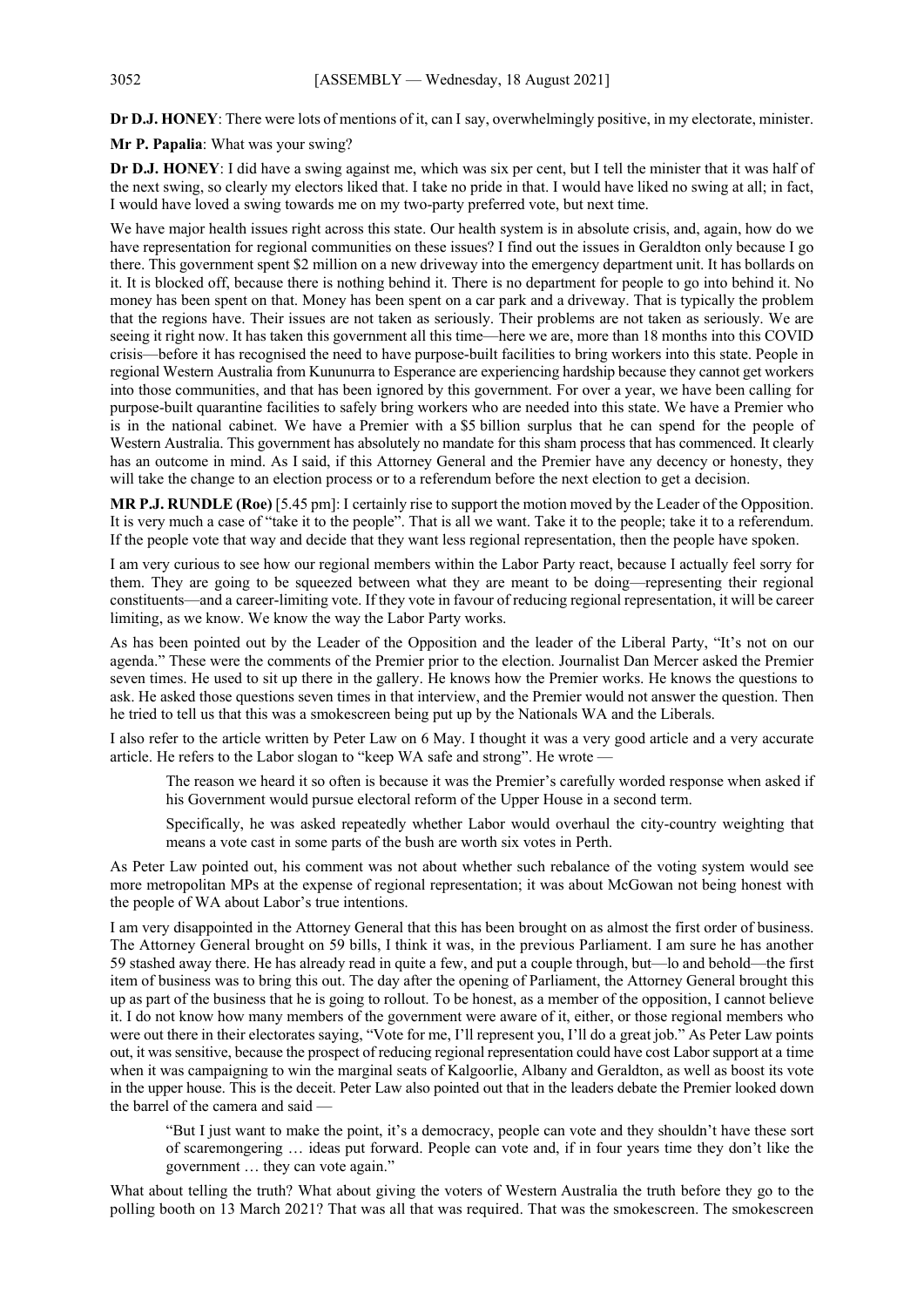was not the Liberals and the Nationals. The smokescreen was the Premier and the Attorney General who brought it on as the first order of the day after Parliament started. I absolutely agree with Peter Law's final comment, which is  $\cdot$ 

… I'd also argue politicians who mislead the public before an election are also guilty of harming trust in our democracy.

I think that sums it up very well. The classic case has been pointed out once again. The decisions on Schools of the Air and the Moora Residential College were two of the most disappointing and deceitful things that were done in the previous term of government, and we saw the response. We saw the response in not only the regions but also the metropolitan area, to the point at which within three weeks, the Premier and the Minister for Education and Training were backing away as fast as they could. The people of Western Australia do not appreciate deceit. They do not appreciate being misled. I fully support the Leader of the Opposition's call for a referendum. Let the people of Western Australia have the opportunity. All of us have agreed to a reform of the ticket voting system to eliminate preference harvesting; we are quite in agreeance with that. This is part of the smokescreen.

I must hand it to the Attorney General for the way that the Labor government goes about this. The smokescreen is all about the Daylight Saving Party and its 98 votes and all those associated issues. That is about five per cent of it. The other 95 per cent of it is reducing regional representation. As it goes, our regional members in the lower house all work hard and do a massive amount of miles. I just cannot begin to tell members how difficult it is to cover the electorate. It is disappointing that the member for Mount Lawley is not here because, as I like to say, my electorate is 5 912 times the size of the member for Mount Lawley's electorate. It is similar to the member for Central Wheatbelt's electorate. The member for Mount Lawley can probably drive across his electorate in 10 minutes and it takes about nine to 10 hours to drive across mine. It is a challenge.

**Ms S.F. McGurk**: How many voters has the member for Mount Lawley got?

**Mr P.J. RUNDLE**: It is a challenge to say the least, member for Fremantle. There is such a range of diverse issues. I can see what will happen. The proposal will probably have one great big area for the whole state; it will have 36 members of the Legislative Council, mainly focused in the metropolitan area. I notice quite a few of them are starting to move their offices towards the metropolitan area. We need those members of the Legislative Council, especially the regional ones, to get out there and help us cover those issues. I will be at the Newdegate field days in a couple of weeks; a lot of the information that is put out there by regional constituents is gathered by our Legislative Council members because it is almost impossible for a lower house member to cover it all. We just cannot underestimate the challenges.

We had a massive amount of submissions. We had 16 individual shire submissions. We had the Western Australian Local Government Association's Great Eastern Country Zone submission and the WALGA submission, which represents the collective 137 local government areas in WA and is led by its president, who is now a Labor Party candidate in the federal election. They all rejected the option of members of the Legislative Council being elected from an electorate comprising the entire state. I would like to see what the Attorney General thinks about this. The Mayor of Karratha, Peter Long, wrote —

I wish to express my strong opposition to the Western Australian Attorney General's expressed preference to have one-person/one-vote election to the WA Legislative Council. This approach is contrary to the bicameral system of government Australia has enjoyed from its inception—a system which requires that the two houses of the legislature be constituted on different bases to be properly representative, and to be an effective check upon each other.

…

In the Commonwealth of Australia, the lower house forms government and enjoys the powers and responsibilities that involves. But to protect the disparate States and the enormous, sparsely populated regional areas, which suffer lower outcomes on nearly every liveability scale, the upper house—the Senate—is given equal representation for each State.

The number of senators for Tasmania and Western Australia is the same. I am very curious to see the argument that the Attorney General can form on that basis. Peter Long also points out —

Yet the half a million people spread over regional WA suffer all sorts of difficulties and depravation due to their remoteness and far fewer facilities and services.

"Adequate representation of a modern society, with its geographic, social and economic variety, can be realised only by a variety of modes of election. This is best achieved by a bicameral parliament in which each house is constituted by distinctive electoral process.

…

The current system whereby the house of review has equal numbers of city and country/regional representatives provides representation to all: it avoids the tyranny of the majority and oppression of the minority in the regions. It models Australia's Federal system and provides some protection to those who give so much and so often receive so little. It should be retained.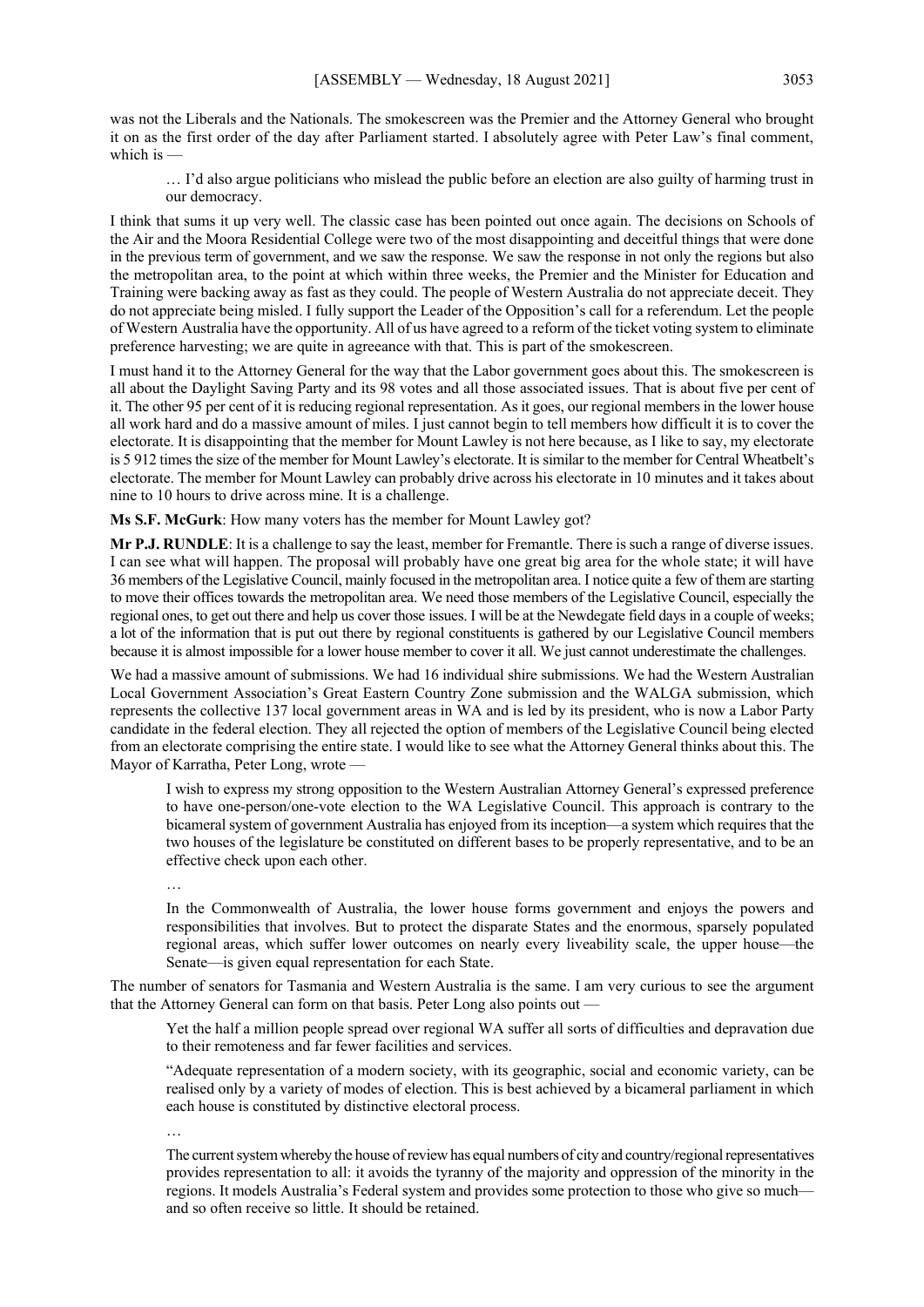I could not agree more with Peter Long. I think that sums it up perfectly. As I said, I am very curious to see how the Attorney General can justify one system but not the other.

**Mr D.R. Michael** interjected.

**Mr P.J. RUNDLE**: Another submission was received from Hon Andrew Murray, who originally wrote some of the GST legislation, by the way, member for Balcatta. He said -

The practise of enhanced regional representation in democratic Parliaments, particularly in legislatures that have an upper house, is well established.

## **Mr D.R. Michael** interjected.

**Mr P.J. RUNDLE**: He is a Rhodes scholar, member for Balcatta, and I think he has a pretty good handle on things. He understands that we need enhanced regional representation in order to understand the issues in the regions. When I look at my electorate and at places like Esperance or Ravensthorpe, I agree that some of those issues will not be picked up.

The Leader of the House summed it up pretty well when he said that being a regional representative brings with it an expectation that if there is an event such as a football grand final, a school concert, a hockey grand final or a swimming final, we will turn up and listen to our constituents. From my perspective, when I look at the 50-odd schools in my electorate, I realise I have picked up so much information from them over the years because I have had the opportunity to talk to my regional constituents. When I think about Hon Colin de Grussa and Hon Martin Aldridge, our members in the other place for the Agricultural Region, I think of the hundreds of schools to cover. We have a roster, and we conscientiously try to make sure that we get to as many of them as we can. We are there to not only turn up and watch the school concert and the like, but also listen to the issues. This is where we pick up information about what is happening. Whether it is a school or a sporting club, these are the opportunities that we have as regional members. Our regional members of the Legislative Council are incredibly important because they bring back those issues to not only our lower house members but also our party room and the like.

I want to refer to what Trevor Whittington from WAFarmers pointed out in his article in *Farm Weekly* about High Court decisions. This was back in the days of Hon Jim McGinty. He states -

The majority findings in the case McGinty V Western Australia that the interpretation of sections 7 and 24 of the Australian Constitution did not require that all votes hold the same value should be referenced in the Commissions final recommendations.

It is coming from any number of areas that the one vote, one value scenario that the then Attorney General was getting ready to roll into town is not the way to go. Much of this state's income comes from the regions. But that seems to have been forgotten in the argument.

One of the biggest things that I want to point out is the, I guess, inequality in the likes of our education system. This is probably the main point that I would like to make today. I am the shadow Minister for Education. Some of the education outcomes in our regional and remote areas are nowhere near good enough. What I want to know from the Attorney General is: who in the Labor Party is going to look after the remote Indigenous communities?

## **Ms S.F. McGurk** interjected.

**Mr P.J. RUNDLE**: Who is going to go out there and look at the National Assessment Program — Literacy and Numeracy results? The mean scale in the NAPLAN results for year 3 reading is major city, 433.7; remote, 392.4; and very remote, 346.7. There we are.

#### [Member's time extended.]

**Mr P.J. RUNDLE**: I am very curious about the attention that will be focused on remote communities. I am very concerned. I know what is happening. I have seen it already. I have seen some of those Mining and Pastoral Region Labor members of Parliament. They are already starting to move their offices up to central areas in the metropolitan region in preparation for the Attorney General's legislation. They will be propped up here in West Perth, and the remote Indigenous communities will get very little attention from this government. Those educational outcomes —

#### **Ms S.F. McGurk** interjected.

**Mr P.J. RUNDLE**: This government has been in office for nearly five years. It is struggling to get teachers in remote communities. I want to know what the government is going to do about that. I am quite disturbed about the equity and access for our remote communities and for those children. We have talked about the housing and health crisis. We cannot seem to get housing for our teachers out there, and we cannot even get teachers out there. What is this government doing about it? It is seeking to centralise the members of the Legislative Council into the metropolitan region. This is about equity. This is also about deceit. The voters of Western Australia have not had any opportunity to consider this issue. The Premier said prior to the election, "It's not on the agenda. It's not an issue. It's a smokescreen by the Liberals and the Nationals." What did we get? The first day back after the opening of Parliament, the Attorney General wheeled it out.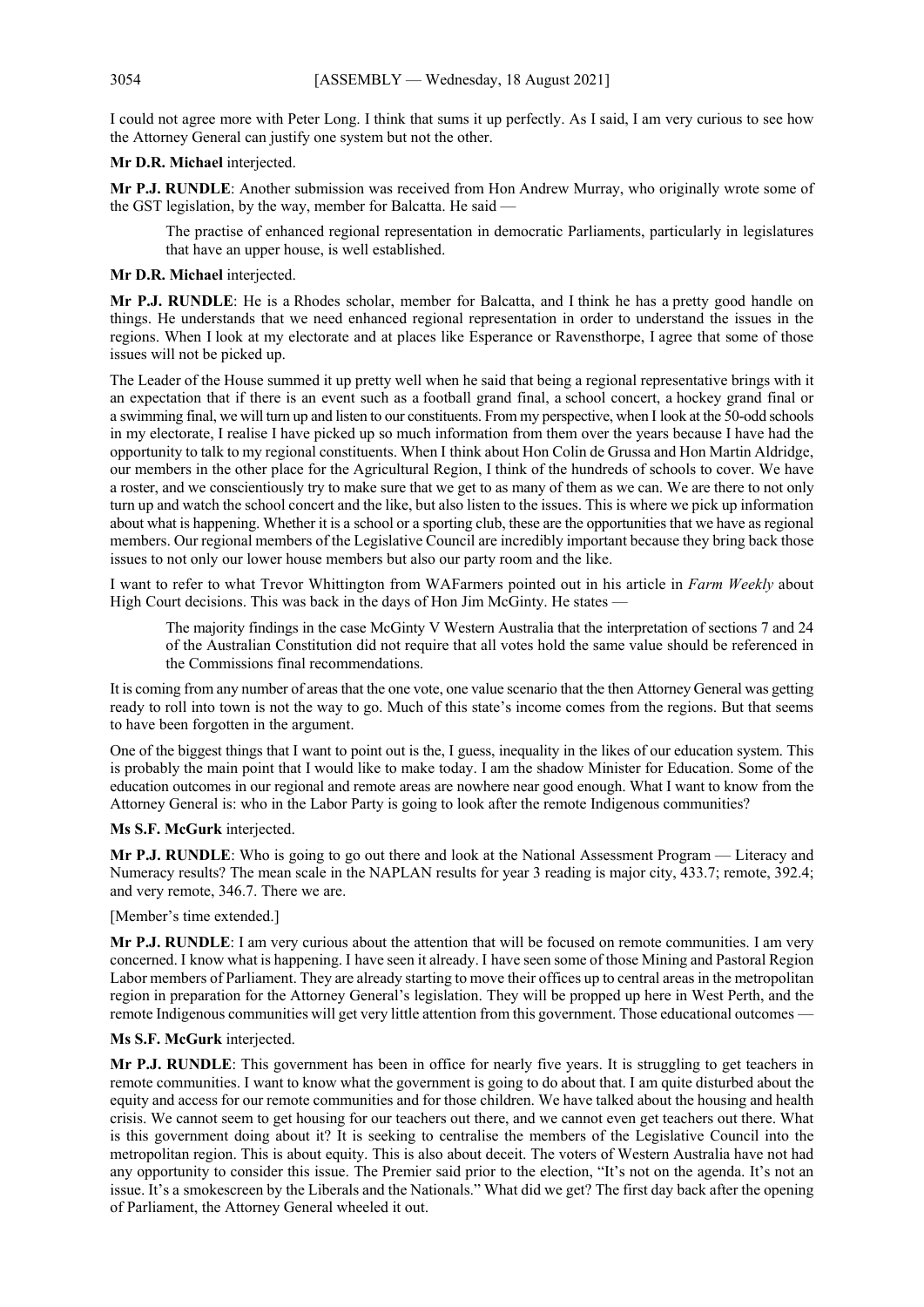**MR R.S. LOVE (Moore — Deputy Leader of the Opposition)** [6.06 pm]: I was not ready for the member for Roe to terminate his speech! It was very quick. I would like to make a contribution to this important motion that the Leader of the Opposition has brought to the house. The motion states

That this house condemns the Labor government's plan to reduce regional representation in the state Parliament …

We know that this plan was hatched before the election. We know that there was a level of concern about that plan. We know that the Premier was quizzed about this several times, and we heard the same retort that the idea of reduced regional representation was not on the agenda. However, as soon as the election concluded, we heard that we need to have so-called electoral reform. Lo and behold, as we will see as we go through some of this, key to that is reduced regional representation. There is no doubt about that.

The other part of this important motion states —

and calls for a referendum to be held prior to any changes being legislated.

Why that is important in our view is that the people of Western Australia were deceived at the election into believing that electoral reform was not on the agenda. We had repeated assurances from the Premier that it was not on the agenda. That would have led regional people to cast their vote in the knowledge that a vote for Labor would not be a vote for a reduction in their voice to Parliament. However, we found immediately after the election that that is not the case, and that there is a push by the government to engage in developing legislation that will ultimately lead to reduced representation for regional Western Australians.

For that reason, we believe that there must be a referendum. There must be an opportunity for the people of WA to have a direct say on this matter. There is very good reason for the government to take this back to the people. If the government thinks this is something that the people of Western Australia wholeheartedly support, why would it not seek a mandate for that action? We are talking about a remarkably important piece of legislation.

It is probably being crafted at the moment—in fact, it was probably written before the expert panel had its so-called consultation rounds. We know the government has a predetermined outcome in mind. We know that because there are very tight terms of reference outlined in the electoral reform discussion paper that was put out when submissions were sought from people in the community. There are two main branches: the first is how electoral equality might be achieved for all citizens entitled to vote for the Legislative Council and the second is about the distribution of preferences in the Legislative Council's proportional representation system. We know that there was an extremely short period in which people could make submissions and that a quick outcome was expected from this inquiry. The website that contains this discussion paper also has what is called the minister's opinion, which is actually the opinion piece that was printed in *The West Australian* of 3 May. That opinion piece is attributed as the minister's opinion on the website.

As the Leader of the Opposition has said, the opinion piece starts with this Trojan Horse or smokescreen that it is all about the election of the member of the Daylight Saving Party and that being some sort of affront to democracy that needed a reaction. We know this because the minister's opinion piece refers very much to that. In fact, most of the words in the minister's opinion piece are devoted to discussion of the surprise election of one person in the other place. Then it gets to the heart of what the government really wants—a discussion about so-called equality of the electoral power of voters in the different regions. It refers to votes and their worth. I assume that the only measure of worth that is being referred to is the relative number of voters needed to elect an MP. The opinion piece then refers to the formation of a committee that was expected to report by the end of June. Members should bear in mind that this was printed on 3 May, so I think anyone would see that as being rushed. If that is not something that is predetermined and planned, I will eat my hat. It was a short time frame and the government already had the terms of reference that it wanted.

It seems to me from reading the discussion paper that it was an exercise in nudging people into putting in submissions of a particular nature. It virtually outlines what people should say, how they should say it and what the committee would listen to. It even refers to particular models that exist in other places in Australia and to the merits of those models. Very clearly, the committee was seeking submissions on which model—the whole-of-state model or the region-based model—would be preferable to achieve electoral equality. That is a choice of A or B, guys—tick one or the other. It is hardly a meaningful call for submissions. The committee was also seeking submissions on the strengths and drawbacks of each model; whether any other electoral models not covered in the discussion paper would be better to achieve electoral equality, despite the way that people were nudged along to do exactly what the government wanted to happen; and what changes should be made to the distribution of preferences in the Legislative Council's proportional representation system, including group voting tickets.

We know that the issue of group voting tickets has been addressed in a number of other legislatures, and it is not controversial to anybody, except the preference whisperers out there. It extends from an election in the late 1970s or early 1980s when the voting paper was said to be the size of a tablecloth and was confusing for electors. In a way, it was based on trying to ensure that the system did not make casting a vote into a marathon and did not penalise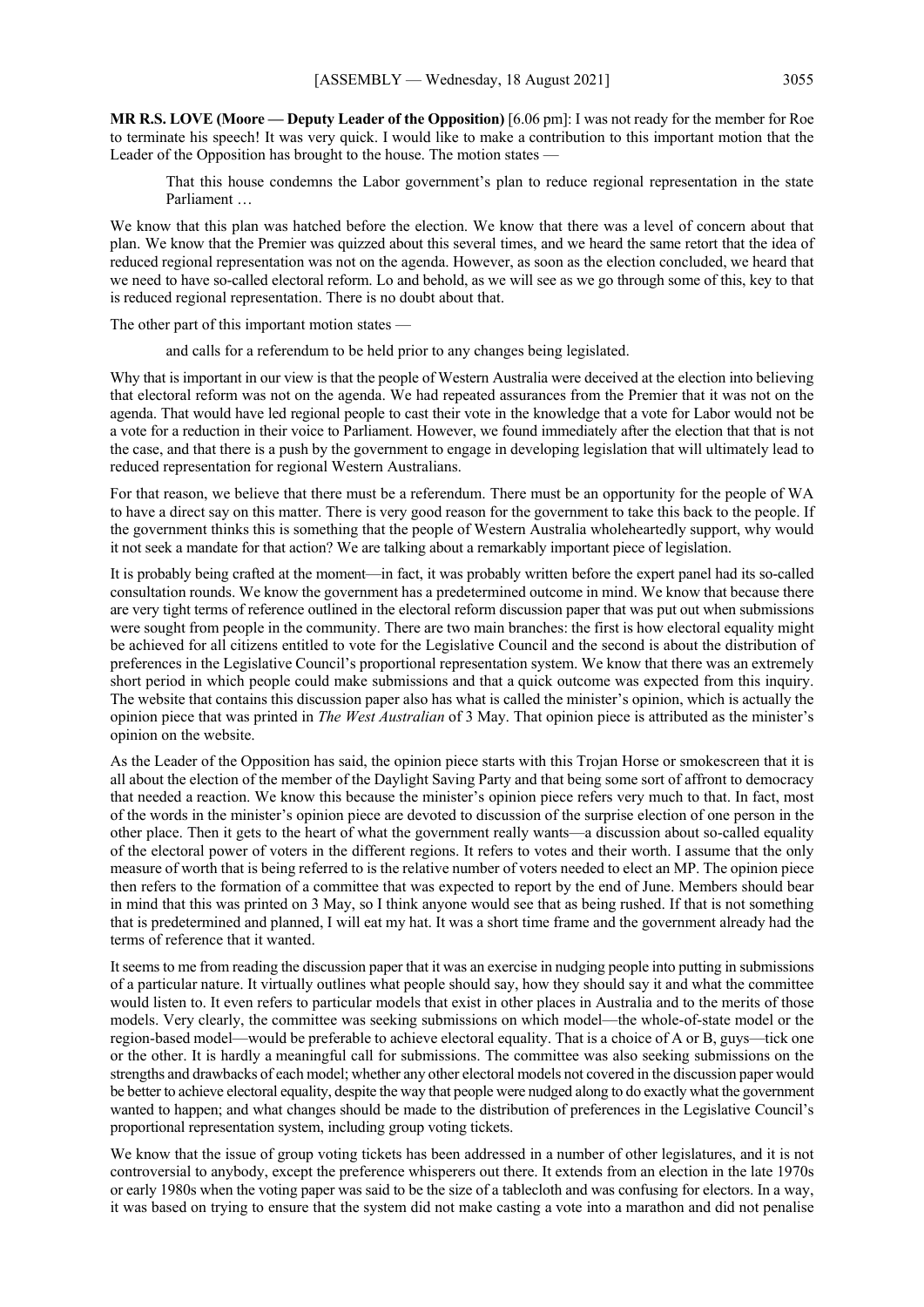people if they got it wrong. It was expected that that system would reduce the number of informal votes and, to a good extent, it succeeded, as I recall, but the unintended consequence of it was that the preference harvesting system developed. Obviously, there needs to be some tinkering of that, and we are not opposed to that at all.

The fundamental thing we are opposed to is the move to effectively reduce regional representation in Parliament. Why is that important? It is important because it is pretty hard for some people in the regions to have their voices heard. We heard the member for Roe talk about the issues that he faces in his electorate. It is not just the number of kilometres that he has to drive around his electorate; he has a substantial drive just to get to his electorate offices. His home and his offices are located a long way away from each other. It is not a daily commute; it is a lengthy exercise for him. That limits the amount of time he can spend in his electorate. That becomes exponentially more difficult in some of the bigger electorates.

The Mining and Pastoral Region is a huge area to cover, even with six MPs in places like Kalgoorlie, Broome, Karratha, Port Hedland and a couple of other major centres in the region. They are very necessary to ensure that the people in that vast area have access to an MP's office. If people do not have that access, they will find it very difficult to discuss their issues and concerns with someone. As we know, there are only four lower house seats in that region. Only six MPs from the upper house represent that vast region, which starts at Kalbarri and goes down to the other side of Southern Cross and takes in the vast majority of the rest of the state. Yes, they are relatively few in number, but they cover a vast area that makes a large contribution to the economy of this state and this nation. We have heard the Premier talk about the importance of Western Australia during the COVID recovery in keeping the economy of the whole country going. Guess what? Most of that comes from the Mining and Pastoral Region, yet this government apparently begrudges its constituents having a reasonable level of access to MPs so that they can have a voice in Parliament about the problems that occur in that region. A huge amount of wealth comes out of the Mining and Pastoral Region; it is keeping this country going.

I am holding a document that was published by the Western Australian Country Health Service, which covers all of regional WA, with the exception of some of the more remote areas of the Peel. It indicates that the life expectancy of WA country people is two years lower than those in the Western Australian metropolitan area, but in remote and very remote communities—this is the Mining and Pastoral Region, which the government wants to particularly target in stripping away representation—the mortality rate is 30 per cent higher than it is in cities. Life expectancy is also much lower for Western Australian Aboriginal people and people suffering from chronic and persistent mental health conditions. The burden of disease is higher. I am saying this because despite the vast amount of wealth that exists in that area, the socio-economic indicators for people right across that area are disastrously low. In fact, six per cent of residents in the whole of the WACHS area, which is most of regional WA, live in the least disadvantaged areas—in other words, the best serviced, the richest and the most amenable places—as opposed to 57 per cent of residents in the metropolitan area living in those places. Conversely, 39 per cent of country residents live in areas of highest disadvantage—that is, those areas that are classified as one or two on the index. This measure is common not just in Western Australia but across the whole nation, and 39 per cent of people who reside mainly in the area from which the government wants to take away representation are living in disadvantage. They have the ability to vote and that is probably the only way that they will be able to have their stories heard and get some change and not be forgotten. What will happen to these people into the future if they have less representation in Parliament and fewer people to stand up and argue on their behalf?

This disparity is not just about health and socio-economic indicators. Some of the differences across the goldfields, the great southern, the Kimberley, the Gascoyne and the wheatbelt lay out the disadvantages for country people, and very good reasons why those people deserve to have a voice, not least of which is that the region they live in is propping up the city and the country, and deserves a strong level of support.

I will return to the issue of mandates. A report in *The West Australian* of 10 July by Paul Murray references those discussions that the members for Roe, Central Wheatbelt and Cottesloe spoke about—that is, the Premier's denial of electoral reform being on the Labor Party's radar. The article states —

"Well, I'll be clear, I'll be clear again," McGowan said under questioning just days before the election. "It's not on our agenda. Enhanced regional representation will continue and this is just another smoke screen by the Liberals and Nationals."

The only smokescreen is the reference to regional representation being enhanced. I think that refers to the continuation of the large district allowances in the lower house—that is about all it will mean in the future. Certainly, that will be the only level of enhancement for any regional representation when this lot have finished their work.

How do we know what the final model will be? One only has to look at the history of the people involved. I am not referring to the chair of the committee in any way; I am talking about the academics involved. I have no doubt that they are eminent people in their field, but they have a preconceived idea of what the problems are and what the solutions might be. I refer to an article published in *National Affairs* of 23 February 2021, titled "An affront to anyone who believes in democracy", with the sub-headline -

Former Labor leader Jim McGinty isn't the only one concerned about Western Australia's electoral system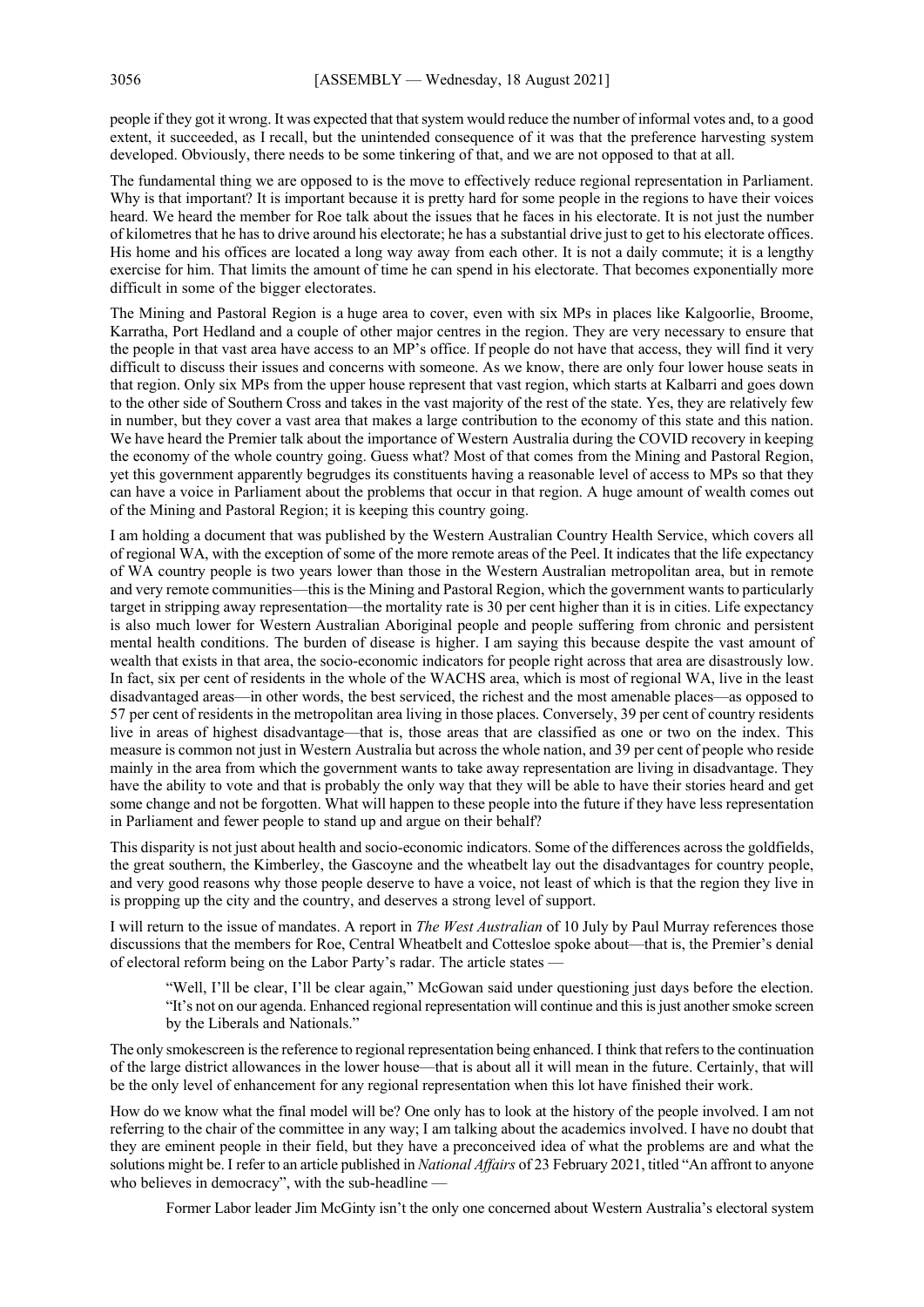Three of the four authors of this piece are members of the committee—John Phillimore, Sarah Murray and Martin Drum. The article goes on to say -

A combination of premier Mark McGowan's record popularity levels —

This was written just before the election —

… the highest in Newspoll history) and the turmoil among the Liberals … makes victory for Labor at the 13 March state election close to certain.

… attempts to update the electoral system—described by former WA Labor leader Jim McGinty as "an absolute affront to anyone who believes in democracy"—continue to fall victim to the non-government majority in the state's upper house, the Legislative Council, and its own lack of ambition.

[Member's time extended.]

**Mr R.S. LOVE**: The article then falsely claims —

Modest changes to the political donation and campaign expenditure rules failed to pass the Legislative Council in December 2020, just before parliament was prorogued.

On the basis that that was somehow the fault of parties in the other place when, in fact, the government did not bring on the bill. It did not come on, so it could not go through. It was not that the bill failed to pass; it was not in a position to be passed. It is a bit of a misrepresentation of the facts. The article continues -

The structural imbalance—or "malapportionment"—between city and country in the upper house ...

This is their view of the world —

Following the last major attempt to tackle the issue …

The article talks about the formation of the regions and goes on to say —

Also like the Senate, these metropolitan and country regions were allocated the same number of representatives despite vast differences in their voter numbers, just as Tasmania receives the same number of senators as New South Wales despite having less than one-tenth its population.

I will say that again: it is not unique for an upper house to have a different voter base and a different method of being elected from the lower house. It is not all that unusual; look at Canada, the United Kingdom and the United States. There is not necessarily a view that the type of electorate determinations that lead to the vote for upper and lower house members should be exactly the same. It is only in the view of the world put out by three of the four members of the government's committee—surprise, surprise that they were selected! I think they are saying exactly what the government would like to see happen. Again, the government is heading towards a predetermined outcome by selectively stacking the committee with people whom it knows think a certain way because they have put out papers on the subject. In fact, one of the papers was published while the committee was undertaking deliberations. It is not in any way an unbiased view of the world; it accords very much with what the government wants to achieve.

Interestingly, by doing that, the government has denied the committee the opportunity to look at some more fundamental differences between the two houses, and what their roles might be, and to look at other changes that could get to the heart of what the government wants to achieve. If the government wants to continue to have the upper house as a house of review, in my view, and that of others I have read or discussed this matter with, there is a very good case for that house to have a different electorate base and selection method from the lower house. Having it simply as a mirror of the lower house does not enable it to review the functions of executive government terribly well. It is probably better to be a bit remote from government. There could be an opportunity to look at other ways of achieving a house of review that does not necessarily have that same voter base, but may have a different range of powers. For instance, the Legislative Council cannot institute money bills. Maybe there needs to be more discussion of other matters to do with the different roles of the houses, rather than worrying about whether people in poor, disadvantaged communities in remote areas of the state have someone to represent them in a way that they can gain reasonable access.

It seems to me that is a rather negative, nasty and quite limited view that comes from the fact the government has jumped to one off-the-shelf product after reading the opinions of these three academics. Therefore, it knows what they think and I believe the government is going to bring in legislation in line with their thinking. The question is whether it goes with A or B—whether there is one house or a number of regions and how that would work. I believe that is what we will see the government come up with. When that happens, for the reasons that I have outlined already, it is my view that the government needs to go back to the people of Western Australia and seek a proper mandate to undertake this work. The Attorney General will probably get up and say that there are legal reasons why or whatever. We are asking the government to seek a mandate. A referendum is a way to go to the people. The government could outline a number of options or a variety of ways in which the roles of the houses could be enhanced. But it has not done that.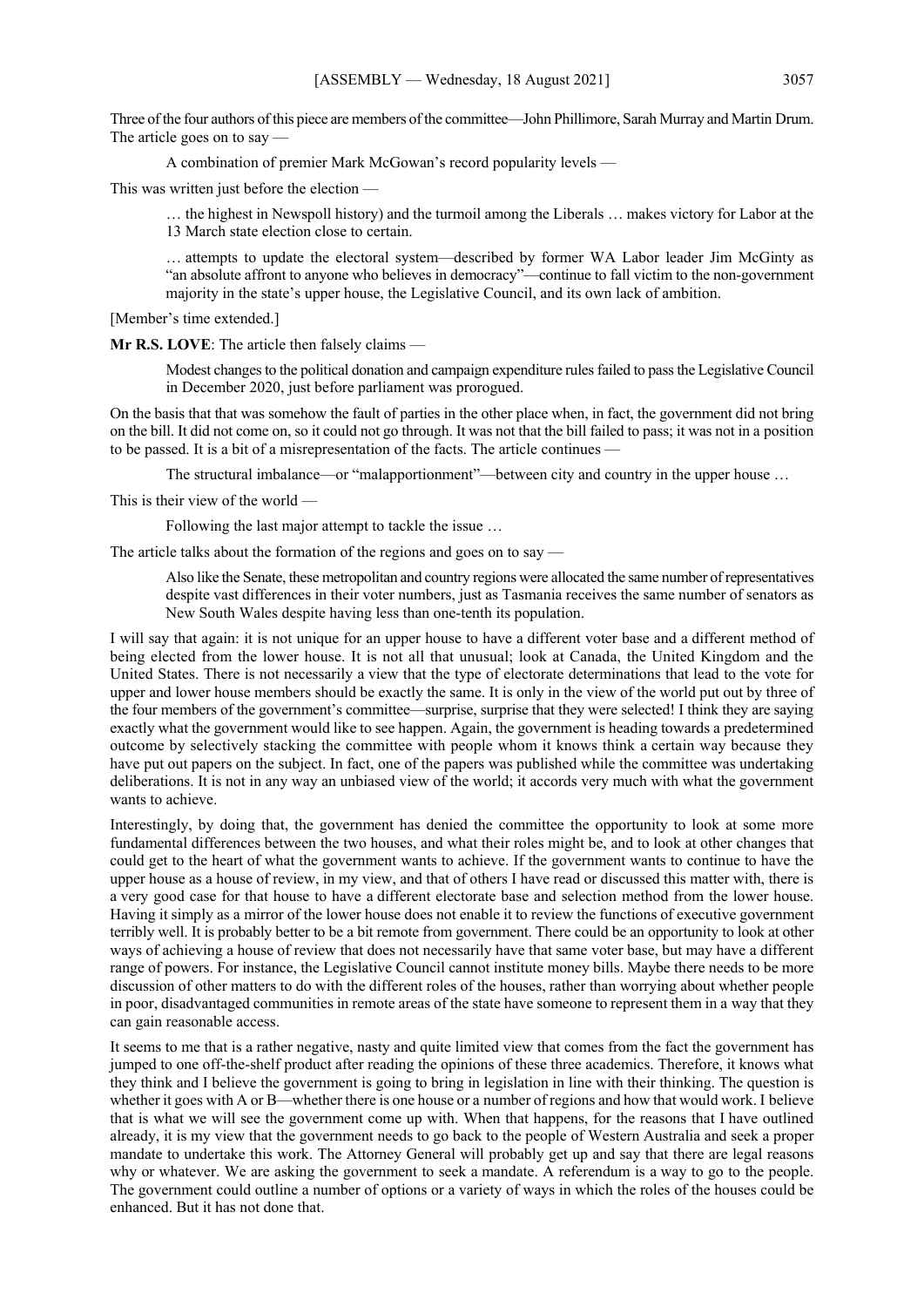The government has held such a narrow line of inquiry in such a short period of time. It already knew the thoughts of the academics it employed on this matter because they have published paper after paper as a group; they work together in a group! I read a publication put out by the University of Western Australia entitled, *Going further, faster*. Again, Benjamin Reilly, who is one of the cohort that wrote the article titled "An affront to anyone who believes in democracy", virtually outlines the same arguments in this publication. He then said, "Lo and behold, we have a paper coming out shortly", which he has written with the other three experts and is the same paper that showed up during the time of this so-called consideration being undertaken by this so-called expert committee. I do not doubt that they are experts, and I do not doubt what they are going to tell government—a person could just pick it off the shelf. I do not think that government members are going to listen to much else because that group's expert opinions are well known. The members of that group publish their expert opinions over and again. Government members have read them and that is why they were selected. The government knows exactly what it is getting. It set out to get it from the very start. This is a sham of a consultation process. The terms of reference are so narrow and the time to respond is so short that there could not possibly be a proper consideration of the issues.

Actually, what are the underlying issues? Members opposite have already determined in their opinion what the issues are. I do not think that they have done anything more than a very shallow reading of the range of opportunities that might be available to make some changes. They have not really delved down to look more fully at what could be done to ensure that the houses can have not only separate roles, but also separate points of view that do not unnecessarily frustrate the government but enable legislation to be properly reviewed and for other views to be heard.

There is a case for members other than those of the major parties to have a place in a Parliament. I am afraid that this government is going to bring in other changes that will lead to, if you like, a two-party system entrenched forever in both houses. I do not think that the people of Western Australia actually want that. I think that the people of Western Australia and the people of Australia are quite happy to see a diversity of opinion in the upper houses of their Parliaments. If this government brings in a system that threatens that diversity, the Parliament and the process of making law will be all the poorer for that change. When the Attorney General brings legislation into this house, in which his party has a majority, he gives scant regard to the inquiries made by opposition members about the legislation and why it is drafted in a particular way and suggestions that we might make on how to improve it. For this term of government, the situation in the other place is exactly the same as this place in terms of its make-up who's who in the zoo—and we have already seen a restriction on the speaking time that members in that house have to scrutinise legislation. Some of the earlier suggestions were to restrict the members to shorter speaking times than we are entitled to in this house, which is ridiculous. There are 36 members there. There are not that many of them and they need to be able to properly interrogate the legislation. What they do is vitally important to the making of good law.

#### **Mr P. Papalia** interjected.

**Mr R.S. LOVE**: The Attorney General knows full well what I am talking about. The other place goes through a proper process with the legislation to ensure that there are no unintended consequences. There are people in that place who are very skilled at reading legislation in the same way that we in this place spend our time thinking more about politics than the nitty-gritty of lawmaking and the review of law. We do not actually provide that level of scrutiny. We trust the judgements of executive government because we have to; that is the way this Parliament is structured. We will end up with the other house doing exactly the same as this house. That is not advancing democracy. This is a failed attempt to reform not only the electoral system, but also the operation of Parliament. It is a sham and it should go back to the people of Western Australia for their judgement.

**MR J.R. QUIGLEY (Butler — Minister for Electoral Affairs)** [6.35 pm]: I will start by going to the motion itself, Madam Acting Speaker. It states —

That this house condemns the Labor government's plan to reduce regional representation in the state Parliament and calls for a referendum to be held prior to any changes being legislated.

My criticism of the motion is this: members opposite are presupposing that it is Labor's plan to reduce regional representation, and they are presupposing this before the report of the McCusker Ministerial Expert Committee on Electoral Reform has even been tabled in this Parliament. As the Minister for Electoral Affairs and Attorney General, I give an undertaking that that report will be published for debate in here in advance of legislation. That is our plan. How can the opposition speak to a plan, when the report has not even been tabled, and demand that the Labor government be condemned for something that is not even on the table? This is fatuous nonsense. They have shot too early. They should wait until the report comes and then go to the plan or possible plans contained in the report. Secondly, I caution the opposition to recall what it should have learnt as children: that is, be careful what you wish for, it might come true. Each member opposite has demanded that there be a referendum in advance of any legislative change. In Western Australia there are about 1.3 million or 1.4 million voters on the roll in the metropolitan area and about 420 000 voters on the roll in regional areas.

Does anyone in this chamber doubt that if this government took to a referendum the proposition "Should your vote at an election be equal to every other citizen's vote?", when we have 1.32 million people in the metropolitan area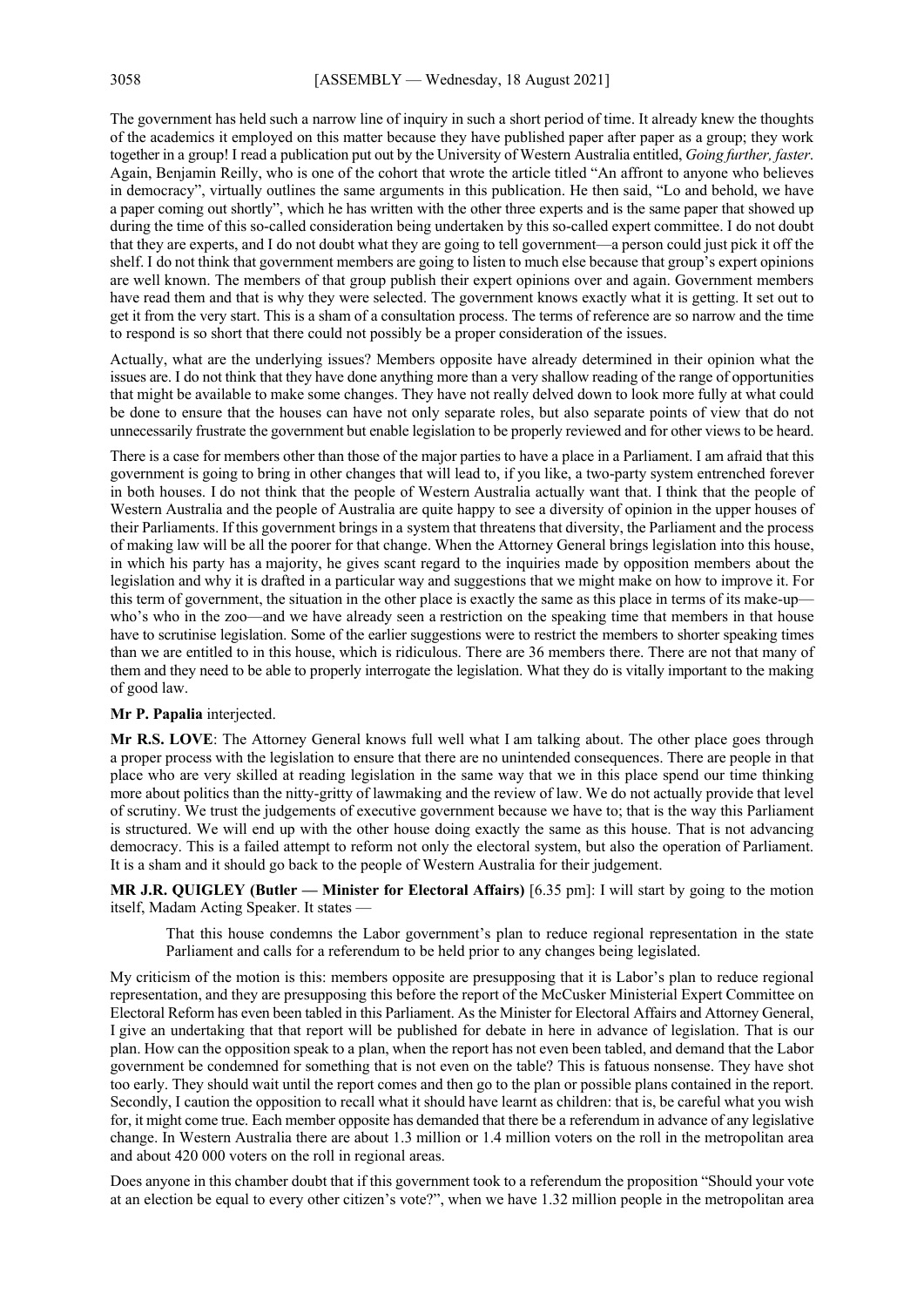and 425 000 in the regions voting on that question, that there would not likely be an overwhelming response with everyone saying, "We want our vote to be equal"? The opposition would probably like a referendum that had vote weighting in itself and therefore would not be a true referendum of the people. If members opposite recall what they should have been taught—be careful what you wish for, it might come true—this system would blow up because it would be overwhelmed in a referendum by people in the metropolitan area. At the election the Premier promised to maintain and enhance regional voting. Why would we want to go to a referendum when the result would almost be inevitable? Then we would be forced to abide by the people's will and introduce equal voting for every seat in both houses of Parliament, as instructed by the people in a referendum. Electoral reform is far more nuanced than that. I will come to that in a moment.

The member for Moore said that there should have been a longer discussion with the people about electoral reform and the way that the two houses of Parliament operate in respect of each other. That is a good point because what happens in situations of deadlock when legislation has passed here but is rejected in the upper house? Should that not be discussed? There was an attempt by this Parliament to do just that—to have a wideranging and lengthy debate. In 1984, a royal commission was established for the very purpose of discussing the relationship between the chambers and discuss how it should work. The royal commissioner was Professor Eric Edwards, and his counsel assisting was a constitutional expert, Mr Jim Thomson, SC. What happened? The Liberal Party and the National Party boycotted the royal commission. They would not attend and would not make a submission to it. They would not engage with it. They stood it up because they knew the upper house could block any reform that was recommended by a royal commission. They were not fair dinkum. The member for Moore was not fair dinkum when he came forward and said there should be broader debate. An attempt was made to have such a broad debate, but the National Party and the Liberal Party stood it up and would not participate in it.

It was reported in yesterday's *The West Australian* that the Leader of the Opposition said —

"West Australians deserve to have their say on laws which would ultimately affect how they are represented in the Legislative Council and the Parliament," …

That is exactly what we have done. We commissioned a ministerial expert committee and gave it terms of reference. The terms of reference are as follows -

At the 2021 election for the Legislative Council:

The Daylight Saving Party won one seat in the Mining and Pastoral region, having received 98 first preference votes, which is equivalent to just 0.2% of all formal votes in that region;

AND

The Greens in the North Metropolitan Region received 27,077 first preference votes, or 7.4% of all formal votes in that region, but did not win a seat;

How could that be? The terms of reference go on —

AND

In the Agricultural Region, the Nationals received 22,999 votes and won two seats;

AND

In the South Metropolitan Region, the Liberal Party —

It won three times that number! —

received 67,000 votes but won only one seat;

How could that be? —

## **The Government now asks the Committee to review the electoral system for the Legislative Council and provide:**

Recommendations as to how electoral equality might be achieved for all citizens entitled to vote for the Legislative Council;

AND

Recommendations for the distribution of preferences in the Legislative Council's proportional representation system.

The members were to be Hon Malcolm McCusker, QC, AO, a former Governor of Western Australia; Professor John Phillimore; Professor Martin Drum; and Dr Sarah Murray. The term of appointment was for seven weeks. It advertised and sought submissions. In other words, it was exactly what the Leader of the Opposition asked to be done—that Western Australians deserve to have their say on laws that will ultimately affect how they are represented in the Legislative Council and Parliament.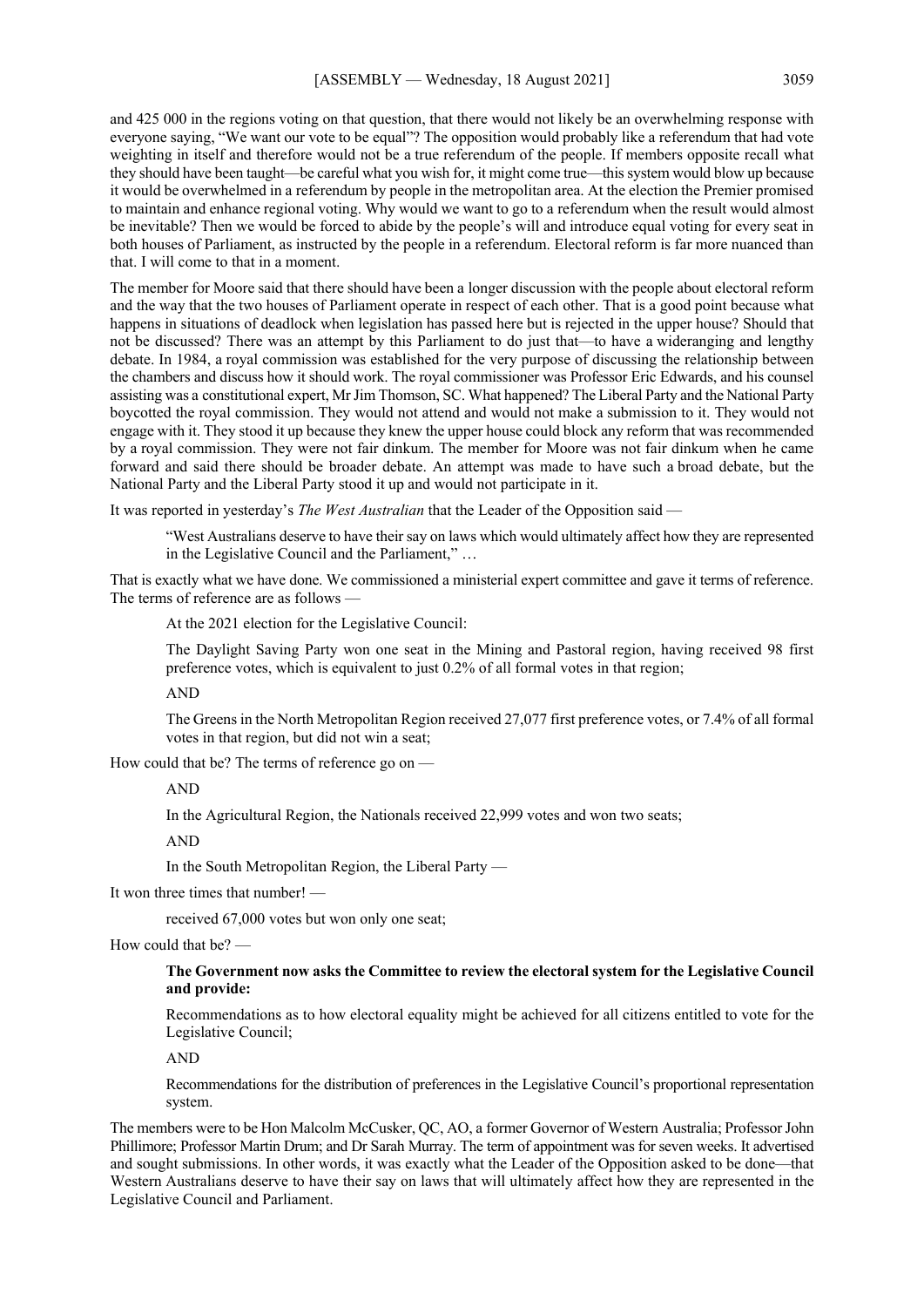But that has not always been the position of the conservative members of this Parliament. For example, in 1977, Sir Charles Court introduced the Constitution Acts Amendment Act—I will call it the Court bill. It lapsed but was reintroduced in 1978 with one amendment about the timing of the referendum. The amendments entrenched: for the Office of the Governor and the houses of Parliament, members must be chosen directly by the people; there could be no reduction in the number of members in either house; and that certain provisions of the Constitution Act 1889 including section 73, the embedding provision—is required to amend any of these entrenched positions. This included section 73 itself, requiring a referendum. In other words, Sir Charles Court amended the Constitution and then amended the Constitution Act without the need for a referendum. He entered our Constitution and changed it, then, when he left, he locked the door behind him so that no further amendment could ever be entrenched in the way he had done it.

Did he go to the people and seek a referendum? No, he did not. They controlled both houses of Parliament and passed it. Western Australian electors were not consulted on any of these constitutional amendments and Parliament cannot change these entrenching rules introduced by the Court bill without first going to a referendum. All these amendments benefited the conservative parties and were all done without a referendum.

At this point, members might be interested to know that Western Australia has held 11 referendums since 1900. One was split on three questions asked, and two of the 11 had a clear vote in favour of the questions that were posed. However, if all Western Australians voted on the proposition, "Do you want your vote to be equal with everybody else's vote?", I posit that the vote would be overwhelmingly in favour of, "Yes, we do want our votes to be equal." We do not want the situation to exist any longer like that which exists in North West Central whereby the electorate has about 10 900 real voters, but with a large district allowance—because the electorate comprises 800 000 square kilometres—it is multiplied by 1.5 per centum to come up with 12 000 phantom voters! When working out whether that seat is equal to the other seats, the real voters are added to the phantom voters and we ask whether it equates to something like a metropolitan seat. It is just an enhanced voting to the limit, and the Premier has promised to maintain enhanced voting for the regions. Therefore, member for North West Central, thou shalt not tremble in your boots. The member for North West Central has the Premier's promise that he will have his 1.5 per cent multiplier, over his large district allowance, and he will be protected.

The member for Moore says, "Look, these regional seats are the economic engine room of the country and the economic engine room of the state." In districts like Karratha, South Headland, Onslow—this is where the wealth is produced. Where those workers and their families live is overwhelmingly in my electorate of Butler.

#### **Mr P. Papalia**: And mine!

**Mr J.R. QUIGLEY**: And in Warnbro, the electorate of my colleague the Minister for Police.

The electorate of Butler has the largest —

#### **Ms M.J. Davies** interjected.

**Mr J.R. QUIGLEY**: At least you are not a hypocrite. You are not going away; you are coming out there, calling across the chamber. We did not do that, member.

#### **Ms M.J. Davies**: Yes, you did!

**Mr J.R. QUIGLEY**: No, we did not! You said that we were not interjecting; we were talking to ourselves. Once the spotlight goes on what you are saying, you squeal, and that is what you are doing at the moment. Once the spotlight is turned to your argument, you squirm and you squeal.

The electorate of Butler is the largest constituency in this chamber, and the member for Warnbro has the second largest constituency. In my electorate, I am well over quota. Even with the last district allowance, when we add together the real voters and the phantom voters of the electorate of North West Central, it comes to about 24 000 voters over half of them being phantoms. In Butler, there are 33 000 real people and they get up regularly and fly up to the regions to produce the wealth of this state whilst their families are back here in Butler. Why should they not have an equal vote?

We recognise that electoral reform is more nuanced than that and that there has to be sufficient number of regional members to look after the people in the regions. We are not arguing with that. The question was put to us, rhetorically: who will look after the people in those remote communities? I tell members who will look after the people in the remote communities: the Labor member for Kimberley will look after the people right throughout the Kimberley and down to the East Pilbara. Who will look after the people right out into the Martu country, beyond Newman? The Labor member for Pilbara will look after them, and does look after them. The honourable Kevin Michel, the Labor member for Pilbara, does a terrific job at looking after them. Who will look after those people out to Laverton and east of Kalgoorlie? The Labor member for Kalgoorlie will look after them, and she does a fantastic job. We are not seeking to diminish their role at all. Why are there so many Labor members in the regions? It is because people know that we respect the regions. They know that we look after services in the regions.

**Mr R.S. Love** interjected.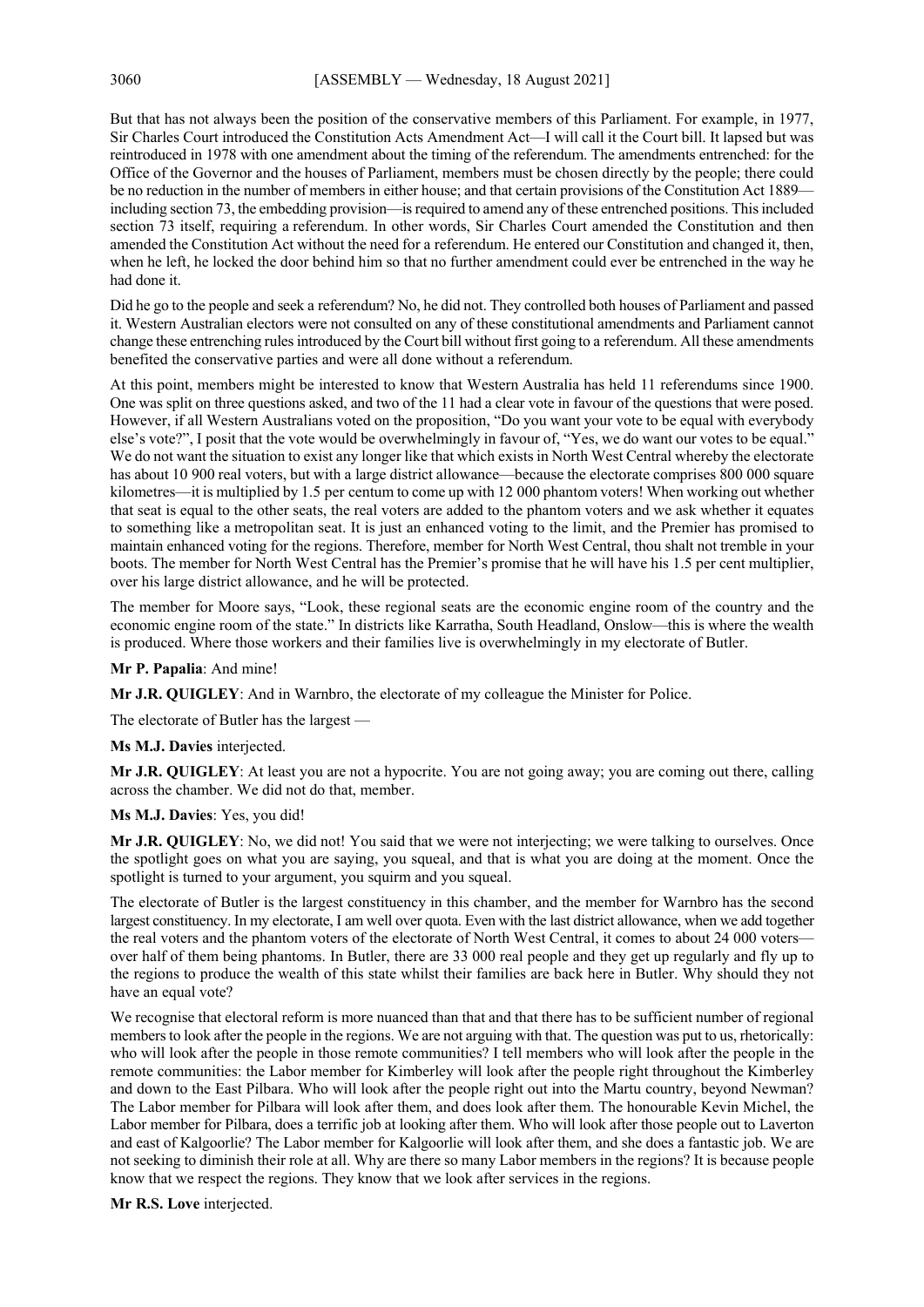**Mr J.R. QUIGLEY**: I did not interrupt you once, member for Moore, during what was your pollywaffle—not once! Back to your pollywaffle bar, member. I did not interrupt you once.

The people who look after these people in the remote communities —

Several members interjected.

#### **The ACTING SPEAKER**: Members!

**Mr J.R. QUIGLEY**: Those erstwhile Labor members who have been elected by the people in these remote communities entrust that the McGowan Labor government will deliver services to them and deliver safety to them. The government will keep them safe from COVID. We will not be like New South Wales where remote or regional Indigenous communities are now being infected with COVID-19, and just letting it run wild. No! We went to the regions on two promises: we are going to keep WA safe—and is that not the truth! We saw that at the Dockers game last weekend. Not only did 51 000 people attend, shoulder to shoulder, we kept it strong and the Dockers won. What a strong performance they put in—fantastic! What are we to make of these self-serving pollywaffle arguments? Let us go to the comments of Mr Dave Grills, a former National Party member for the Mining and Pastoral Region.

#### **Mr P. Papalia**: Former.

## **Mr J.R. QUIGLEY**: Former, that is right. He said —

"Under this system, you don't get the best candidate available. You get the candidate who's been able to manipulate preferences."

That was the National Party member. What about the number one National Party candidate, "Big Nick"? Its standard bearer out there in the goldfields was "Big Nick" Fardell in the Mining and Pastoral Region. He was the number one candidate. He is closely aligned with the member for North West Central. On Monday, 3 May, "Big Nick" was asked on ABC Goldfields–Esperance radio about the review into electoral reform. "Big Nick" said that the review does not go far enough because it has ruled out abolishing the Legislative Council!

Several members interjected.

**Mr J.R. QUIGLEY**: That was the number one ticket holder for the Legislative Council for the Nationals. The Nationals candidate said —

I'm a fan of actually scrapping it.

That is not what Labor has in mind. Labor has in its mind what question was asked of the ministerial expert panel. This is what "Big Nick" says —

It works in other places. We're the most over represented population …

…

I'm going to do a petition to say who wants to save \$50 million and get rid of 36 politicians altogether.

That is the National Party spokesperson for the Mining and Pastoral Region. He also said —

A lot of the people in the upper house are nameless people and faceless people. So we don't know about them.

"Big Nick" was the National Party's spokesperson out there and he did not get elected because he wanted to abolish the upper house. We do not want to do that. We respect the regions, as I have already said. That is why if we look around the regions of Western Australia, we can see that the party the people turned to in these times of challenge is the Australian Labor Party. People from the regions elected overwhelming numbers of members in this chamber and in the other chamber.

As I said, when we go through further reforms, we see that the Barnett government did not hold a referendum in 2011 when it introduced the Electoral and Constitution Amendment Bill 2011 to fix the date for general elections, nor in 2014, when it introduced the Electoral Amendment Bill to change the powers of Electoral Distribution Commissioners and include matters for their consideration when fixing boundaries. It did not go back to the people and say that it wanted a referendum on this. The Barnett government introduced the legislation and passed it.

Much has been said by members of the opposition in trying to demean and diminish the people who made up the ministerial expert panel, calling them academics. Name one electoral commentator who does not say that the current system needs reform. Malcolm Mackerras, Antony Green and local journalists all say that it needs reform; it is just a matter of what sort of reform. The McGowan government went to the people and asked them to put in their submissions. Sir Charles Court did not do it and Colin Barnett did not do it. Not only did we go to the people and ask for their ideas, but also we published them all on the website so that everyone could see what people were submitting. We could not have been more transparent.

The member said, "Oh, the Attorney General." It was not until I was given this portfolio that I came to realise or was introduced to the fact that the people in Kalgoorlie have a vote that is three and a half times more than the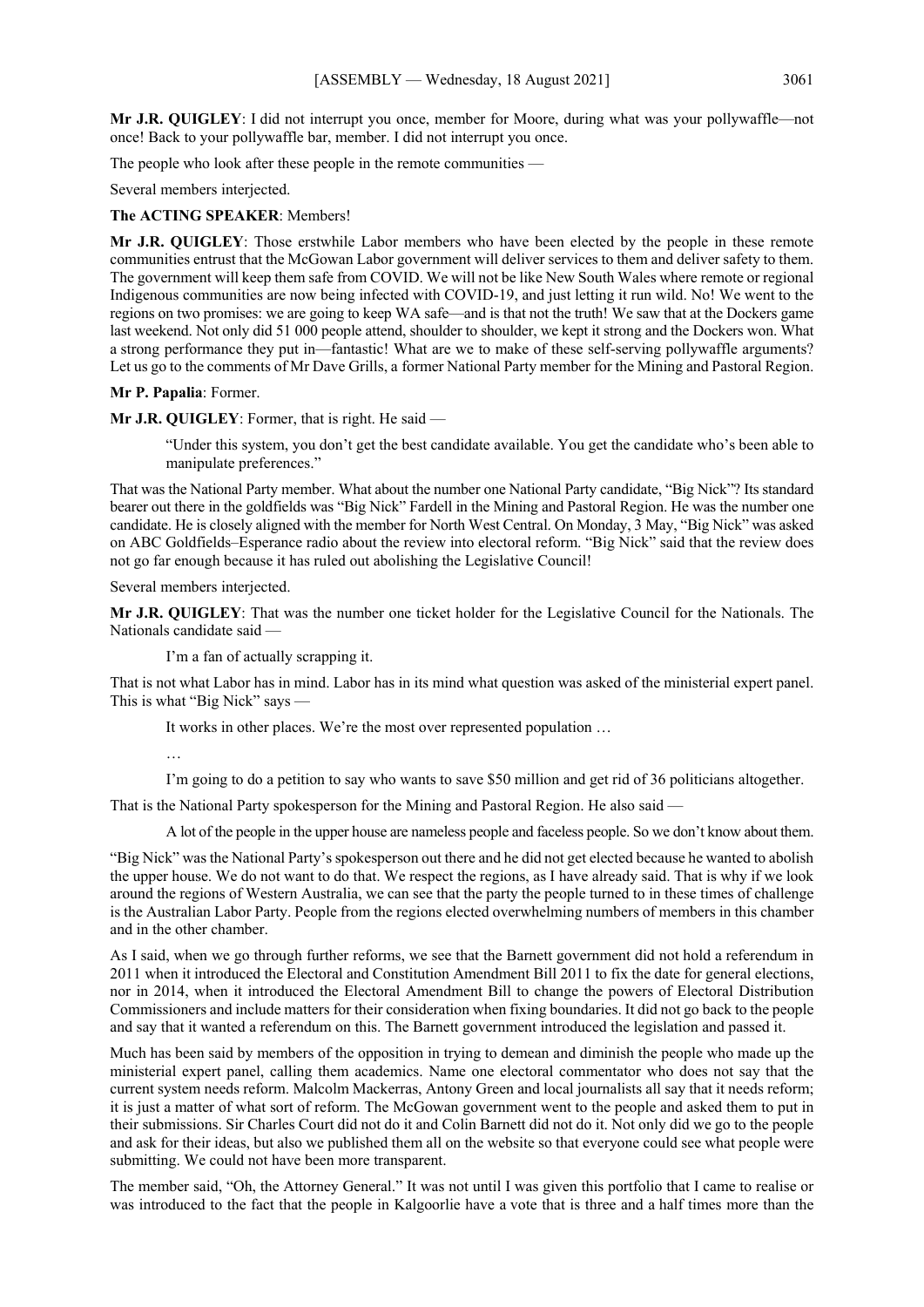value of the vote of the people in Albany. What is so special about Kalgoorlie that it should outvote Albany? A train goes to Kalgoorlie every day. Big aircraft fly in there once or twice a day. It has a big hospital. It has more services than Albany does, but the votes are worth three and a half times more. Why should the people of Kalgoorlie, which has all those services I described, have one and a half times more votes than the people of Esperance? The people in Esperance are in a remote area; they are down in the member for Roe's electorate. Why should his electors have a much smaller vote than the electors in Kalgoorlie? He has not even approached that. Why do the people in Wundowie on the Great Eastern Highway on the way to Northam have a vote that is four times the vote of the people in Wooroloo, which is 8.9 kilometres away? Where is this big driving distance from Wooroloo to Wundowie that justifies this malapportionment? It is just not there. It is a fiction.

Debate adjourned, pursuant to standing orders.

## **BILLS**

#### *Returned*

1. Financial Legislation Amendment Bill 2021.

2. Legislation Bill 2021.

3. Aquatic Resources Management Amendment Bill 2021.

Bills returned from the Council without amendment.

*House adjourned at 7.01 pm \_\_\_\_\_\_\_\_\_\_*